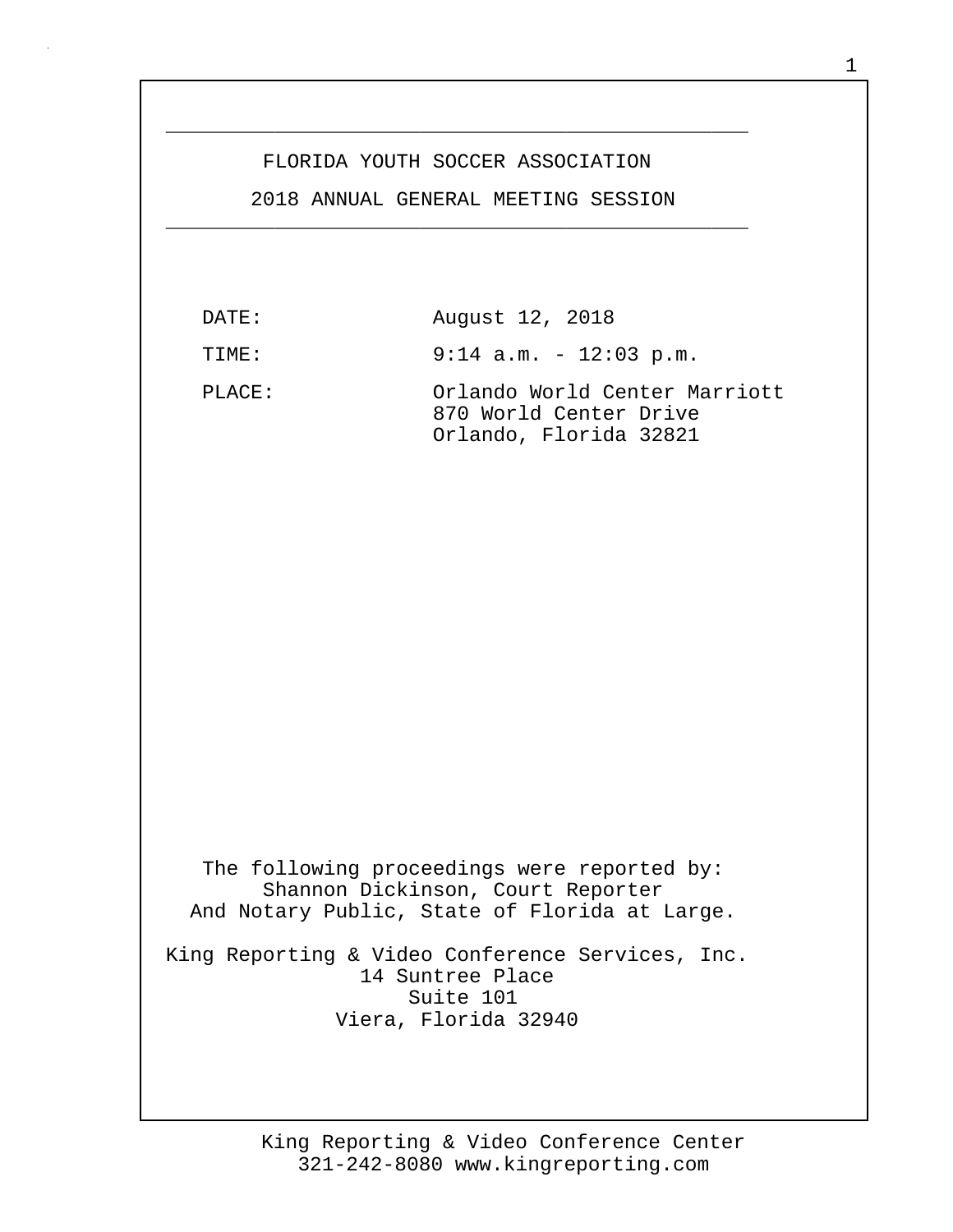1 | INDEX OF PROCEEDINGS 2 PAGE NO. 3 Call to Order: 3 4 Adopt Agenda: 3 5 Credentials Report: 4 6 Rules of Procedure: 5 7 Opening Remarks: 6 8 Guests: 6 9 Approval of 2016 AGM Minutes: 7 10 Letters: 7 11 License Plate: 8 12 Reports of Officers and Committee Chairpersons: 8 13 Proposed Budget: 8 14 Unfinished Business: 12 15 New Business: 12 16 Proposed Rule Changes: 20 17 Elections: 87 18 For the Good of the Game: 105 19 20 21 22 23  $2.4$ 25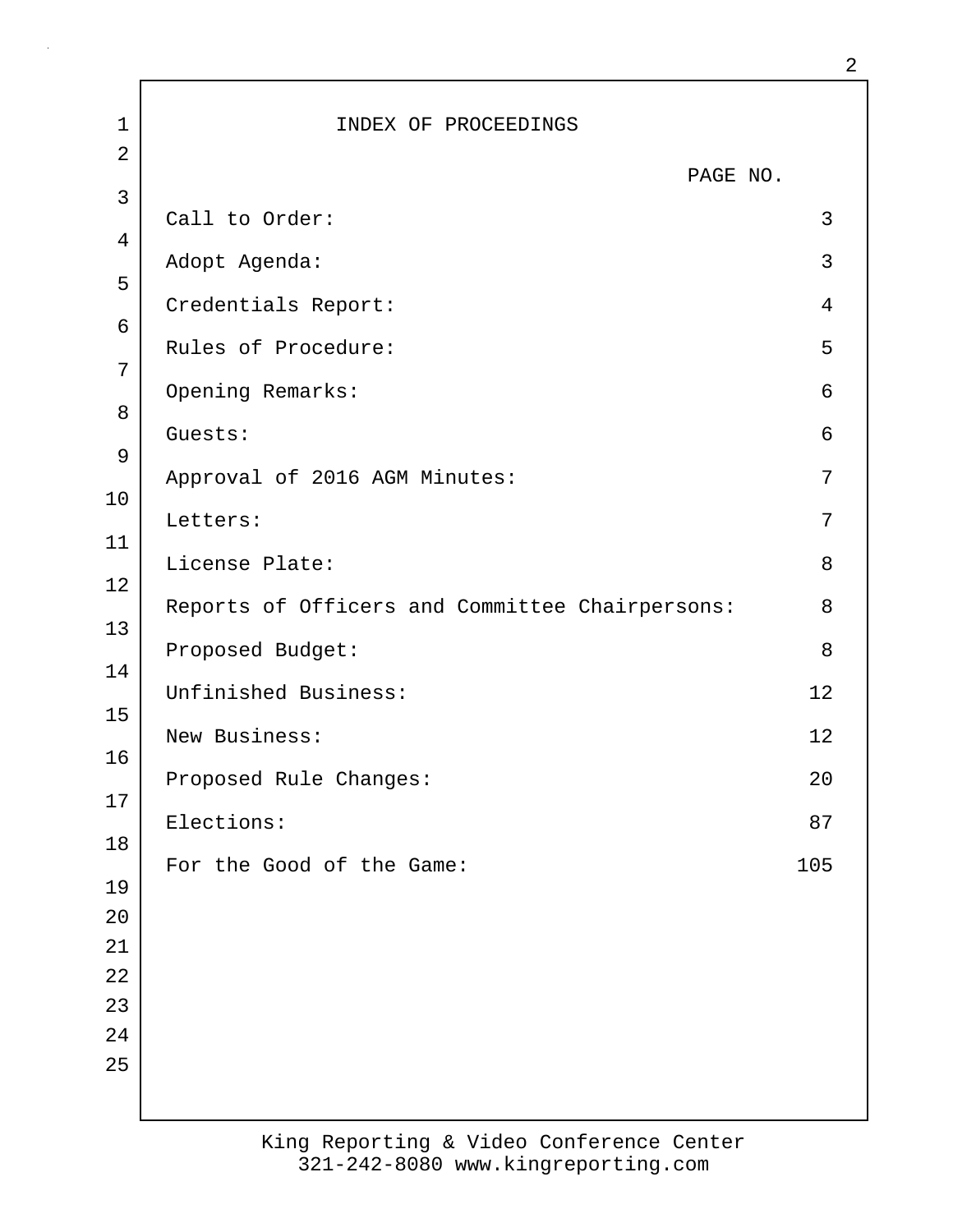1 (Meeting begins at 9:01 a.m.) 2 MARINO TORRENS: Okay. Good morning. 3 I'm going to call the meeting to order. 4 It's 9:01. You all have an agenda in your books in 5 front of you, the blue page. You know, motions for 6 public agenda? Anybody? 7 UNIDENTIFIED FEMALE: So moved. 8 MARINO TORRENS: Thank you. 9 TERRI TOWERS: Second. 10 MARINO TORRENS: Okay. Comments, any 11 adjustments to the agenda? 12 (No response.) 13 MARINO TORRENS: Seeing none. It's written. 14 | Are you ready, Ann? Okay. Go ahead. Going to 15 have the credential report right now. 16 ANN FULLER: There is a slight difference to 17 what's in the book, as the appointed commissioners 18 were overlooked in the board of director's counts. 19 Total available votes are 6,958. Region A, 2,031; 20 Region B, 2,276; Region C, 2,353; Region D, 262; 21 | Hall of Fame, 9; the Board of Directors is 27. 22 | And votes present, we have a total number 23 of votes present, 6,415. So a simple majority will 24 be 3,209; two-thirds, 4,277; three-quarters, 4,8  $25$  11.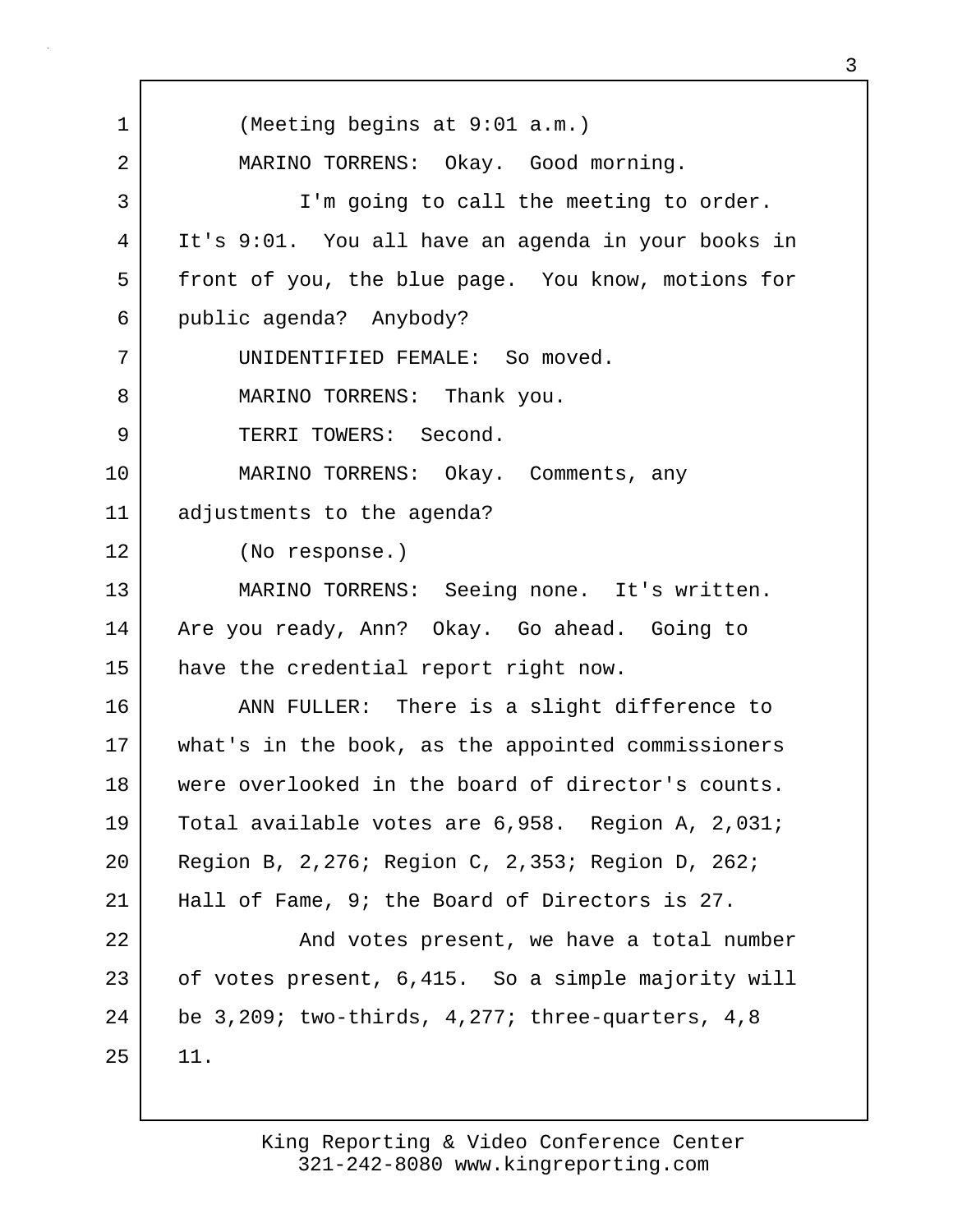| $\mathbf 1$ | You get that?                                       |
|-------------|-----------------------------------------------------|
| 2           | TONI TOWERS: You went way too fast.                 |
| 3           | ANN FULLER: It was supposed to be up on the         |
| 4           | screen, too.                                        |
| 5           | Okay. There we go. Is that present or               |
| 6           | available? Okay. Region A, 1,862 present for a      |
| 7           | simple majority of 932; two-thirds, 1,241;          |
| 8           | three-quarters, 1,397. Region B, 2,046 votes        |
| 9           | present, simple majority, 1,024; two-thirds, 1,364; |
| 10          | three-quarters, 1,535. Region C has 2,244 present;  |
| 11          | majority being 1,123; two-thirds being 1,496;       |
| 12          | three-quarters, 1,683. Region D has 233 votes       |
| 13          | present, majority 118; two-thirds 195;              |
| 14          | three-quarters, 175. Hall of Fame has three         |
| 15          | present, simple majority -- the math gets weird     |
| 16          | that low. Sorry. Some rounding errors. The Board    |
| 17          | of Directors has 27 votes, a simple majority being  |
| 18          | 15; two-thirds 18; and three-quarters 20.           |
| 19          | Is there a motion to approve?                       |
| 20          | BOB STOVER: I'll move to approve the                |
| 21          | credentials.                                        |
| 22          | ANN FULLER: Bob Stover moves to approve.            |
| 23          | TERRI TOWERS: Second, Terri Towers.                 |
| 24          | ANN FULLER: Terri Towers, second.                   |
| 25          | No objections?                                      |
|             |                                                     |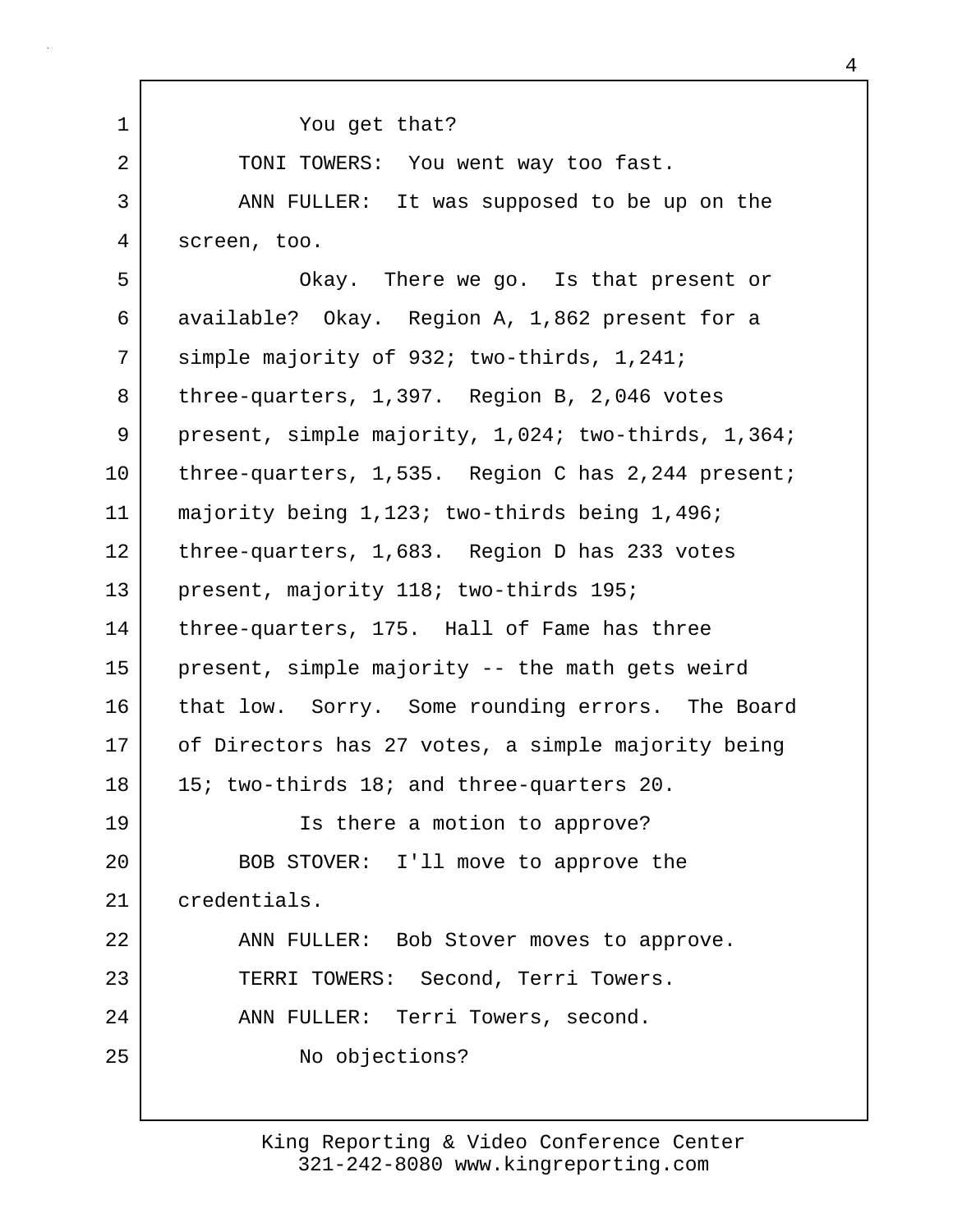1 (No response.) 2 ANN FULLER: Thank you. 3 MARINO TORRENS: When we get to the elections 4 part, we did send out something that the Board of 5 Directors approved a while ago at our May meeting, 6 I think it was? 7 BECKY MCLAREN: Yes. 8 MARINO TORRENS: That after the first round of 9 voting, if there were three candidates, the lowered 10 candidate or person with the lowest vote will be 11 dropped and then we'll have another round with the 12 two. Well, that's against Robert's Rules. 13 So the new procedure is going to be, all 14 three of them will be at every round until someone 15 gets 50 percent, plus 1. The only difference is, 16 if any of the candidates wants to drop out in any 17 | round, they're allowed to do that on their own. We 18 can't take anybody off the ballot. Is that 19 understood? That goes for every election that has 20 | three or more people running. 21 Also, when we get to the rules, we'll do 22 what we do every year, one person for, one person 23 against, until one of the two sides is exhausted. 24 | Please, when you get to the microphone, 25 please identify your name and club and speak right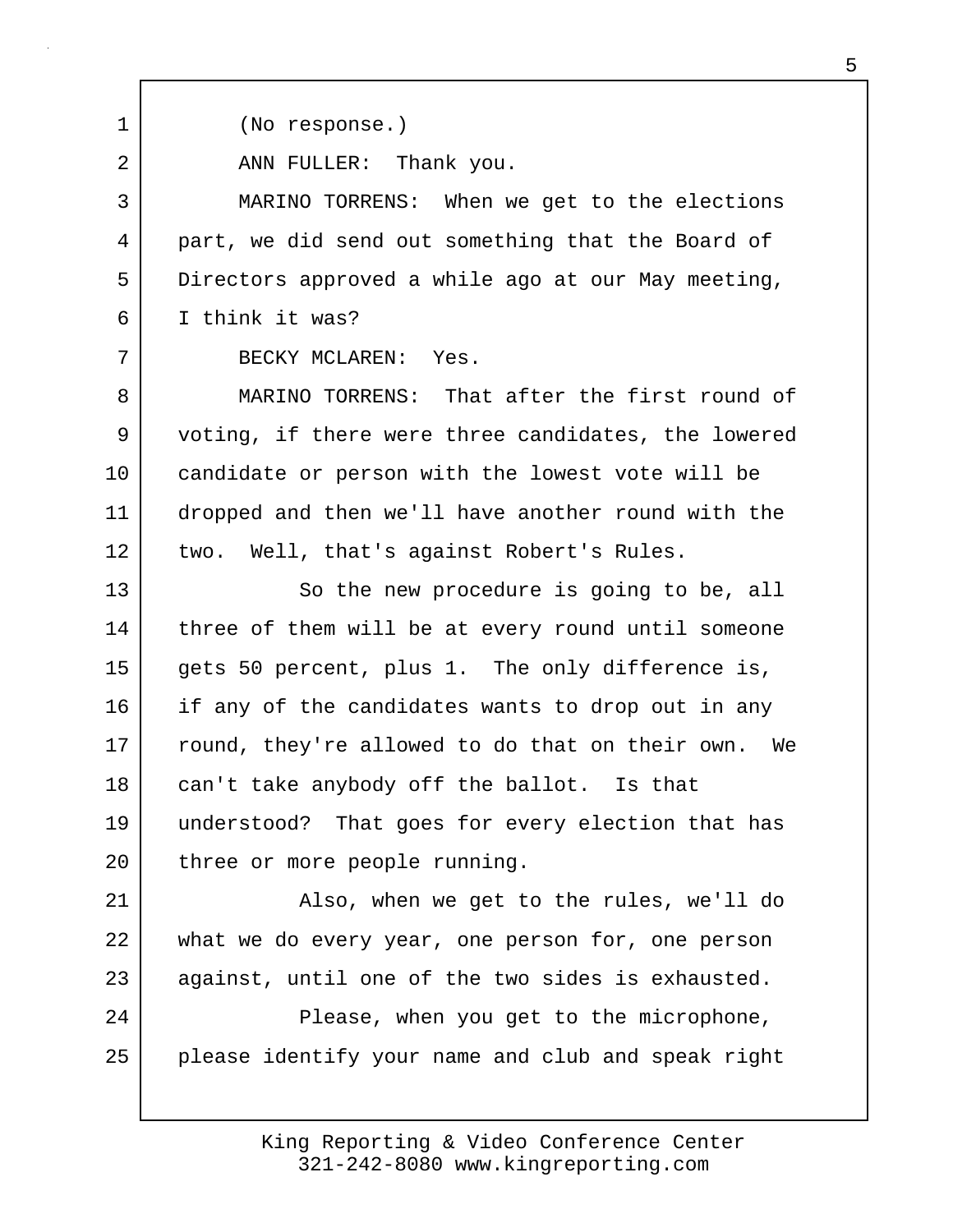1 into the microphone so the lady right here -- the 2 wonderful lady right here can understand what 3 you're saying and who you are for the minutes. 4 Please, one at a time. It's kind of hard to type 5 two names and two club names at the same time, I 6 think. 7 | The Superstions about the procedures? 8 (No response.) 9 MARINO TORRENS: Okay. Seeing none. 10 | According to our book, we were supposed to leave 11 now by 10:30, but I guess we're a little faster 12 than that. So open remarks. 13 It's been a great eight years for me. 14 They're wonderful. The good and the bad, 15 everything. I enjoyed every minute of it, and I 16 want to thank you all for your support for the last 17 eight years. Thank you. 18 (Applause.) 19 MARINO TORRENS: As far as guests. Hall of 20 Famers, we got Barb. Is Lou here? Lou? Oh, there 21 he is. I can't see everybody's faces. 22 | The Sand is Tommy still here, the new elected 23 | one or did he have to fly out? 24 | LOU CONFESSORE: Barb is here. 25 MARINO TORRENS: Yeah, Barb is here. She's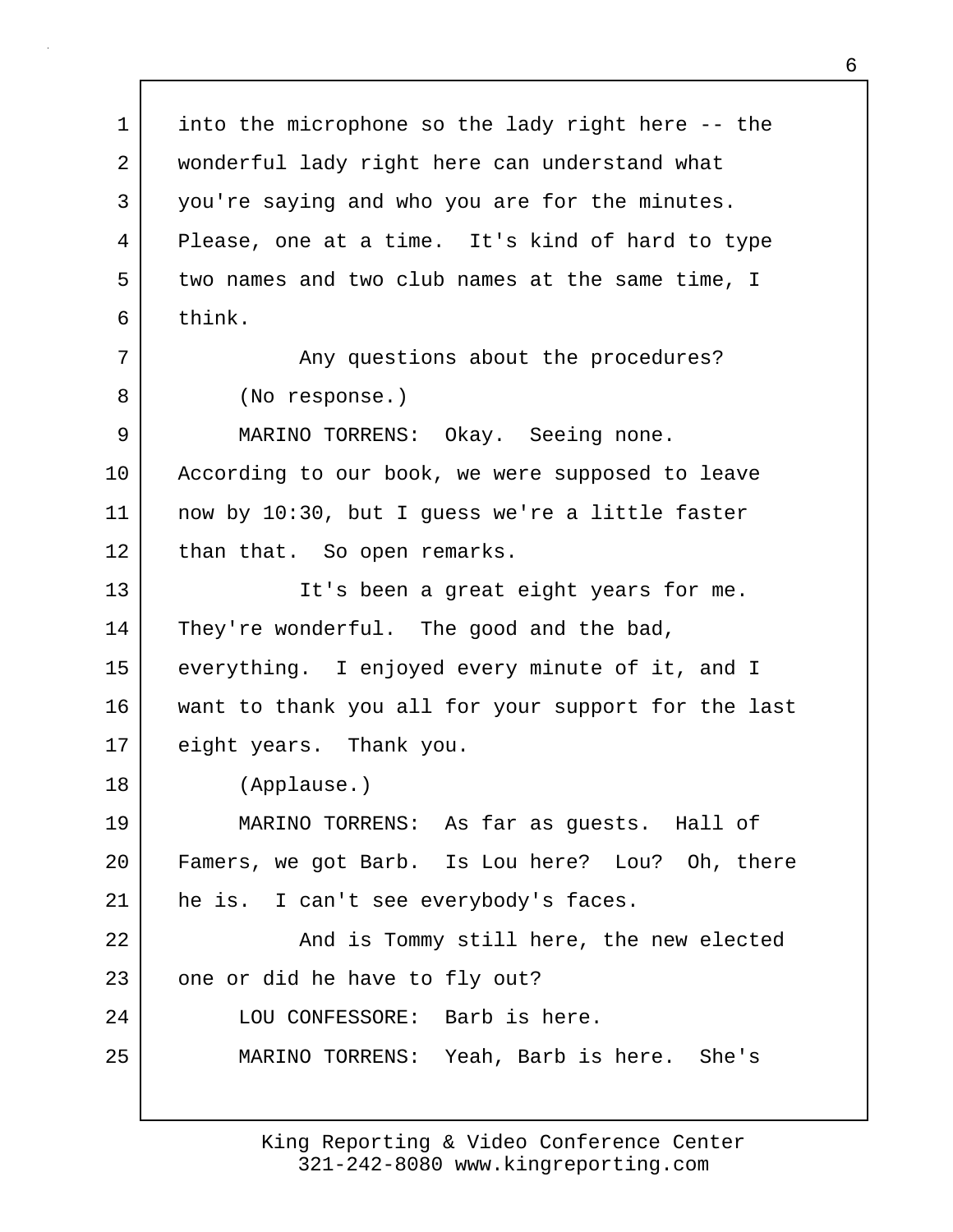1 | right up front. She's not hiding, like you. 2 | Chay. Guests, we still got Caitlin 3 Carducci from US Soccer still in the room. Thank 4 you. 5 Is Tom Codone[phonetic] still here? 6 Thank you for coming. 7 I know Chris Moore had to fly out 8 yesterday for a another commitment that he had. 9 Okay. Your books for the 2016 AGM 10 Minutes. Do we have a motion to approve those 11 minutes? 12 TERRI TOWERS: I move. 13 MARINO TORRENS: Terri Towers. Motion second? 14 PAUL GRAY: Second. 15 MARINO TORRENS: Paul Gray, second. Thank 16 you. 17 Any adjustments? 18 (No response.) 19 MARINO TORRENS: Seeing none to approve the 20 minutes of the 2016 AGM. 21 | Any letters to be read? Anybody have any 22 l letters to be read? 23 Yeah, you want to talk about it? Come on 24 up. 25 | ERIC HEIDEL: So it's not in your book, but we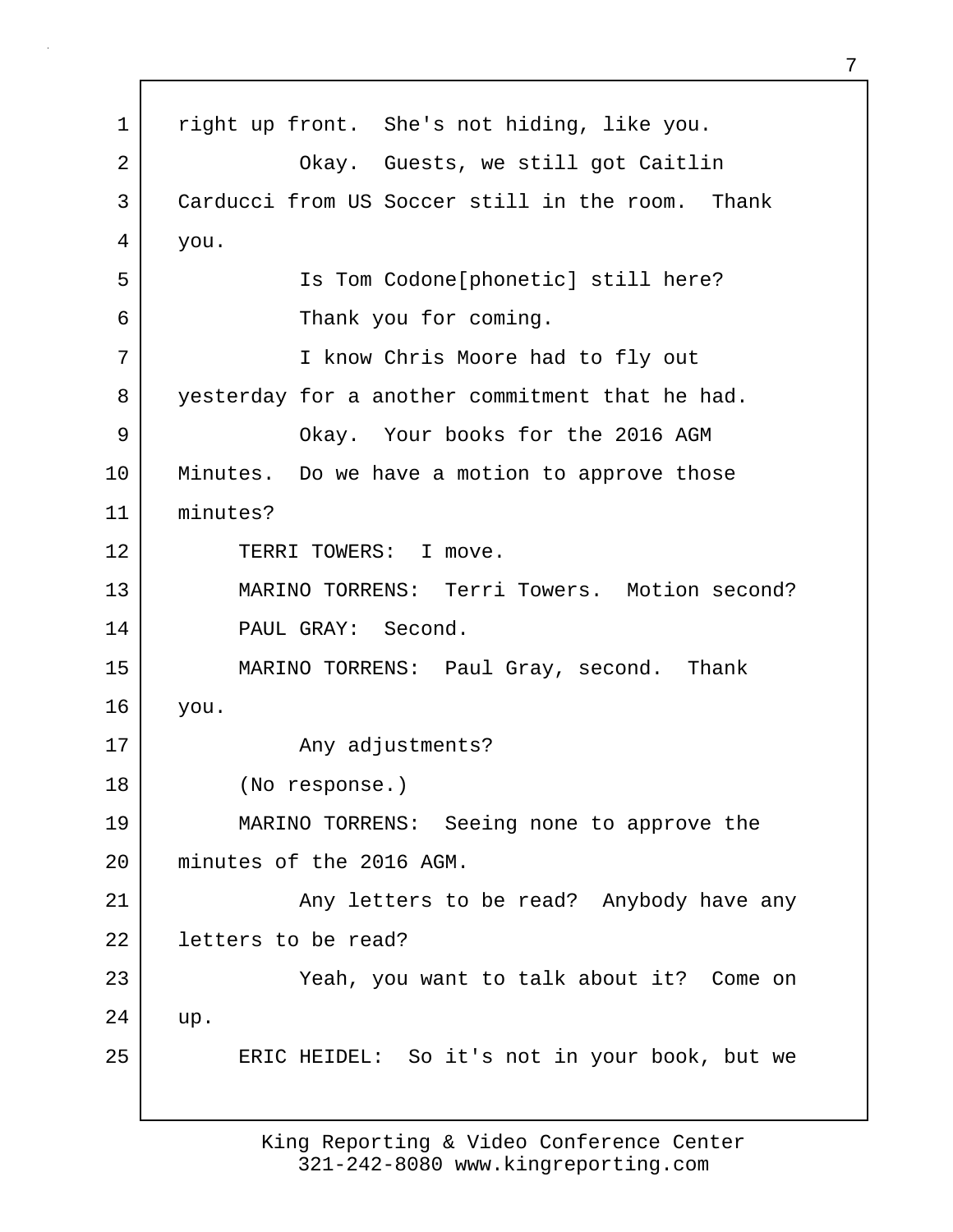1 **c** recently received a letter from the State of 2 Florida, and the Support Soccer License Plate will 3 be discontinued. 4 So that all of you are aware, there was a 5 third-party foundation that was running that, and 6 they've decided to no longer run it, without 7 notice; so, therefore, the state has taken it away. 8 So if you have that, and you're looking 9 | to renew it, it will be immediately unavailable. 10 So FYSA's exploring getting that under us, but it's 11 going to take a lot of work and a lot of time. So 12 | that plate will be unavailable, just so you're all 13 aware. 14 MARINO TORRENS: Any reports of officers and 15 committee chairpersons? 16 (No response.) 17 | MARINO TORRENS: Okay. Eric, you're back. 18 ERIC HEIDEL: Good morning. I'm Eric Heidel, 19 I'm the treasurer of FYSA. The proposed budget is 20 in your book and it's been posted to the FYSA 21 website for over 90 days. It was approved at the 22 board of directors meeting on May 12th. 23 | Solution Is there a motion to approve the budget? 24 BECKY MCLAREN: I move to approve the budget. 25 | ERIC HEIDEL: Becky McLaren moves to approve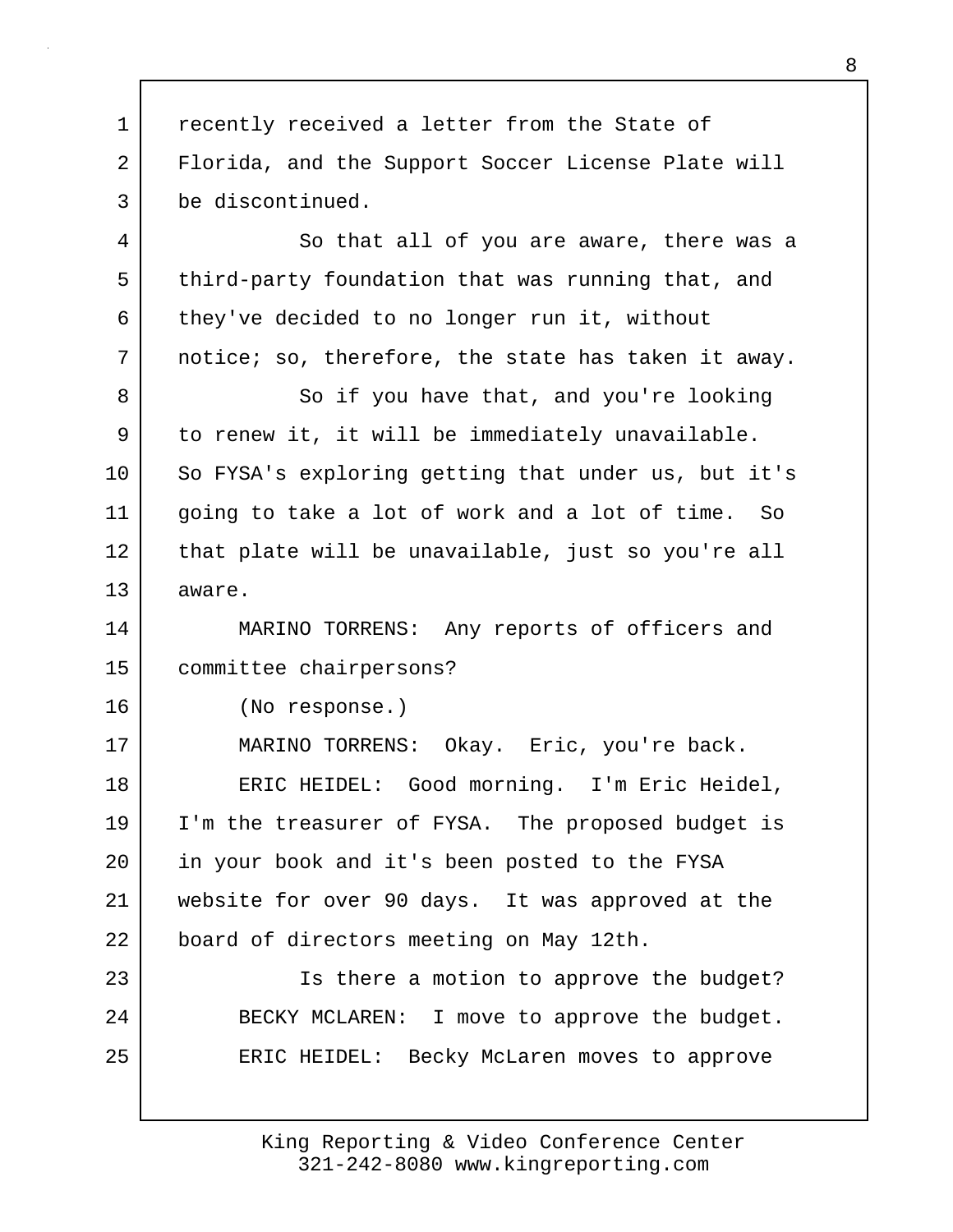1 | the budget. Is there a second? 2 SANDRA LEHTIO: I'll second. 3 ERIC HEIDEL: Terri moves to second -- I'm 4 sorry, Sandy. Sorry. Sandy Lehtio. 5 All right. Is there any discussion? Can 6 you check your mic. 7 BARRY WITLIN: Barry Witlin, South Florida 8 United. 9 | Con the budget, it looks like we're 10 spending \$1,350,000 or so on insurance and on 11 background checks. What kind of competitive 12 bidding is there in order to determine if that's a 13 | good price or not? 14 ERIC HEIDEL: So the insurance, we use a rate 15 that US Youth Soccer got that they negotiated for 16 all state associations. So our savings this year 17 is actually greater than 10 percent from last year. 18 We did go out and we received quotes from 19 multiple companies, and this new negotiated group 20 | rate was cheaper than anything that we were able to 21 | find independently. 22 As far as background checks, FDLE sets 23 the fee for the vast majority of that background  $24$  check in that \$40, so there is no competitive 25 bidding to that FDLE fee.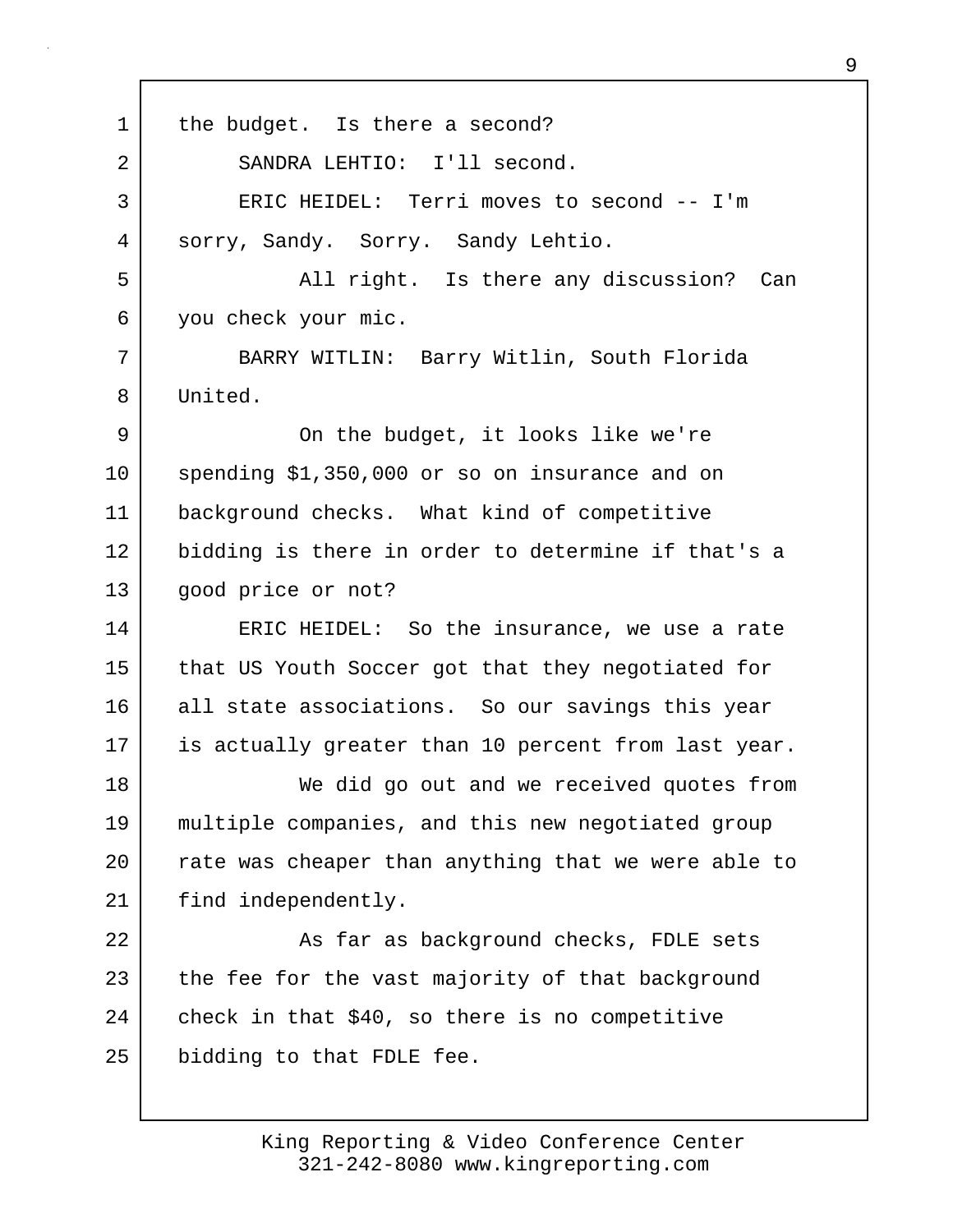1 BARRY WITLIN: What level is it? Is it Level 2 2 or Level 1? 3 ERIC HEIDEL: I believe it's a Level 2. Is 4 that right, Becky? 5 BECKY MCLAREN: Yeah. 6 BARRY WITLIN: Would you consider using anyone 7 other than FDLE? 8 ERIC HEIDEL: We're not allowed to, by law. 9 BARRY WITLIN: Thank you. 10 ERIC HEIDEL: Thank you. 11 GABE SOLOMON: Gabe Solomon, with Hunter's 12 Creek Soccer Club. 13 Question on the insurance as well. I 14 notice that summer camps are no longer covered 15 under the liability insurance; is that correct? 16 ERIC HEIDEL: They have never been covered. 17 GABE SOLOMON: It was just -- 18 ERIC HEIDEL: I think it was an assumption 19 that some people made, so we've been working to 20 | clarify that they're not. 21 GABE SOLOMON: Got it. All right. Thank you. 22 ERIC HEIDEL: Cool. 23 MARC BROCK: Marc Brock, Bartow Soccer Club, 24 and I have a question on the background. 25 This year was asking for social security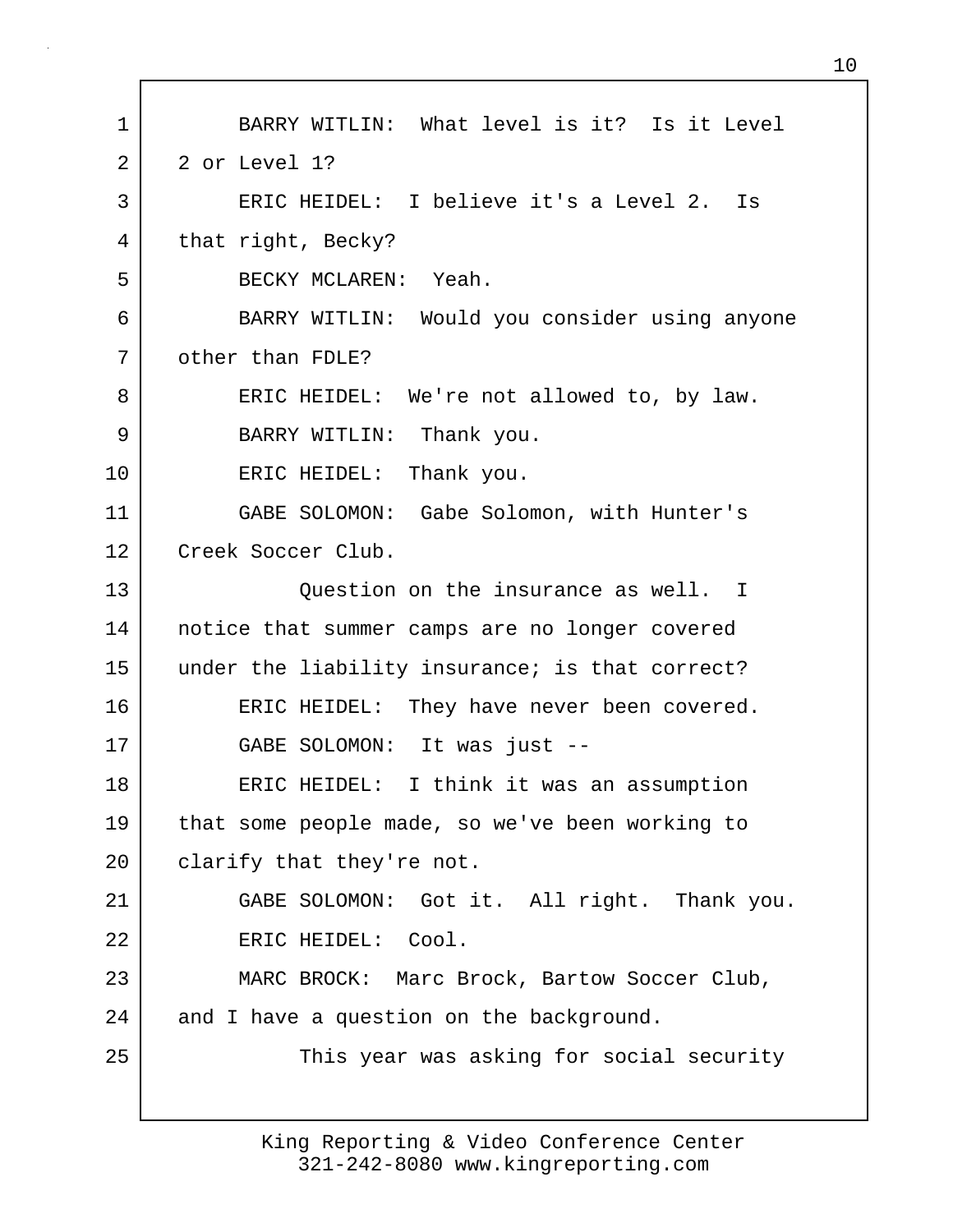| $\mathbf 1$ | numbers, before it's always been asking for         |
|-------------|-----------------------------------------------------|
| 2           | driver's license.                                   |
| 3           | ERIC HEIDEL: Correct.                               |
| 4           | MARC BROCK: Why did that change?                    |
| 5           | ERIC HEIDEL: The social security numbers are        |
| 6           | a mandatory field. So it helps us to make sure      |
| 7           | that those are, in fact, the right people. So       |
| 8           | social security numbers are unique to individuals,  |
| 9           | and it's another way for us to make sure we have    |
| 10          | the right person.                                   |
| 11          | MARC BROCK: In general, if you do just the          |
| 12          | last four from there, driver's license would be     |
| 13          | sufficient, too.                                    |
| 14          | ERIC HEIDEL: Right. Well, we made a choice          |
| 15          | that the social security number would be mandatory. |
| 16          | Is there any other discussion?                      |
| 17          | BECKY MCLAREN: Just to clarify, when you put        |
| 18          | in the social security number, that is not visible  |
| 19          | on our side. So when you put it in, it's still      |
| 20          | confidential and we do not see that.                |
| 21          | ERIC HEIDEL: Okay. Seeing no further                |
| 22          | discussion. We'll have a vote. All those            |
| 23          | approving the budgets say "aye.                     |
| 24          | MULTIPLE VOICES: Aye.                               |
| 25          | ERIC HEIDEL: All those opposed say "nay".           |
|             |                                                     |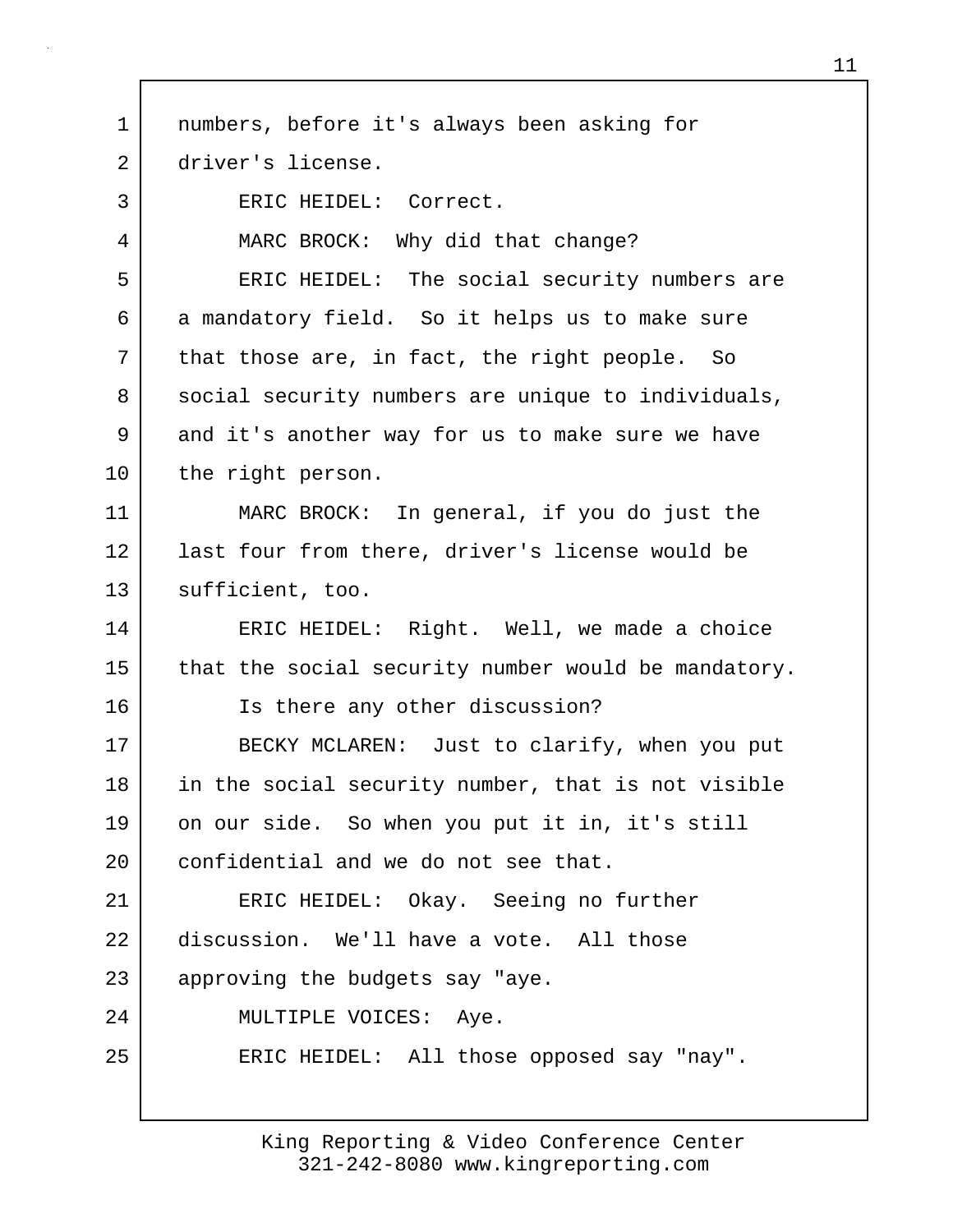1 (No response.) 2 | ERIC HEIDEL: All right. The budget is 3 approved. 4 MARINO TORRENS: Okay. We have any unfinished 5 business from last year? I don't believe so. 6 Okay. 7 (No response.) 8 MARINO TORRENS: New business. Any new 9 business that we need to take up? 10 (No response.) 11 MARINO TORRENS: Okay. At this time, before 12 we start with proposed rule changes, we're going to 13 test the clickers. Jared, are we ready back there 14 to test? 15 It's going to take a minute or so. Let 16 me know when you're ready, Jared. 17 | Chay. While they're doing that to my 18 | clicker, the way it works, one will be for yes, two 19 will be for no if it's a yes and a no vote. 20 | The it's a race, the names will come up 21 next to one, two, or three, and that's who you will 22 votes for. Once you click on it, there's a little 23 green light on the top right-hand of the clicker. 24 Once you press is, you're going to see the green 25 | light flash, that means your vote's been recorded.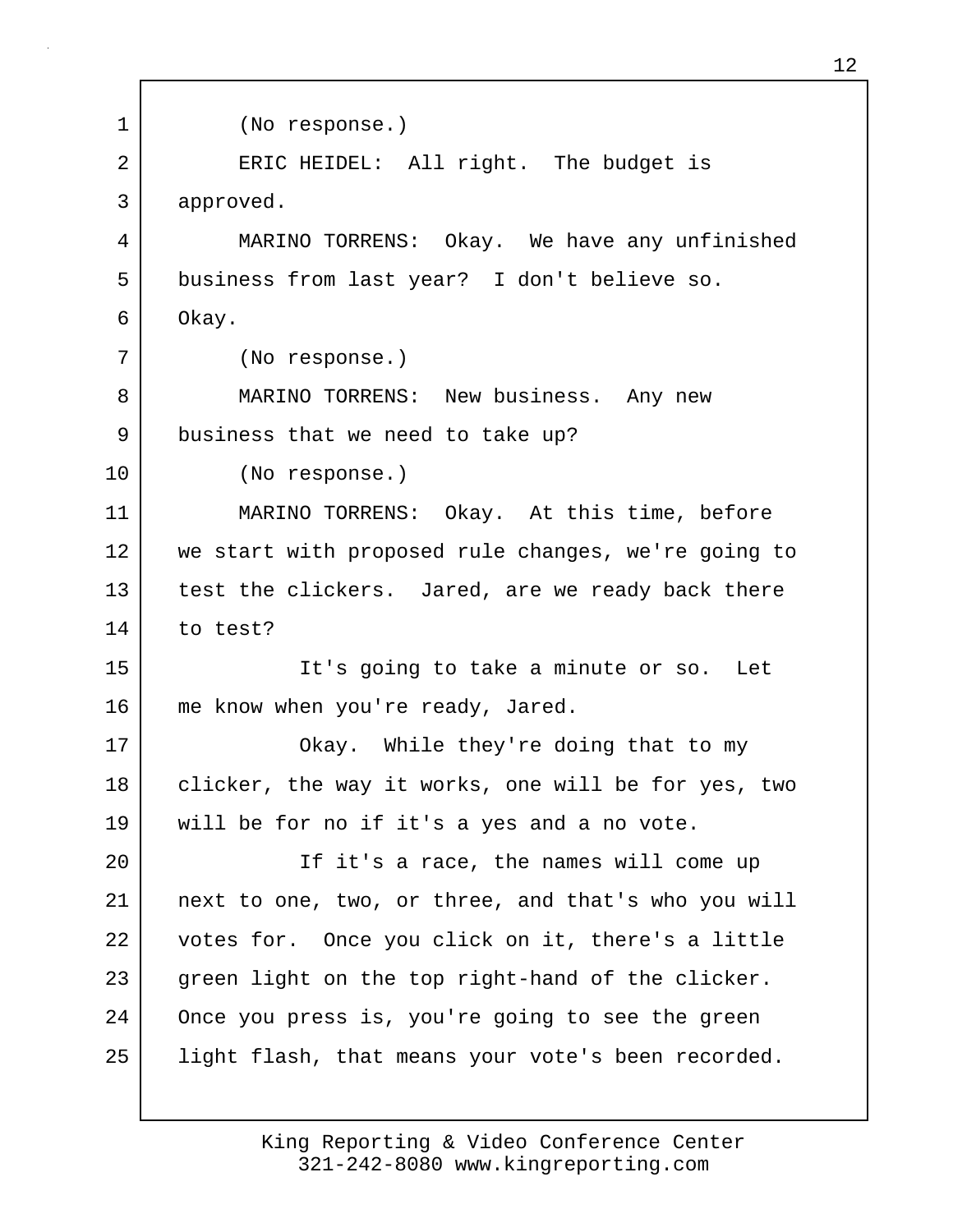1 You can actually change your mind right before the 2 voting closes for that question. You can press it 3 as many times as you want, but it's only going to 4 count the last time -- the last number that you 5 pressed. So you can go yes, no, yes, no, if you're 6 not sure, whatever the last one is, that's the one 7 | that's going to count. 8 Okay. We'll announce, you know, we're 9 going to count down from five, whatever it is, just 10 to make sure that it closes. 11 We ready? 12 JARED WHITE: We're ready. 13 MARINO TORRENS: You want to put something up 14 there, a question? 15 No. 2 Okay. Here we go. We're going to vote, 16 one will be, yes -- one or A will be yes; two or B 17 | will be no. So we'll start voting now. 18 Everybody, please, because we have to 19 have all clickers accounted for. Please press 20 either one or two, A or B. We're going to close in 21 | five, four, three, two, one. 22 Jared. Okay. What about the numbers? 23 Are we good? 24 TERRI TOWERS: 6,732 plus 494. 25 JARED WHITE: We had someone that didn't vote.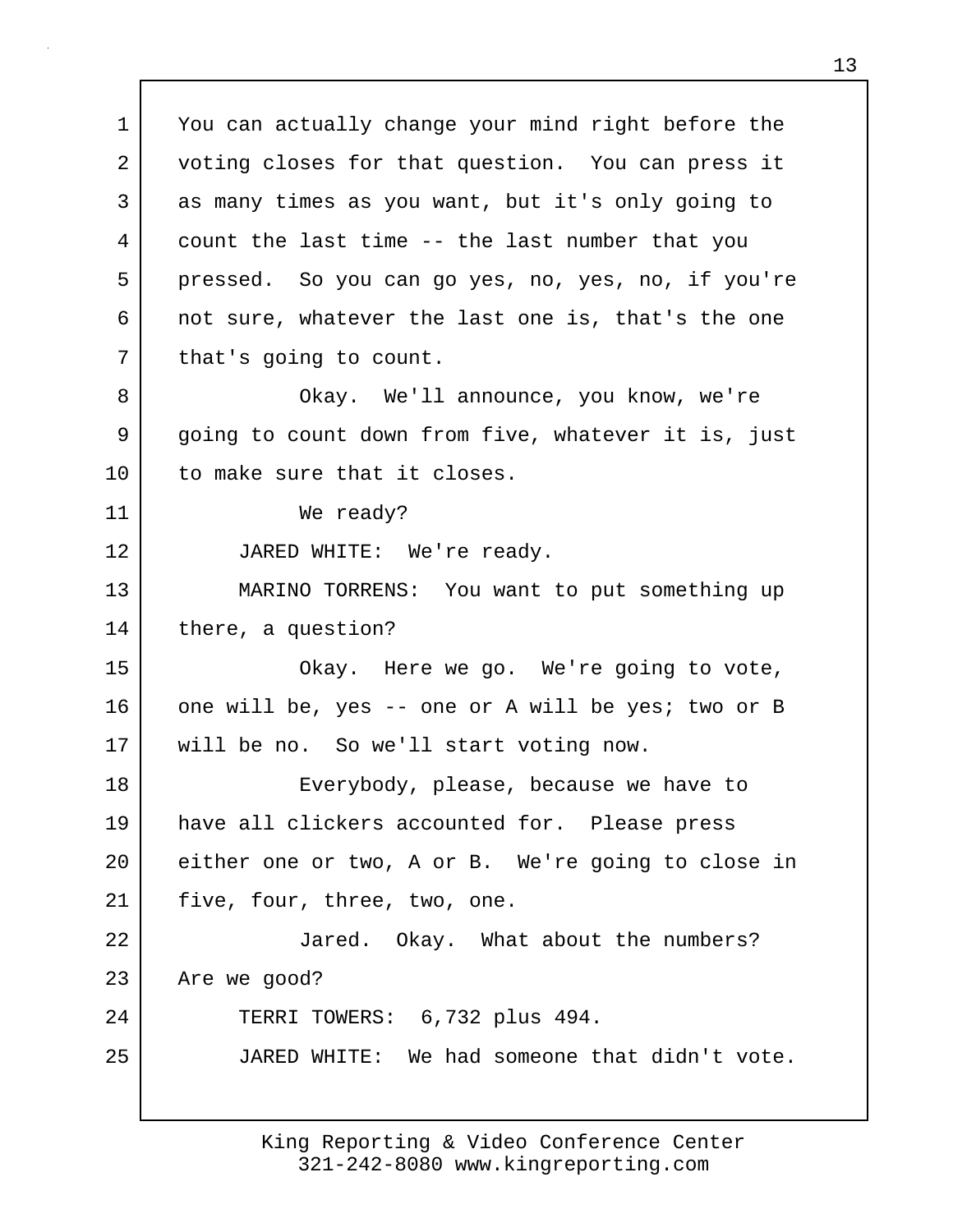1 We're going to have to do it again for the accurate 2 count. 3 MARINO TORRENS: Please make sure you press 4 one or two, A or B; and if you're not in the room, 5 let me know. Make sure that when you press it, the 6 green light on top lights up, please. If it's not, 7 | then you're vote isn't being count. 8 TERRI TOWERS: Why doesn't everybody press 9 one? 10 MARINO TORRENS: Okay. Let's do -- everybody 11 press one. It's going to count the number of 12 | clickers anyway. Let's see if we can get everybody 13 to press one. 14 We ready, Jared? 15 JARED WHITE: Yes, we're ready. 16 MARINO TORRENS: Okay. Here we go. Everybody 17 | press the clicker right now, make sure that the 18 green light lights up. If it doesn't, try it 19 again. And, again, you can press it as many times 20 as you want, it's only going to count the last one. 21 We ready? Five, four, three, two, one. 22 | Close. 23 Still 100 percent, but the numbers run  $24$  the counts. Somebody -- still --25 TERRI TOWERS: 6,177.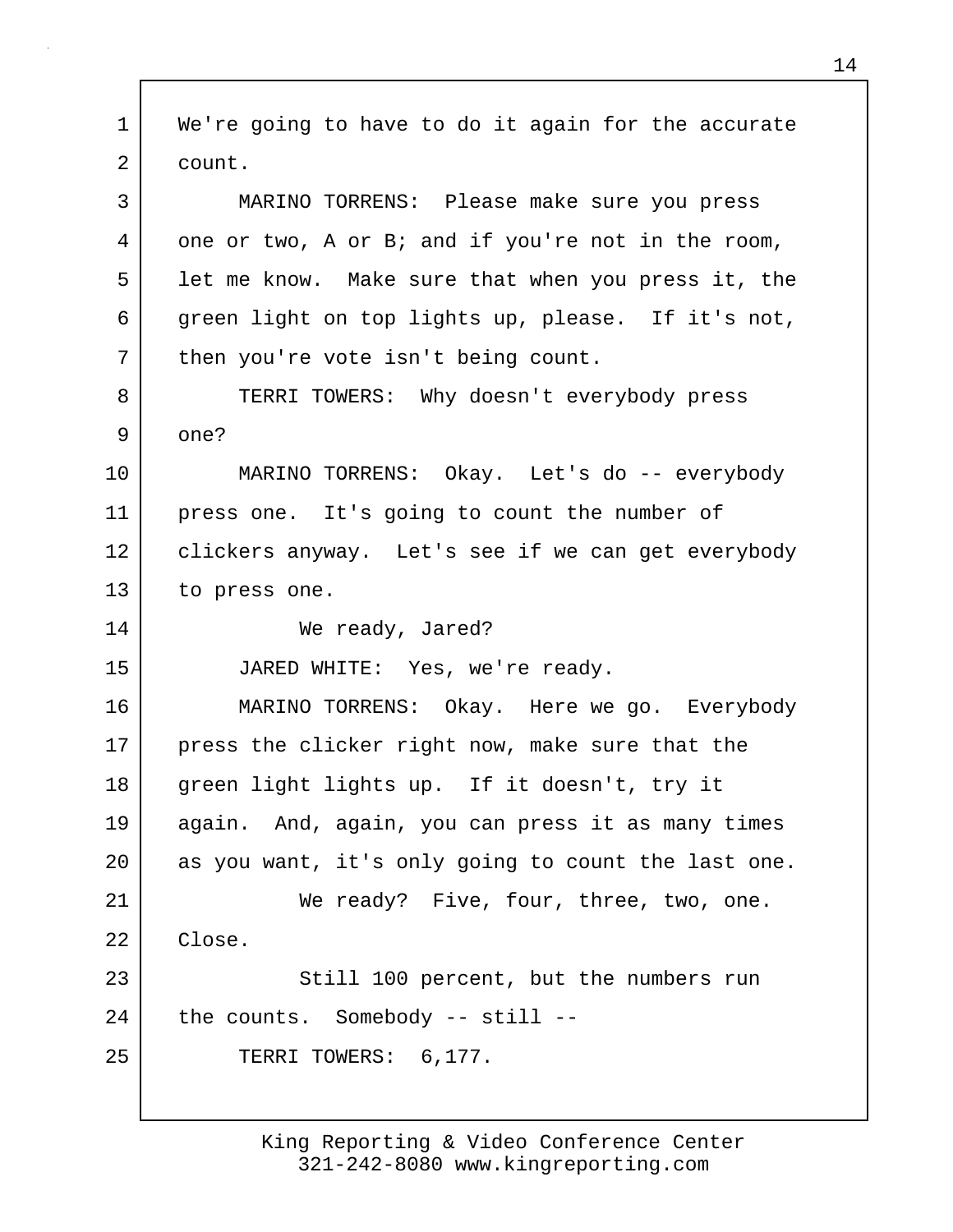1 MARINO TORRENS: Jared, I think the number 2 went down this time. Do we have a way of knowing 3 which clicker is not in the room, if they're not in 4 the room? 5 JARED WHITE: We can run a report real fast. 6 It's just simple. Everybody needs to click the 7 clicker, just press one for A, no one press B, so 8 we can get an accurate count. 9 MARINO TORRENS: Are we ready? 10 JARED WHITE: Not yet. 11 MARINO TORRENS: John, put your glasses on. I 12 can't read that far. I'm sorry. 13 JARED WHITE: All right, Marino, let's do it 14 again. 15 MARINO TORRENS: Everybody press one please. 16 One, now. Make sure that green light turns on when 17 you press it. 18 You ready? Five, four, three, two, one. 19 Close. 20 (Applause.) 21 TERRI TOWERS: That's not right. 22 MARINO TORRENS: Now you're going to run a 23 report and see what's not counting. 24 JARED WHITE: We're running it now. 25 | All right. I need the following six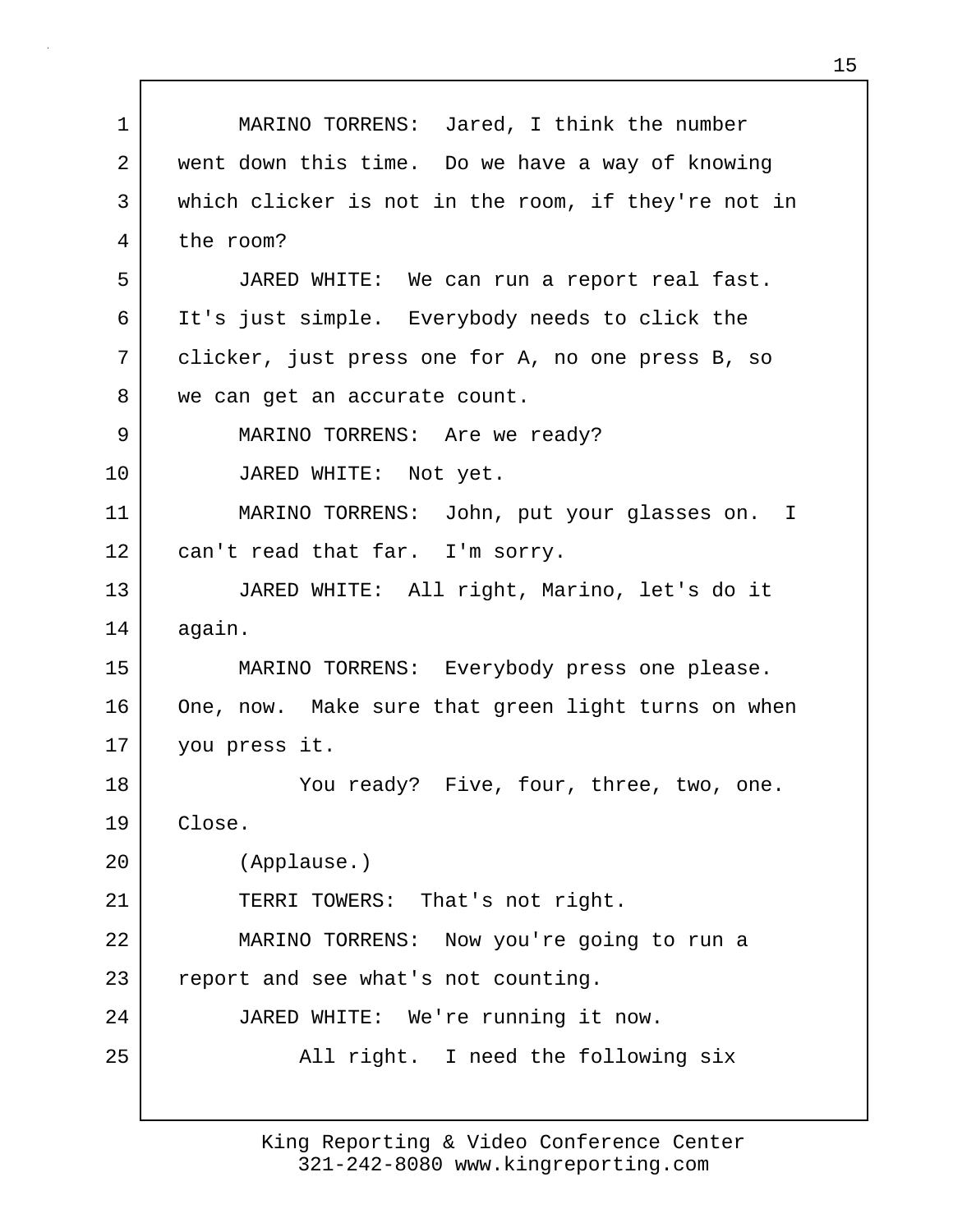1 clubs to come back here, these are the ones we 2 didn't get votes for: Columbia Youth Soccer, 3 Legacy, Tampa Dynamo, North Fort Myers, Florida 4 Fire Juniors, and Southwest Florida. 5 MARINO TORRENS: Are there any of those in the 6 room? Repeat those clubs again. 7 JARED WHITE: Columbia Youth Soccer, Legacy, 8 Tampa Dynamo, North Fort Myers, Florida Fire 9 Juniors, and Southwest Florida. 10 MARINO TORRENS: I guess they're not in the 11 room. 12 DAVE DITILLIO: Did they get the -- 13 TERRI TOWERS: They picked them up. 14 MARINO TORRENS: Uh-oh, Miguel. 15 We have all six of them? North Fort 16 Myers is on their way down. 17 They're on Cuban time? I thought I was 18 the only one on Cuban time. 19 DAVE DITILLIO: He did it again. He did it 20 again. 21 MARINO TORRENS: What about the rest of them? 22 Somebody just walked in. Do you have a 23 clicker? You got a voting -- no? Okay. 24 Gentleman that just walked in, do you have a 25 voting thing? Do you carry a voting?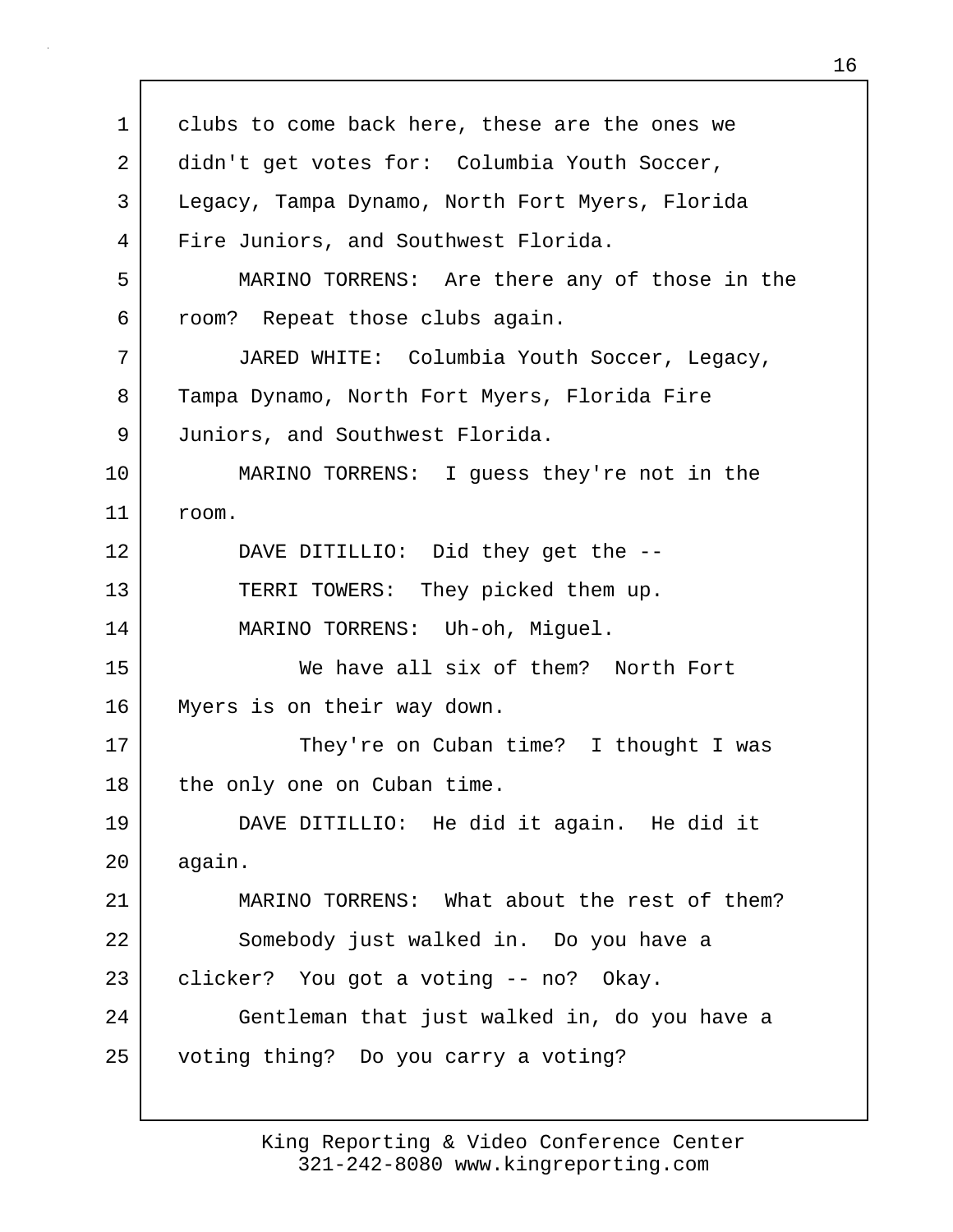1 UNIDENTIFIED MALE: Yes. 2 MARINO TORRENS: There he is. That's one 3 more. There you go. 4 I guess after this round, if those 5 clickers are not in the room, we can't do this 6 every time somebody walks in. So if they're not 7 working after that then, sorry. I don't know. I'm 8 sorry, we just can't hold the meeting because 9 they're not here. 10 Okay, Dale -- Dale, can you stay back there? 11 If it's one of the last that's not here, like, Fort 12 Myers or whatever, once we test this time, if they 13 come in, just check with Jared just to make sure 14 | their clicker is running and working properly. We 15 can't continue to hold it, it's not right for the 16 rest of you that were here on time. 17 | Twant to get going so you guys can have 18 enough time to check out and we're --19 JARED WHITE: So, Marino, those five clubs 20 | still haven't checked in with us, but we got 21 Legacy's. So we can move forward with the test, 22 whenever you're ready. 23 MARINO TORRENS: Do we know the number of 24 votes between those five clubs? That way we can --25 JARED WHITE: Yeah, we can get that.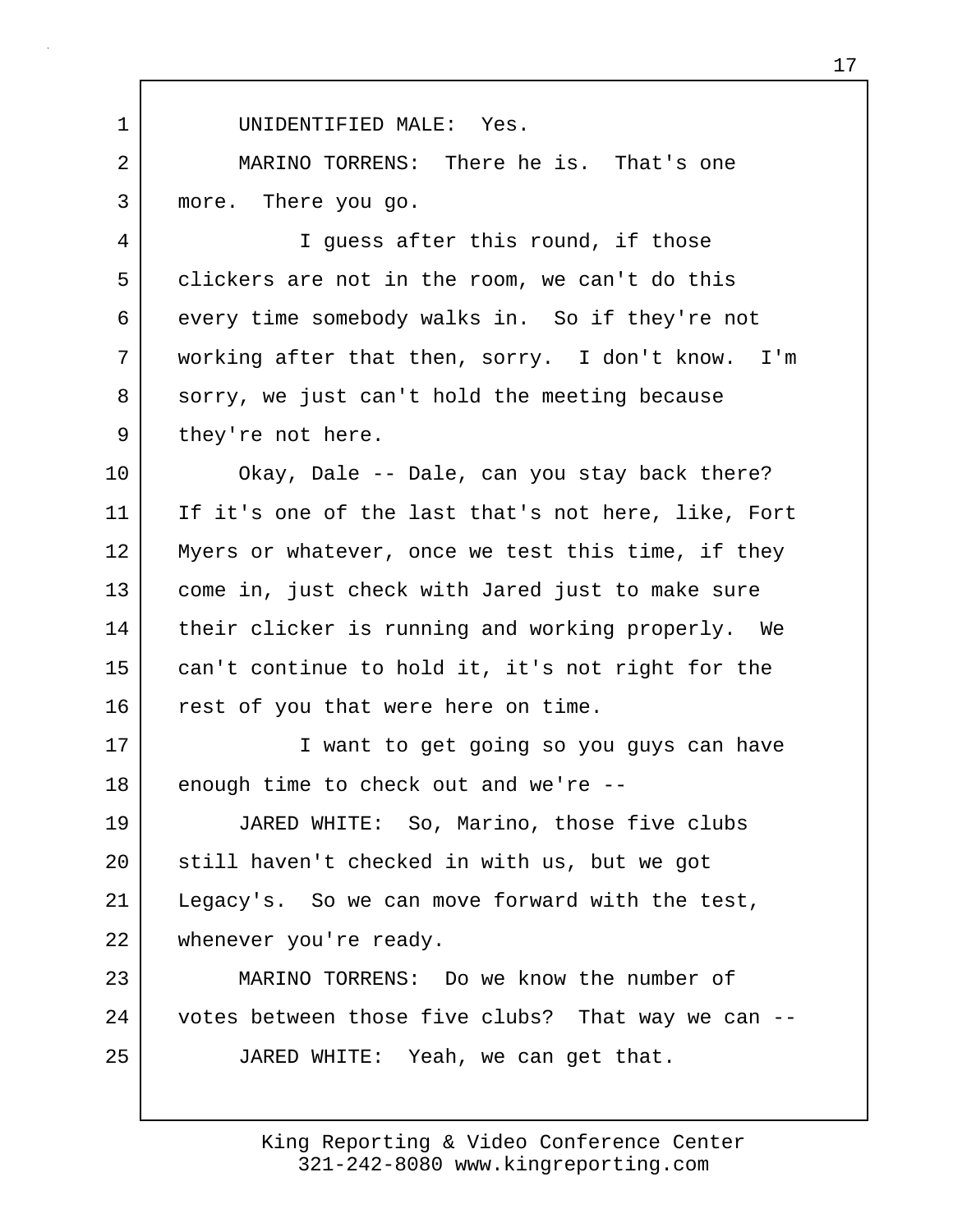1 MARINO TORRENS: Once we put them up on the 2 screen, can you add those five and make sure we 3 have 100 percent? 4 JARED WHITE: Sure. Just give me a minute. 5 MARINO TORRENS: Okay. 6 JARED WHITE: All right. Marino, we're ready 7 | for another test. The missing vote, with those 8 people not here, is going to be 167. If everybody 9 can just press A. 10 MARINO TORRENS: Everybody press one for A. 11 Start now, one. Okay. Everybody, the same one. 12 | Five, four, three, two, one. Votes 13 close. 14 Okay. Number? 15 6,230 plus -- 16 TERRI TOWERS: 167. 6,394. We're still 17 | missing. 18 MARINO TORRENS: So we're still missing about 19 28 votes. 20 Yeah, he deducted the five for the ones 21 that were not here. 22 You said the number was, what, 167? 23 JARED WHITE: Correct. 24 MARINO TORRENS: We've got about 18. 25 JARED WHITE: All right. Marino, from the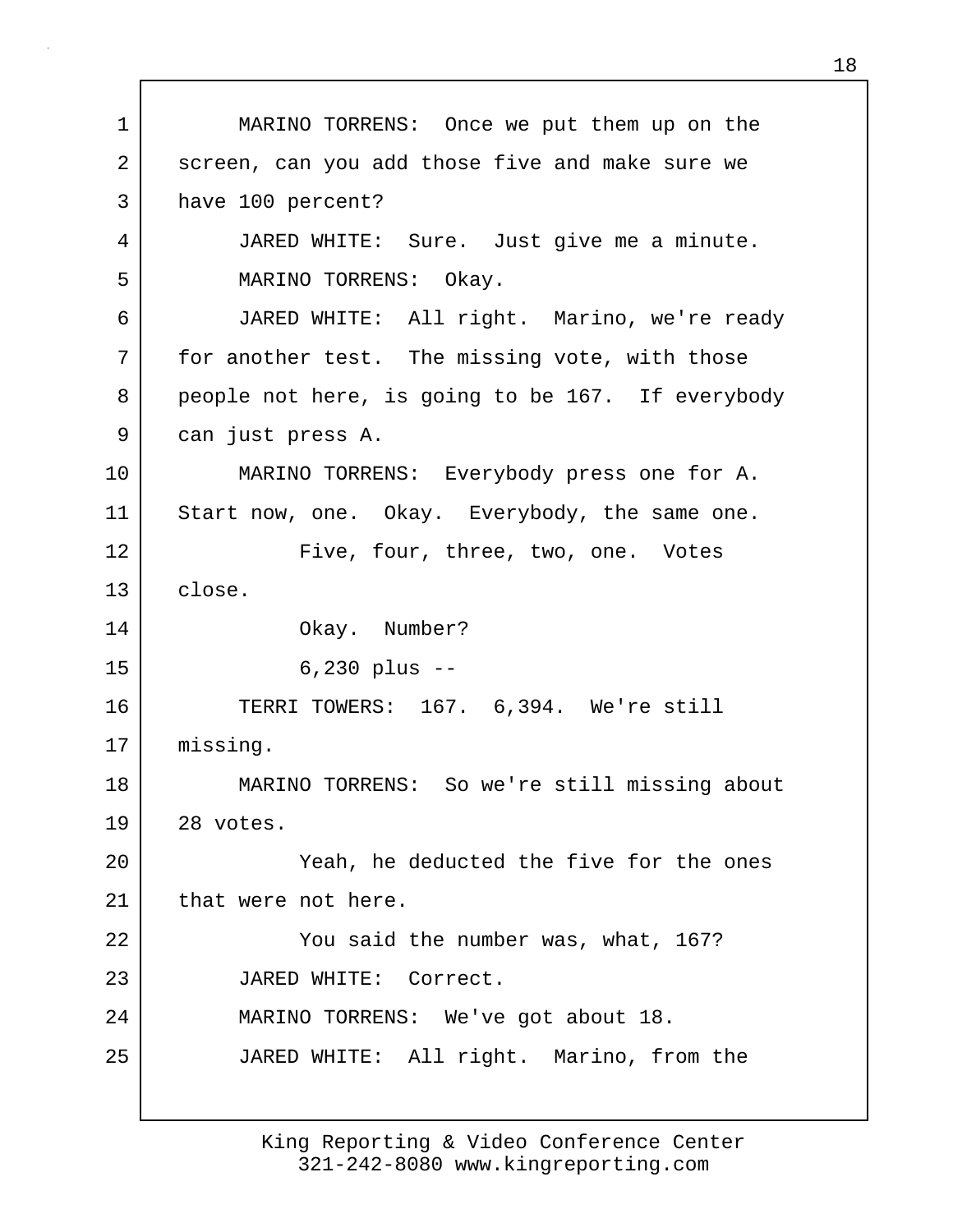1 ast vote, the only one that didn't vote was South 2 Kindle, which would be an additional 12 votes -- 15 3 votes, excuse me. 4 MARINO TORRENS: SKS. 5 UNIDENTIFIED FEMALE: Right here. It worked 6 before, but didn't work this time. 7 MARINO TORRENS: All right. We got one more 8 that came in. Charge him \$100 for breakfast. 9 Okay. Are we ready now? 10 JARED WHITE: Yeah, we're ready. We can do 11 another test. 12 MARINO TORRENS: Okay. I know we had another 13 one come in, what's the numbers, then? 14 JARED WHITE: 155 is not accounted for. 15 MARINO TORRENS: 155? 16 JARED WHITE: Correct. 17 MARINO TORRENS: Okay. Everybody press one, 18 make sure the green light goes on. If not, press 19 it again, make sure it goes green. 20 | Five, four, three, two, one. Stop. 21 I think -- 22 TERRI TOWERS: 6,282. It didn't work. 23 MARINO TORRENS: I know this one right here 24 said the light didn't turn green. 25 | Chay. We okay now? Okay. Because of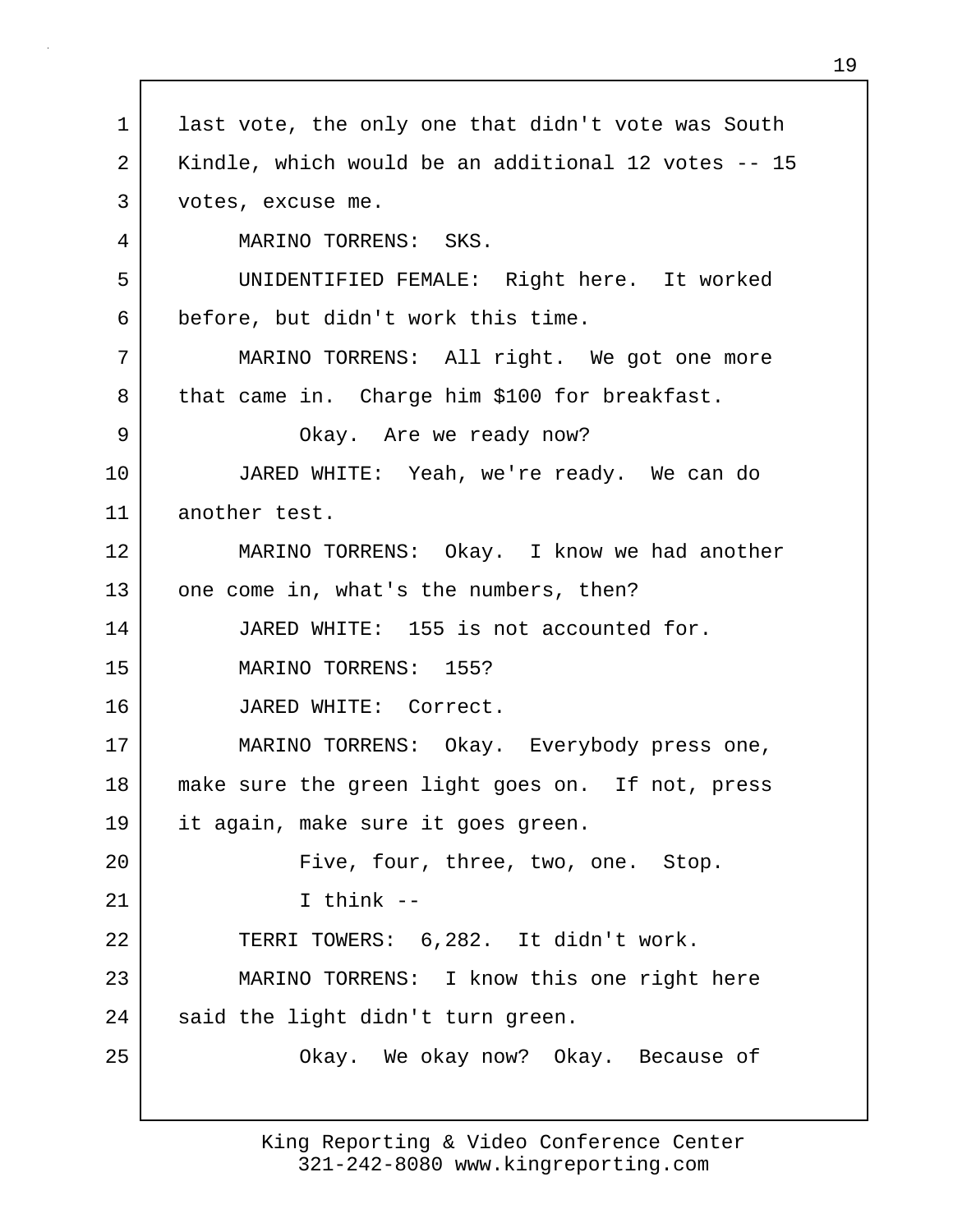1 the number of votes he has, I believe we're done 2 now? 3 JARED WHITE: Yeah. He was the only one that 4 didn't get accounted for. We can do one last test, 5 if you want? 6 MARINO TORRENS: You guys need one more test? 7 JARED WHITE: Okay. We're good. We can move 8 forward, then. 9 MARINO TORRENS: Okay. I guess you're next. 10 Let's go. 11 BECKY MCLAREN: As you all know, the proposed 12 rule changes are in the white pages of your book of 13 reports. 14 And, Jared, are you ready with the --15 there we go. 16 All right. As Marino stated in 17 | procedure, once the motion is made and seconded, 18 the discussion will go one-for, one-against, until 19 one side is exhausted or somebody calls the 20 question. 21 | All right. Is the proposer of the first 22 rule change in the room? 23 TIM SMITH: Yeah. 24 BECKY MCLAREN: Would you please go to the 25 microphone.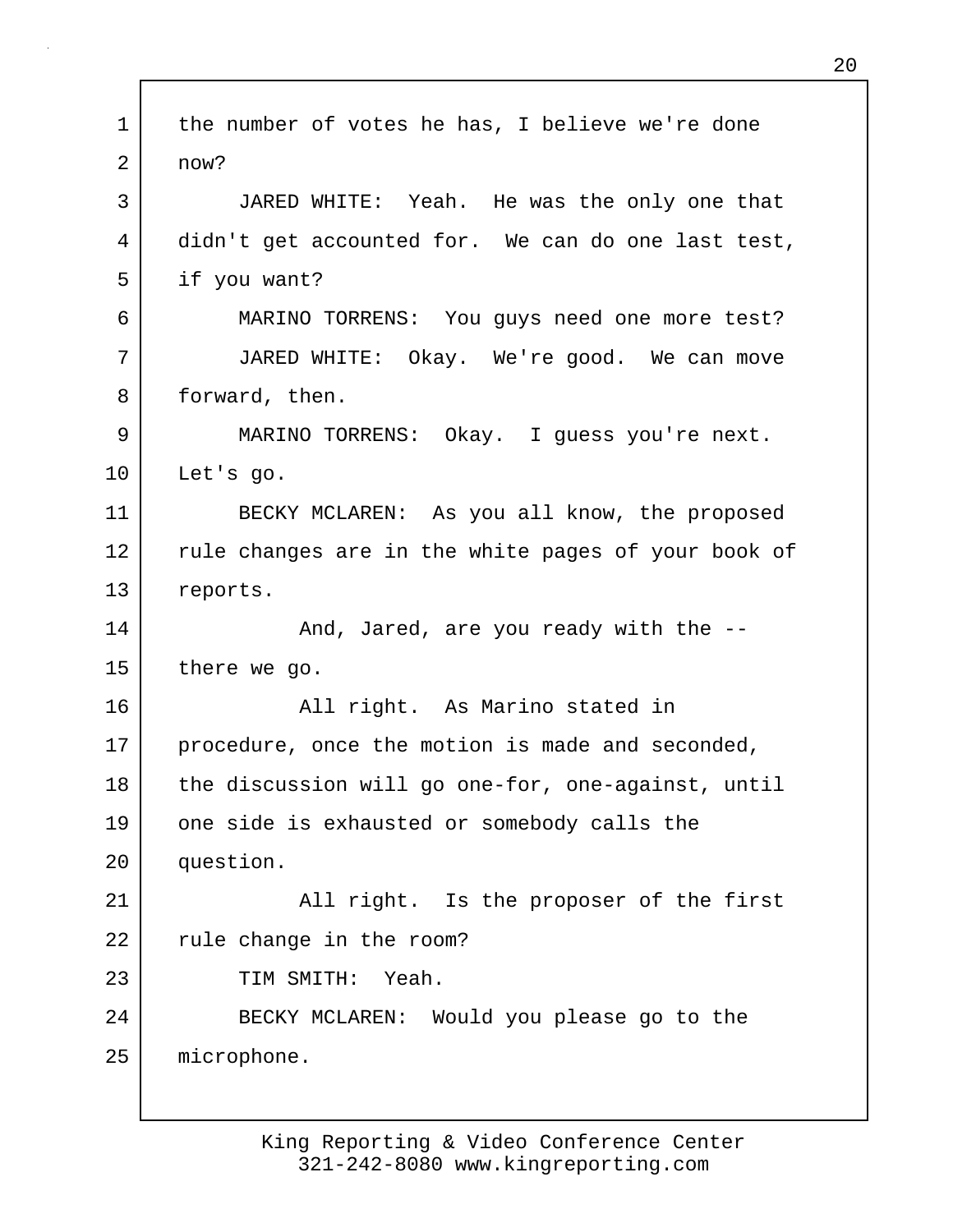1 TIM SMITH: Tim Smith --2 BECKY MCLAREN: Jared, move it up just a 3 little bit on the screen not -- there we go. Okay. 4 TIM SMITH: I'm Tim Smith, Region C South 5 Elected. Basically, this proposal is that -- would  $6$  be that we're changing it -- being changed from 7 agreement and partnership or sponsorship upon FYSA 8 after approval, instead of EC, it's BOD. 9 | Tt lends transparency --10 BECKY MCLAREN: Before you discuss, would you 11 | like to make a motion for your change, please? 12 TIM SMITH: I motion that we accept this 13 change. 14 BECKY MCLAREN: Is there a second? 15 BARB NEWTON: Second. 16 BECKY MCLAREN: It's been seconded. 17 Would you like to speak to your motion, 18 Mr. Smith? 19 TIM SMITH: Yes. Basically what it does, it 20 | lends transparency to the process. 21 MARINO TORRENS: Anybody -- 22 BECKY MCLAREN: Any other discussion? 23 (No response.) 24 BECKY MCLAREN: Seeing no discussion, all 25 those in favor, signify by saying "aye".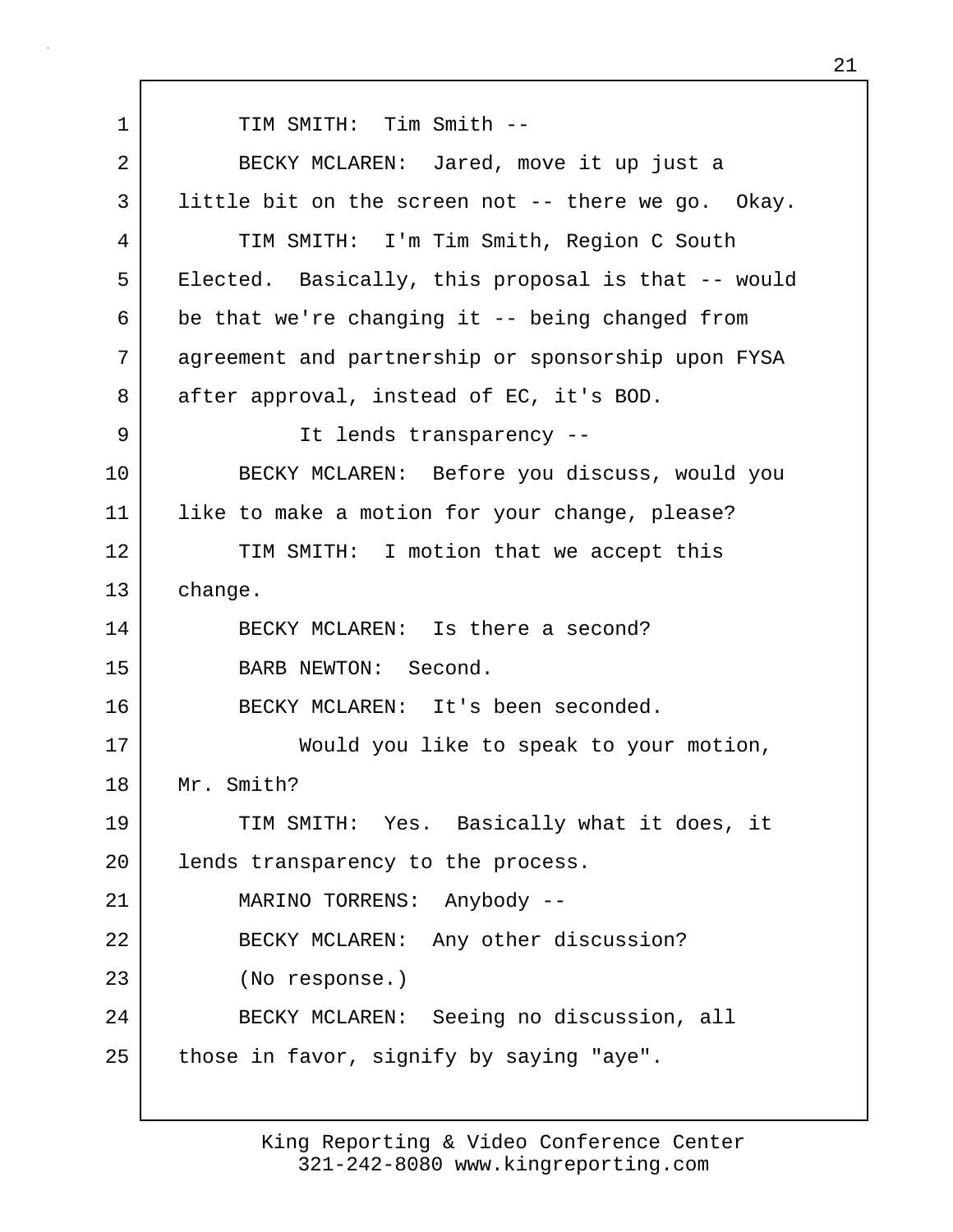1 | MULTIPLE VOICES: Aye. 2 BECKY MCLAREN: Opposed, say "nay". 3 (No response.) 4 BECKY MCLAREN: Motion passes. 5 And for our next proposal, is the maker 6 of the proposal in the room? 7 BARB NEWTON: Oh, yeah. 8 BECKY MCLAREN: Would like to step to the 9 microphone and please identify yourself. 10 BARB NEWTON: Barb Newton, FYSA Past-President 11 and Hall of Fame member. 12 I make a motion to approve this amendment 13 to the rule -- to the bylaw of conflict of interest 14 to add clarification and transparency across all 15 positions. 16 BECKY MCLAREN: Is there a second? 17 TIM SMITH: Second. 18 BECKY MCLAREN: Seconded by Tim Smith. 19 Would you like to speak to your motion? 20 BARB NEWTON: No, ma'am. 21 MARINO TORRENS: Thank you. 22 BECKY MCLAREN: Is there any discussion? 23 (No response.) 24 BECKY MCLAREN: Seeing no discussion, all 25 those in favor, signify by saying "aye".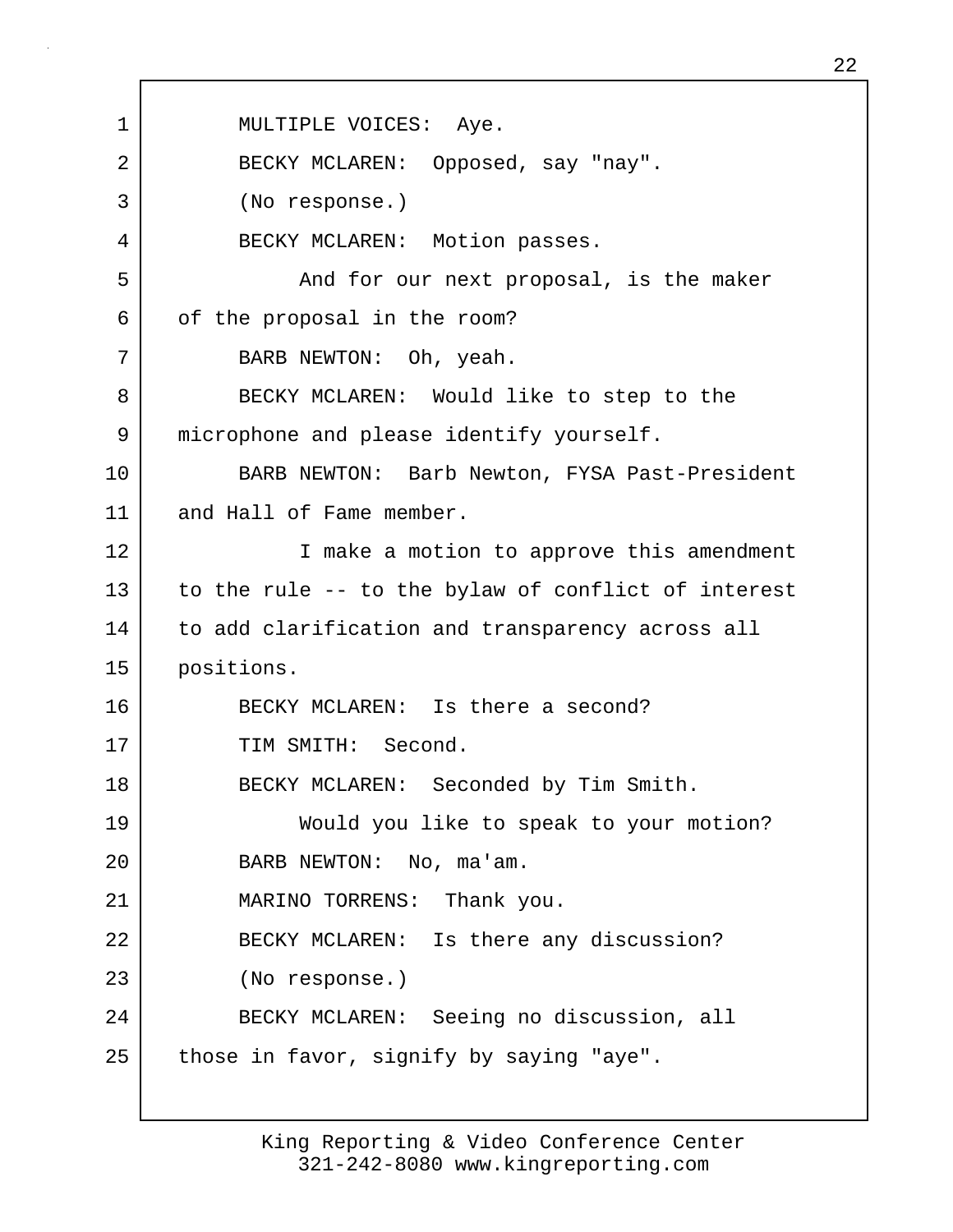1 | MULTIPLE VOICES: Aye. 2 MARINO TORRENS: Opposed, say "nay". 3 (No response.) 4 BECKY MCLAREN: Motion carries. 5 Okay. The next motion, if you can move 6 up, Jared, please, to go to the proposed change. 7 This has been amended from what is in 8 your book by the proposer of the motion. 9 Is the proposer of the motion in the 10 | room? Would you like to speak? 11 JOHN WITHKOWSKI: I wouldn't. 12 BECKY MCLAREN: It has been moved to change 13 the number of votes for each full affiliate from 14 one vote for every 15 players to one vote for every 15 50 players. 16 I move to accept that proposed change. 17 Is there a second? 18 | BOB STOVER: Bob Stover, I second. 19 BECKY MCLAREN: Bob Stover seconds it. 20 Is there any discussion? Would you like 21 | to speak to your proposed change? 22 JOHN WITHKOWSKI: (Unintelligible.) 23 BECKY MCLAREN: Is there any discussion? 24 (No response.) 25 BECKY MCLAREN: Seeing no discussion, all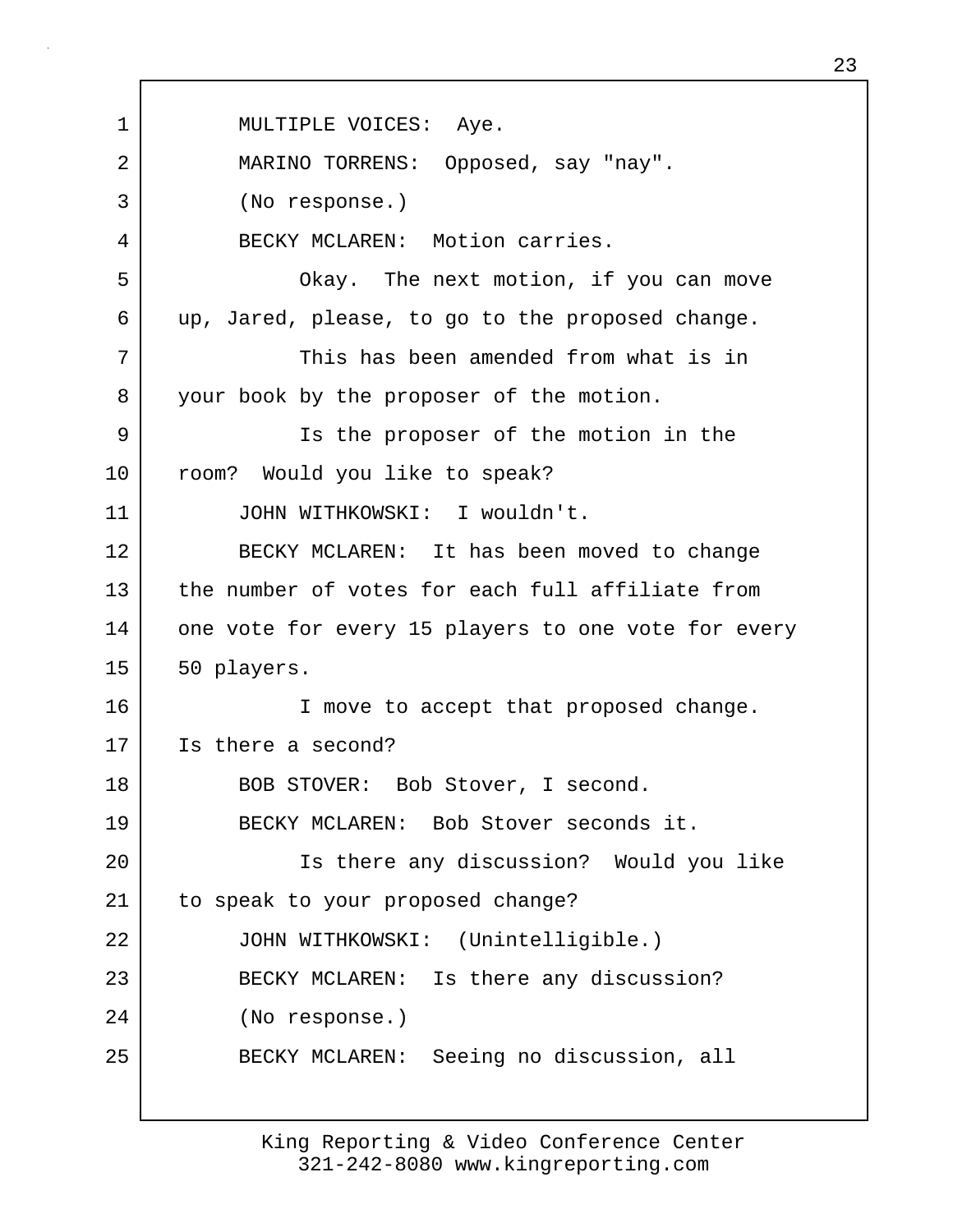| $\mathbf 1$ | those in favor, signify by saying "aye".            |
|-------------|-----------------------------------------------------|
| 2           | MULTIPLE VOICES: Aye.                               |
| 3           | BECKY MCLAREN: Opposed, say "nay".                  |
| 4           | MULTIPLE VOICES:<br>Nay.                            |
| 5           | BECKY MCLAREN: Motion fails.                        |
| 6           | The next proposal that is on the screen             |
| 7           | for 103.3, the person that proposed this came to me |
| 8           | this morning and has withdrawn this proposal.       |
| 9           | The next is 104.2, and I know that the              |
| 10          | proposer is not here, because they told me they     |
| 11          | would not be here.                                  |
| 12          | The proposed $-$ I move for the proposed            |
| 13          | change, "Any full affiliate who in the proceeding   |
| 14          | year fails to register 100 players shall submit to  |
| 15          | the FYSA office a detailed explanation as to        |
| 16          | justification for re-affiliation and/or a plan to   |
| 17          | increase membership in the following seasonal year. |
| 18          | This explanation must be received no later than 30  |
| 19          | days prior to the AGM of FYSA. Any affiliate who    |
| 20          | fails to register 100 players in two consecutive    |
| 21          | seasonal years must submit a petition listing the   |
| 22          | reasons the application should be approved.<br>The  |
| 23          | application for renewal may be denied by the board  |
| 24          | of directors."                                      |
| 25          | The only change would be from 50 players            |
|             |                                                     |

г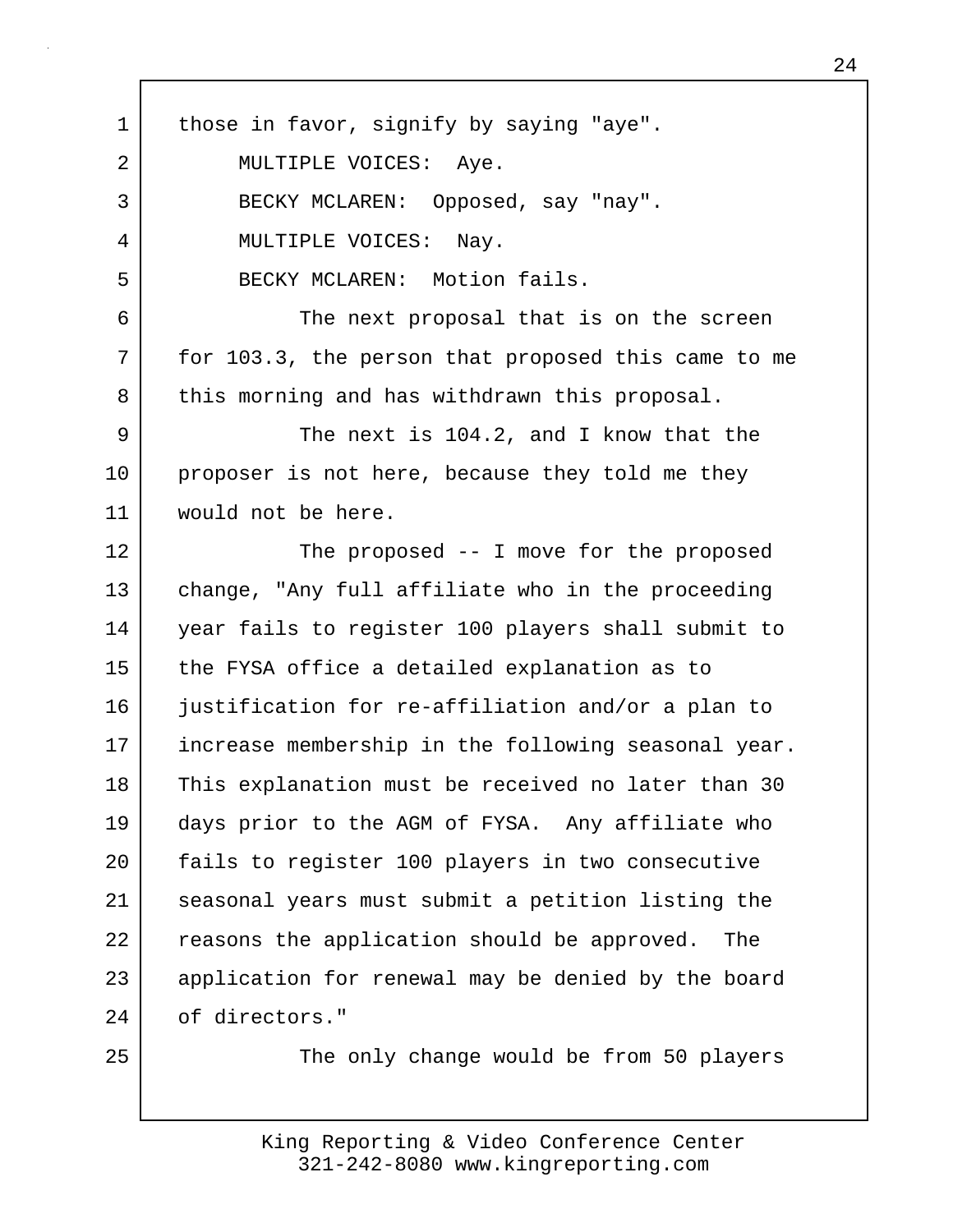1 to 100 players. Is there a second? 2 MARINO TORRENS: Somebody has their --3 DANNY PRENAT: Second. 4 BECKY MCLAREN: Danny Prenat from Miami Strike 5 Force seconds. 6 Is there any discussion? 7 If you have discussion, go to the 8 microphone, please. Identify yourself and what 9 club and if you're for or against the motion. 10 JOHN DINA: John Dina, Bonita Springs Youth 11 Soccer. 12 I've looked at the number of players for 13 some of the affiliates. I don't know where, 14 geographically, they sit, there are about 14 clubs 15 with less than 100 players. So, if, 16 geographically, they don't have the number of 17 players to hold 100 players, what would they do? 18 We know -- again, I don't know where 19 they're sitting, but as you drive through the 20 | state, there are some places where you're about an 21 hour's drive from one place to another. So if that 22 little area have only 70 players or 30 players or 23 | 50 players, then you already have a problem. Would 24 they lose it? 25 BECKY MCLAREN: This particular proposal, if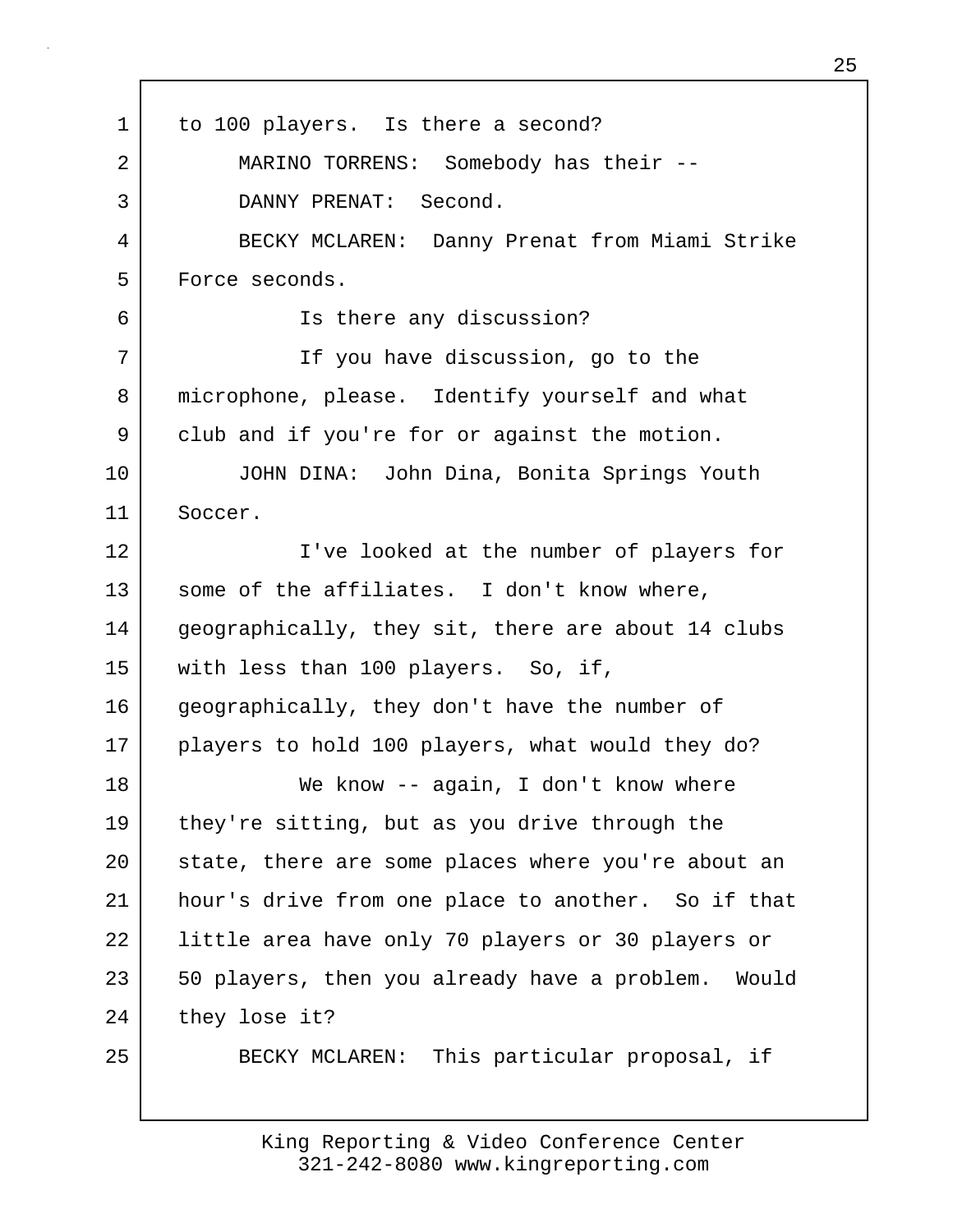1 you look at the bottom of the proposal, it says if 2 they register less than 100 players in two 3 consecutive years, then they would submit something 4 to the board of directors as to why that 5 participation is there, and that would be something 6 they would submit to us and tell us why. Then it 7 would be up to the board of directors, but we don't 8 want to do something detrimental to soccer in that 9 area.

10 JOHN DINA: Then what we're seeing -- look, a 11 | lot of us are not effected, but there may be 12 somebody. If we're looking at the good of every 13 player and all the game, then the board of 14 directors say, you know what, we're not going to 15 give it to them. What you're saying is that it's 16 up to the board, the board can rule one way or the 17 | other. It doesn't say, well, yes, we're going to 18 let them play. That's the only issue I have with 19 it.

20 BECKY MCLAREN: Okay. Anybody else? 21 MIKE SROKA: Mike Sroka, Greater Central 22 League -- 23 BECKY MCLAREN: For or against? 24 MIKE SROKA: Was he for or against? I 25 couldn't tell.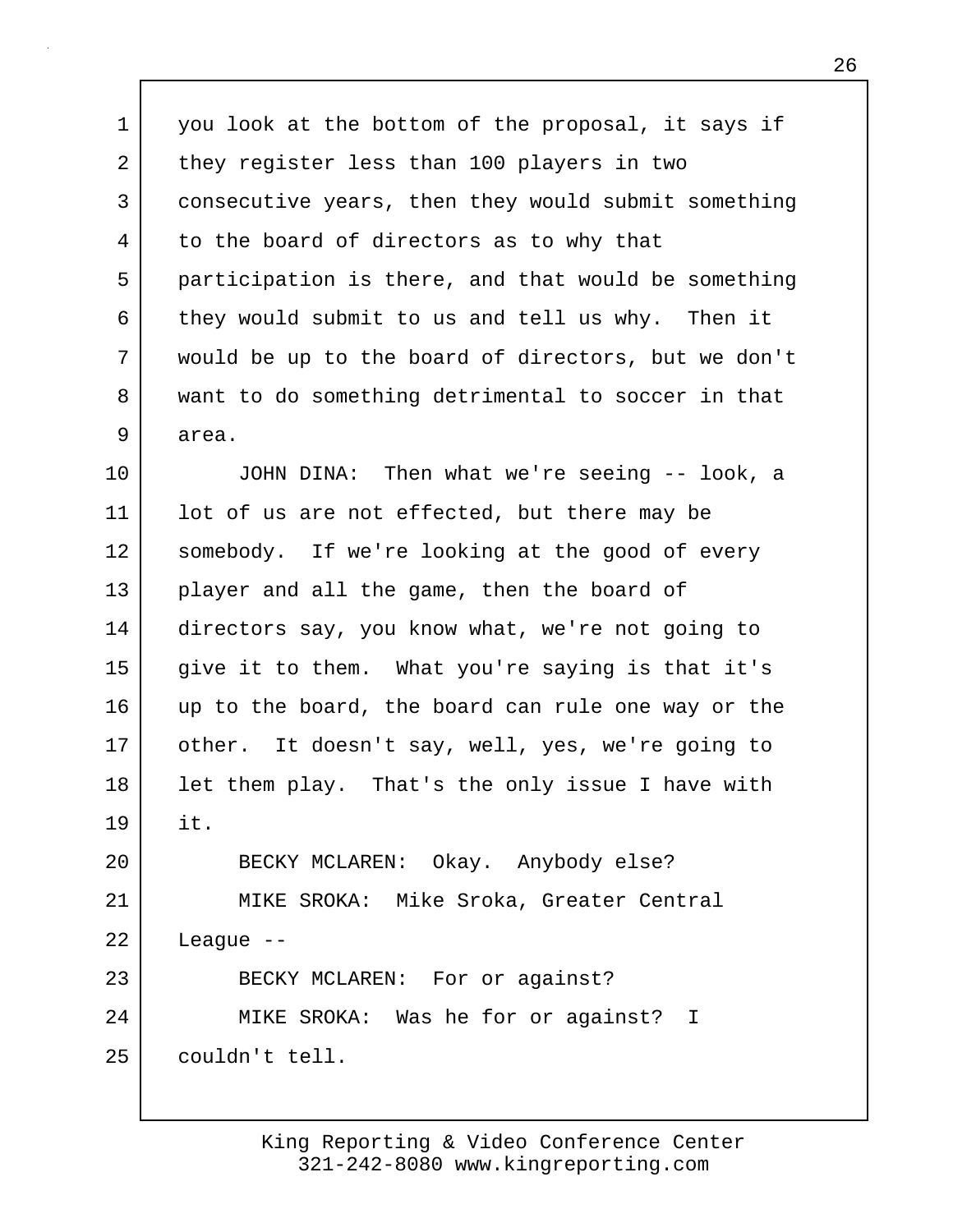1 BECKY MCLAREN: I think was against. 2 MARINO TORRENS: You're against, right? For 3 or against? 4 JOHN DINA: Yes. 5 MARINO TORRENS: So somebody for. 6 BECKY MCLAREN: Somebody for. 7 TOM TIANICH: I have the trust -- Tom from 8 | Hollywood Wildcats. 9 I have trust in the board that they will 10 do the right decision. If this kind of letter came 11 to them from a club that actually is only 12 registering 50 kids because there's nobody else in 13 the area, and it's not some kind of a renegade 14 coach or runaway with 50 kids right next door to 15 | somebody else. 16 So if this is really because of 17 geographical spread and there's not enough kids in 18 | the area, I trust the board will make the right 19 decision, even when this comes in front of them. 20 MIKE SROKA: Mike Sroka, Greater Central 21 Florida Youth League. It's my opinion that you 22 need to be providing more opportunities for kids to  $23$  play, and the more opportunities, the better. 24 BECKY MCLAREN: Any other discussion? 25 (No response.)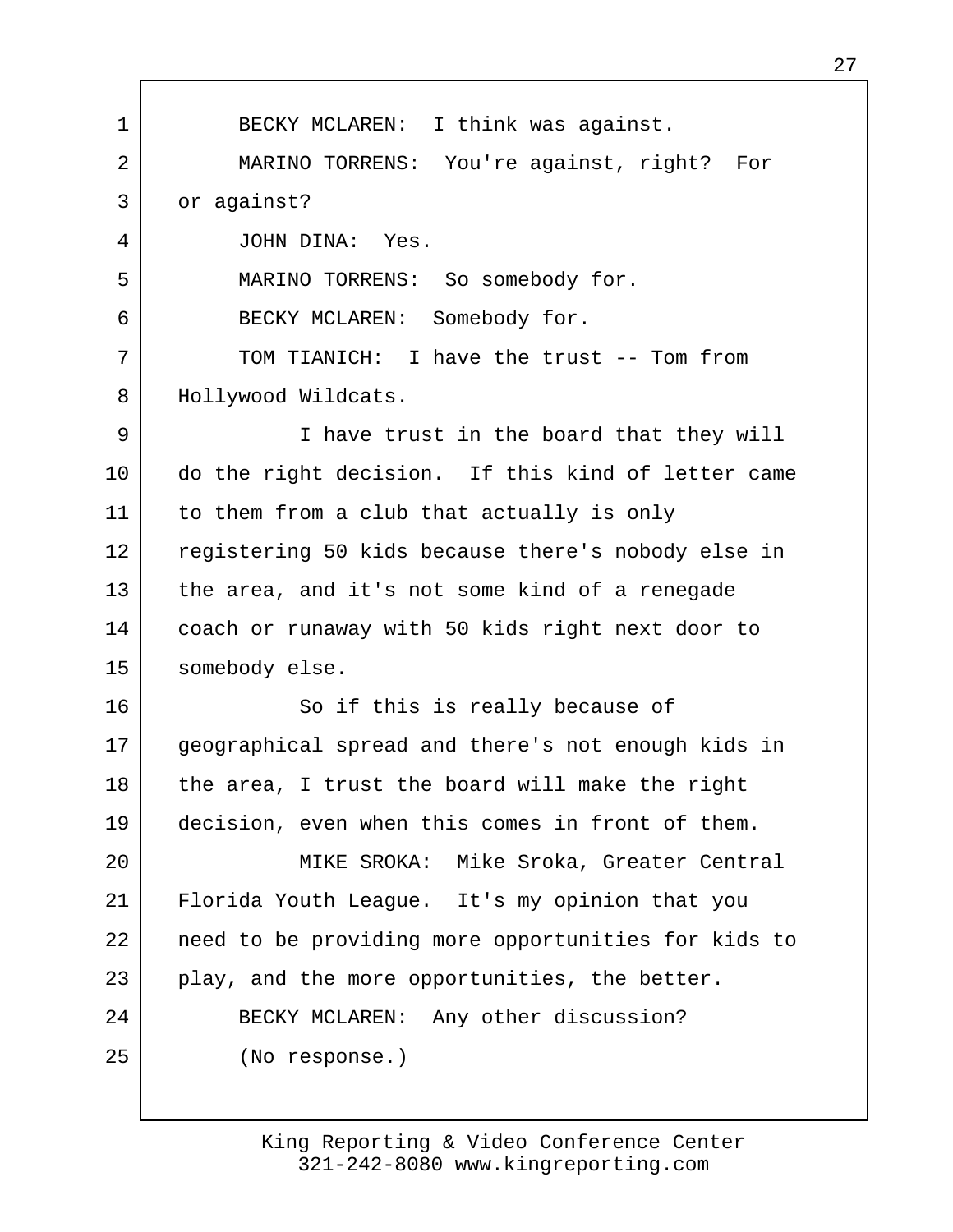1 BECKY MCLAREN: Seeing no other discussion, 2 all those in favor, signify by saying "aye". 3 MULTIPLE VOICES: Aye. 4 MARINO TORRENS: All those opposed, say "nay". 5 MULTIPLE VOICES: Nay. 6 BECKY MCLAREN: Let's get out your clickers. 7 Jared, are we ready in the back? 8 JARED WHITE: We're all set. 9 BECKY MCLAREN: All right. Everybody has 10 | their clickers out. You're going to press A or one 11 | for "yea", B or two for "nay". Please vote now. 12 Five, four, three, two, one. 13 Motion fails. 14 Okay. 104.3, Subsection 3. I move to 15 have, as a full affiliate, register more than 100 16 players in the preceding seasonal year. 17 Is there a second? 18 (No response.) 19 BECKY MCLAREN: Seeing no second -- there was 20 a hand. Identify yourself, please. 21 OLAF HENKE: Olaf Henke from Fort Lauderdale 22 Select. 23 BECKY MCLAREN: Okay. Olaf from Fort 24 Lauderdale Select. 25 Is there any discussion?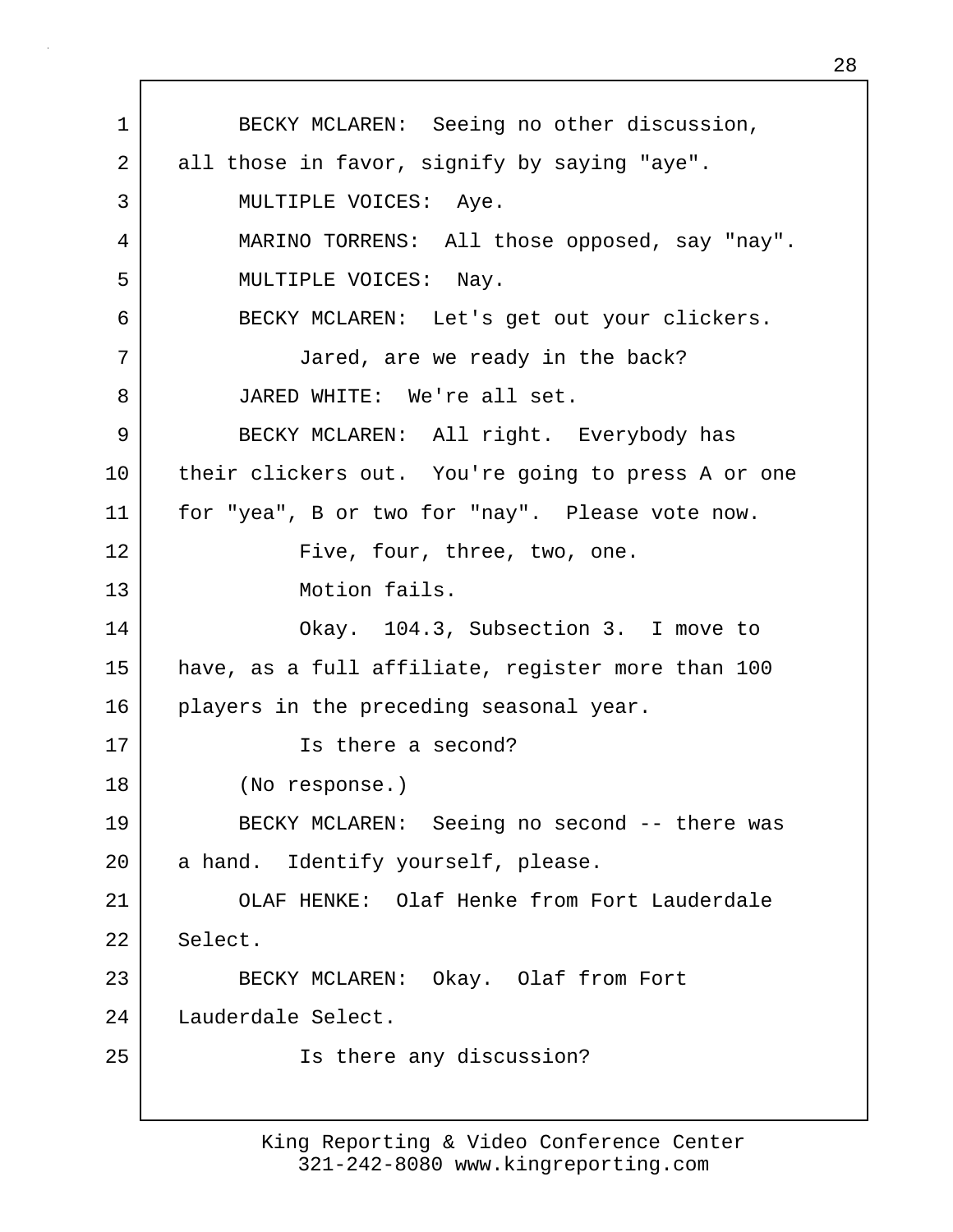1 JOHN DINA: John Dina, again. Just want to 2 understand that, again, so we're saying you have to 3 register a minimum of 100 players. I think the 4 rule before said -- 5 BECKY MCLAREN: And -- 6 JOHN DINA: So how is that going to fly? 7 BECKY MCLAREN: It's in two different sections 8 | of that rule, it was in two different places, so he 9 proposed it in two different things. 10 JOHN DINA: So the same explanation as before 11 applies. 12 BECKY MCLAREN: Okay. Anybody have any other 13 discussion? 14 (No response.) 15 BECKY MCLAREN: For or against? 16 GERALD MORIN: From Central Academy Youth 17 | Soccer, I'm against it. 18 BECKY MCLAREN: Mr. Dina was also, so unless I 19 have any more for, I'm sorry. 20 Seeing no other discussion, all those in favor 21 say "aye"? 22 | MULTIPLE VOICES: Aye. 23 MARINO TORRENS: Opposed, say "nay". 24 MULTIPLE VOICES: Nay. 25 BECKY MCLAREN: Motion fails.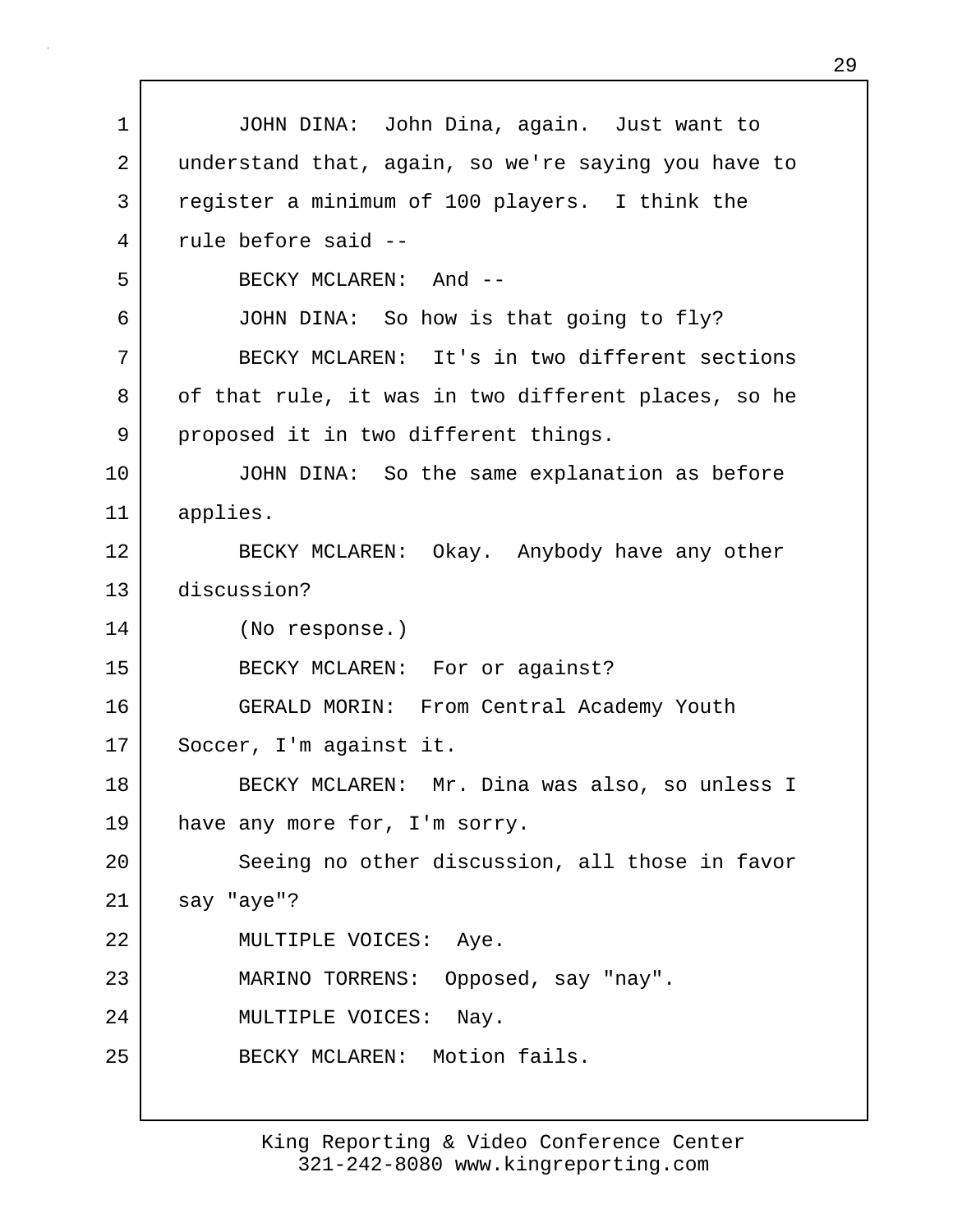1 104.3, Subsection 4. I move to -- I move 2 for the suggested change to not use fields located 3 more than 15 miles from their primary home field in 4 which the affiliation was granted or FYSA 5 sanctioned player training and/or home games, with 6 the exception of FYSA sanctioned tournaments. 7 | The change to this is adding the word 8 "primary" before "home field". 9 Is there a second? 10 TERRI TOWERS: Second. 11 BECKY MCLAREN: It's been seconded by Terri 12 | Towers. Is there any discussion? 13 Identify yourself, please, and your club. 14 KATHLEEN SHELTON: Kathleen Shelton, Chargers 15 Soccer Club. 16 The question I have -- it's a question --17 Becky, yesterday you had mentioned about how FYSA 18 handles fields from merger situations. 19 BECKY MCLAREN: That is correct. 20 KATHLEEN SHELTON: In our club, we're in a few 21 different counties -- 22 BECKY MCLAREN: Through a merger. And this is  $23$   $-$  -- this still would not affect the merger situation 24 because you merged, and you're still going to have 25 access to those fields.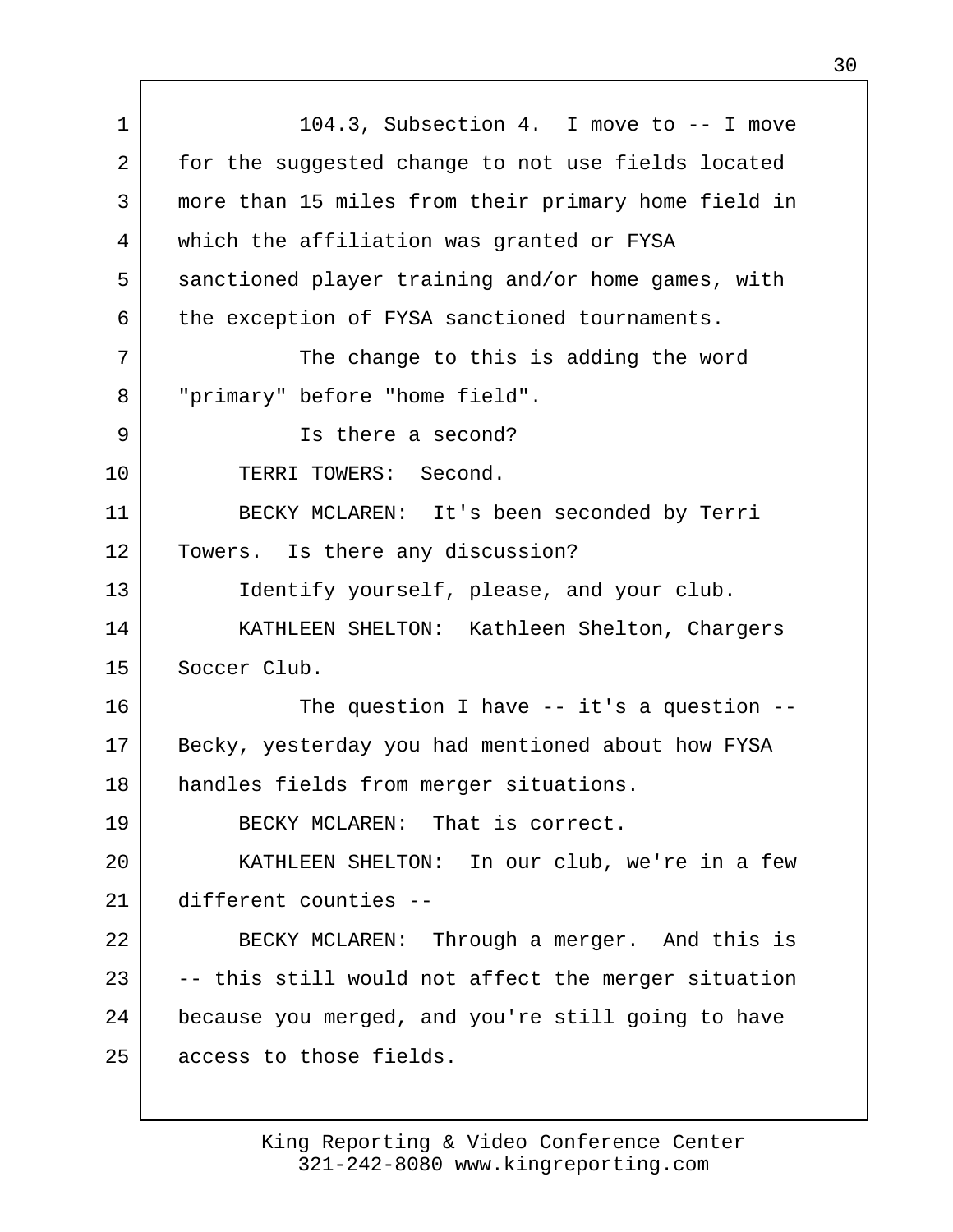1 KATHLEEN SHELTON: But we have primary fields 2 in each county --3 BECKY MCLAREN: And that's -- you can't use 4 more than 15 miles from any one of those because 5 you are a merged club. 6 KATHLEEN SHELTON: Perfect. 7 ERIC HEIDEL: Eric Heidel, FYSA Treasurer. I 8 move to amend this by striking the entire rule. 9 BECKY MCLAREN: Is there a second? 10 I need somebody to go to a microphone for 11 me. There's too many hands going up. 12 JEFF HENDERLONG: Jeff Henderlong, Dunedin 13 Stirling Soccer Club, I second it. 14 BECKY MCLAREN: It's been moved and seconded 15 to strike the rule in its entirety. Is there any 16 discussion? 17 | Please identify yourself and your club, 18 please. 19 JAY DENISON: Jay Denison, against. 20 BECKY MCLAREN: You name and which club? 21 JAY DENISON: Amelia Island Youth Soccer. 22 BECKY MCLAREN: Okay. Did you want to say 23 anything as to why you're against, sir? 24 JAY DENISON: This basically allows clubs to 25 pop up anywhere within edges of the state. You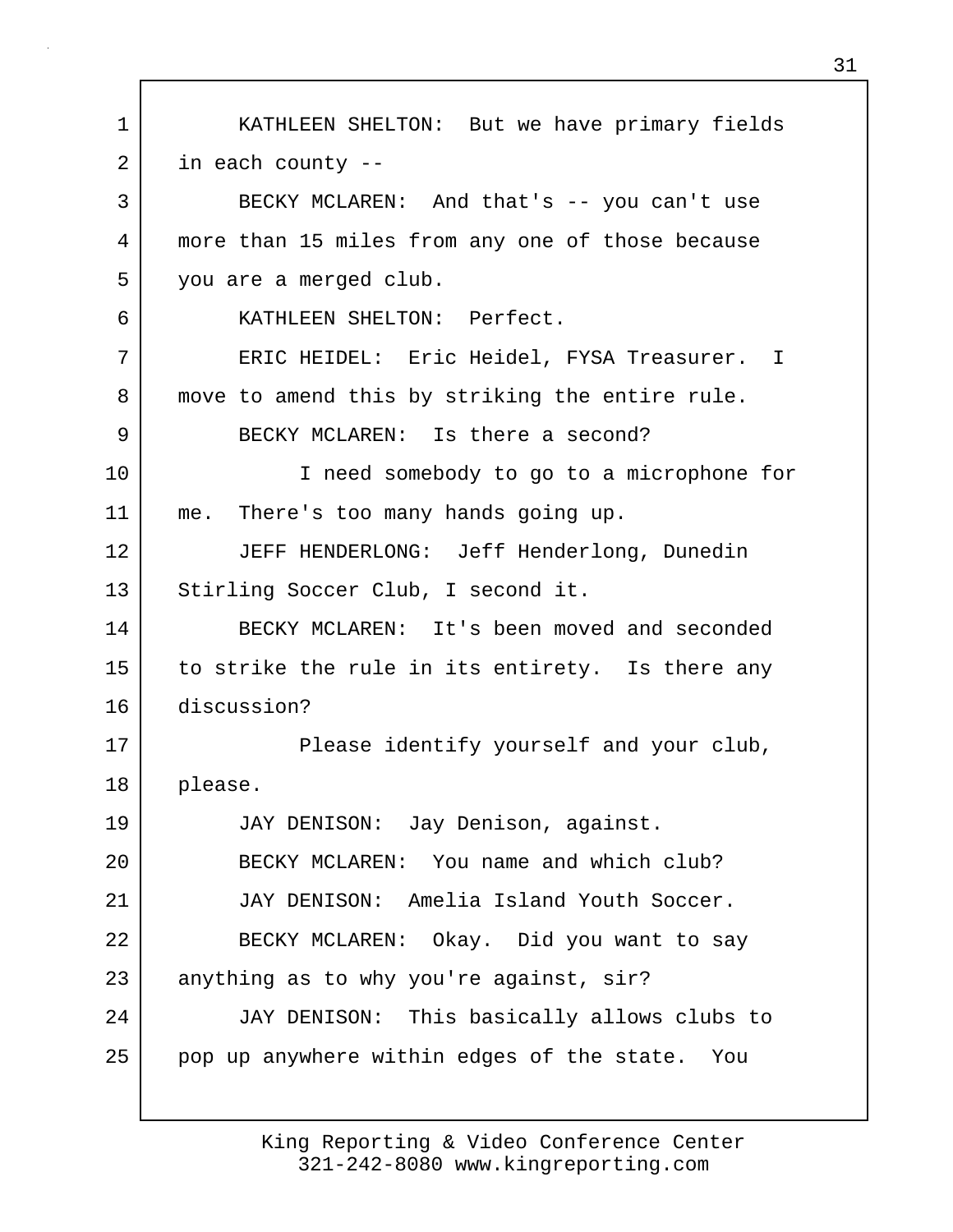1 could take three or four teams and start their own 2 affiliated club within a club that's already 3 established. I'm against that. 4 ERIC HEIDEL: I'm for it. If you continue to 5 do that, then those clubs will find another 6 association to affiliate through, such as US Club 7 Soccer, AYSO, UAAASA. So you're not preventing 8 | that from happening. Or they'll work as a sub club 9 under another name, so you're still not preventing 10 that from happening. 11 BECKY MCLAREN: Anybody else? 12 For or against? 13 | MIKE WEBER: Actually, I just want 14 clarification. 15 BECKY MCLAREN: Okay. 16 MIKE WEBER: There's two 15-mile rules. 17 BECKY MCLAREN: That is correct. 18 MIKE WEBER: This does not affect the other 19 15-mile rule, this is the affiliation rule. 20 BECKY MCLAREN: This one is under 21 | re-affiliation. 22 MIKE WEBER: Mike Weber, SFUYSA. 23 BECKY MCLAREN: Thanks, Lou, for reminding 24 him. 25 Speaking for or against, sir?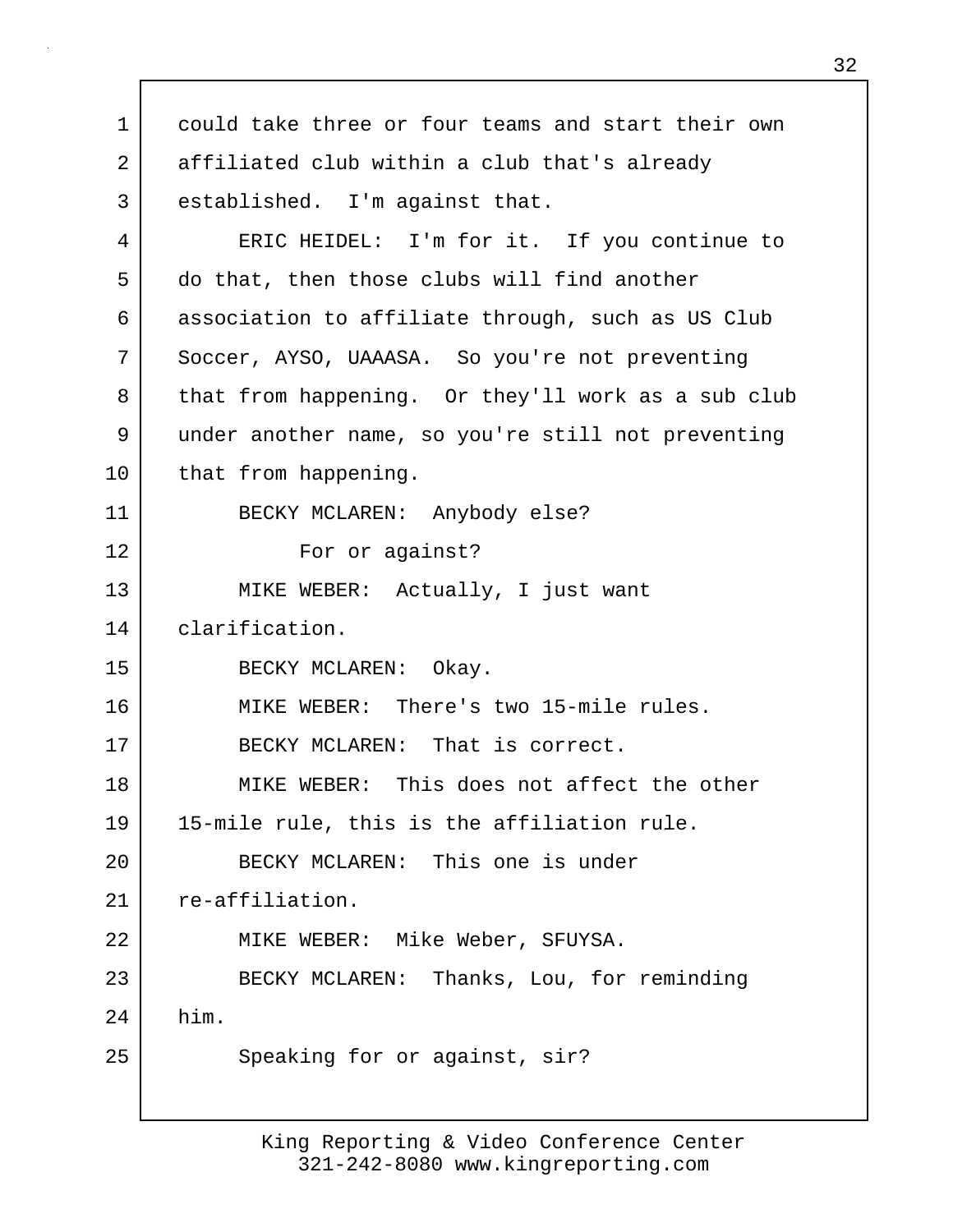1 | LOU FERRIS: Lou Ferris, South Orlando Soccer 2 Club. 3 Can we be given clarification on the 4 difference between the two rules?

5 BECKY MCLAREN: One of them is when you apply 6 for initial affiliation and one is for when you 7 have your application for re-affiliation. So one 8 is when you initially become an FYSA affiliate and 9 one is once -- when you already are an FYSA 10 affiliate, it's in what -- the things you have to 11 do in ordered -- requirements you must meet in 12 order to re-affiliate, and that is where this 13 proposal is.

14 Does that answer your question? 15 LOU FERRIS: Not sure, but thank you.

16 JAY DENISON: Jay Denison, Amelia Island Youth 17 Soccer.

18 This would allow a club who's already 19 affiliated to move into my area where I am and 20 start a club; is that correct? 21 BECKY MCLAREN: No, not start a club. They're 22 already an affiliate --

23 JAY DENISON: Absolutely. They're already 24 affiliated. But let's say it's a mega club that 25 has 5,000 members and I have a club that only has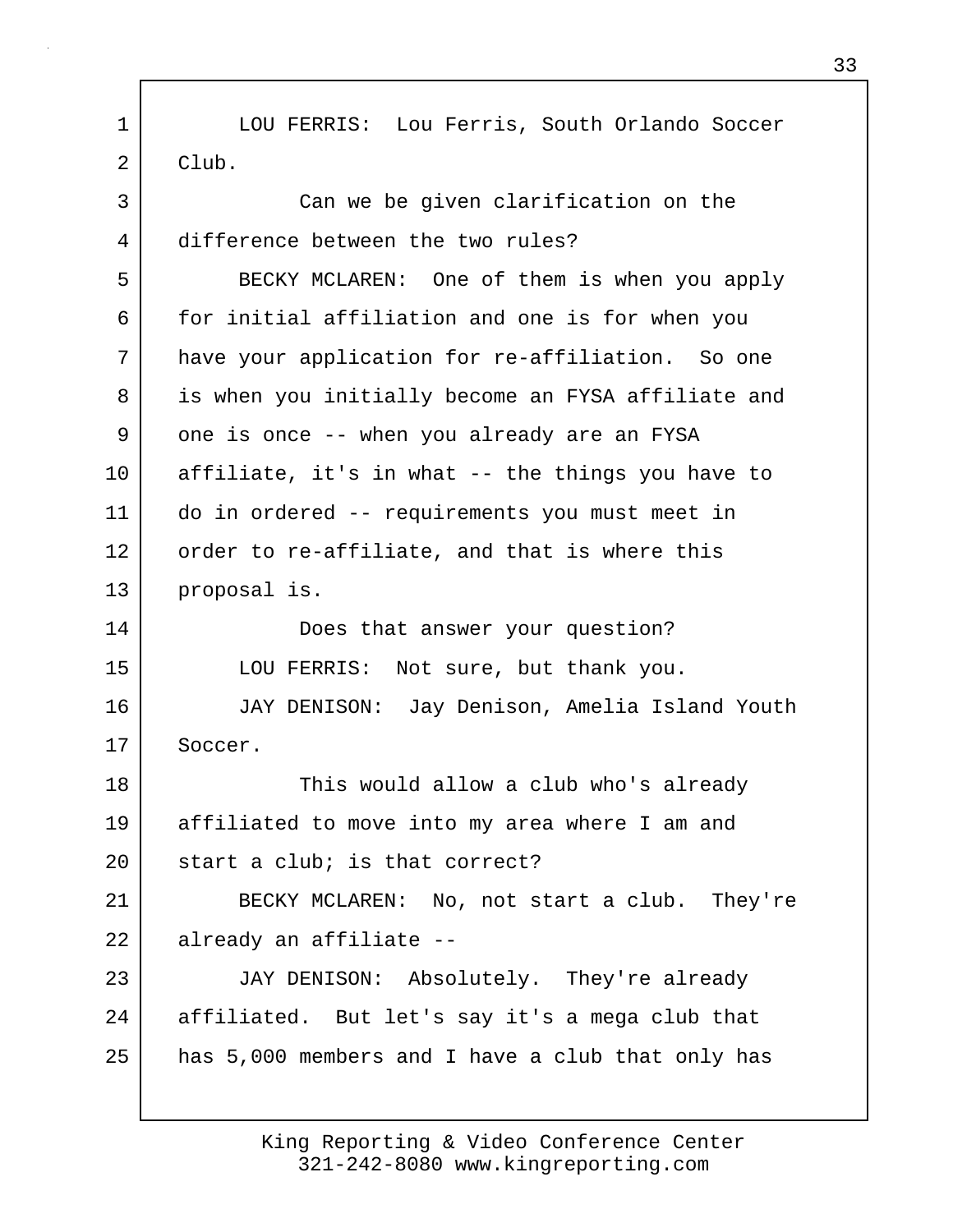| 1  | 400 members. They decide that they would like to    |
|----|-----------------------------------------------------|
| 2  | move all the way up to my area, and this club --    |
| 3  | this organization would allow them to do that.      |
| 4  | What would happen to my organization?               |
| 5  | BECKY MCLAREN: They can't -- in order for           |
| 6  | somebody to change their primary field, their       |
| 7  | primary field -- if they need to change their       |
| 8  | primary field, they have to send a written request  |
| 9  | to the board of directors as to the reason why they |
| 10 | have to change that field, but this is for what the |
| 11 | requirements are for re-affiliation. This is under  |
| 12 | that list of requirements for re-affiliation.       |
| 13 | JAY DENISON: Thank you for that                     |
| 14 | clarification.                                      |
| 15 | JOHN DINA: John Dina, Bonita Springs Youth          |
| 16 | Soccer.                                             |
| 17 | Again, just to clarify. Really, what                |
| 18 | we're saying here is we're not going to daisy chain |
| 19 | the fields.                                         |
| 20 | BECKY MCLAREN: I'm sorry?                           |
| 21 | JOHN DINA: It's like, okay, daisy chain the         |
| 22 | fields. You have one here, then you got somebody    |
| 23 | else here, so now you go from here to here, 15      |
| 24 | mile, then go another 15 miles --                   |
| 25 | BECKY MCLAREN: The way it is right now, yes.        |
|    |                                                     |

Г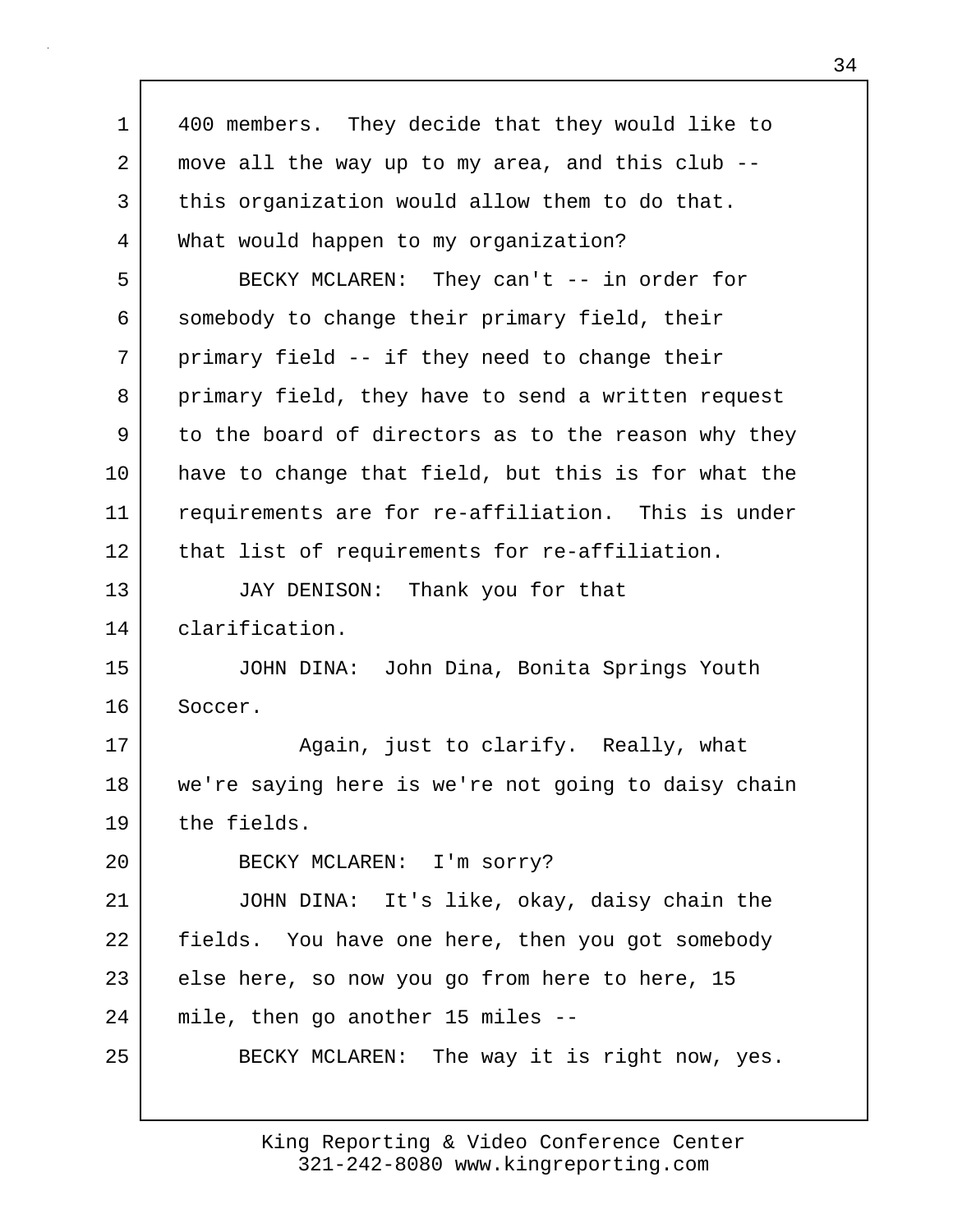1 | JOHN DINA: In a sense, we're daisy chaining 2 the fields? 3 BECKY MCLAREN: The way that it is right now, 4 yes. 5 TOM TIANICH: Am I allowed to speak again? 6 BECKY MCLAREN: Yes, you can. Please identify 7 yourself. 8 TOM TIANICH: Tom Tianich, Hollywood Wildcats. 9 So this large club from the previous 10 example who is Club A in Orlando can start a new 11 affiliate on my field in Hollywood, and then later 12 they can apply to merge? 13 BECKY MCLAREN: They can't start -- this is --14 where this changes from the 15 -- striking this 15 propose -- striking this rule in its entirety is 16 under re-affiliation, not initial affiliation. 17 There are two different ones. 18 This is for your yearly re-affiliation. 19 TOM TIANICH: So this only has to do with 20 playing in your home field 15 miles away from the 21 primary field, correct. 22 BECKY MCLAREN: That is correct. 23 TOM TIANICH: So, therefore, you could play 24 your home games in Orlando, even though -- 25 BECKY MCLAREN: If this is struck in its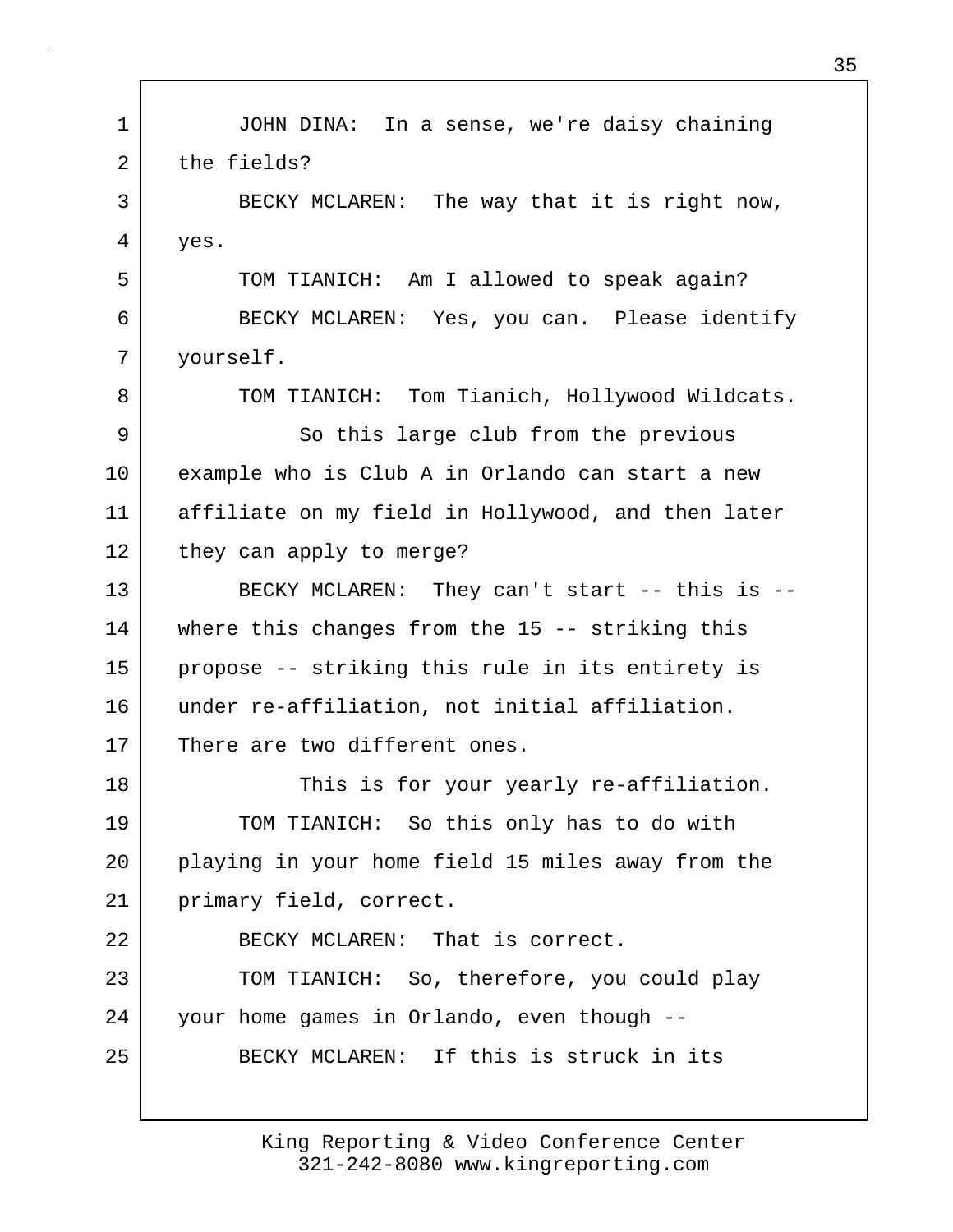1 entirety, there would be nothing to prevent that. 2 TOM TIANICH: Okay. So I could have players 3 in Hollywood, and then they can play all over the 4 state of Florida with a Hollywood pass, because 5 they're 15 miles from their primary home field, a 6 state away. 7 BECKY MCLAREN: That is --8 | TOM TIANICH: I'm against it. 9 BARRY WITLIN: Barry Witlin, South Florida 10 United. If I understand this correctly that there 11 would be no primary field designation if this rule 12 is stricken, correct? 13 BECKY MCLAREN: No. You still have to 14 designate your primary field because that's where 15 your affiliation is granted. In order for you to 16 change -- this would just be that for 17 re-affiliation, it would strike that you cannot use 18 a field more than 15 miles from your primary field. 19 BARRY WITLIN: So if I declare a primary field 20 for my re-affiliation, I can expand anywhere else I 21 want to go? 22 BECKY MCLAREN: For your re-affiliation, you 23 would still need to name your primary field --24 BARRY WITLIN: Right. 25 BECKY MCLAREN: -- but your additional fields,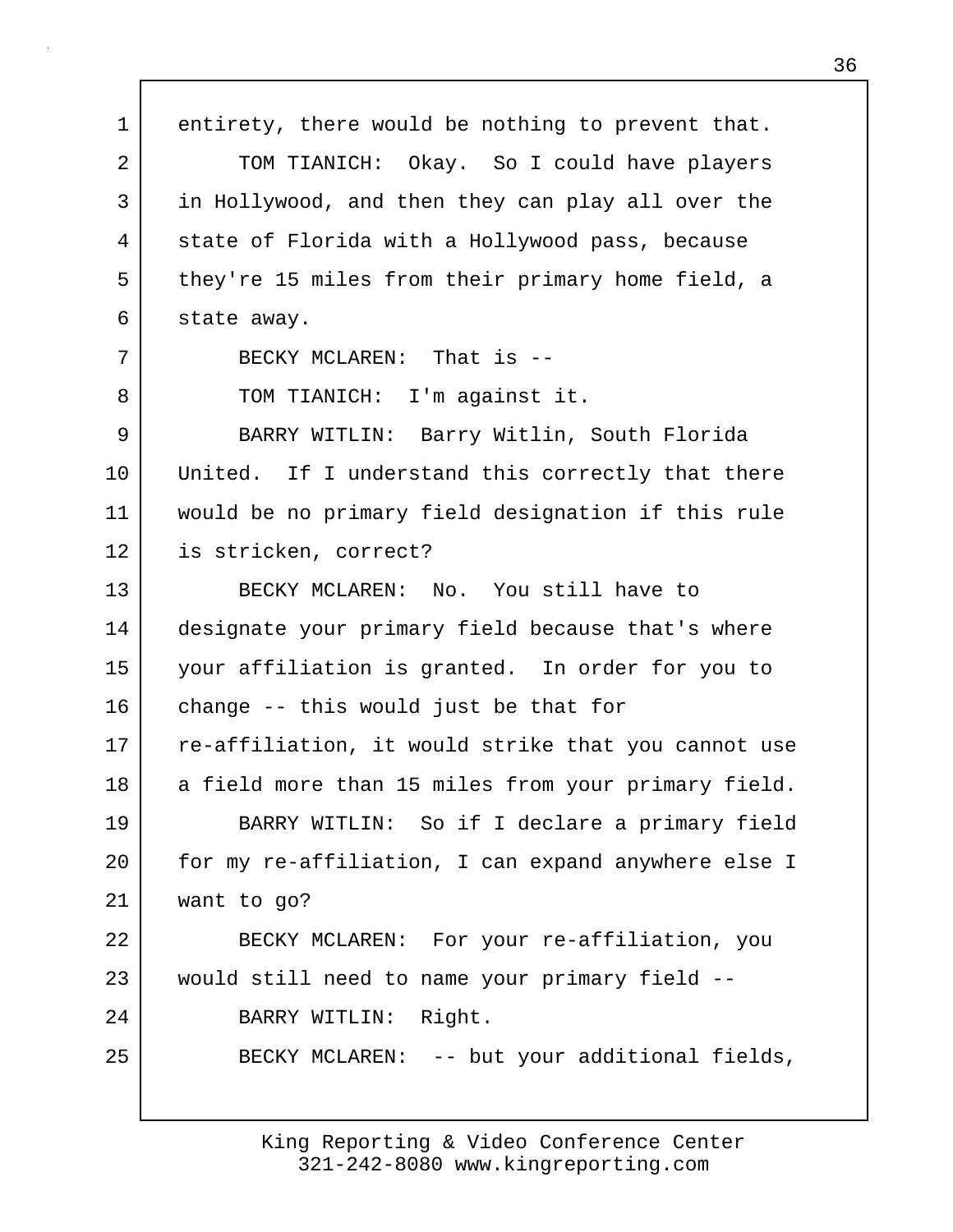1 there would be no restriction that they be within 2 | 15 miles, that would be correct. 3 BARRY WITLIN: Thank you. 4 BECKY MCLAREN: Is there any other discussion? 5 MARINO TORRENS: He was clarifying. 6 BECKY MCLAREN: He was clarifying. That was a 7 point of clarification. 8 | For or against, sir? 9 LOU FERRIS: Point of clarification. Lou 10 Ferris, South Orlando Soccer Club. 11 Can I move that we not vote to abolish, 12 but we actually vote on the proposed rule? 13 BECKY MCLAREN: We have a motion on the floor 14 to get rid of the rule in its entirety. We would 15 have to vote on that proposal first. 16 LOU FERRIS: Because it feels like what was 17 proposed just got hijacked for the discussion of 18 | that, to just get rid of the whole thing, but 19 that's not what was there before. 20 BECKY MCLAREN: The person on the floor made a 21 proposal to change this proposed change to delete 22 the rule in its entirety. 23 LOU FERRIS: I propose to keep it back to 24 where it is and then we vote on that. 25 (Applause.)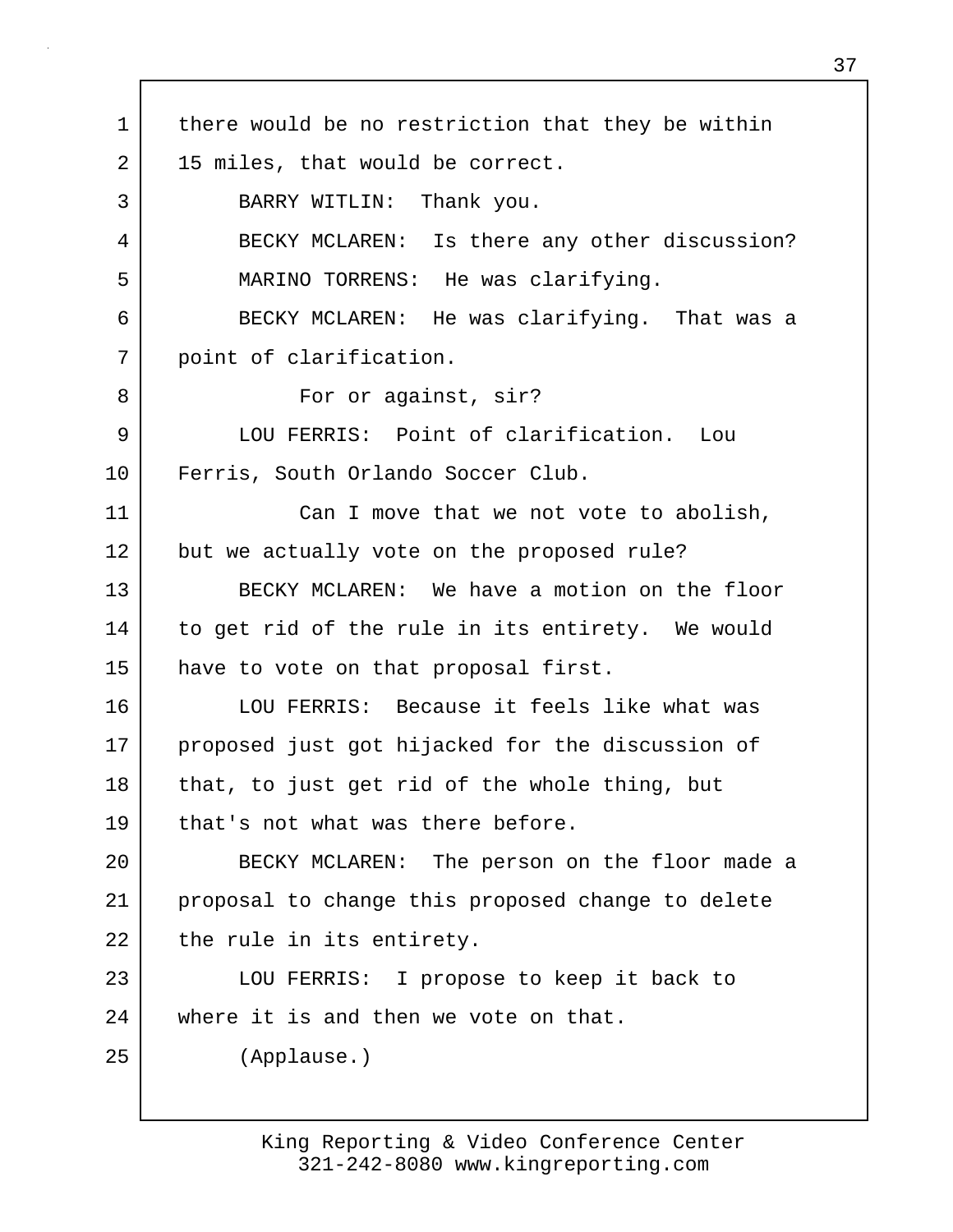1 BECKY MCLAREN: While I understand that, we 2 have to vote on the proposed amendment to the 3 motion that's on the floor first. 4 MULTIPLE VOICES: Call for vote. 5 BECKY MCLAREN: Is there any other discussion 6 on this proposed -- 7 ERIC HEIDEL: For. 8 BECKY MCLAREN: For. It has to be for. 9 | ERIC HEIDEL: For example, in the case of 10 Hollywood, right. Do you not have other affiliates 11 that are already within 15 miles of you? Most of 12 you already do, so you already have people playing 13 within 15 miles of you and you're still able to 14 exist. So you should just continue to have a good 15 product and your organization will continue to 16 exist; and if you don't, you will go out of 17 business, just like anything else, right? 18 BECKY MCLAREN: Anybody for or against? 19 **Are you for or against, sir, over here?** 20 UNIDENTIFIED MALE: For. 21 BECKY MCLAREN: Okay. So I need an against. 22 TOM TIANICH: Hollywood Wildcats have been in 23 existence since 1985. 24 BECKY MCLAREN: Identify yourself, please. 25 | TOM TIANICH: Tom, Hollywood Wildcats.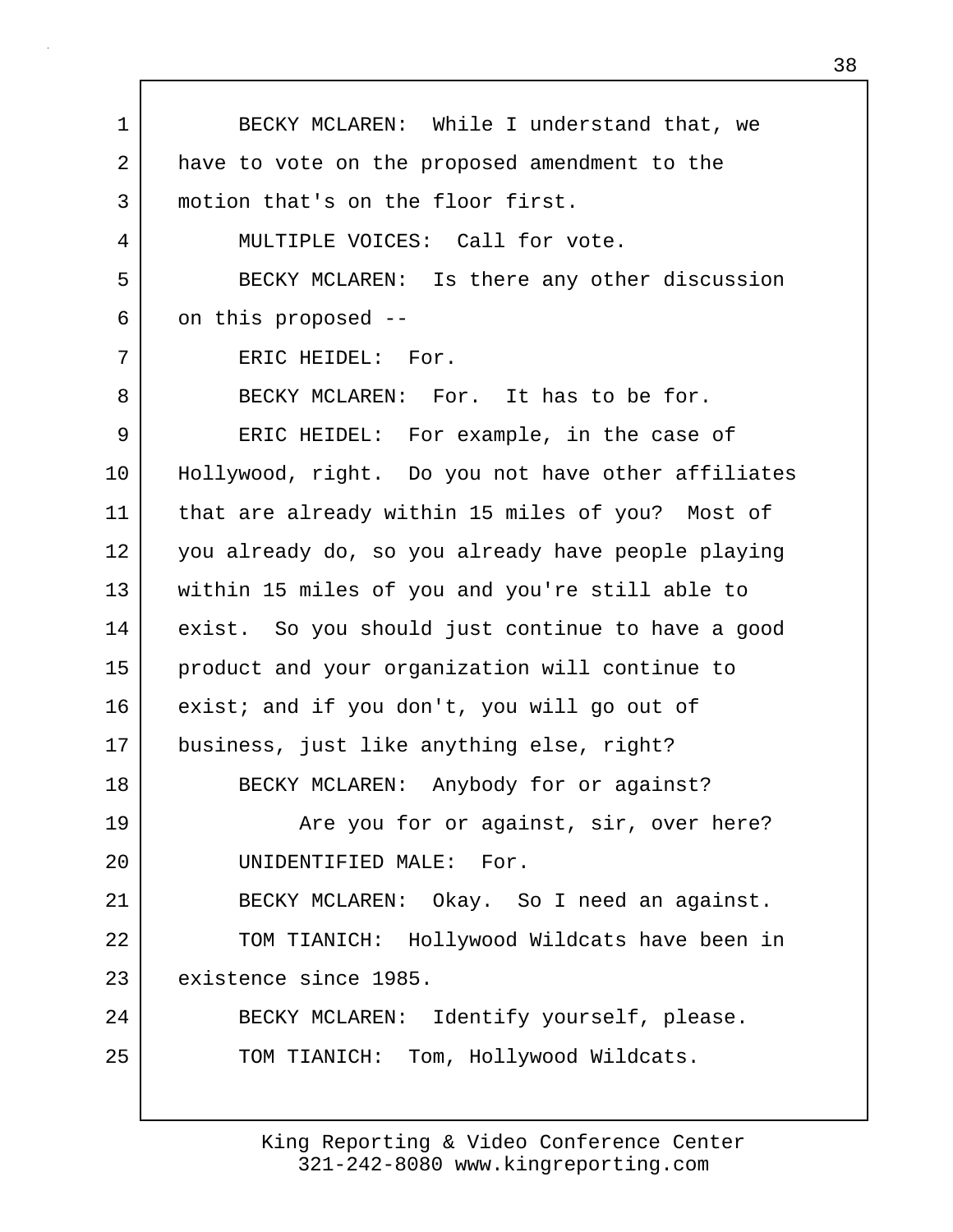1 We've been in existence since 1985. 2 | We've been doing a great job providing services, 3 | mostly for recreational; however, every year 4 there's a parent or coach who's unhappy with 5 something. This would allow them to start their 6 own club, not only next door but --7 BECKY MCLAREN: No, it doesn't, Tom. This is 8 for re-affiliation not initial affiliation. 9 TOM TIANICH: Okay. Sorry. 10 Striking this rule will allow anybody to 11 play on my home field, correct? So a mom and dad 12 will not start their own club, they will just 13 join -- sorry -- CTC Magnets and start their own 14 club and play the game. So it doesn't matter the 15 product we provide, they will -- just because they 16 don't like Tom or don't like Eric will start their 17 own club on our field. 18 | This happens already, I understand, go to 19 city hall and say, I pay taxes here, I have right 20 to use the field. 21 ERIC HEIDEL: What I would do, is if you 22 continue to have this rule, then I'll just get 23 | myself an associate affiliate as a tournament and 24 I'll still play on your fields as a tournament. 25 There's nothing you can do.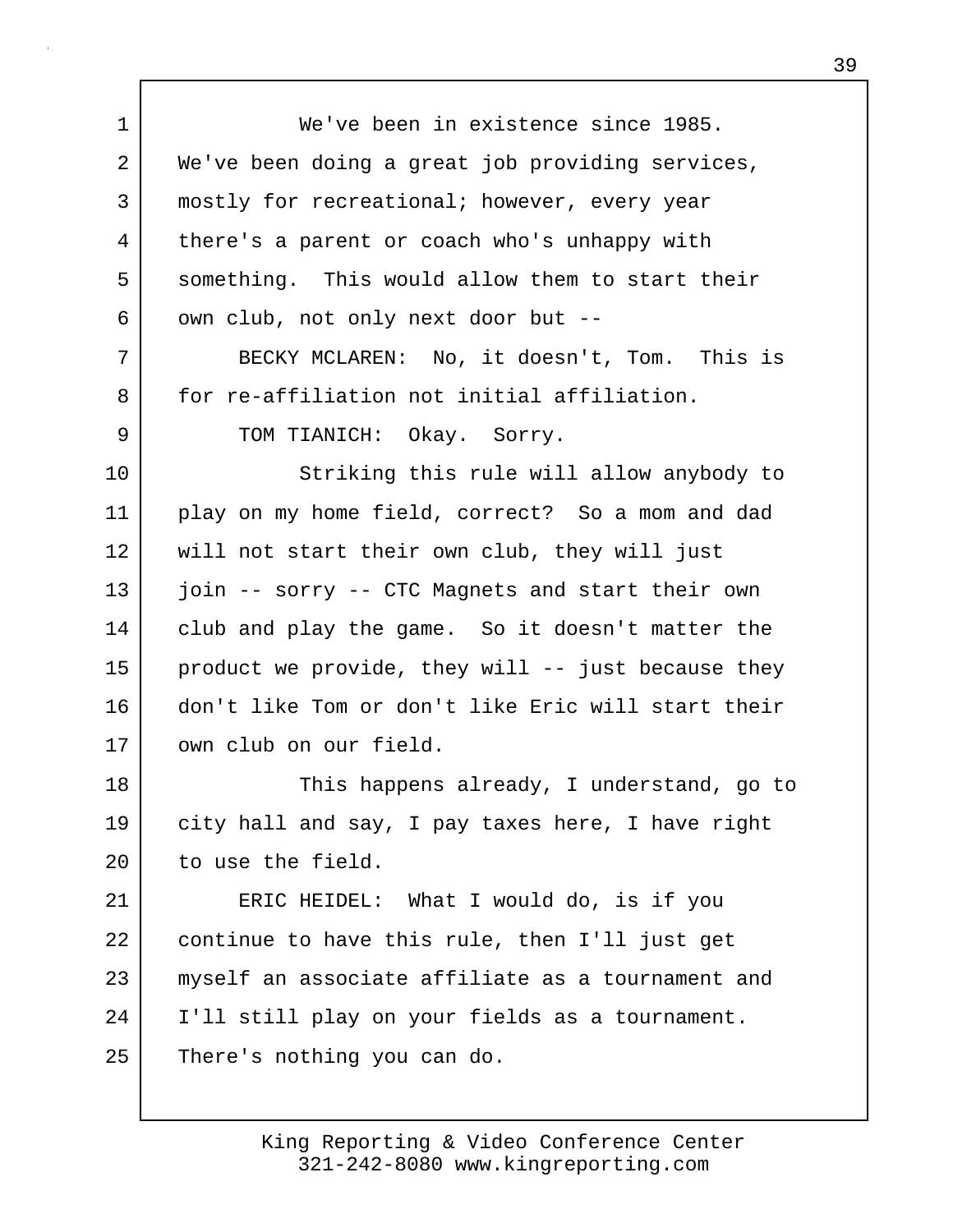1 You cannot keep people from playing on 2 your fields, there's always a way around it. 3 Or if I can't do that, I'll go to US Club 4 and I'll use your fields, and I'll offer to pay the 5 county more, and they'll take me over you. 6 BECKY MCLAREN: He's for. 7 JAY DENISON: I'm going to move against. I 8 will challenge Florida Youth Soccer Association not 9 (unintelligible). 10 Just like you challenge the club to 11 provide better services and not move the players to 12 | a better product; I would challenge Florida Youth 13 Soccer Association to provide better leagues, 14 better products, so that people have no reason to 15 | qo to AYSO, ACCC, or whatever or US Club Soccer. 16 (Applause.) 17 BECKY MCLAREN: I have the gentleman over 18 | here, he's been waiting to speak. Identify 19 yourself and your club, please. 20 MARCELO EGUINO: Marcelo Eguino, Tarpon 21 Springs Youth Soccer Association. 22 The reason I'm for striking the rule, 23 because, in our case, we're a coastal community. 24 So if you're looking 15-mile radius, everybody else 25 | has that full circle that they can expand to,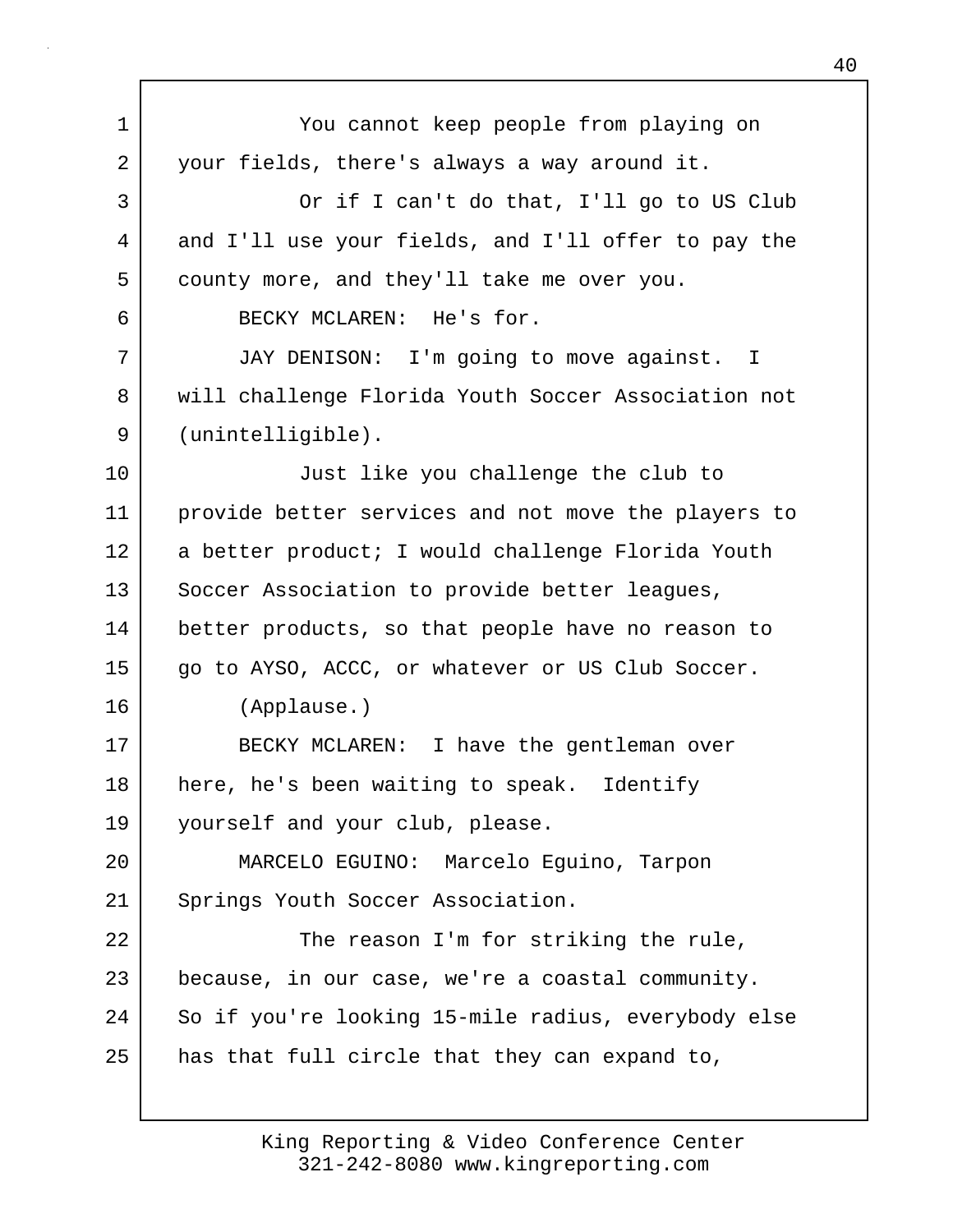1 whereas, we're on the coast, we're limited to what 2 we can do. Thereby, if we want to grow, we have a 3 much smaller area to grow in. 4 Like any other business, like any -- we 5 already have a lot of other affiliates around us -- 6 | like any other business, we simply have to provide 7 a better service in order to keep our players. If 8 the other ones are doing a better job than us, then 9 you know what, we'll lose out on them. It makes us 10 work harder for it. Thank you. 11 | BECKY MCLAREN: For or against, sir? 12 BRIAN FARRELLY: Against. Brian Farrelly, 13 Four Corners FC. 14 The issue with providing a better service 15 |  $-$ - while I agree with providing a better service  $-$ -16 medium and small sized clubs cannot put forth the 17 money to provide the same level of service that a 18 gigantic club backed by, you know, these European 19 super clubs, we don't have that kind of money to 20 provide that kind of service. 21 (Applause.) 22 BRIAN FARRELLY: (Unintelligible) opportunity 23 to vote on this. 24 BECKY MCLAREN: Okay. Right now, in order to 25 do that, the motion on the floor is to strike it in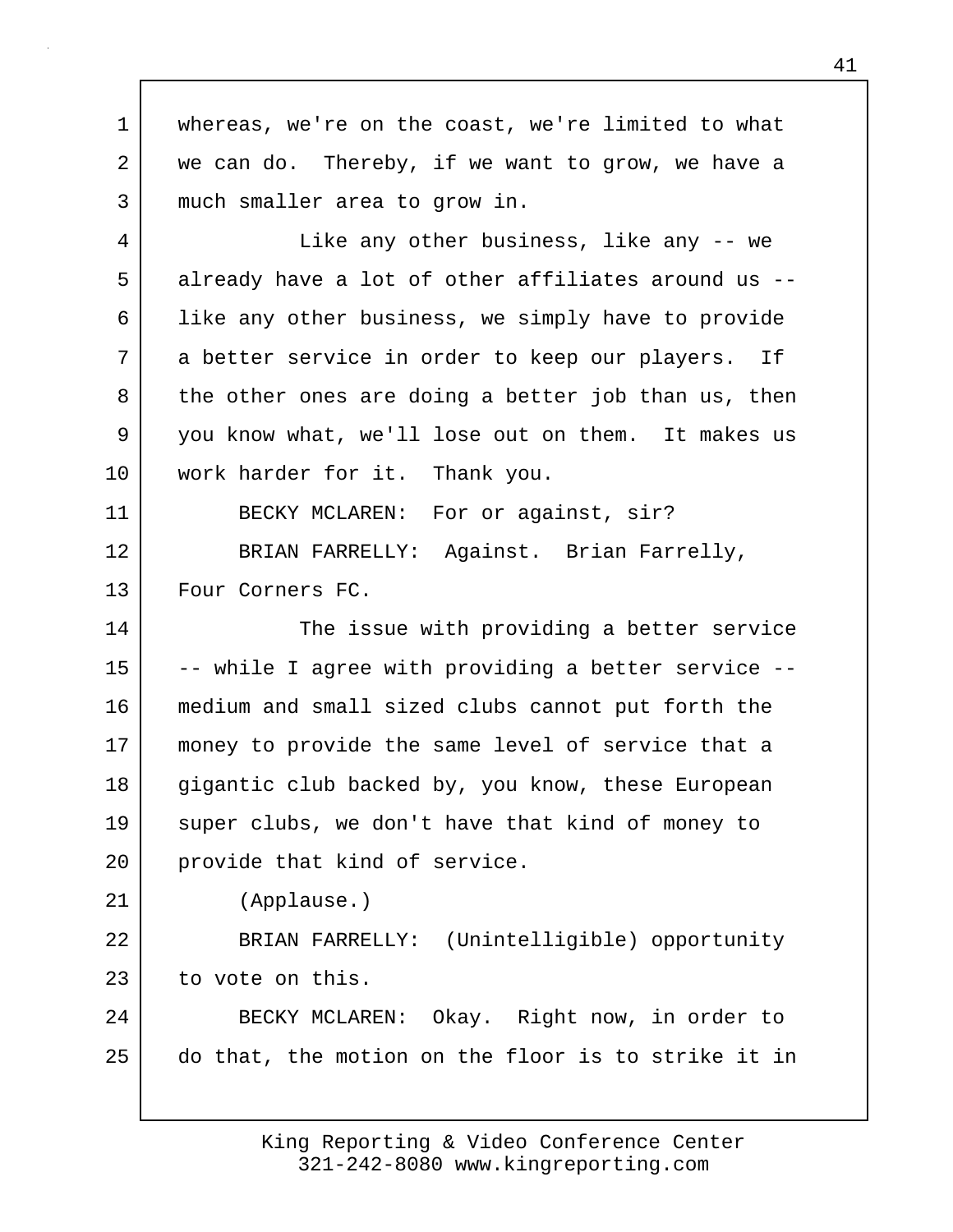1 | its entirety. So you would have to vote on that 2 | motion first. 3 MULTIPLE VOICES: Vote. 4 MULTIPLE VOICES: Call the question. 5 BECKY MCLAREN: If somebody would like to call 6 the question, they can call the question. 7 BARB NEWTON: Call the question. 8 BECKY MCLAREN: Barb --9 | BARB NEWTON: I'm loud enough from here. 10 BECKY MCLAREN: Yes, sir? 11 MIKE SROKA: If she wants to call it, she can. 12 BECKY MCLAREN: You can call it. 13 MIKE SROKA: Mike Sroka, Greater Central 14 Florida Youth Soccer League. 15 I just want to second what Eric said 16 earlier about US Club Soccer. You guys are worried 17 about competing against the larger clubs. The 18 reality is, you won't be competing against them, 19 because they'll all be in US Club Soccer if this 20 | goes off. That's the reality. 21 The larger clubs, if you restrict them to 22 | this degree, a lot of the larger clubs will just  $23$  say, okay, see you later, and you won't be 24 competing against them at all. 25 BARB NEWTON: Barb Newton, FYSA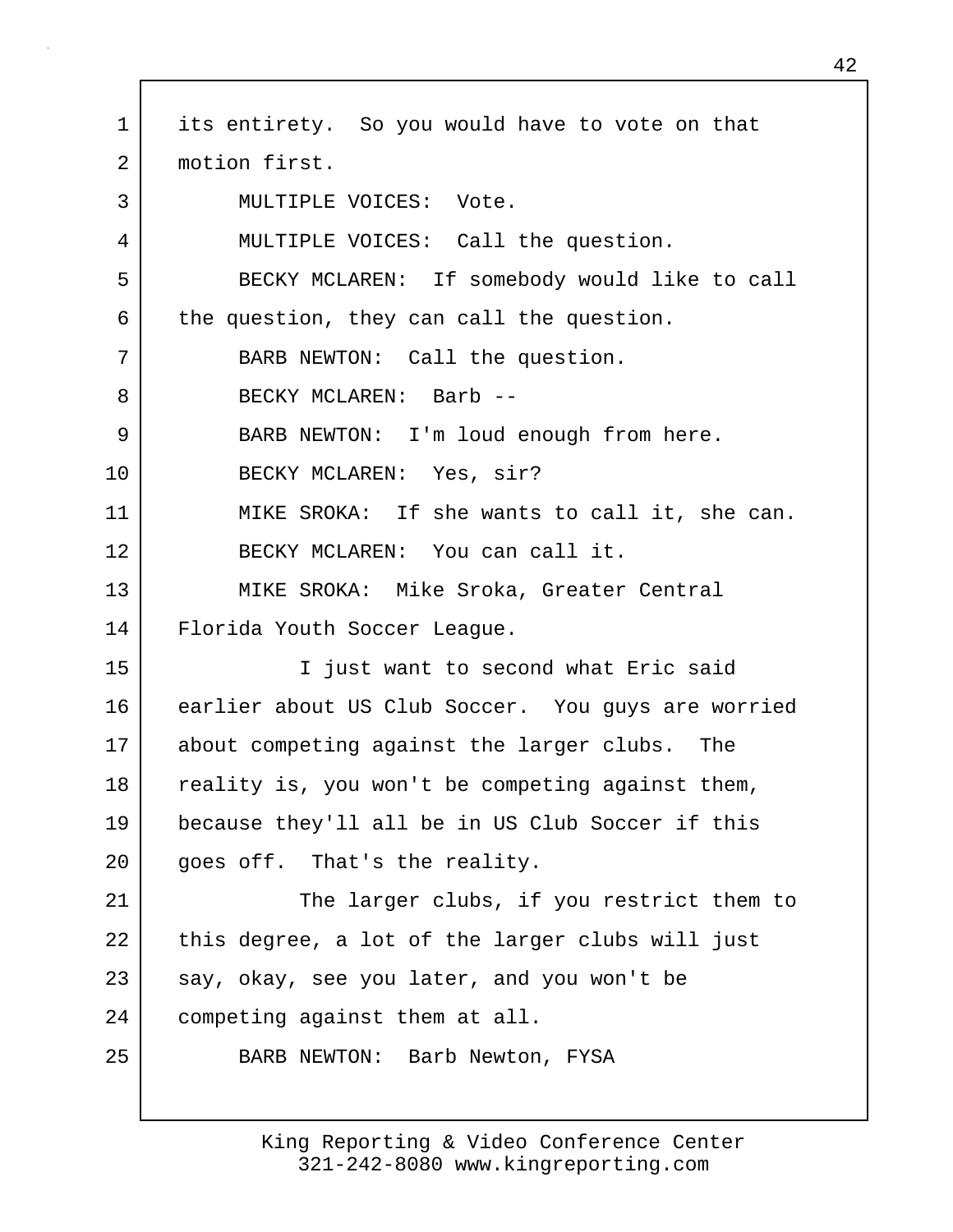1 Past-President, Hall of Fame Member. Call the 2 question. 3 BECKY MCLAREN: It has been moved to call the 4 question. Do I have a second? 5 TERRI TOWERS: Second. 6 BECKY MCLAREN: It's been seconded by Terri 7 Towers. 8 all those in favor of calling the 9 question, please signify by saying "aye". 10 | MULTIPLE VOICES: Aye. 11 MARINO TORRENS: All those opposed, say "nay". 12 MULTIPLE VOICES: Nay. 13 BECKY MCLAREN: The motion passes to call the 14 question. 15 We will be voting on the amended motion 16 to strike this rule in its entirety. I'm going to 17 ask that we use the clickers. 18 Jared, are we ready for the amended 19 motion? I got thumbs up, yeah. 20 | Rall those -- if you're in favor of 21 striking the rule in its entirety, which is the 22 amended motion, you will vote "yea"; if you are 23 against that, you would vote B, and vote "nay". 24 Everybody vote now, please. 25 | Five, four, three, two, one. Done.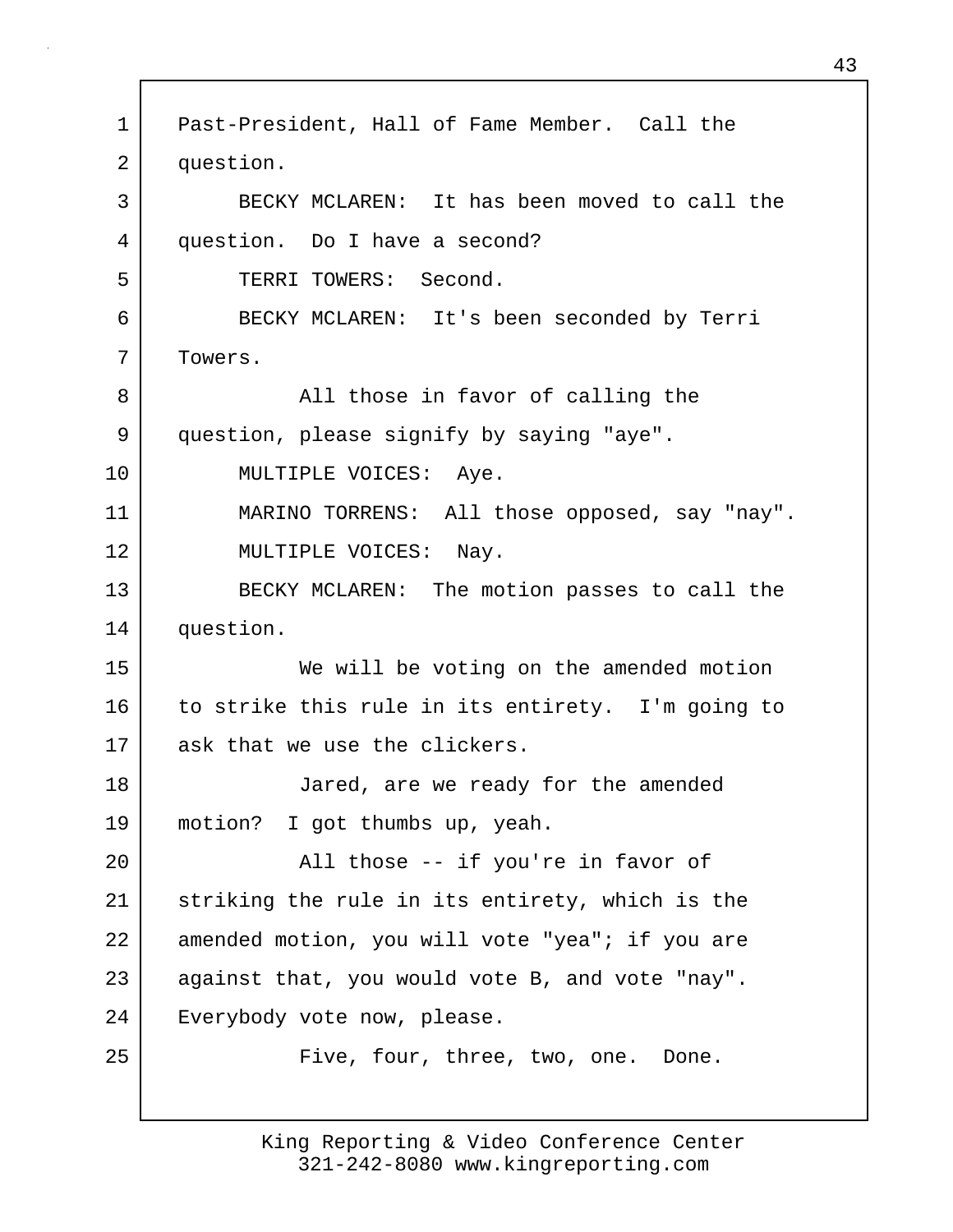| $\mathbf 1$ | (Applause.)                                         |
|-------------|-----------------------------------------------------|
|             |                                                     |
| 2           | BECKY MCLAREN: The amended motion fails to          |
| 3           | strike it, so we will go back to the original       |
| 4           | motion.                                             |
| 5           | Is there anybody that would like to speak           |
| 6           | to the original motion?                             |
| 7           | (No response.)                                      |
| 8           | BECKY MCLAREN: All right. Seeing no further         |
| 9           | discussion, I'm going to ask to go to the clickers  |
| 10          | again, with all the discussion that we had to make  |
| 11          | sure we are correct.                                |
| 12          | All right. So I will read the proposal              |
| 13          | one more time so that everybody knows what they are |
| 14          | voting on. "Have not used field located more than   |
| 15          | 15 miles from their primary home field in which the |
| 16          | affiliation was granted."                           |
| 17          | So "primary" is the only word that a has            |
| 18          | changed in this. Instead of just being "home        |
| 19          | field", "primary home field".                       |
| 20          | All right. Jared, are we ready in the               |
| 21          | back?                                               |
| 22          | Thumbs up, we're ready in the back.                 |
| 23          | All those in favor, you will be pressing            |
| 24          | A or one; if you're opposed, press B or two.        |
| 25          | Start voting, now. A is for, B is nay.              |
|             |                                                     |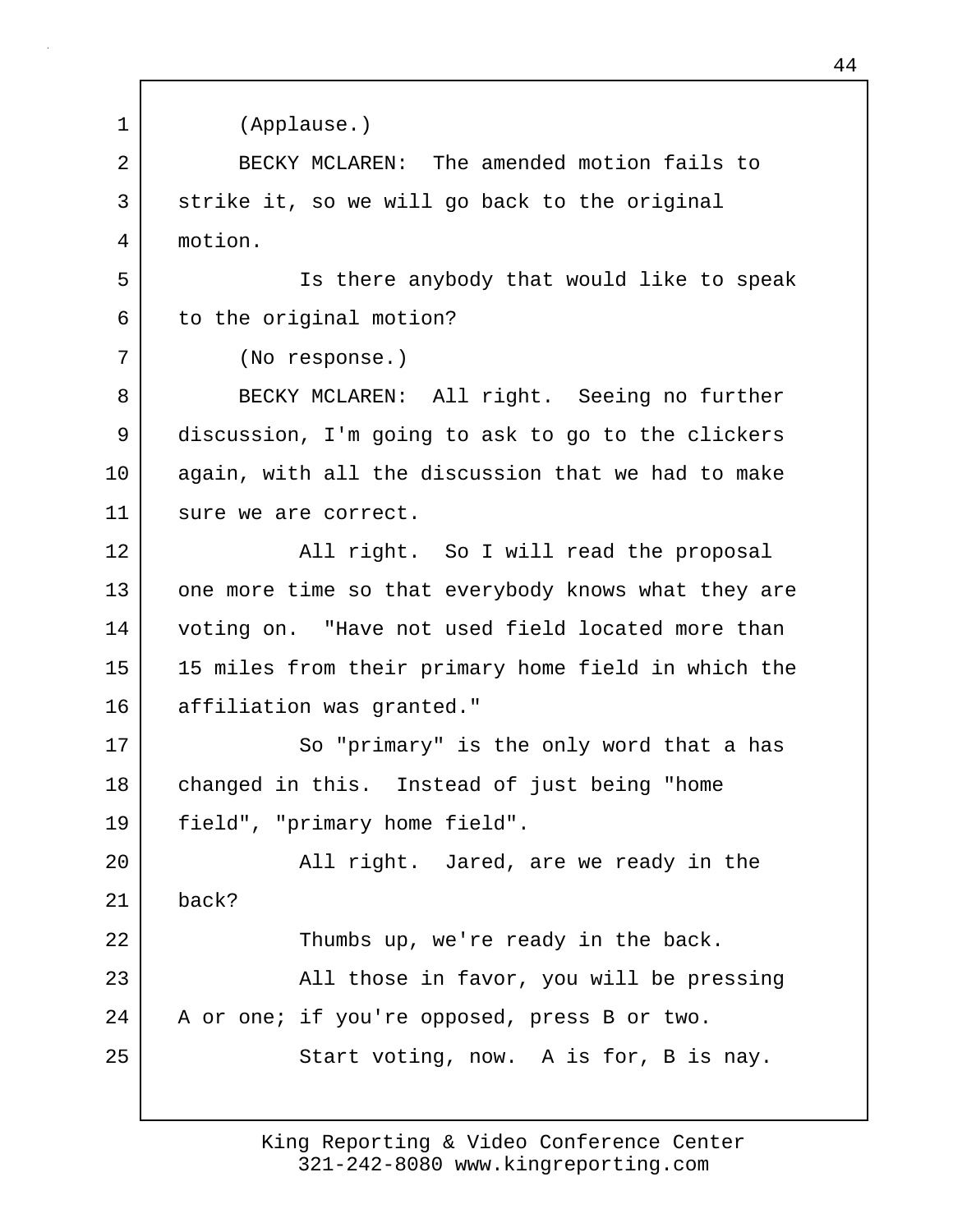1 | Five, four, three, two, one. Done. 2 Motion carries. 3 (Applause.) 4 BECKY MCLAREN: Ladies and gentlemen, we are  $5$  at about 10:15. We still have quite a few 6 proposals to go, and I know we have check out, so 7 -- is there anybody opposed to going ahead and 8 taking a break right now, going and checking out, 9 and then we'll reconvene here? We'll reconvene 10 here at 10:30. So we got about 20 minutes to go 11 and check out. We ask that you please reconvene in 12 this room at 10:30. 13 (A break was taken.) 14 MARINO TORRENS: Okay. We're going to start, 15 please. 16 Jared, we ready, if we need to? Jared, 17 you ready back there? You ready to go? 18 You got it. Okay. Thank you. 19 BECKY MCLAREN: Jared, whenever you're ready, 20 we can go to proposals on the screen, please. 21 Ladies and gentlemen, we're going to get 22 started again. 23 All right. Ladies and gentlemen, we're 24 | going to get started, again. 25 This is a proposal to add 104.3(9). It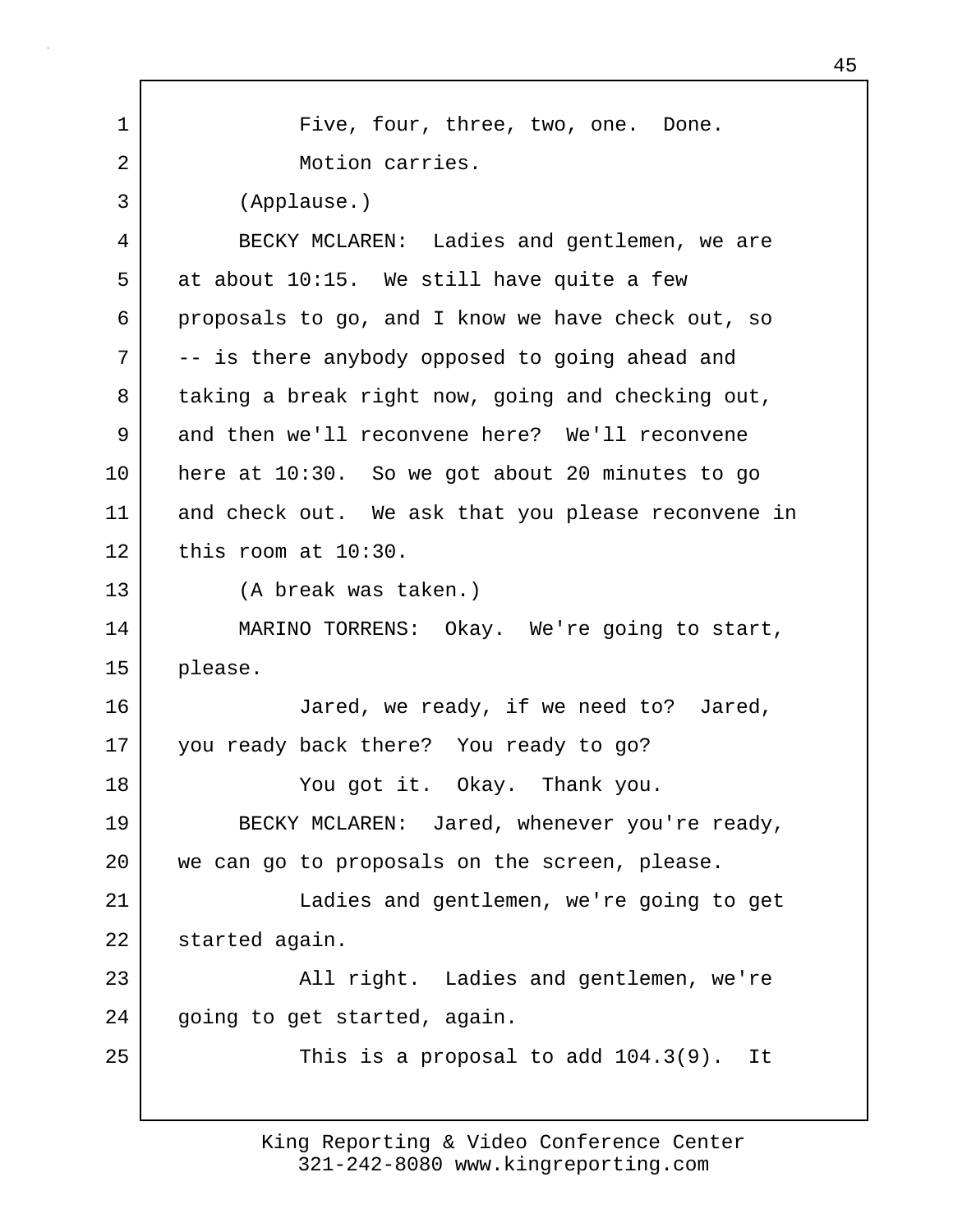1 | is different than what is presented in your book. 2 Would the maker of this motion like to step to the 3 mic, please, and make your motion? 4 TOM TIANICH: Tom Tianich, Hollywood Wildcats. 5 I would first like to thank everybody who 6 had helped me rewrite the motion a little bit, 7 because it's not just one person, it's everybody 8 who had input on it yesterday. I thank you for 9 that. 10 | T motion to adopt this added rule in the 11 bylaws. 12 BECKY MCLAREN: Can you read the motion for 13 us, please, so that they have it for the minutes. 14 TOM TIANICH: "All FYSA clubs must declare and 15 participate in designated Primary color jersey." 16 That's -- you forgot secondary. 17 Becky, did you type it up, or did you 18 copy and paste it? Because it's wrong. 19 BECKY MCLAREN: I copied and pasted, but we 20 can add that in there. 21 | TOM TIANICH: The way we all had it yesterday  $2.2<sub>1</sub>$ 23 BECKY MCLAREN: Primary and -- Jared, can you 24 just add, after "primary", add "secondary". It 25 says "and", with what I was sent. It says: "You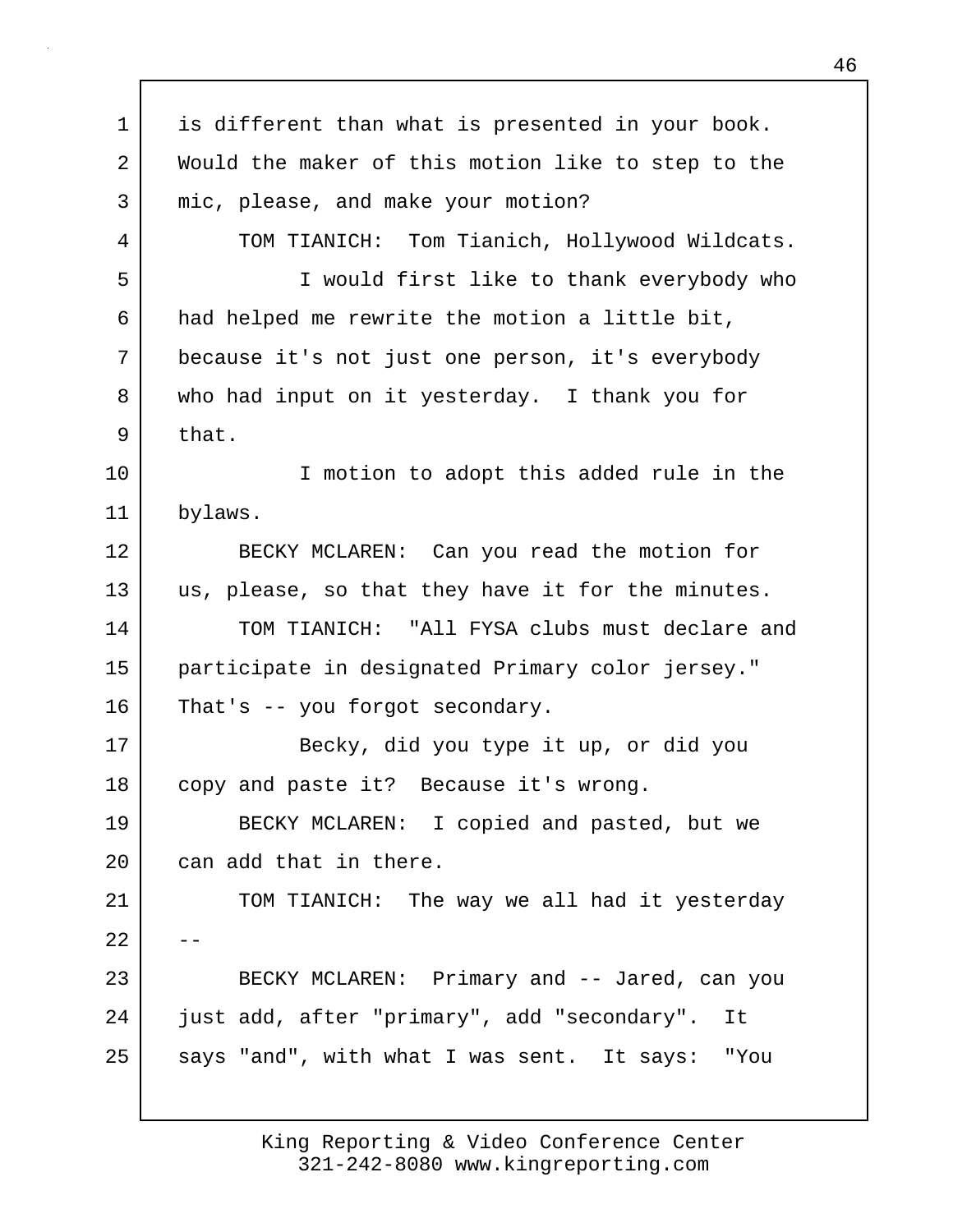1 | must declare a primary and secondary".

2 TOM TIANICH: Okay. "All FYSA Clubs must 3 declare primary and secondary jersey color. A 4 third alternate color might also be declared. All 5 | ierseys for an affiliate club must be the same 6 crest or logo or club name that is designating FYSA 7 on front of their jerseys. Clubs must declare to 8 FYSA their color jerseys and logo, crest, or name 9 that will be worn in the front of the jerseys at 10 initial affiliation and/or annual re-affiliation. 11 Failure to declare any of the above will result in 12 a \$500 fine to the affiliate. Participation in any 13 FYSA sanctioned event in a jersey other than that 14 declared one will result in a \$100 fine per game to 15 the affiliate. Three or more offences by an 16 affiliate in a single seasonal year shall 17 constitute the basis for affiliation challenge by 18 FYSA." 19 BECKY MCLAREN: Is there a second? 20 UNIDENTIFIED MALE: Is there a tide pool?  $21$  Third, primary  $-$ 22 BECKY MCLAREN: The first line should say: 23 "Club must declare and participate" -- "all FYSA 24 | clubs must declare primary and secondary jersey  $25$  color."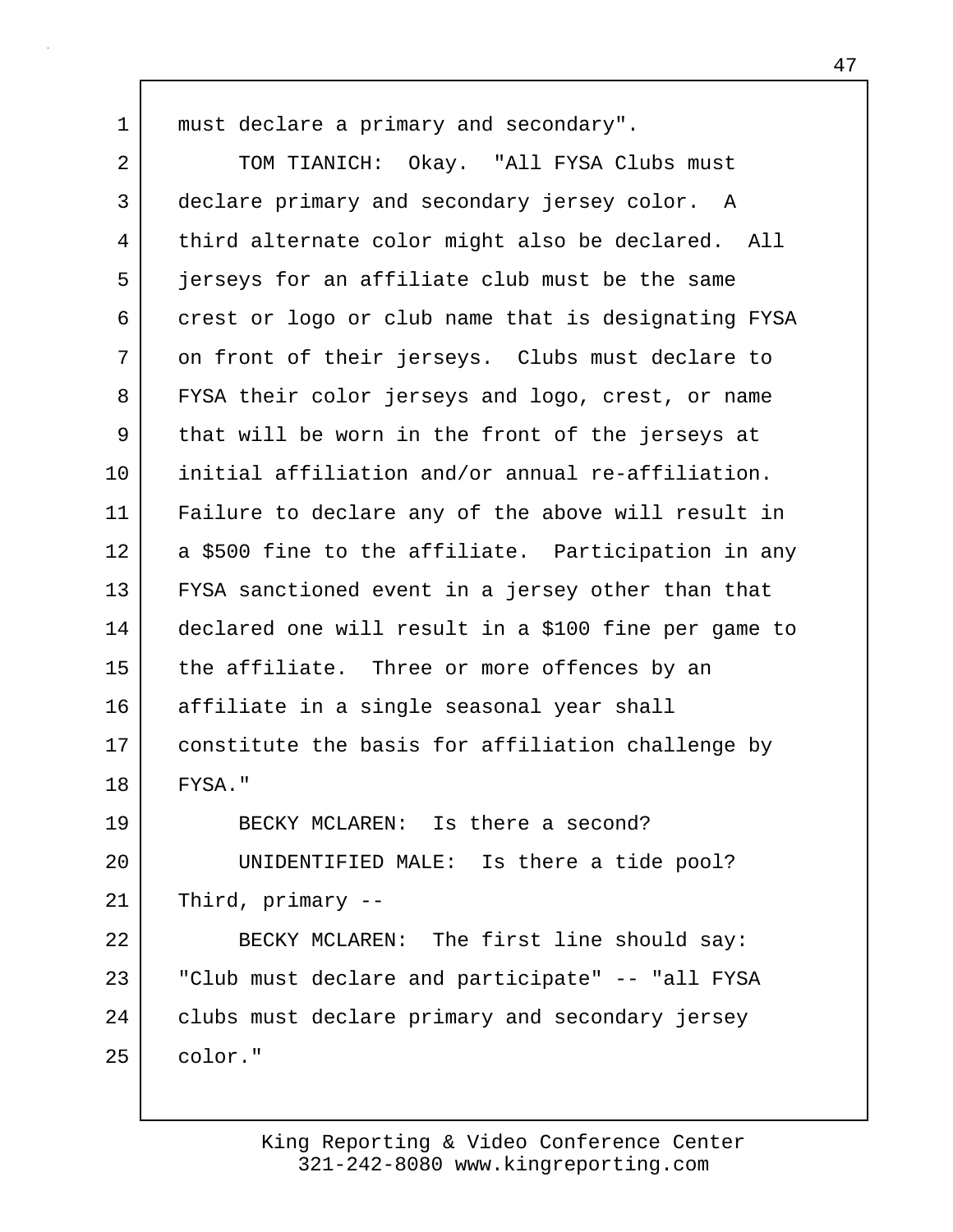1 TOM TIANICH: We took out -- I think you typed 2 it up and not copied and paste. 3 It should say: "All FYSA Clubs must 4 declare primary and secondary jerseys colors." 5 There is no "and participate". We took that out. 6 BECKY MCLAREN: Take "and participate" out at 7 | the top. The first line, Jared. 8 Take out the word "and". "Must declare 9 primary and secondary." 10 TOM TIANICH: "Declare primary and secondary 11 jersey color." 12 BECKY MCLAREN: Just reverse the words "color" 13 and "jersey". 14 TOM TIANICH: "A third alternate color may 15 also be declared." 16 BARB NEWTON: Take primary out. 17 TOM TIANICH: You also have a "third alternate 18 primary" in the second line that's wrong. 19 BECKY MCLAREN: "A third alternate color may 20 also be declared". 21 Sorry, guys. It was late last night when 22 I got this. 23 Okay. Is there a second? I saw somebody 24 had seconded. Can you step to the mic, please, and 25 identify yourself and your club.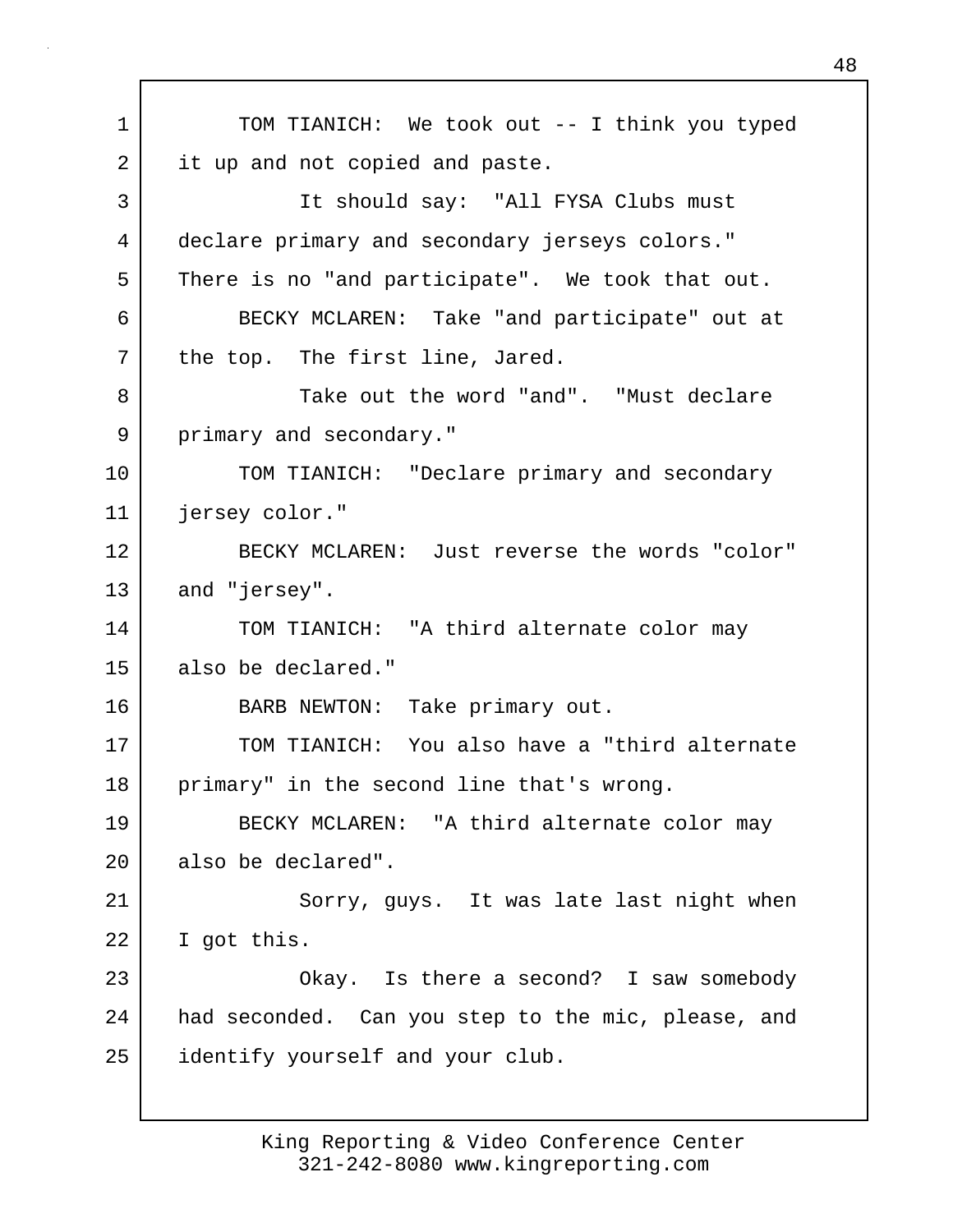1 DAMIEN MURRAY: I'll second that, Damien 2 Murray, Palm Beach Garden Predators. 3 BECKY MCLAREN: It's been seconded. 4 Would you like to speak to your motion,  $5 \mid$  Tom? 6 TOM TIANICH: My name is Tom Tianich from the 7 Hollywood Wildcats. We've been here since 1985. 8 We have red and white jerseys, we have a crest, 9 which has evolved over time from an ugly old cat to 10 a slightly better cat, and we submit our colored 11 jerseys to our local league so that everybody who 12 participates in league games knows what colors will 13 show up on the games. 14 We don't know the colors the opposite 15 teams will play when we play in a FYSA sectioned 16 tournament far away, and if we could plan ahead, it 17 | would help. I think that for private entity and 18 knowing that I'm proud to be a Hollywood Wildcat, I 19 should be wearing a Hollywood Wildcat patch, not 20 the patch of some other club that has nothing to do 21 with me. For edification purposes as well as brand 22 new league. 23 BECKY MCLAREN: Speaking for or against?

24 MARINO TORRENS: Against. 25 BECKY MCLAREN: Can you please identify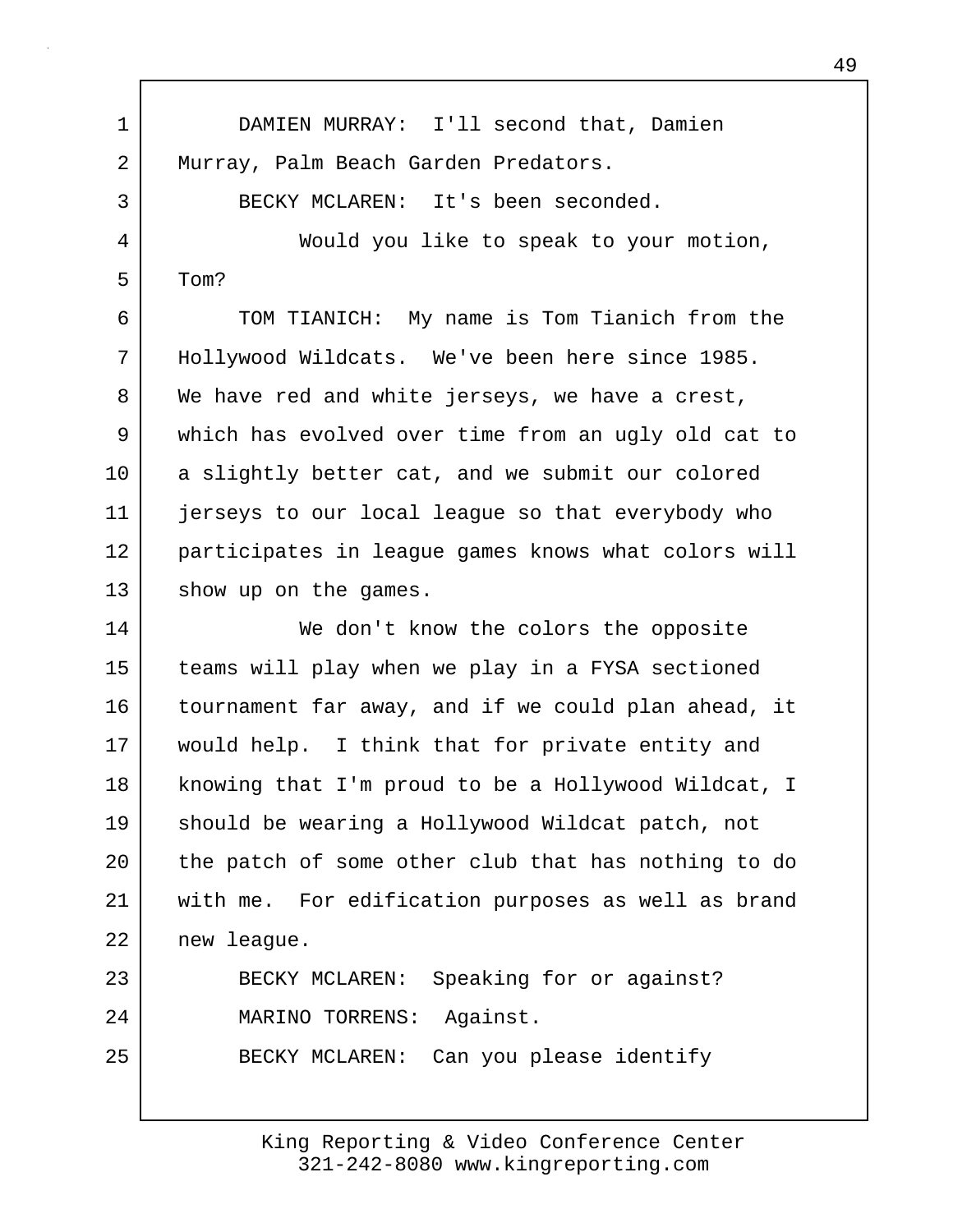1 yourself. 2 MARINO TORRENS: Marino Torrens, outgoing 3 president -- no -- president of FYSA. 4 I'm 100 percent against this rule. It 5 has come to this floor for three or four years in a 6 row. It's the same thing. Who are we to tell 7 Little Johnny, 10-year-old team, that they cannot 8 wear a uniform or get a fine if they wear pink 9 instead of white? That's not what we're here for. 10 How do we -- the only ones that we can 11 enforce as FYSA is State Cup or Region Cup, those 12 are sanctioned events. We cannot tell any leaque, 13 a special league or some of the ones that want to 14 do it, that's their problem; but just because they 15 have a problem with one section of the state does 16 not mean that the whole state has to go with it. 17 (Applause.) 18 BECKY MCLAREN: For or against? 19 UNIDENTIFIED MALE: I'm against. 20 BECKY MCLAREN: Then I need somebody else that 21 was going to speak for. I'm sorry. 22 TOM TIANICH: Tom Tianich, Hollywood Wildcats. 23 Little Johnny doesn't order uniforms, I 24 order uniforms. I make sure my logo is on the 25 uniform, and I make sure Little Johnny wears my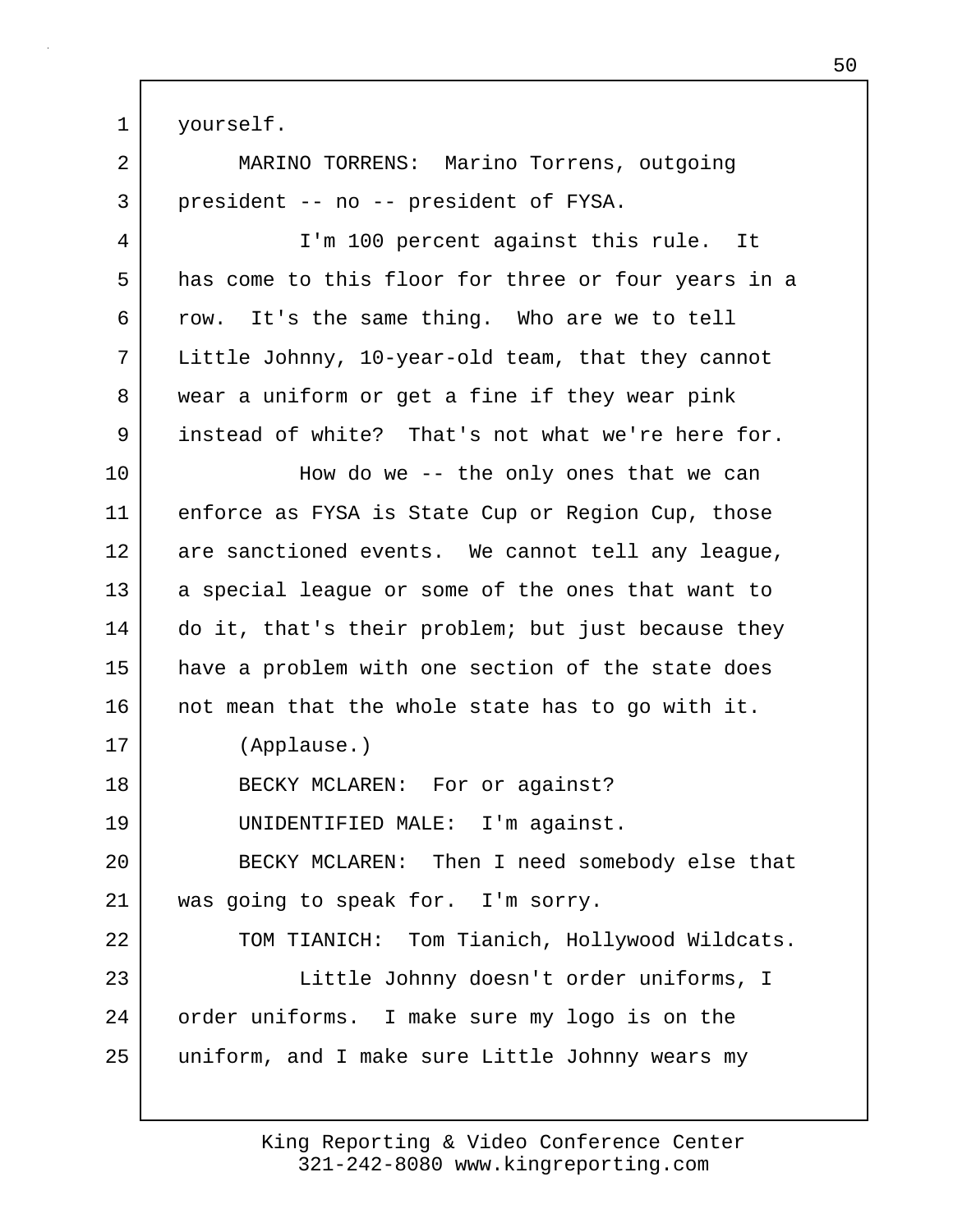1 uniform.

| $\overline{2}$ | Florida Youth Soccer Association should             |
|----------------|-----------------------------------------------------|
| 3              | enforce their rules. So when you went to            |
| 4              | Commissioners Cup Game this year, they should have  |
| 5              | been disqualified because the rules of the          |
| 6              | competition specifically state that they shouldn't  |
| 7              | be wearing somebody else's jersey. So Florida       |
| 8              | Youth Soccer is already not enforcing the rules on  |
| 9              | the book as it is.                                  |
| 10             | I think that's all for now.                         |
| 11             | MIKE HYATT: Mike Hyatt, Greater Central             |
| 12             | Florida Youth Soccer League. We got more important  |
| 13             | things to do than play fashion police.              |
| 14             | I'm also a referee. The only reason why             |
| 15             | we make sure that, you know, each team is wearing   |
| 16             | distinct colors is for us to be able to identify    |
| 17             | who's who and on what team. The last time I         |
| 18             | checked, if you're not using an FYSA roster to      |
| 19             | check in before the game, you know, then you need   |
| 20             | to change that and start doing it, because that's   |
| 21             | how everybody determines and knows who you are.     |
| 22             | I mean, as far as a referee on the field,           |
| 23             | I don't care what the press says or what everything |
| 24             | else says. As far as your opponent that you're      |
| 25             | playing, you should know who you're playing anyway, |
|                |                                                     |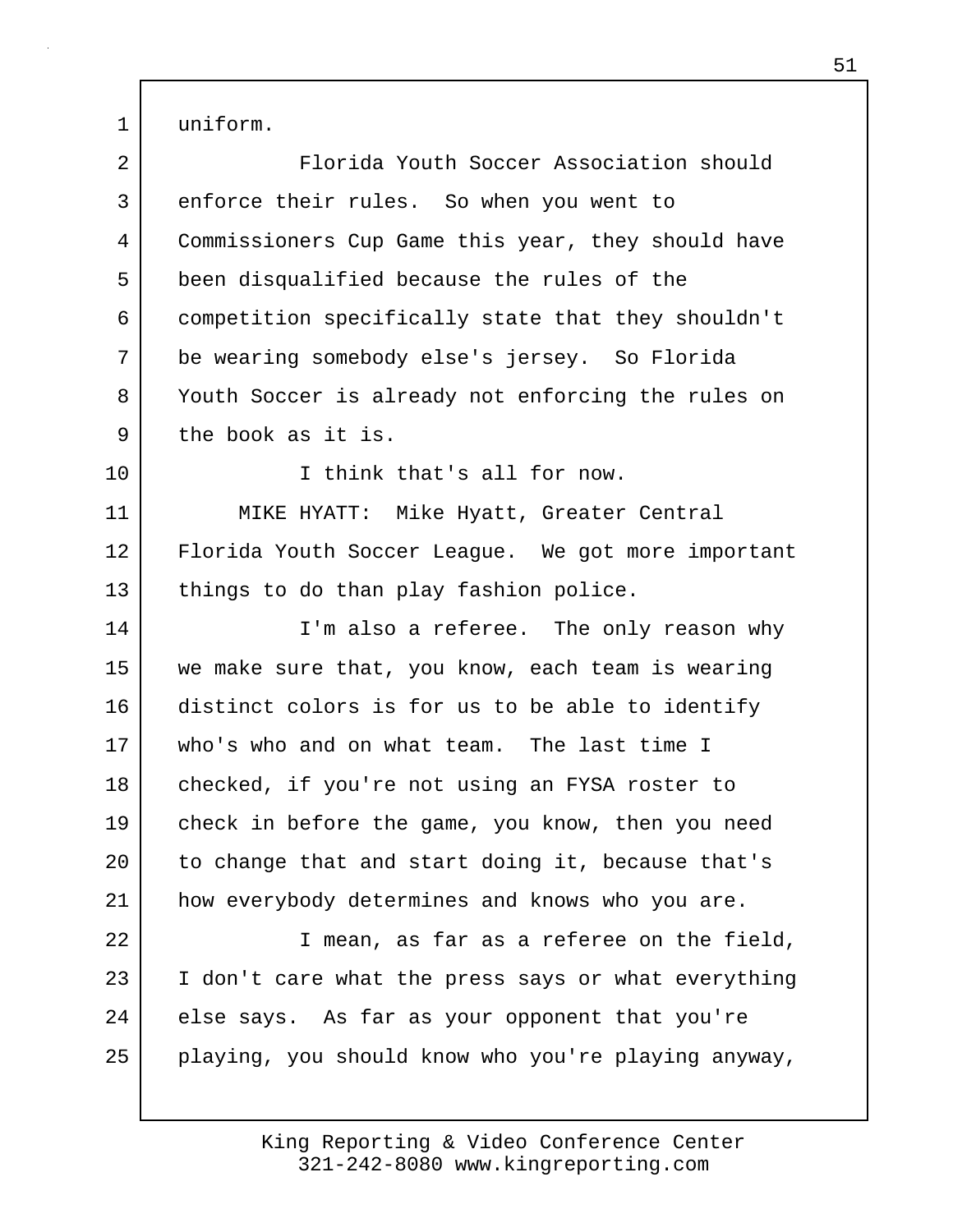1 and the roster is what's going to tell you that, if 2 there's a question. 3 (Applause.) 4 BECKY MCLAREN: For or against? 5 ROBERT SHIELDS: I know that you need someone 6 for. I'm with the Lake Wales Soccer Club. 7 BECKY MCLAREN: You're an against. I need 8 somebody else to speak for, I'm sorry, before you 9 can speak. 10 Everybody standing -- is everybody 11 standing against? 12 Somebody's coming up. 13 JOSE REY: Jose Rey from Driftwood Soccer in 14 Hollywood. 15 | Similar situation is, like, I agree, if 16 | Little Johnny is playing rec in an in-house 17 program, an in-house program with ten teams, there 18 might be ten different colors for an in-house 19 program. But if Little Johnny stepped into any 20 FYSA sanctioned tournament anywhere in the state, 21 it becomes a state issue and not a local issue. 22 I would like to know what team he's from, 23 what colors he's doing, so I can plan accordingly 24 at any tournament. 25 BECKY MCLAREN: Okay. Identify yourself,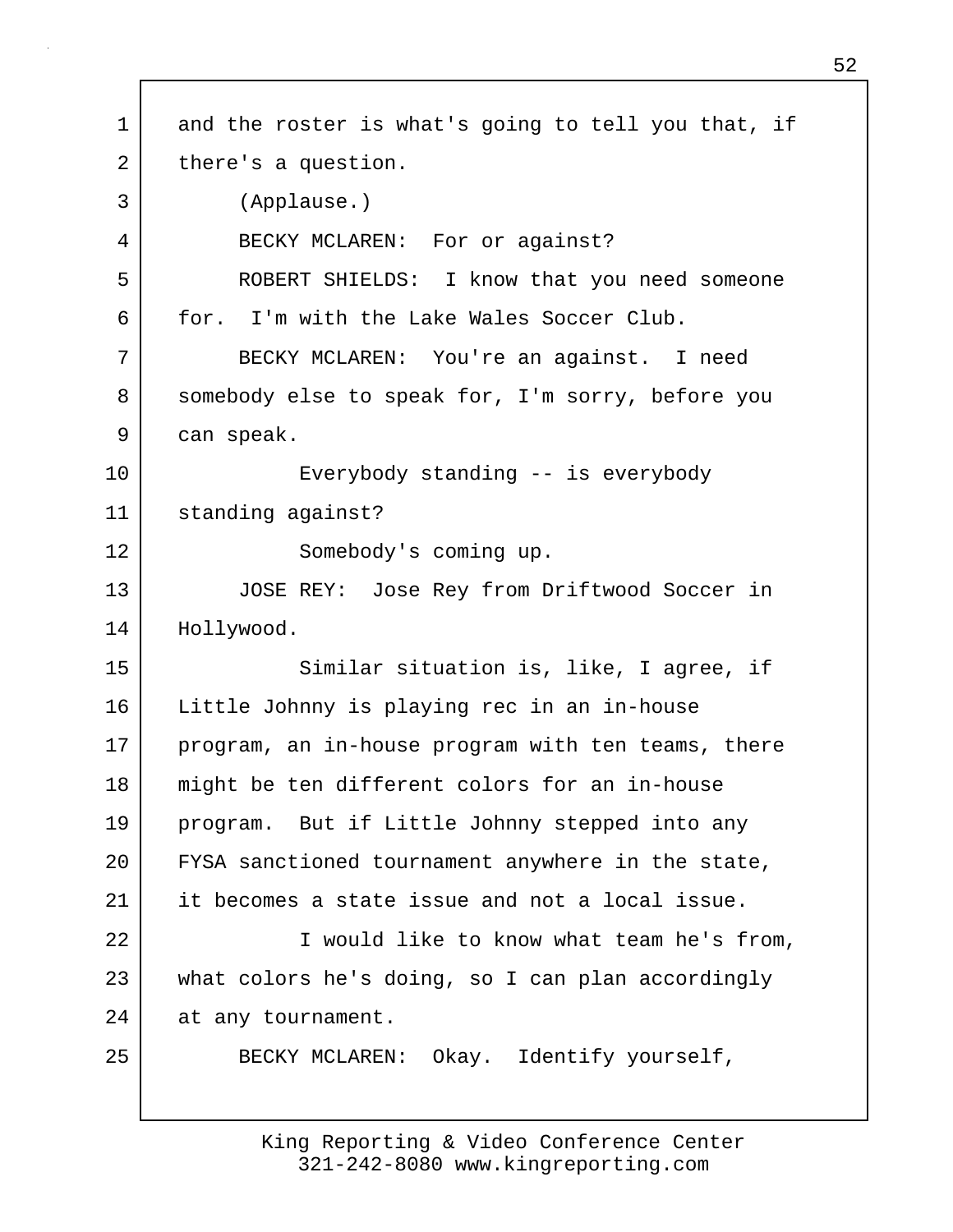1 please.

2 ROBERT SHIELDS: Robert Shields, Lake Wales 3 Soccer Club, against.

4 A lot of times you have recreation teams 5 that decide they want to do a tournament and in 6 your league, they got a uniform -- maybe black or 7 blue. They decide they would like to do a 8 tournament to know what they can do. This rule 9 would allow them to have to go buy a uniform for 10 this tournament, and that is ridiculous. I'm dead 11 set against.

12 BECKY MCLAREN: For or against?

13 MAURO TAVARS: Mauro Tavars, Hollywood 14 | Wildcats, I'm for.

15 First of all, we have a lot of clubs that 16 are not registered with FYSA, if they put the logo 17 they are representing. Example, Valencia -- I 18 mention one name. There is no Valencia in FYSA.

19 They come in, they taking the kids, they 20 come and play for us. Where they play after with 21 FYSA affiliation clubs? And they (unintelligible). 22 That should not be allowed. Thank you. 23 BECKY MCLAREN: Please identify yourself. 24 | ANN FULLER: Ann Fuller, Secretary. 25 I'm against this rule. I fail to see how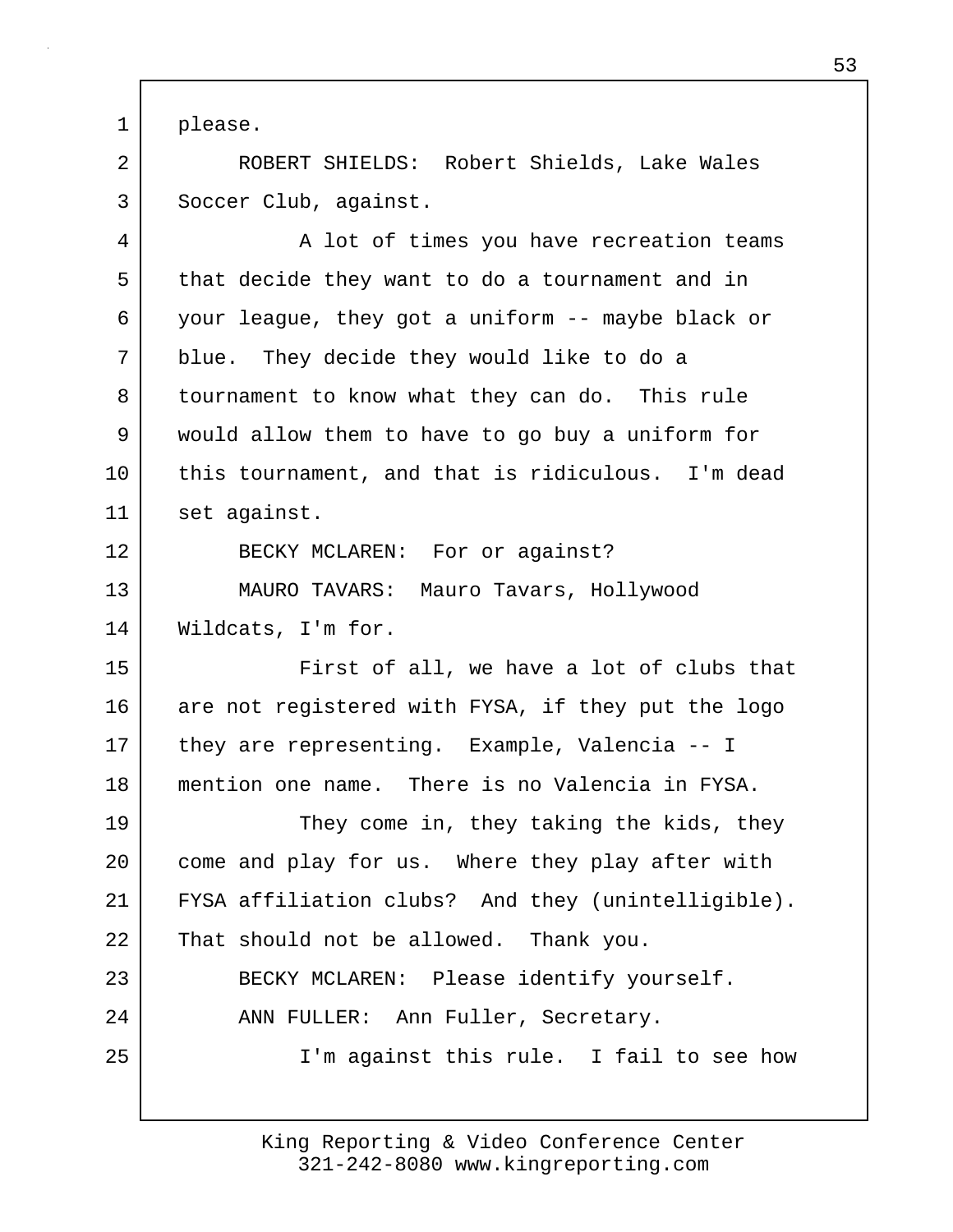1 it supports the mission of FYSA or any club I've 2 ever been a member of. It does nothing to promote 3 soccer and getting kids on the field, it could be 4 cost prohibitive to some clubs, and it effects far 5 more recreation players than the competitive. This 6 | rule does not make a distinction.

7 (Applause.)

8 TOM TIANICH: Tom Tianich, Hollywood Wildcats.

9 I have a question. Is a recreationally 10 rostered team allowed to enter a competitive 11 competition with FYSA.

12 BECKY MCLAREN: If they change from 13 recreational to competitive status, then, yes, they 14 could. Some recreational teams, towards the end of 15 the year, they'll change their status to go play in 16 a tournament for them to test the waters for the 17 | following years.

18 TOM TIANICH: I would be willing to amend the 19 -- the change to say if a recreational team has 20 | this issue -- we already amended it enough 21 yesterday, if we put this in, this did not come up, 22 we probably could have done something about it.

23 This is not meant to hurt any 24 recreational kid, this is meant to identify the 25 club we're playing against.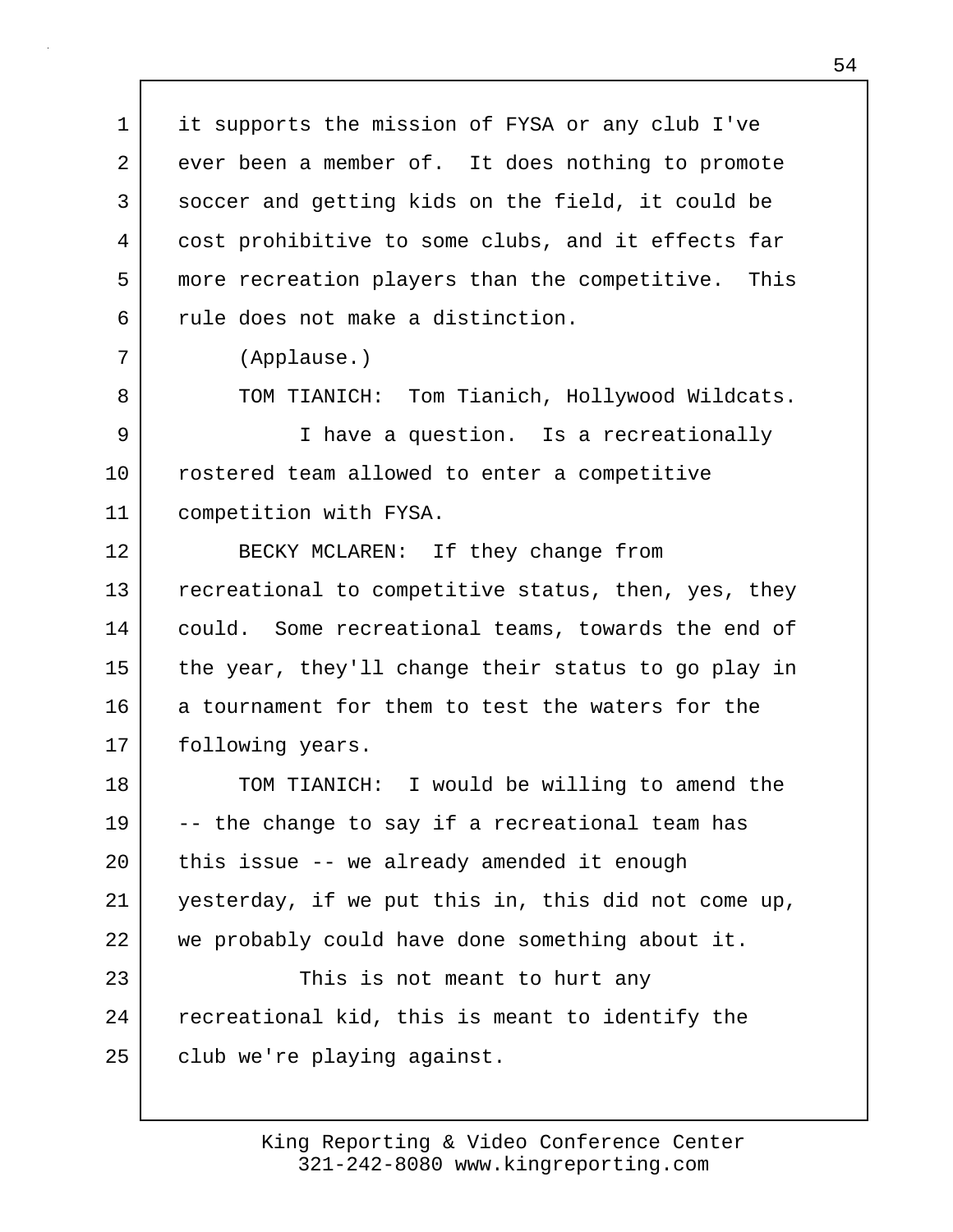1 BECKY MCLAREN: You would have to write that 2 amendment and send it to the back. 3 MIKE HYATT: Mike Hyatt, Greater Central 4 Florida Youth Soccer League. 5 With all due respects to our friends in 6 Hollywood, it sounds like they're having a problem 7 with one club, from what I've heard from the last 8 two days. So let's not affect rules that are not 9 going to apply to the other 99 percent of the 10 state. 11 (Applause.) 12 BECKY MCLAREN: For or against, sir, or a 13 question? 14 JUAN DE BRIGARD: Clarification. 15 BECKY MCLAREN: Yes. 16 JUAN DE BRIGARD: Juan De Brigard, Florida 17 Hawks FC. 18 BECKY MCLAREN: Identify -- I'm sorry. 19 | Identify yourself. 20 JUAN DE BRIGARD: I just did. 21 BECKY MCLAREN: I'm sorry. She didn't hear 22 you. 23 JUAN DE BRIGARD: Juan De Brigard, Florida 24 Hawks FC. 25 If this is about clarification, if we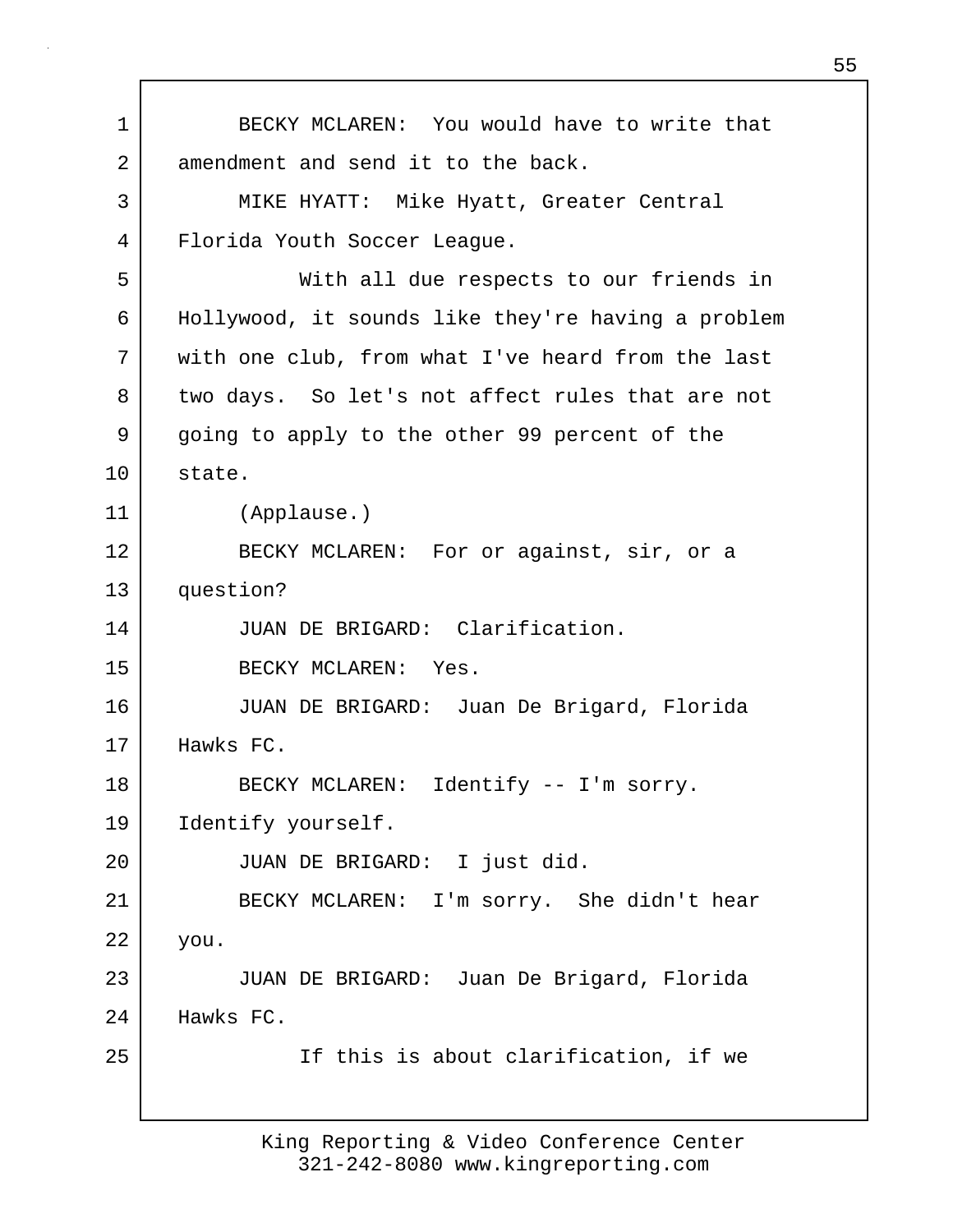1 following a little of Mr. Marino's thoughts that we 2 should not impose. If we want to make a rule, I 3 much rather make a rule that makes the team -- and 4 makes for the teams mandatory to have a clear 5 difference in the darkness of the shirts between 6 the primary and secondary uniform. That will solve 7 every problem related to this. 8 If I have dark blue and light blue and 9 the other team has dark blue and light blue, it's 10 | only -- always a matter of changing one shirt. 11 Thank you. 12 BECKY MCLAREN: For or against? 13 BARRY WITLIN: Barry Witlin, South Florida 14 United. I call the question. 15 BECKY MCLAREN: It has been moved to call the 16 question. Is there a second? 17 TERRI TOWERS: I second, Terri Towers. 18 BECKY MCLAREN: Terri Towers seconds. Is 19 there any discussion about calling the question? 20 (No response.) 21 BECKY MCLAREN: All those in favor of calling 22 the question, please signify by saying "aye". 23 MULTIPLE VOICES: Aye. 24 BECKY MCLAREN: Opposed? 25 (No response.)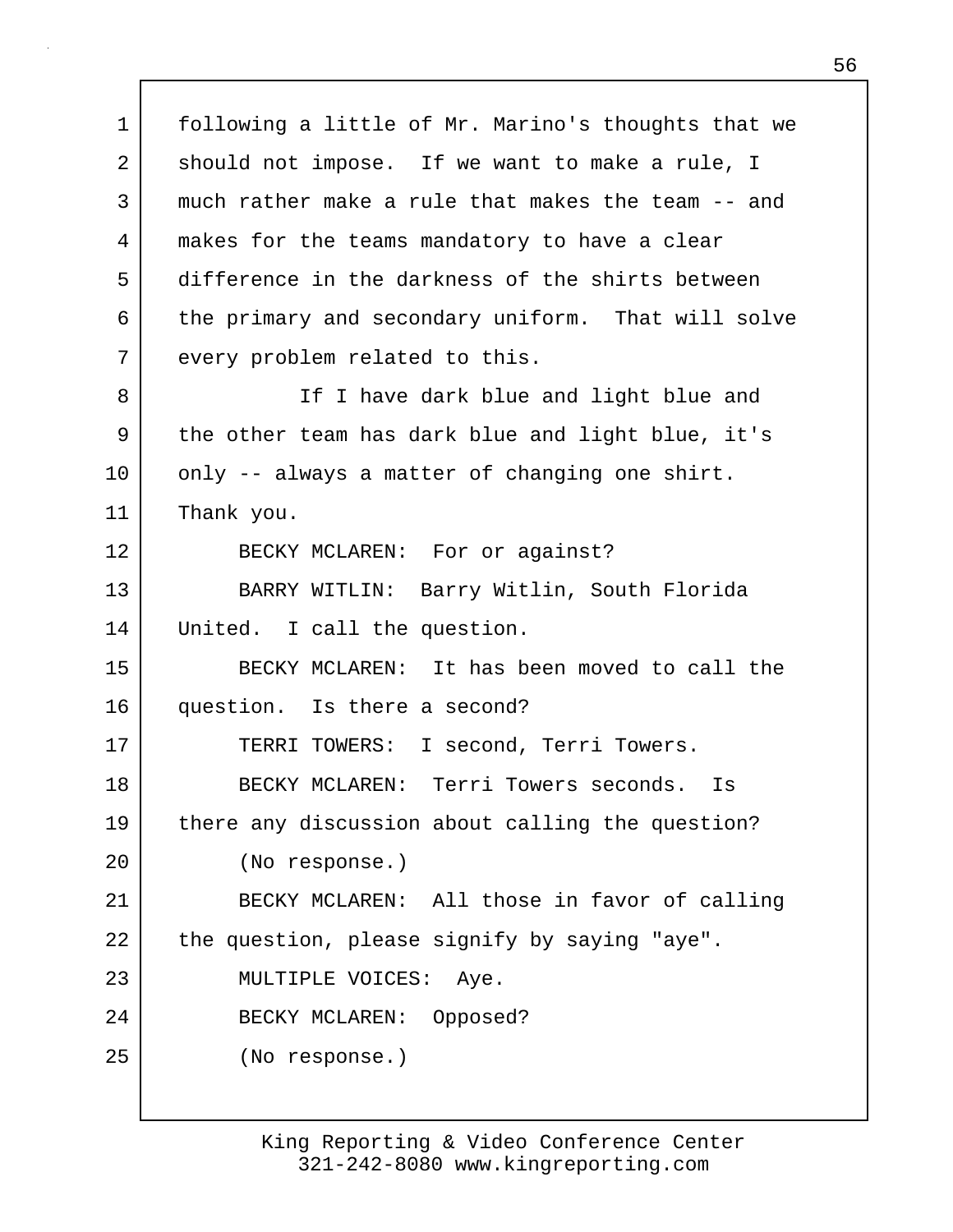1 BECKY MCLAREN: The question has been called. 2 | All right. The vote is for the proposal 3 on the screen. 4 UNIDENTIFIED MALE: Wasn't there a motion to 5 amend, though? 6 BECKY MCLAREN: He didn't -- he said he would 7 be willing to, but did not make an amendment to it. 8 The question has been called. All those 9 in favor of the motion as presented, please signify 10 by saying "aye". 11 | MULTIPLE VOICES: Aye. 12 BECKY MCLAREN: All those opposed, please 13 signify by saying "nay". 14 MULTIPLE VOICES: Nay. 15 BECKY MCLAREN: Motion fails. 16 All right. The next rule is just a 17 housekeeping rule. I move that we amend Rule 211.2 18 to: "A player must have attained his or her third 19 birthday in order to register with FYSA." 20 TERRY STRAUB: Second. 21 BECKY MCLAREN: It's been seconded by Terry 22 with a Y from Region D. 23 | The reason -- and I would speak to this 24 -- the reason for this is that USYS has partnered 25 with Soccer Shots, so we need to -- Soccer Shots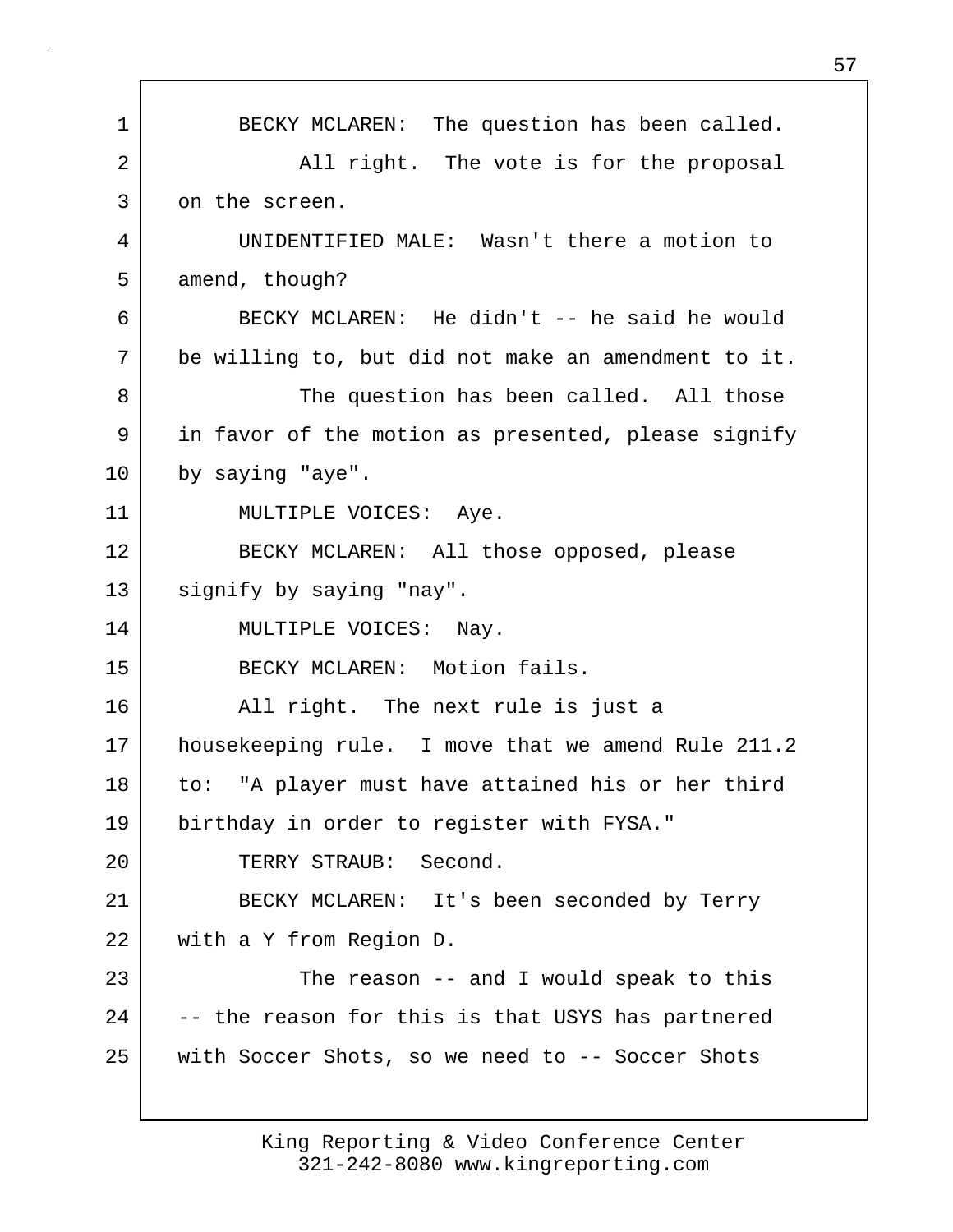1 allows players to start at three years old, so we 2 | need to make our rules comply with the USYS rules. 3 Any other discussion? 4 (No response.) 5 BECKY MCLAREN: Seeing no other -- wait. Come 6 to the mic, please. 7 MIKE THOMAS: Mike Thomas, Florida Hawks. 8 BECKY MCLAREN: Yes. 9 MIKE THOMAS: Has any study been done to see 10 | how this may impact our insurance rates moving 11 forward? I know we have a young program, we have 12 to buy supplemental. Even in on our medium to 13 | small-sized club, it's close to a thousand a year. 14 | Has that been done? 15 BECKY MCLAREN: That was -- any affiliated 16 program with a US Youth Soccer Affiliate -- and we 17 are a US Youth Soccer Affiliate -- our insurance 18 will cover. It will cover -- 19 MARINO TORRENS: The -- 20 BECKY MCLAREN: The insurance that we -- the 21 | rate that was negotiated, the group rate that was 22 negotiated does cover that. Eric is going to come  $23$ 24 MIKE THOMAS: That's not quite my question. 25 ERIC HEIDEL: We pay per player, so if you're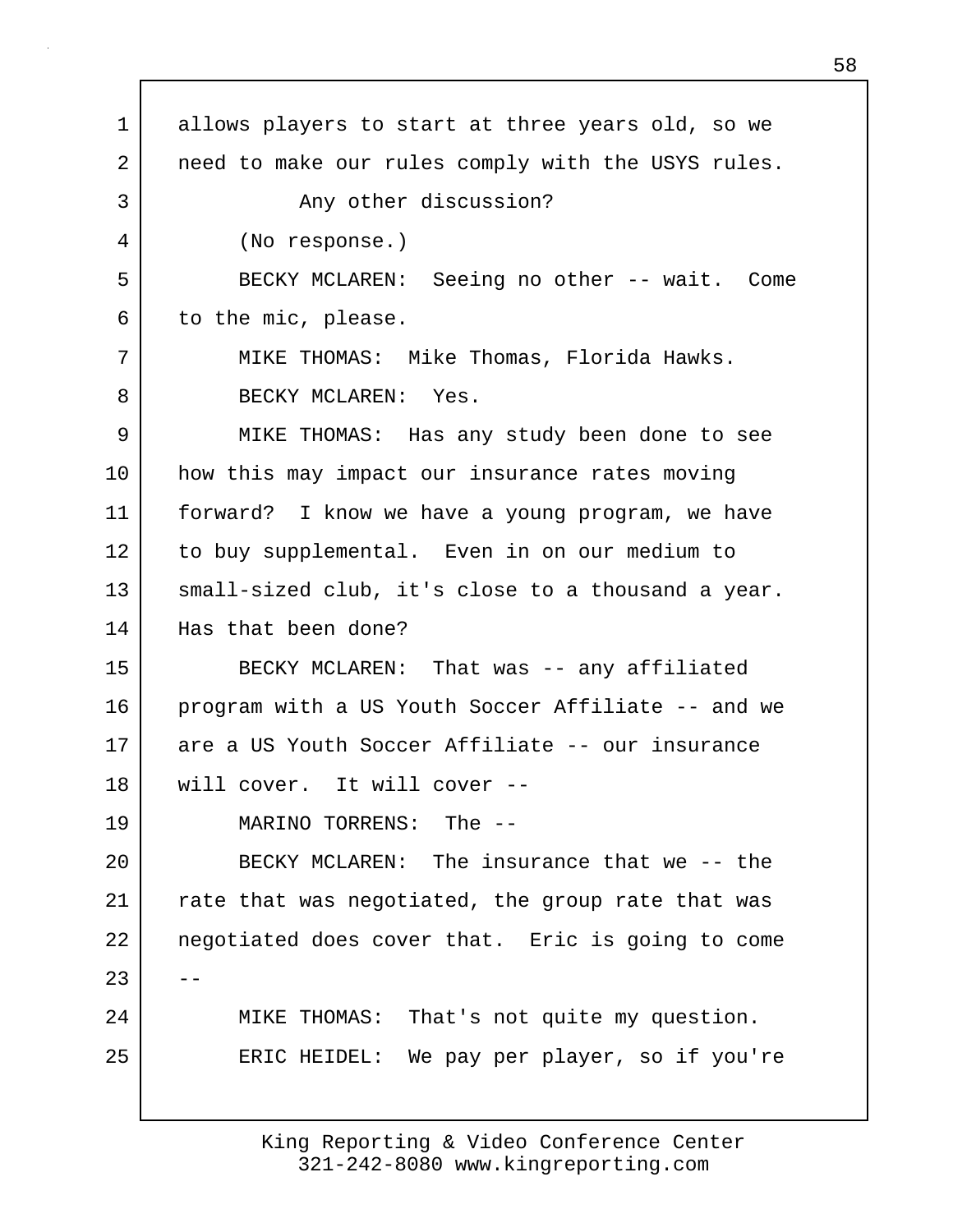1 | registering more players, yes it will be more 2 expensive; but the rate per player will not go up. 3 Since we're going to register those players, you'll 4 be paying for them, so there's no detriment to the 5 FYSA budget. 6 MIKE THOMAS: That kind of answers my 7 question. But when we went out and shopped rates 8 | for programs like this at our club, the underwriter 9 said it's a higher risk age group, so the rate was 10 higher. 11 ERIC HEIDEL: So the insurance that we have is 12 | a group rate through US Youth Soccer, so it would 13 encompass every program that US Youth Soccer 14 offered. 15 MIKE THOMAS: But do you currently disclose 16 that it's only four and up? 17 ERIC HEIDEL: No. It was every program that 18 they had. Since this is their program, it would be 19 included in that rate. 20 MIKE THOMAS: Okay. Thank you. 21 ERIC HEIDEL: Yes. 22 BECKY MCLAREN: Dan. 23 DANIEL PRENAT: Daniel Prenat, Miami Strike 24 Force. 25 | Cur present insurance does not cover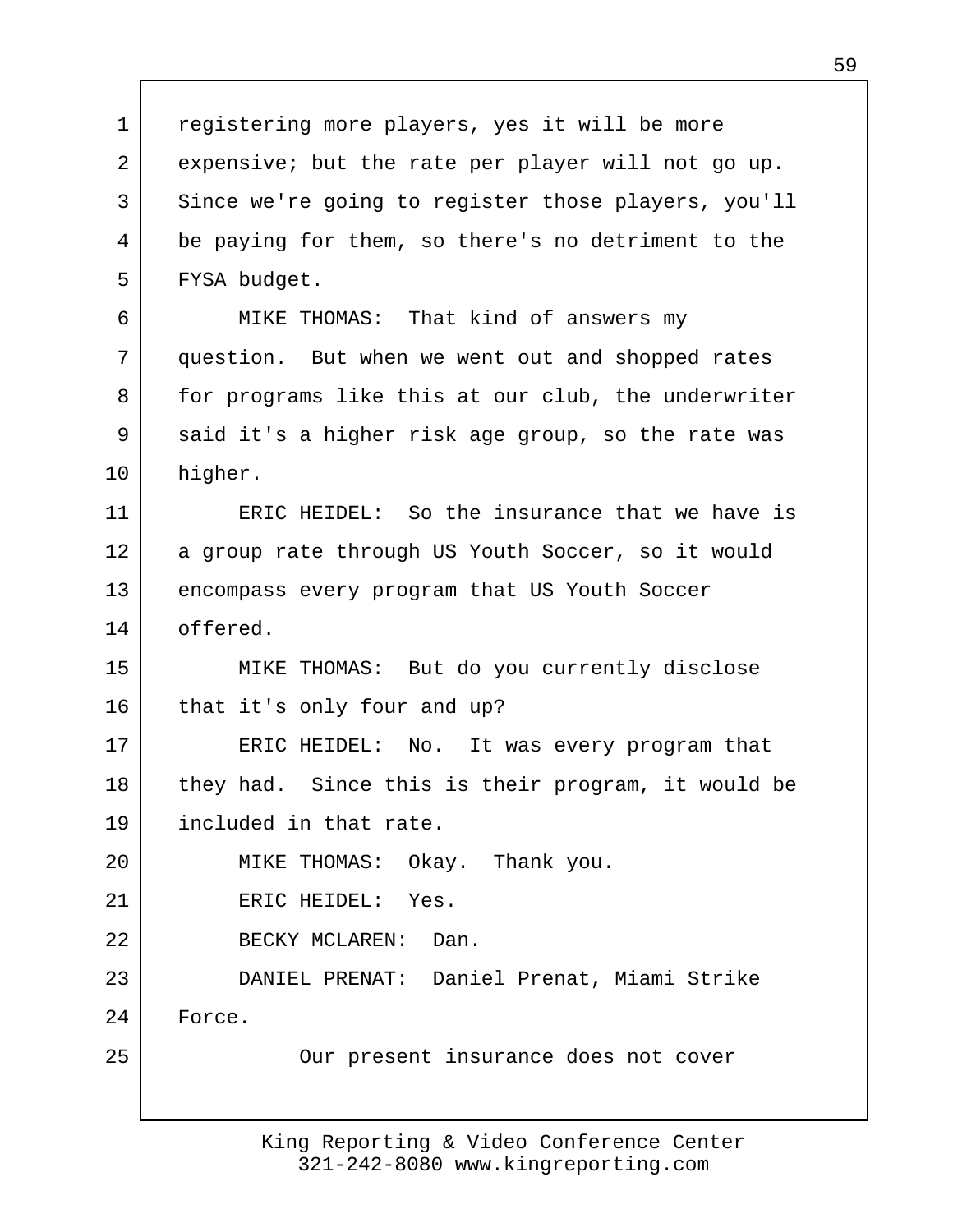1 | three years old. When are you going to send the 2 amendment so we know that we can register three 3 year olds and they will be covered for insurance? 4 BECKY MCLAREN: As soon as this vote is taken 5 care of, Danny. 6 DANIEL PRENAT: Thank you. 7 BECKY MCLAREN: You're welcome. 8 DANIEL PRENAT: This mic has an accent. 9 BECKY MCLAREN: That mic has an accent. Okay. 10 JOHN DINA: More of the questions for the 11 three year olds, I'm assuming we're going to pay 12 certain fees that are going to be the same as rec 13 player? 14 BECKY MCLAREN: Yeah, it would still be a 15 | recreational player. 16 JOHN DINA: So it will be \$9 per player -- 17 BECKY MCLAREN: That is correct. It would 18 | still be the \$9 per player for a recreational 19 player, it's just changing the age that they have 20 | to obtain their fourth birthday to their third 21 birthday because of the Soccer Shots program. 22 JOHN DINA: Okay. 23 BECKY MCLAREN: Is there any other discussion? 24 Seeing no other -- oh. 25 | TOM TIANICH: Tom from Hollywood Rockets.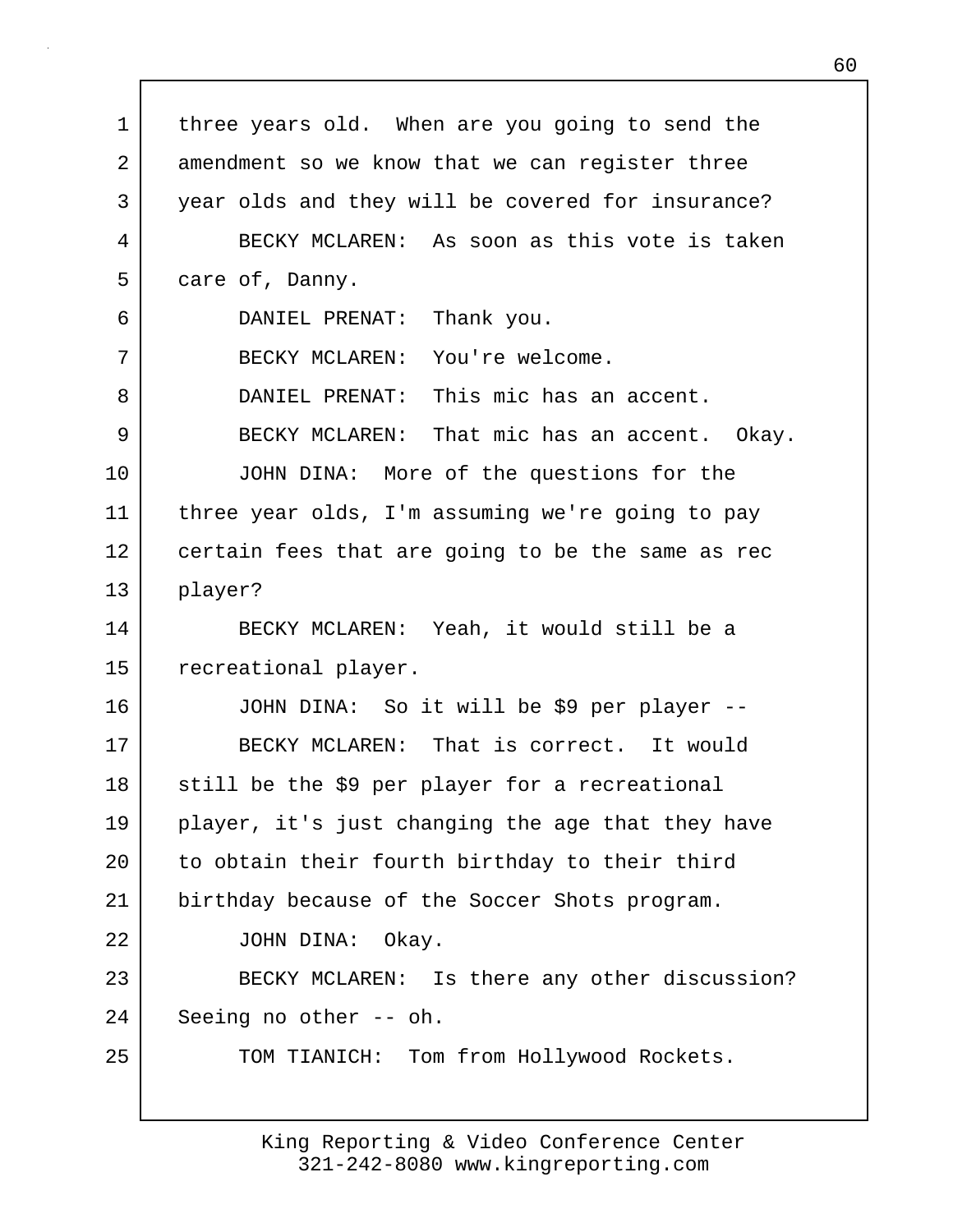1 Is there anyway to make it so that if 2 they turn their birthday in October, we can still 3 register? We have kids that turn four and 4 sometimes they let us push them through, because -- 5 BECKY MCLAREN: Because they have to have 6 | obtained their third birthday. It's very clear, 7 and that is what came down. 8 TOM TIANICH: So you were aware 9 (unintelligible). 10 BECKY MCLAREN: You can put them in, you just 11 can't push them to the registration event until 12 they obtain their third birthday. 13 TOM TIANICH: And the moment they do, we will 14 | not be lost out because of the season being called 15 U4? 16 BECKY MCLAREN: No. 17 | TOM TIANICH: Okay. 18 BECKY MCLAREN: Any other discussion? 19 (No response.) 20 BECKY MCLAREN: Seeing no other discussion, 21 all those in favor, signify by saying "aye". 22 | MULTIPLE VOICES: Aye. 23 BECKY MCLAREN: Opposed? 24 (No response.) 25 | BECKY MCLAREN: Motion passes.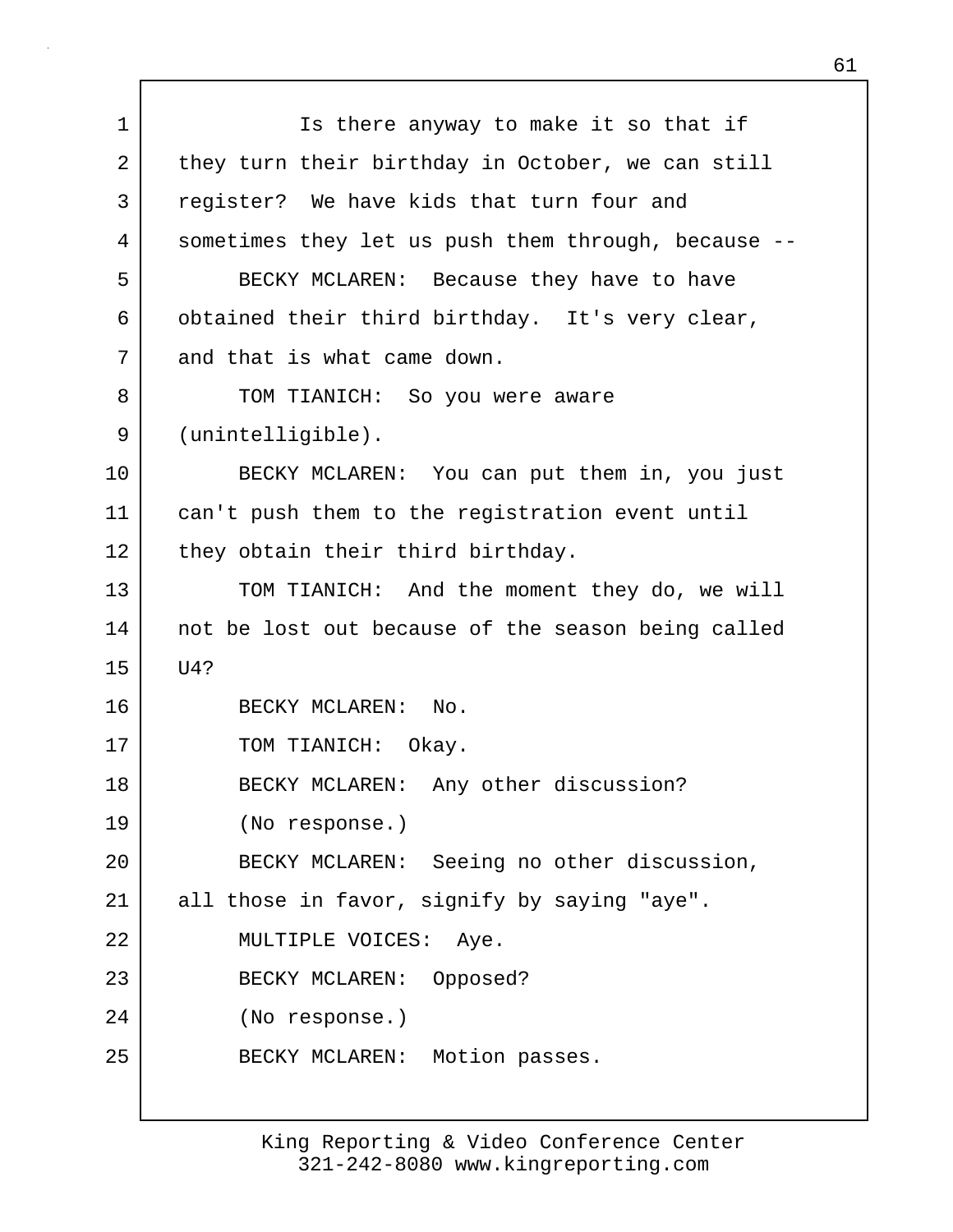1 The next proposal that is in your book of 2 reports has been withdrawn by the proposer. 3 And the next one is 401.5C. I believe the 4 maker of this is in the room. Would you -- yeah. 5 BOB STOVER: Do I have to? 6 BECKY MCLAREN: Yeah. I'll ask Mr. Stover to 7 come to the microphone to make his motion, please. 8 BOB STOVER: Hi, I'm Bob Stover, Region C 9 Commissioner North. 10 The only change to this rule -- I have to 11 read the whole thing, excuse me. "All coaches are 12 obligated to the registering affiliate for the 13 complete seasonal year defined as September 1st 14 | through August 31st. Agreement by contract between 15 the parties may shorten or lengthen this period. A 16 coach shall be bound by the following conditions:" 17 | This was part of the and it goes on. This was part of the 18 coaching role, and just only thing I want to do is 19 remove "who resigns a position." 20 BECKY MCLAREN: It's been moved. Is there a 21 second? 22 TERRI TOWERS: Second. 23 JOHN WITHKOWSKI: Second. 24 BECKY MCLAREN: John Withkowski seconds. 25 | Bob, would you like to speak to your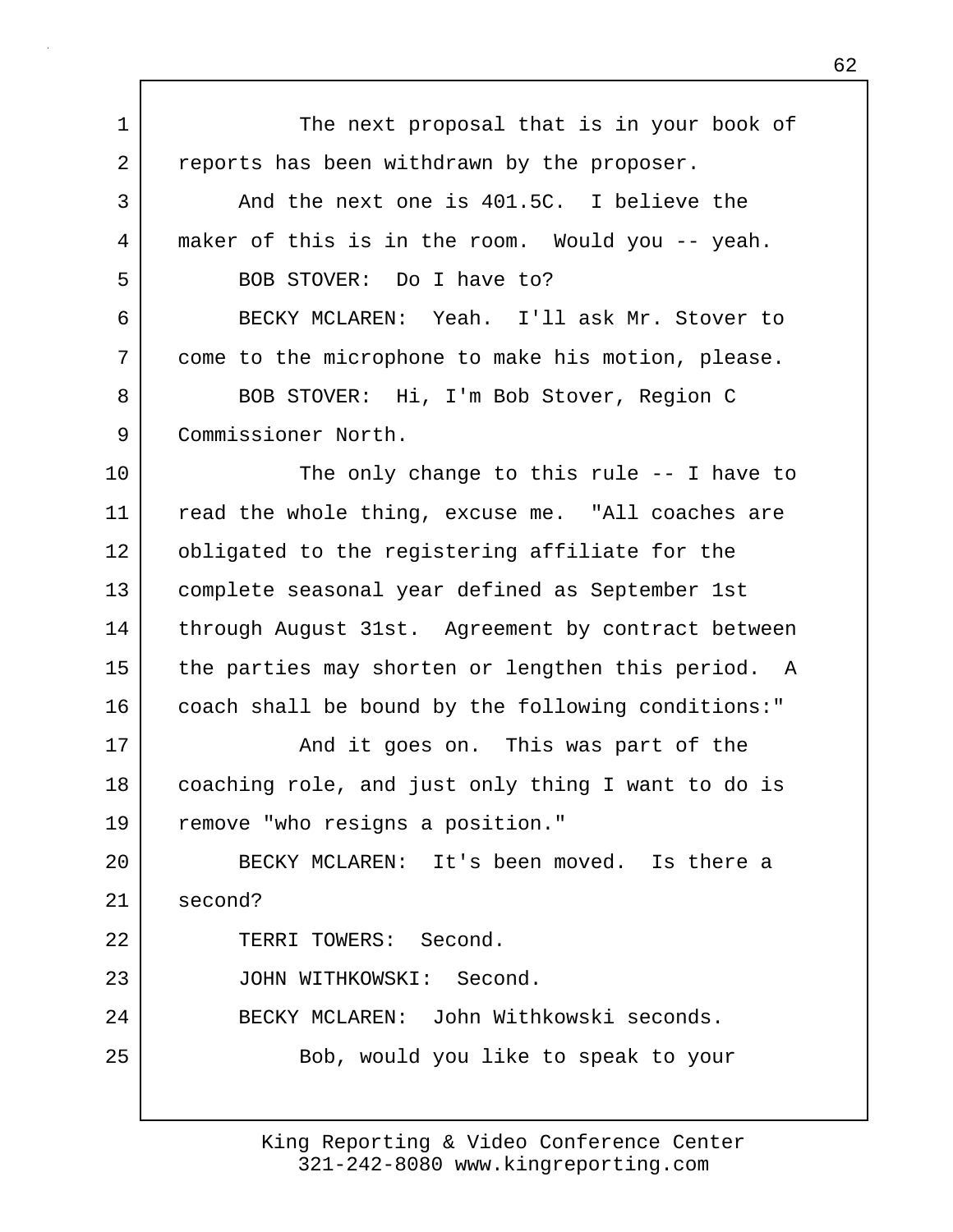1 motion? 2 BOB STOVER: If I must, but I prefer no. 3 BECKY MCLAREN: Is there any discussion? 4 (No response.) 5 BECKY MCLAREN: Seeing no discussion, all 6 those in favor, signify by saying "aye". 7 | MULTIPLE VOICES: Aye. 8 BECKY MCLAREN: All those opposed, say "nay". 9 | MULTIPLE VOICES: Nay. 10 BECKY MCLAREN: Motion passes. 11 The next in your book, 401.6, has been 12 | withdrawn the proposer. 13 The next one, I believe the proposer is 14 in the room. 15 JUSTIN LAUER: Yes. Justin Lauer, Chairman of 16 Brevard Youth Soccer League. Make a motion to 17 adopt this rule change. 18 BECKY MCLAREN: Can you read your suggested 19 change, please, for the minutes. 20 JUSTIN LAUER: Yes. The suggested change is 21 to add a term limit to the position of regional 22 vice president for four consecutive, two-year 23 terms. It's an exact copy and paste from the 24 existing verbiage that exists for the president of 25 | FYSA, secretary, treasurer, and Vice President of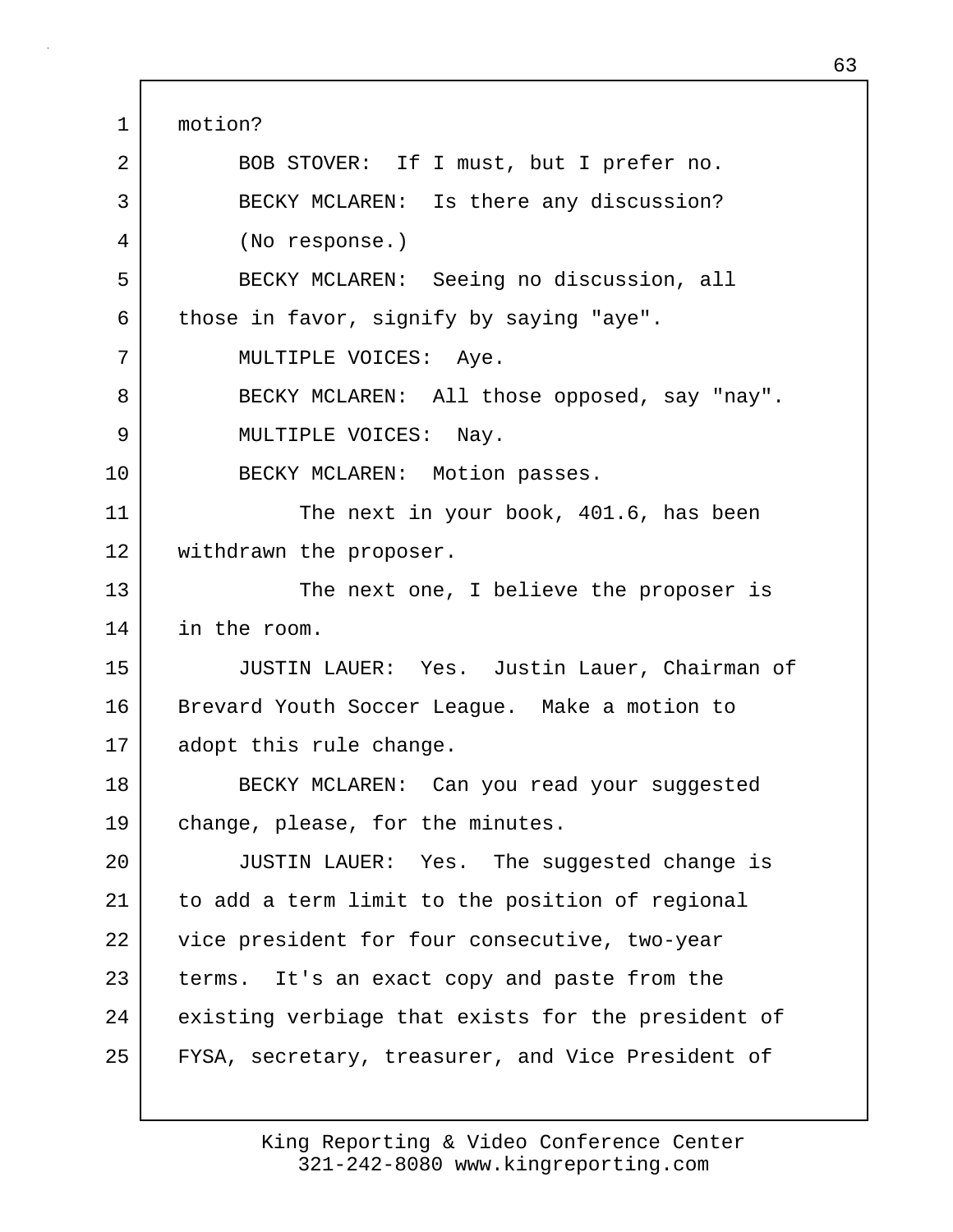1 Player Development. 2 So it's taking existing verbiage and 3 moving it to the regional vice president to have 4 consistency of our rules. 5 BECKY MCLAREN: It's been moved. Is there a 6 second? 7 PAUL GRAY: Second. 8 BECKY MCLAREN: It's been seconded by Paul 9 Gray, Regional Commissioner South of Region B. 10 Would you like to speak to your motion, 11 Justin? 12 JUSTIN LAUER: Yes. A few people asked when 13 the rule goes into effect. It goes into effect 14 after they AGM, just like every other rule change, 15 so there's nothing special on that behalf. Any 16 term -- any time in office, of course, applies, 17 because it says four consecutive, two-year terms. 18 | Really, when you have a lot of 19 organization, you want to have a little bit of 20 | change, a mixture. A lot of companies, if you have 21 | the same person there for ten years, 12 years, 20 22 years, you need to have backups and rotate around 23 and get familiar with different things. 24 So it does not preclude anybody from 25 staying on the board. It encourages some rotation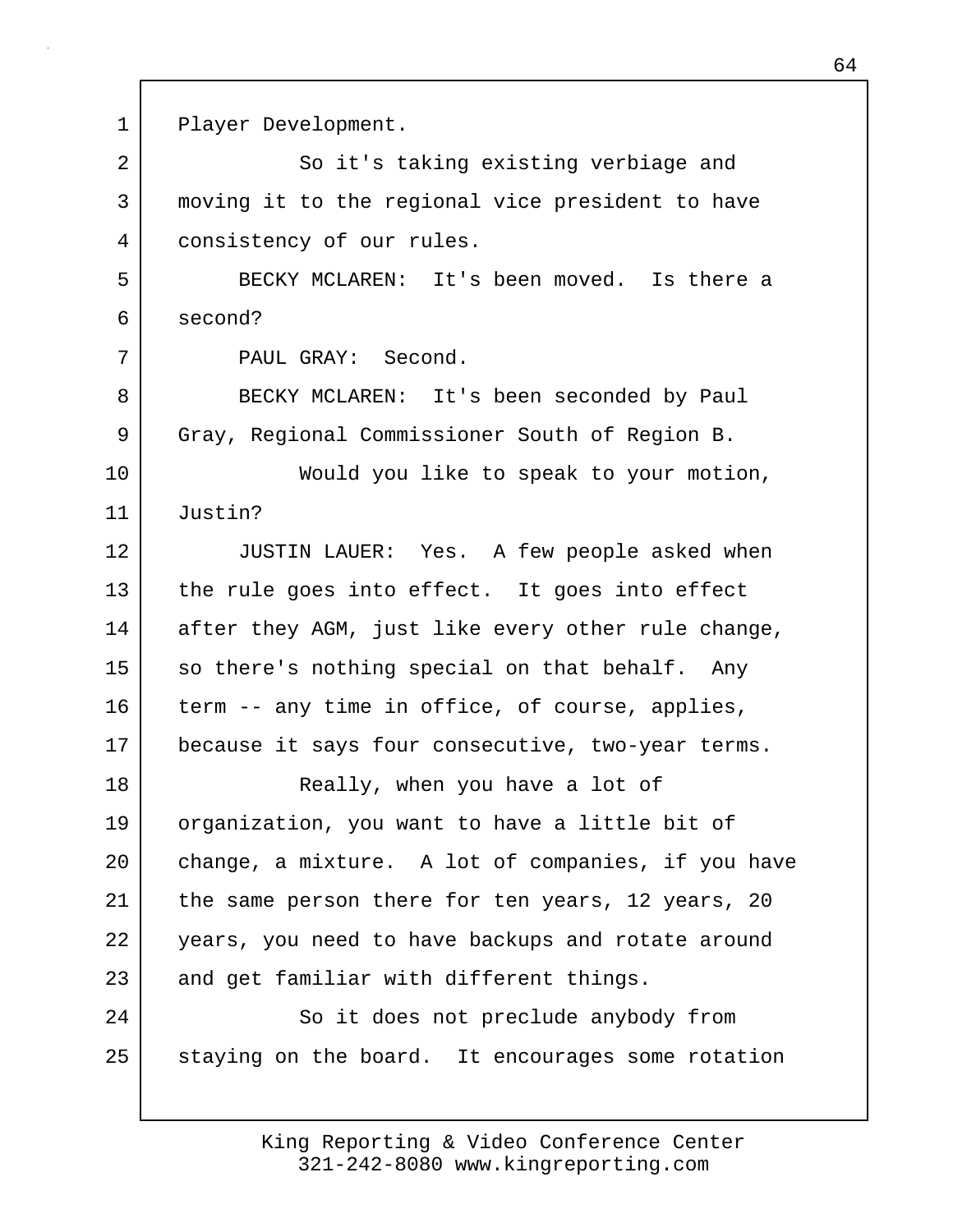1 and development within the board.

| 2              | MARINO TORRENS: I just have a question for     |
|----------------|------------------------------------------------|
| 3 <sup>1</sup> | you. Is if four terms started this year? So no |
| 4              | matter how long they have been serving, but it |
| 5              | would start from this year on?                 |
| 6              | JUSTIN LAUER: No, that's incorrect. It goes    |

7 into effect after the AGM starts, but any prior 8 term of service counts for those terms, as it's 9 stated.

10 MARINO TORRENS: I don't believe you can go 11 back retroactive on that.

12 JUSTIN LAUER: Yeah, that doesn't make sense, 13 because when you changed the heading rule, the try 14 out rule, you didn't grandfather all those players 15 that started with FYSA in Youth 6. Every other 16 | rule goes into effect after the AGM, so that would 17 be very inconsistent if you treated this one 18 different from every other rule change that's ever 19 been presented.

20 (Applause.)

21 MARINO TORRENS: Okay. I'm not arguing on 22 | this, I'm just trying to find out.

23 JUSTIN LAUER: That's fine. I appreciate the 24 clarification.

25 | Also, this topic came up in the Brevard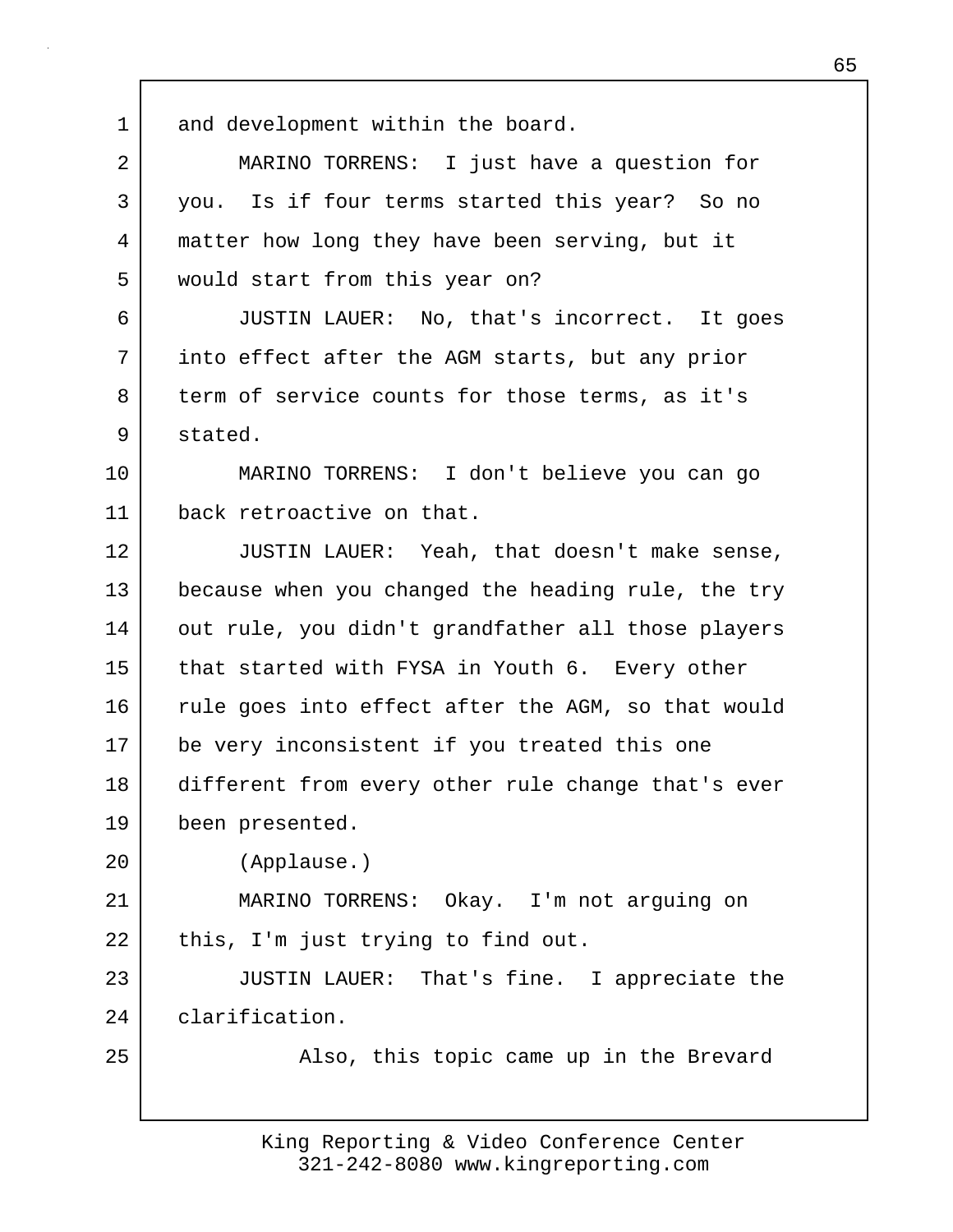1 Youth League meeting. The body put a resolution on 2 the floor to support this, so this is not a motion 3 | put up by one person or one club. The resolution 4 was passed by 100 percent of league members at that 5 meeting, with all those club representatives. So 6 this is a league-backed rule change, to clarify 7 | that, as well. 8 BECKY MCLAREN: Any other discussion? And it 9 would have to be against. 10 For or against? 11 KATHERINE PENNINGTON: I think this is 12 against, I'm not sure. It's really a point of 13 | clarification. My name is Katherine Pennington. 14 Marino is right, I believe, and I think 15 that you might even want to have an attorney look 16 at this, but everyone in this room that voted for 17 | term limits in the state, it was not retroactive. 18 MARINO TORRENS: Right. 19 KATHERINE PENNINGTON: When you elect someone, 20 it is not retroactive. You cannot go back and 21 retroactively change the conditions under which 22 they were elected. 23 So if you want to implement this, that's 24 | fine, I don't have a position one way or the other, 25 but it needs to start with a clean slate.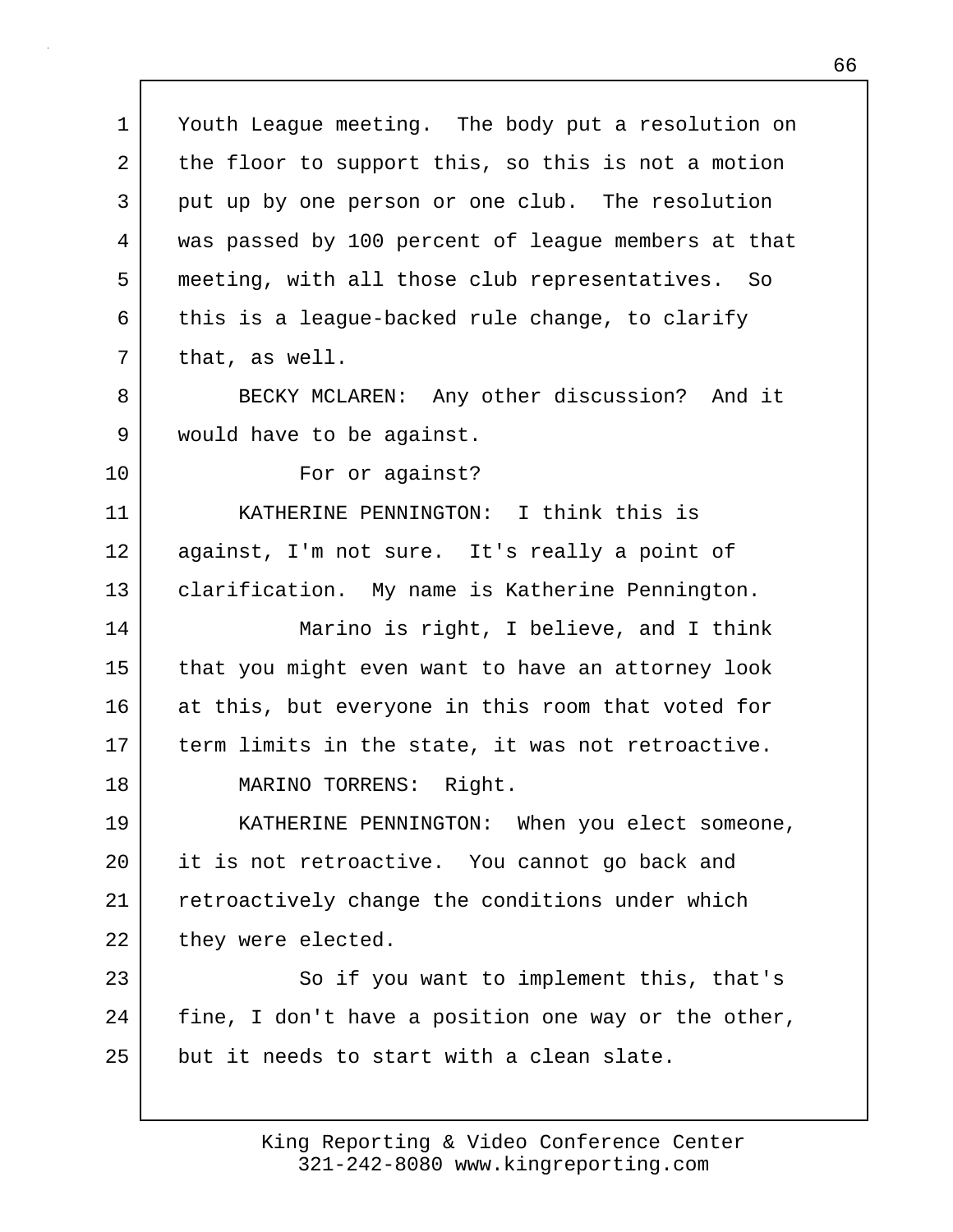1 MARINO TORRENS: That's what I believe. 2 BECKY MCLAREN: I need -- 3 MIKE HYATT: I am Mike Hyatt, Greater Central 4 Florida Youth Soccer League. I am for this. 5 My own personal opinion -- if you are on 6 the board for more than eight or ten years I 7 apologize for this -- but I feel like in a Regional 8 VP position, especially, you know, if after eight 9 years, you know, I think it's time to get fresh 10 | blood in there or, for that person, like Dave's 11 doing, move up. Try to move up. 12 BECKY MCLAREN: Okay. Is there anybody 13 against? The other was a clarification. Anybody 14 against? 15 (No response.) 16 BECKY MCLAREN: Seeing no further -- 17 BARB NEWTON: Barb Newton, FYSA Hall of Fame. 18 A point of clarification. There is no 19 verbiage, currently, in the proposed rule that 20 discusses when it starts. So I don't believe that 21 you can back it up. It would have to start from at 22 the end of this AGM, correct? 23 BECKY MCLAREN: (Nods.) Correct. Change 24 would go into effect after this AGM. 25 JUSTIN LAUER: So to clarify what Barb said,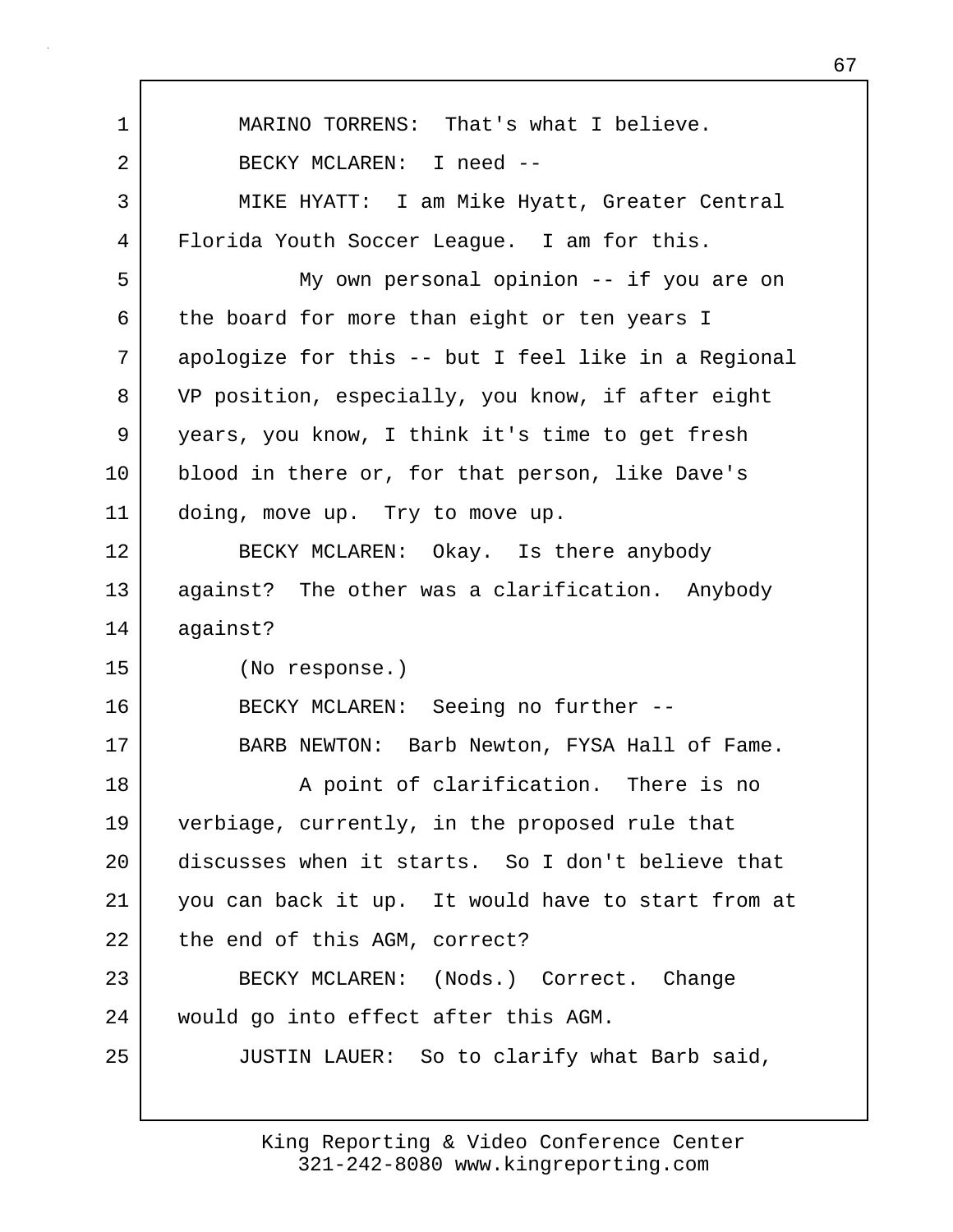1 | if somebody wants to run today, they could run 2 today, under this, it would not affect them. It 3 would go into effect right after this AGM ends, 4 like every other rule change. 5 BARB NEWTON: Right. 6 JUSTIN LAUER: If it says the prior term of 7 | service counts, that means it counts. 8 BECKY MCLAREN: Barb, could you step back to 9 the mic, because you're shaking your head over 10 there. 11 BARB NEWTON: I'm sorry, what was the 12 question? 13 MARINO TORRENS: About going retroactive. 14 BARB NEWTON: Oh, about being retroactive? 15 It's not. 16 When somebody is elected today, before 17 the end of the AGM, that's today going forward. 18 This rule doesn't go into effect until the close of 19 business. So they are elected before the close of 20 business, so their prior service is not part of 21 this rule. 22 MARINO TORRENS: Until the next AGM. 23 BECKY MCLAREN: Until the next AGM? 24 BARB NEWTON: Until the next AGM. 25 BECKY MCLAREN: Okay. Which I believe is what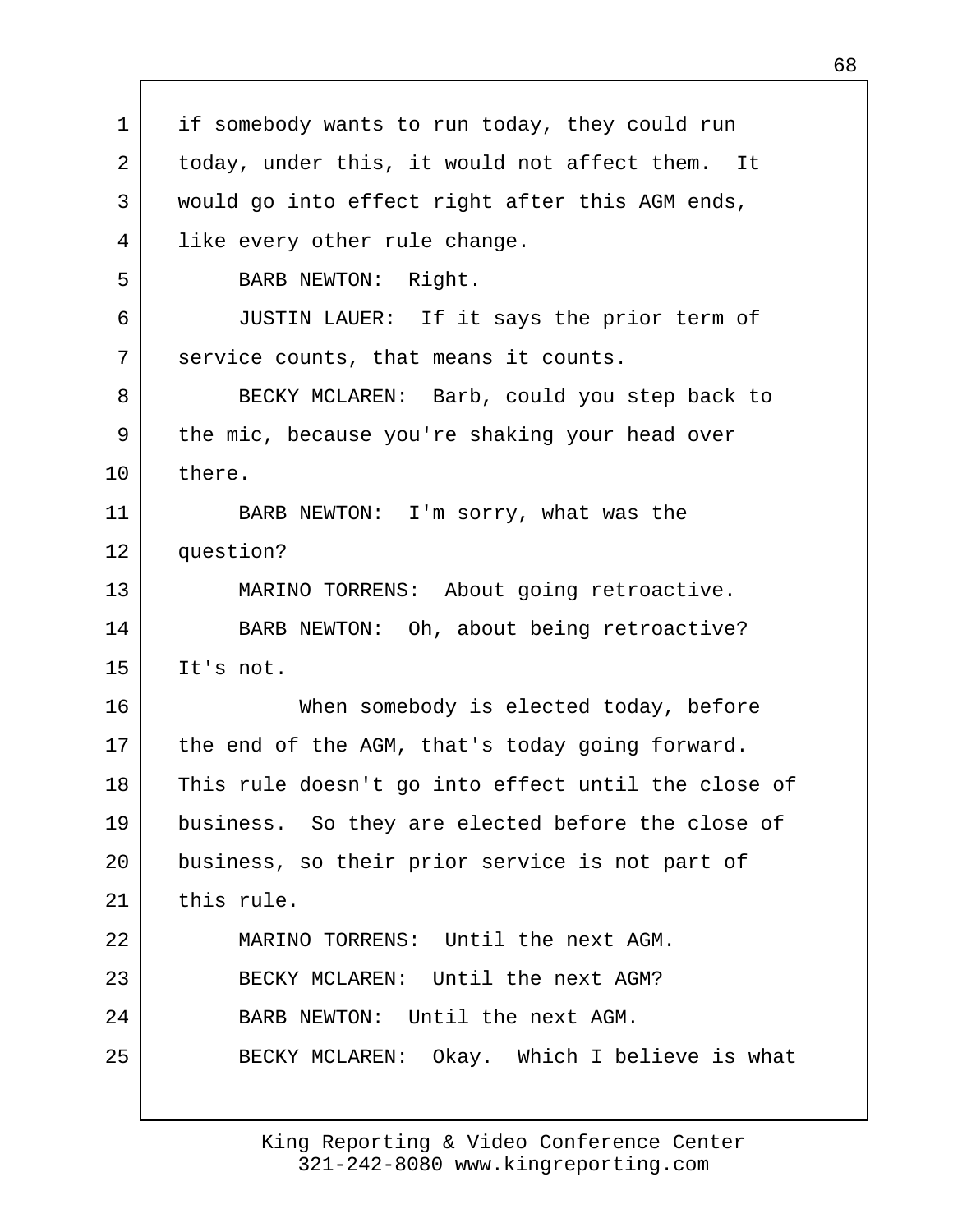| $\mathbf 1$ | you -- is what he's saying.                         |
|-------------|-----------------------------------------------------|
| 2           | JUSTIN LAUER: It wouldn't have any effect on        |
| 3           | anything today.                                     |
| 4           | BECKY MCLAREN: Okay. Is there any other             |
| 5           | discussion?                                         |
| 6           | MARINO TORRENS: Just to clarify, I'm just           |
| 7           | going to use Sandy as an example.                   |
| 8           | This is her third year, so she's up for             |
| 9           | election this year, so it will be -- she already    |
| 10          | served one term. That means she can only do it for  |
| 11          | three more terms if the rule is passed, because     |
| 12          | we're counting her prior years of service?          |
| 13          | I don't believe that's right, because               |
| 14          | when she was elected, there was no limits.          |
| 15          | UNIDENTIFIED MALE: She was only elected for         |
| 16          | two years.                                          |
| 17          | MARINO TORRENS: For a term.                         |
| 18          | UNIDENTIFIED MALE: The next time she's              |
| 19          | elected --                                          |
| 20          | MARINO TORRENS: She will be elected for eight       |
| 21          | years, four terms.                                  |
| 22          | UNIDENTIFIED MALE: (Unintelligible) term can        |
| 23          | count as soon as the rule goes into effect at close |
| 24          | of business today.                                  |
| 25          | BECKY MCLAREN: Can you come to a microphone?        |
|             |                                                     |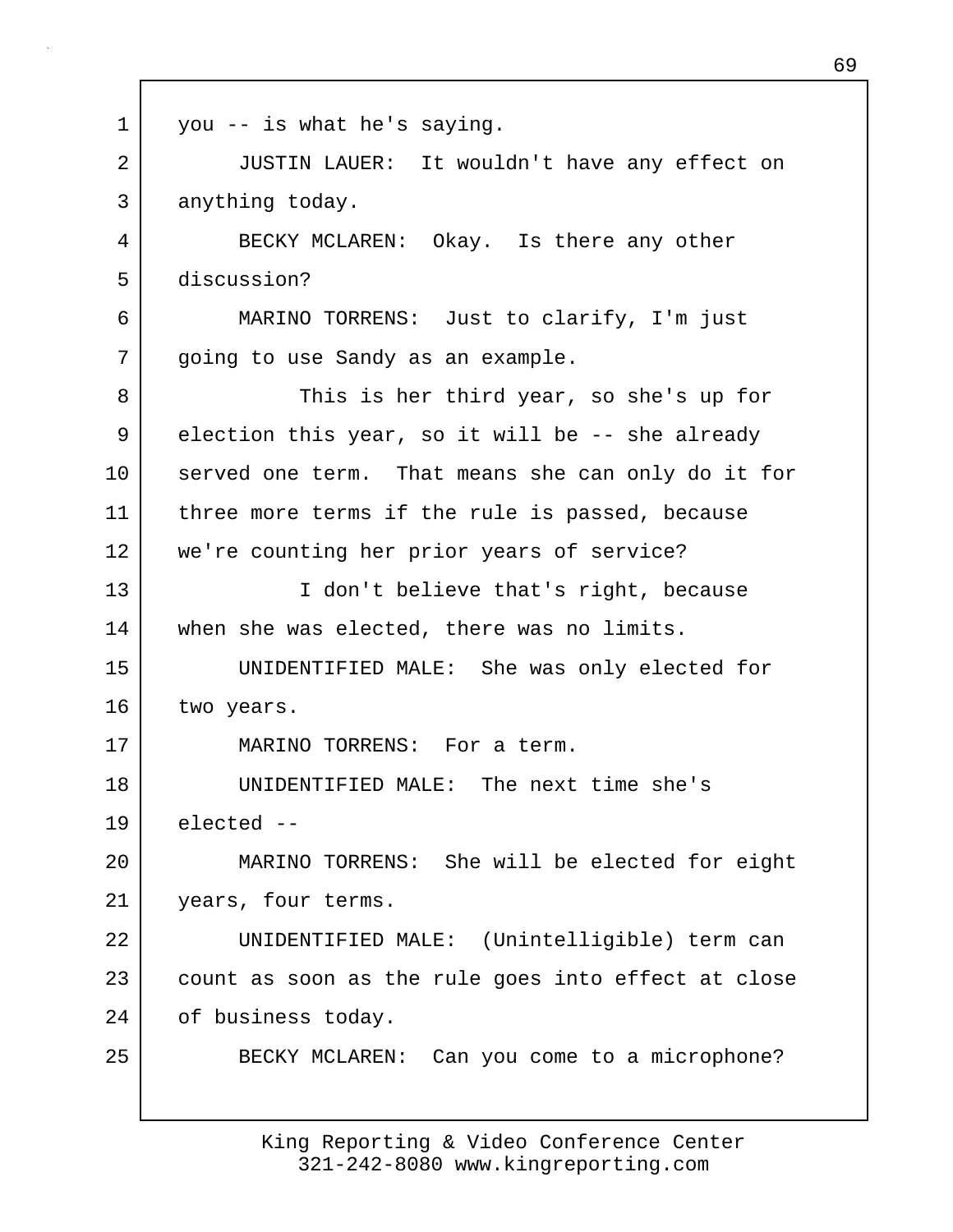| $\mathbf 1$ | MARINO TORRENS: That rule was not in effect         |
|-------------|-----------------------------------------------------|
| 2           | for the last two years, is what I'm trying to       |
| 3           | clarify.                                            |
| 4           | UNIDENTIFIED MALE: (Unintelligible) Soccer          |
| 5           | Club.                                               |
| 6           | Anybody that's being elected today is               |
| 7           | pretense to the old rules, where the term limit may |
| 8           | or may not apply depending on the old bylaws.       |
| 9           | Any election going forward after close of           |
| 10          | business today, the people are running against --   |
| 11          | running again for new position, if that election is |
| 12          | up, the new bylaws apply. Hence, if they've         |
| 13          | already had four years, ten years ago, or four      |
| 14          | years the last four years or whatever, they're      |
| 15          | running again, they're being reelected. It's a new  |
| 16          | election. So it doesn't matter if they had          |
| 17          | previously served.                                  |
| 18          | MARINO TORRENS: That's what I was trying to         |
| 19          | say. So you cannot count the prior --               |
| 20          | UNIDENTIFIED MALE: This will count as --            |
| 21          | because they're running again for election. Nobody  |
| 22          | is being thrown off the board or anything like that |
| 23          | that's already currently elected and merely serving |
| 24          | longer. But if they run again, when their position  |
| 25          | is up for reelection. Is that clear?                |
|             |                                                     |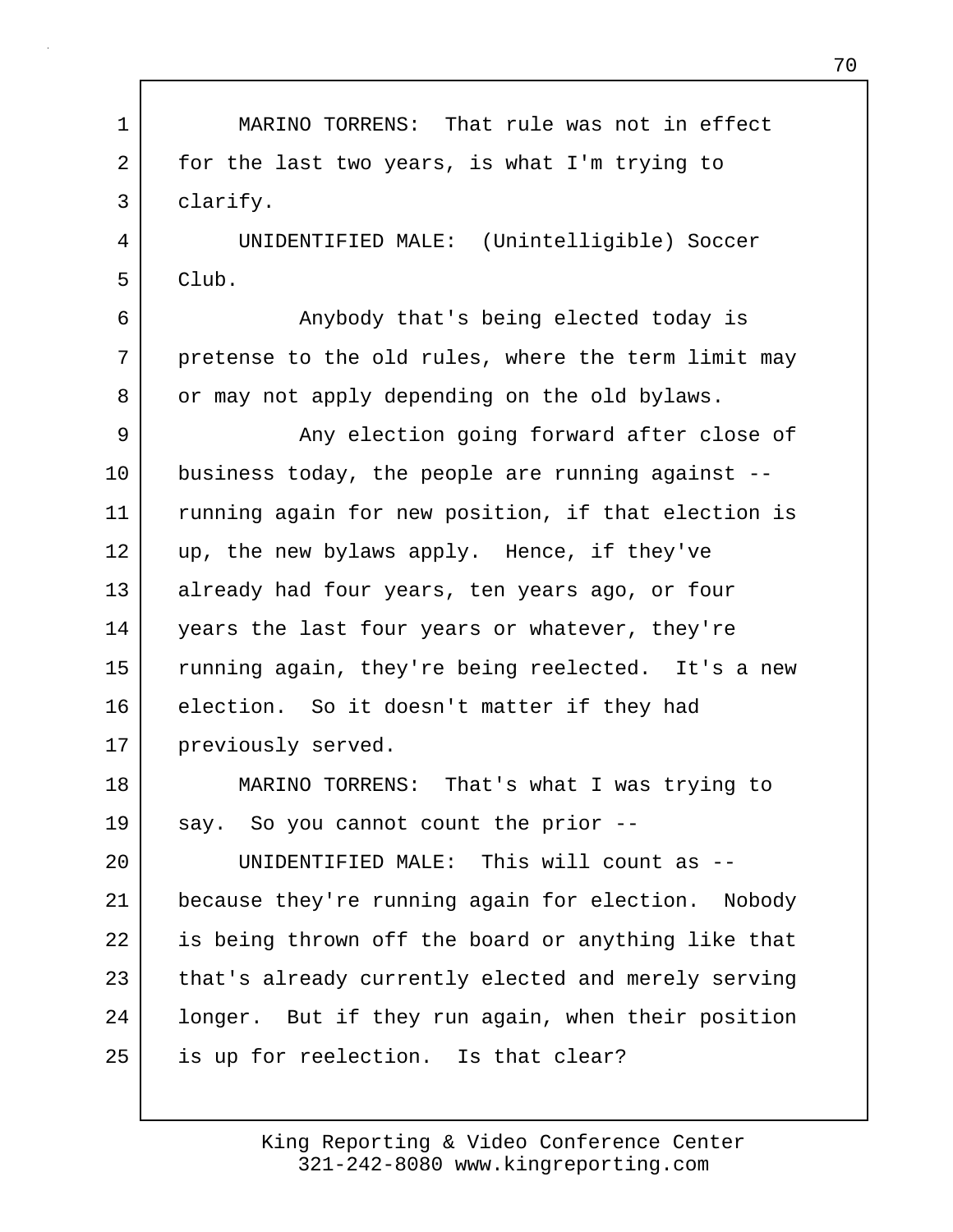1 MARINO TORRENS: So a person that has served 2 seven years and is up next year for instance --3 UNIDENTIFIED MALE: The -- 4 MARINO TORRENS: -- would not be able to run? 5 UNIDENTIFIED MALE: Cannot run for that 6 position again, because he's been on the board for 7 eight years, and it's a new election, correct? 8 MARINO TORRENS: Right, but this rule was not 9 in effect when he was running. 10 UNIDENTIFIED MALE: It doesn't matter, because 11 he's running again. 12 BECKY MCLAREN: Okay. On this side. 13 Can you identify yourself, please? 14 LOU CONFESSORE: Lou Confessore, Hall of Fame 15 and past president and a few other things. 16 We have a Regional Vice President here 17 | that's been a Regional Vice President since I can 18 remember. And you're trying to tell me that he 19 can't run for that position again, next time he 20 comes as -- next time -- he's going to be running 21 next year, right? Supposedly, that position will 22 run next year if he's there. 23 Doesn't seem to be the way the state does 24 it, when they did it with the state legislature. 25 It doesn't seem to be the way the county did it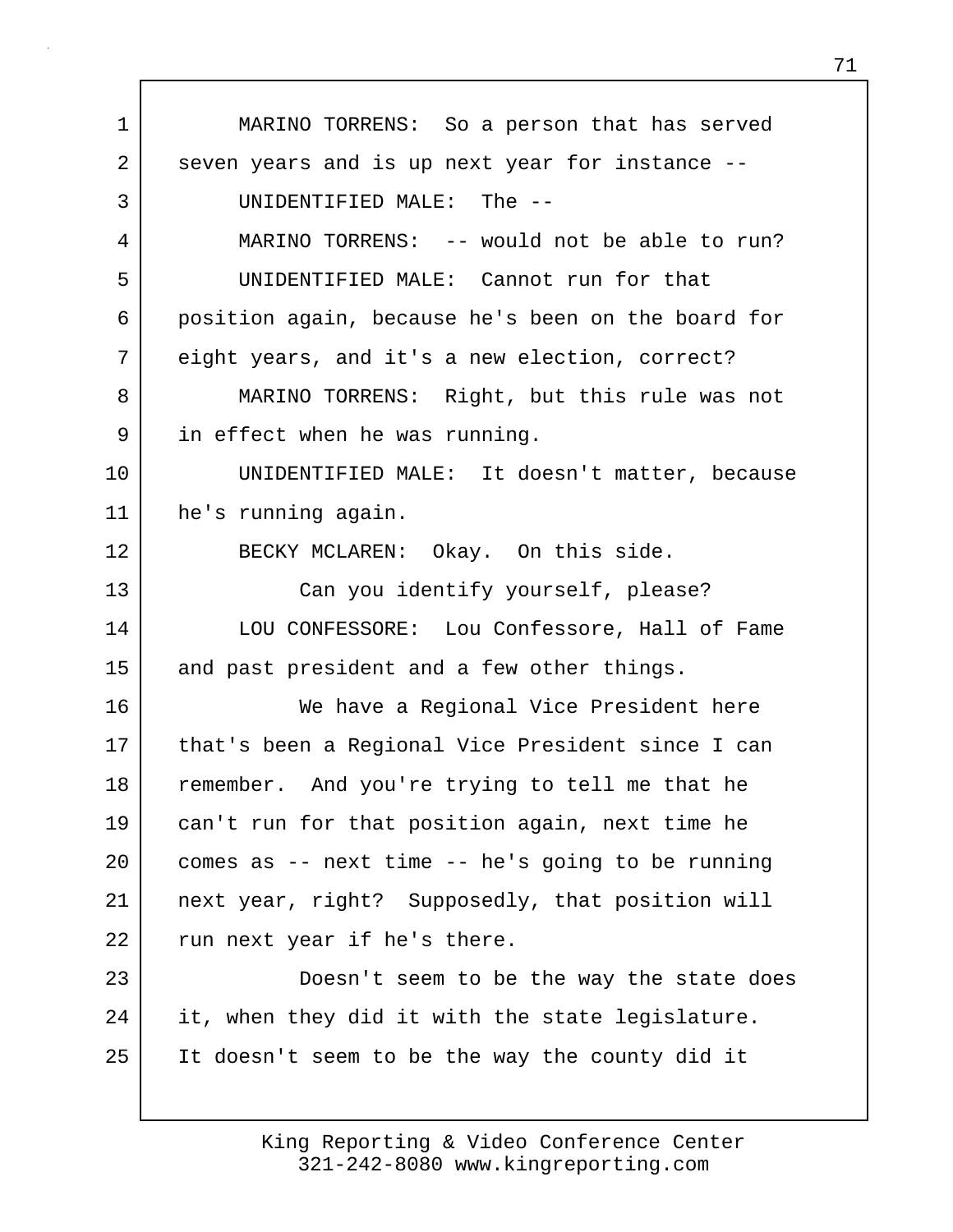1 | when they did it to the county commissioners. 2 Everybody starts off fresh tomorrow --3 today at noon. So if you want to serve eight 4 years, you can serve eight years from now. You 5 can't take that away from the people who have been 6 serving all this time. 7 UNIDENTIFIED MALE: (Unintelligible.) And I'm 8 not voicing an opinion, I'm just clearly stating --9 BECKY MCLAREN: Just identify yourself. 10 UNIDENTIFIED MALE: (Unintelligible.) I have 11 no opinion whatsoever, so I'm not speaking against, 12 | I'm just clarifying. 13 So if that would be the case, that we 14 | don't want to count any service prior to a certain 15 thing, then there would need to be a motion for a 16 bylaw change that says that for this or this is or 17 | this position or in general or for all term limits 18 | that we have in the bylaws, service prior to 19 August 11, 2018 or whatever does not count. The 20 | rule doesn't go into effect until that. 21 MARINO TORRENS: The other four positions, 22 that rules already is already in effect. You can't 23 take that back. This is just for the RVP position, 24 which is what you guys are voting on. 25 UNIDENTIFIED MALE: Correct. But everybody is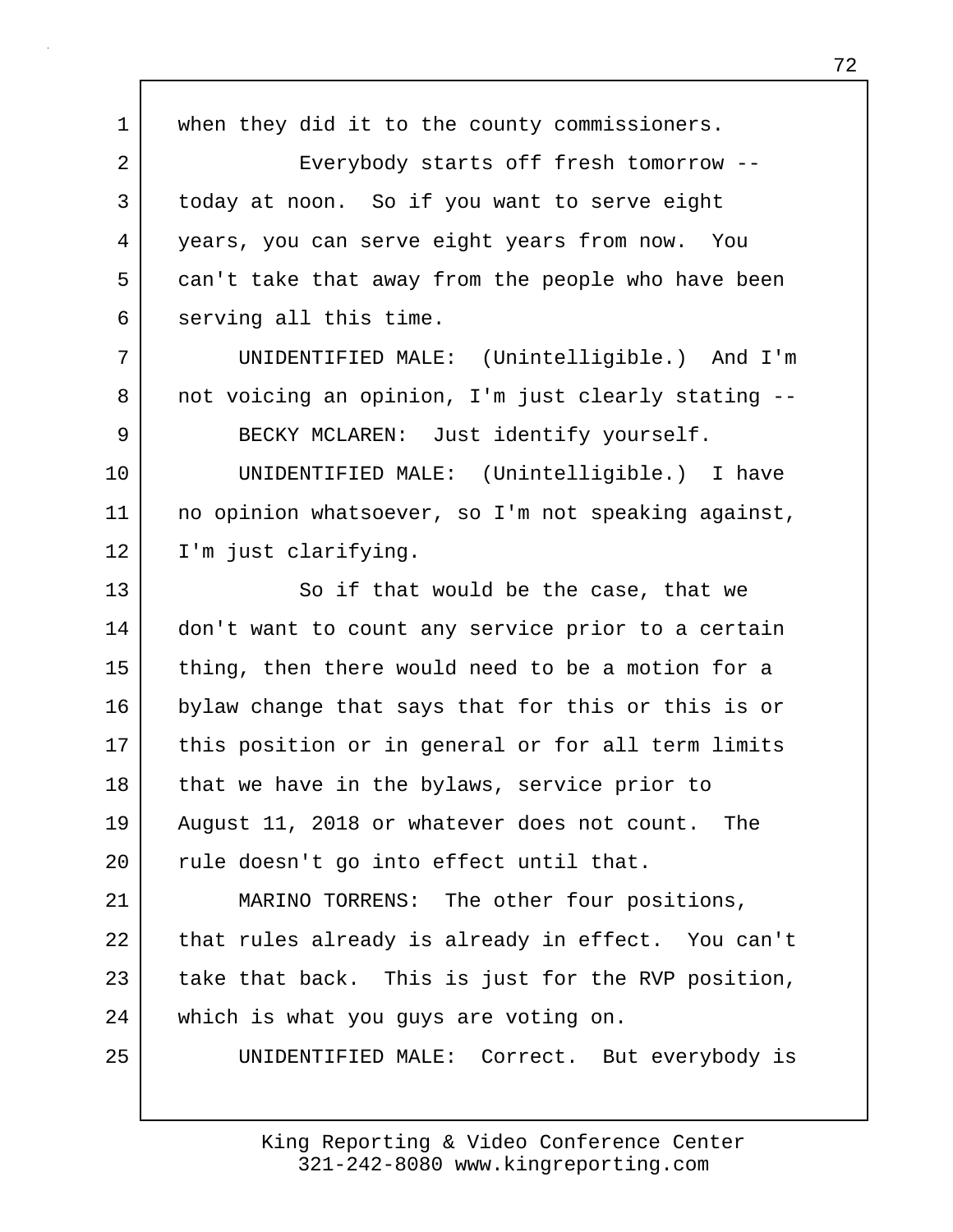1 | up for reelection when their position is up, right? 2 At that point in time, the new bylaws apply. Not 3 until they're up for reelection. 4 We could change, as a body, the bylaws at 5 any time, according to our rules and procedures, 6 correct? So when you're up for reelection at that 7 | specific time, those rules are in effect. 8 We cannot change anybody who has been 9 elected for their term they've been elected to, but 10 only for the term they've been elected to, not for 11 any future terms that they may or may not serve. 12 BECKY MCLAREN: For or against? 13 STEPHEN HUFF: I'm for. Stephen Huff, BYSO. 14 BECKY MCLAREN: He was a point -- the last --15 he was a point of clarification, Lou was against; 16 is that correct? 17 | STEPHEN HUFF: Stephen Huff, BYSO vice chair. 18 I'm running for Region B VP, and I am 19 specifically for this motion. I don't think that 20 it's going to make any difference at this point in 21 time. I do agree that there are some people that 22 are running -- that are in their chairs that have 23 been there for a while, that next year would be up 24 | for reelection, that this might effect; but right 25 now, it's not going to effect anything, and I am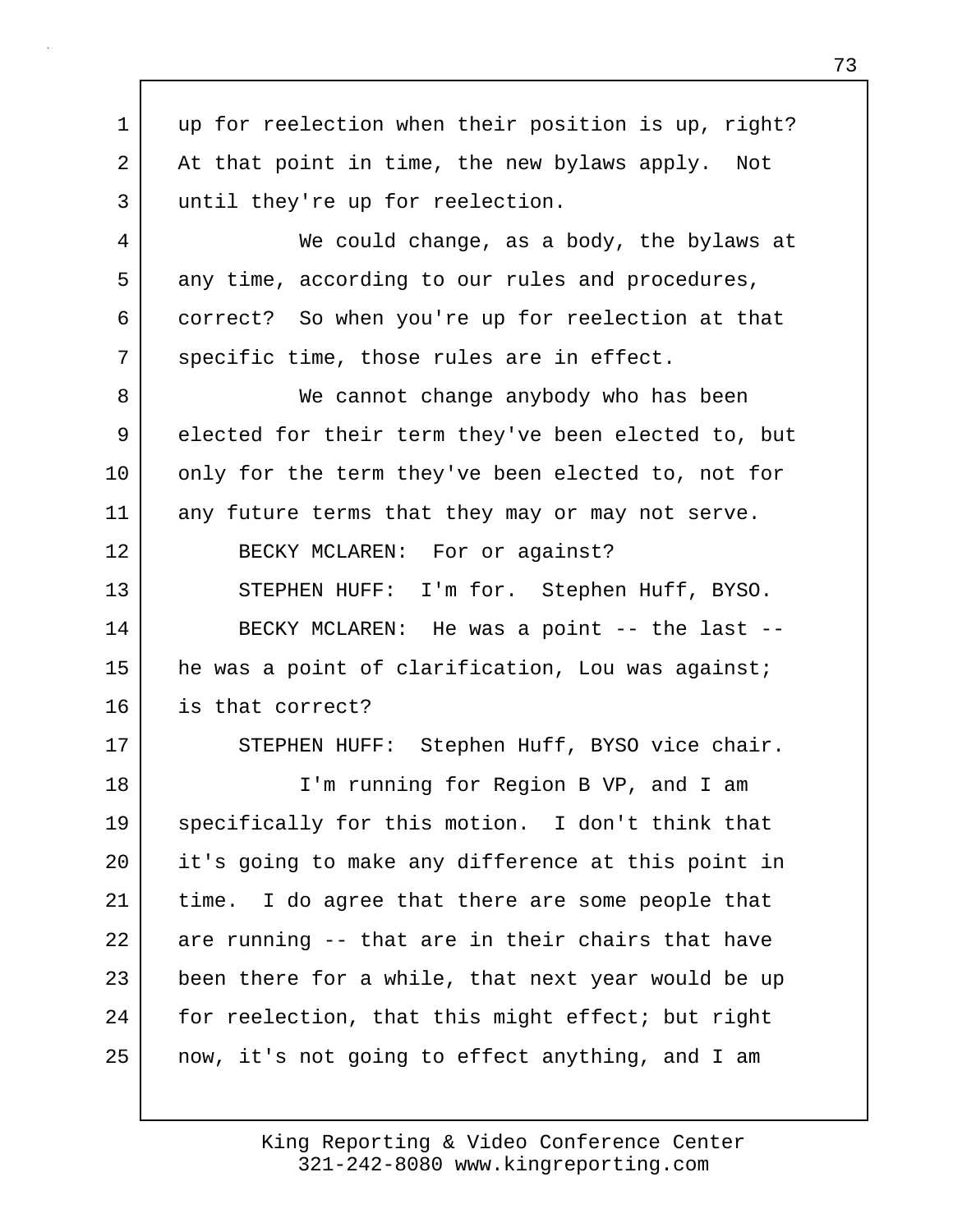1 for it. Thank you. 2 BECKY MCLAREN: For or against? 3 STAN SMITH: Against. Stan Smith, Florida 4 Youth Soccer. 5 You know, fact of the matter is, nobody 6 really has a set term. An election takes place 7 every other year. If you're not happy who's in 8 position, you can vote them out after the first 9 term, they don't have to go full term. That's up 10 to you. 11 MARINO TORRENS: Thank you. 12 JUSTIN LAUER: This is Justin Lauer. One 13 | thing I heard from a lot of people that were in 14 favor of it, I know the last speaker just mentioned 15 that there's elections every two years. The term 16 limits actually encourages more candidates to come 17 | forward. Last year we had the election of FYSA 18 President. We only had one candidate. 19 BECKY MCLAREN: Last year wasn't the 20 president, this year is president. 21 JUSTIN LAUER: The last time president was 22 elected. The last time the president was elected, 23 there was one candidate, because there was an 24 incumbent. This year there were term limits, and 25 we have three quality candidates there. So the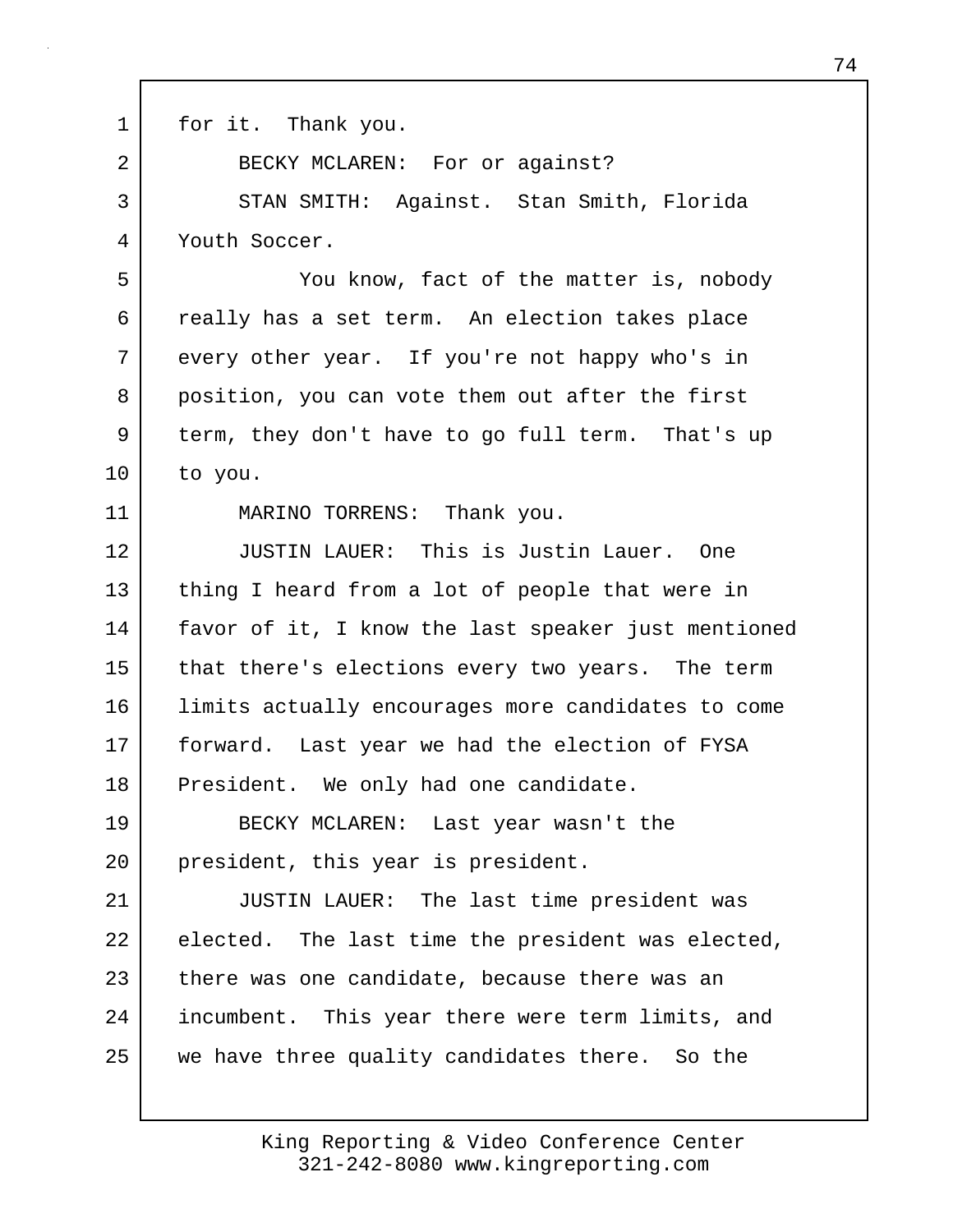1 term limits actually encourage more people to run 2 and participate in the election process. 3 (Applause.) 4 BECKY MCLAREN: Is there any other discussion? 5 (No response.) 6 BECKY MCLAREN: All right. Seeing no further 7 discussion, all those in favor, signify by saying 8 "aye". 9 | MULTIPLE VOICES: Aye. 10 BECKY MCLAREN: Opposed, say "nay". 11 | MULTIPLE VOICES: Nay. 12 BECKY MCLAREN: Clickers. 13 | All right. Are we ready in the back, 14 Jared? I got a thumbs up. 15 If you are voting "yea", you are going to 16 vote one or A; if you're voting "nay", you're going 17 to press two or B. Ready? Vote now. 18 Five, four, three, two, one. Done. 19 Motion passes. 20 The next one is for 3007.6(5). 21 ALICE SMITH: Yes. Alice Smith, state 22 registrar. 23 This rule here is a point of 24 | clarification. I move to suggest a change that the 25 term of office -- the term of office shall be two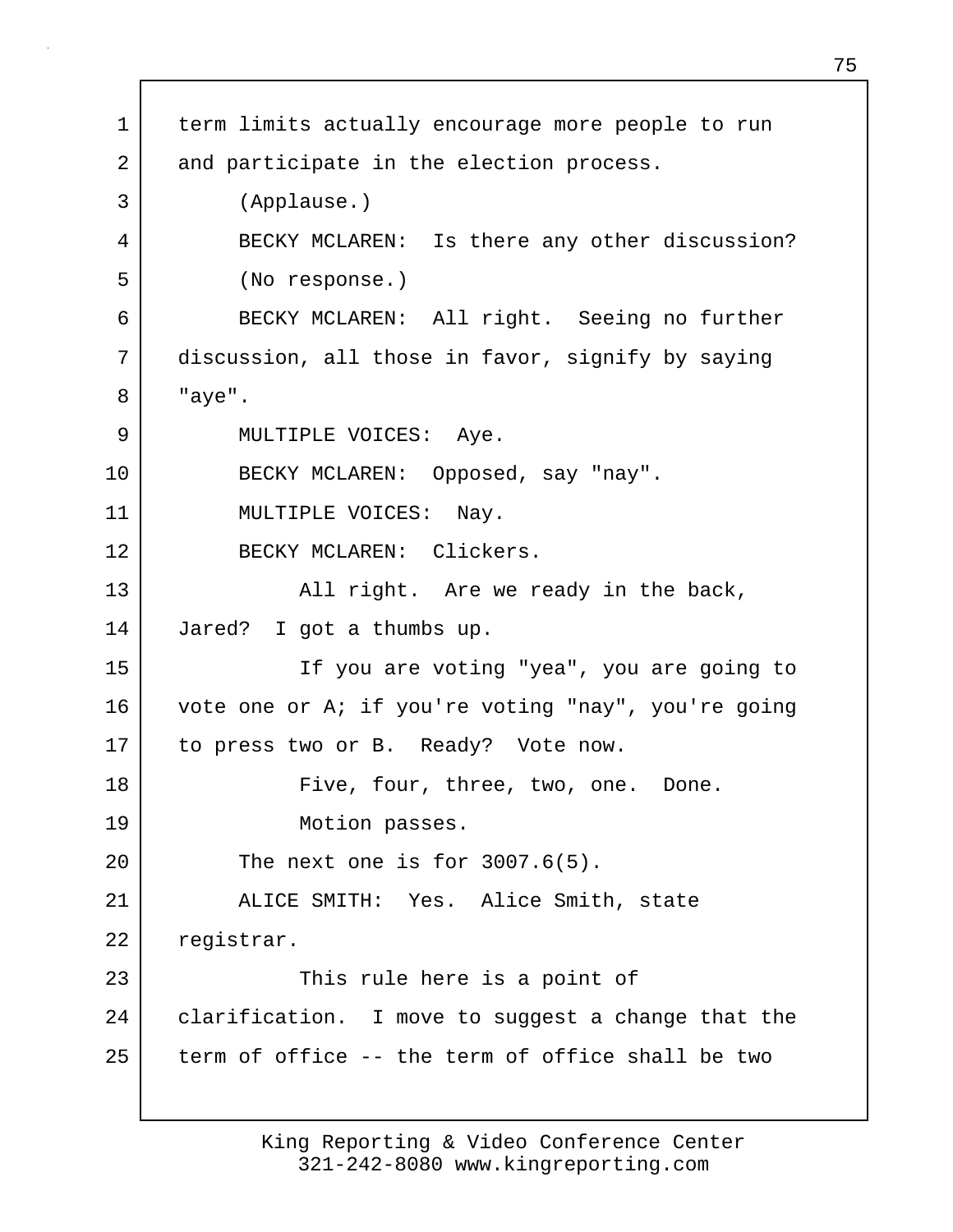1 years elected at the regional level, using the 2 | prior FYSA AGM certified voting count numbers for 3 the club in the region. Regional elections will be 4 staggered as per FYSA rule.  $5$  This is  $-$ 6 TERRI TOWERS: Second. 7 BECKY MCLAREN: Terri Towers has seconded. 8 ALICE SMITH: The reason why it's a 9 clarification is what voting numbers the region 10 reviews for these elections each year. It comes to 11 | the office, if they want to use next years voting 12 numbers, if you have an election in April, the 13 numbers have not been certified at that time. 14 So if anyone has an election next year 15 | for their Regional VP, Regional Vice President, 16 they'll use the numbers that are certified --17 regional commission, they'll use the numbers that 18 are certified today, not the ones created per year, 19 because in May there's players still being 20 registered and the numbers have not been certified. 21 This is just a clarification on what set 22 of numbers the region is to use for their 23 elections. 24 BECKY MCLAREN: Barry? 25 BARRY WITLIN: Barry Witlin, South Florida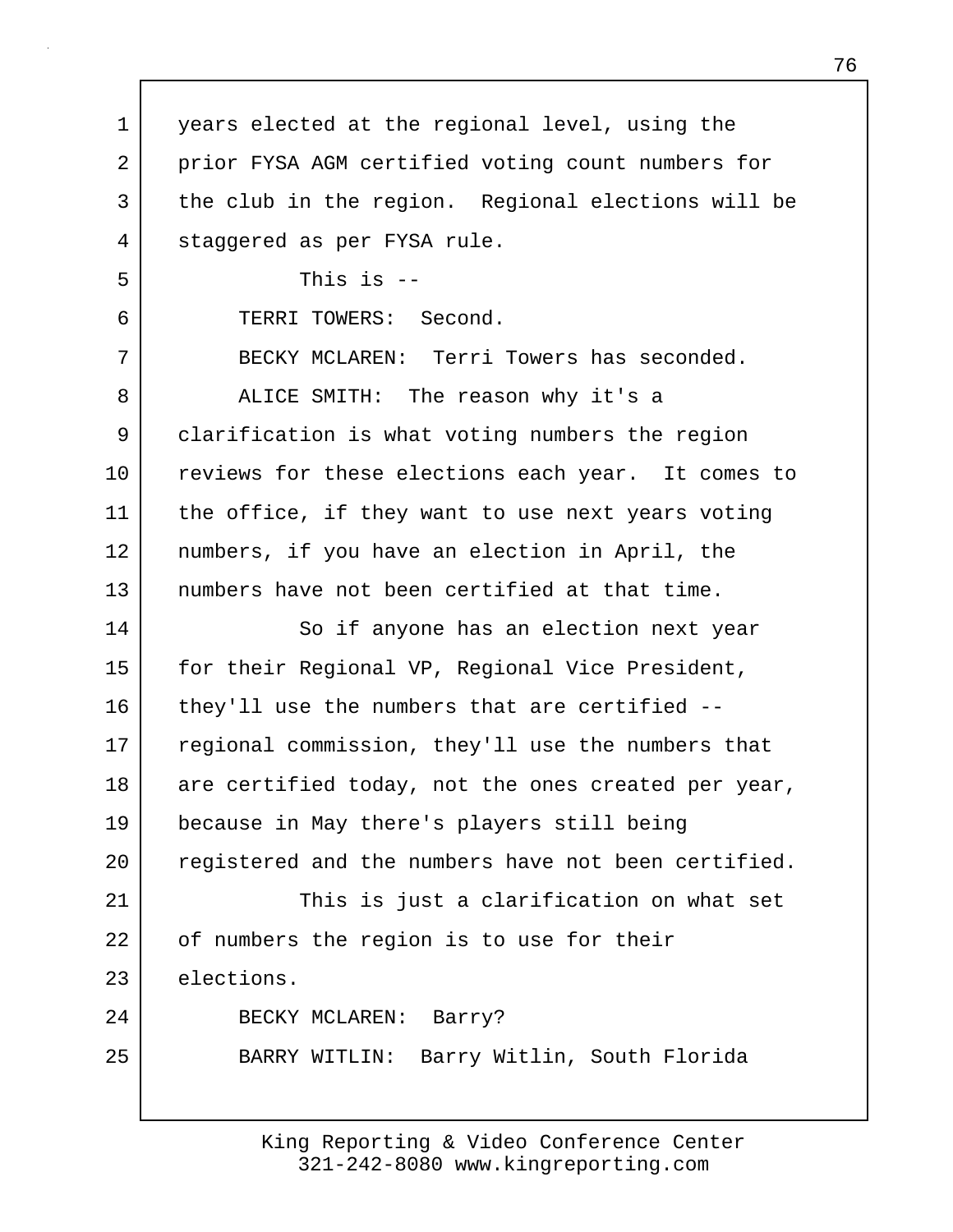1 United.

| 2  | I have a question. If a new affiliate is            |
|----|-----------------------------------------------------|
| 3  | granted affiliation today, they wouldn't be in the  |
| 4  | prior year, when it comes up for election next time |
| 5  | at the regional level, so when would they first be  |
| 6  | able to vote at regional level.                     |
| 7  | ALICE SMITH: The following year.                    |
| 8  | BECKY MCLAREN: Point of clarification or is         |
| 9  | it a question?                                      |
| 10 | TOM TIANICH: Point of clarification.                |
| 11 | BECKY MCLAREN: Okay. This is for your               |
| 12 | regional commissioner elections.                    |
| 13 | TOM TIANICH: MVP.                                   |
| 14 | BECKY MCLAREN: No.                                  |
| 15 | ALICE SMITH: The VPs are elected here.              |
| 16 | BECKY MCLAREN: VP is elected here.                  |
| 17 | ALICE SMITH: They are elected here. This is         |
| 18 | just regional commissioners that are elected here   |
| 19 | during the AGMs.                                    |
| 20 | BECKY MCLAREN: Any other discussion?                |
| 21 | (No response.)                                      |
| 22 | BECKY MCLAREN: Seeing no further discussion,        |
| 23 | all those in favor, signify by saying "aye".        |
| 24 | MULTIPLE VOICES: Aye.                               |
| 25 | BECKY MCLAREN: Opposed say "nay".                   |
|    |                                                     |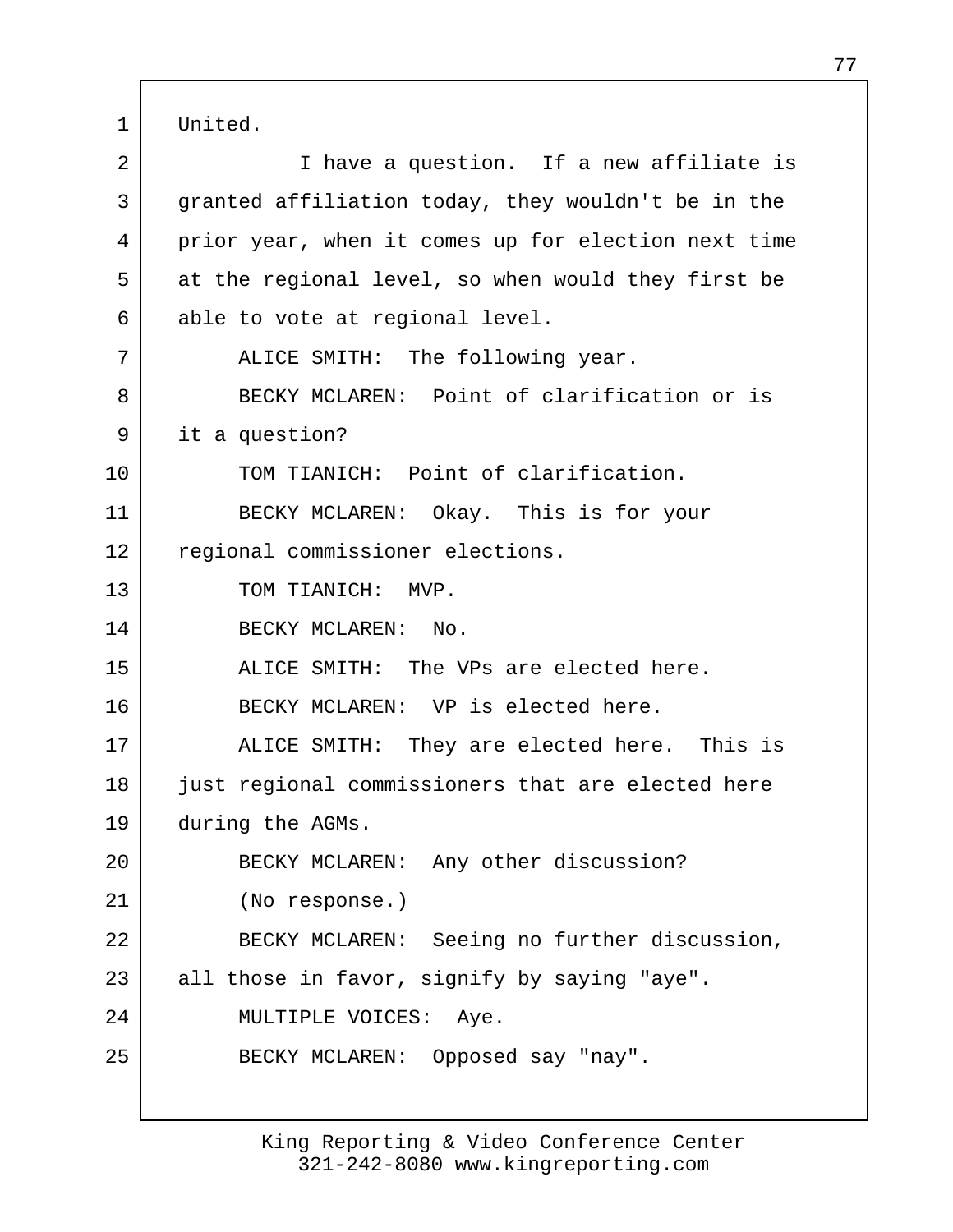1 | MULTIPLE VOICES: Nay. 2 BECKY MCLAREN: Motion passes. 3 The next proposal in your book has been 4 withdrawn by the proposer. 5 Barb? 6 BARB NEWTON: Barb Newton, FYSA Hall of Fame. 7 | This rule proposal just mirrors the one 8 that was passed earlier in the rules as opposed to 9 | the bylaws, for clarification and transparency. 10 BECKY MCLAREN: Do you make the motion? 11 BARB NEWTON: I move that it be accepted. 12 BECKY MCLAREN: Is there a seconded? 13 TIM SMITH: Second. 14 BECKY MCLAREN: It's been seconded by Tim 15 Smith, Regional Commissioner C South. 16 Is there any discussion? 17 (No response.) 18 BECKY MCLAREN: Seeing no discussion, all 19 those in favor, signify by saying "aye". 20 MULTIPLE VOICES: Aye. 21 BECKY MCLAREN: Opposed, say "nay". 22 (No response.) 23 BECKY MCLAREN: Motion carries. 24 John -- the proposer of this would like 25 | for me to handle this for him. If you can move up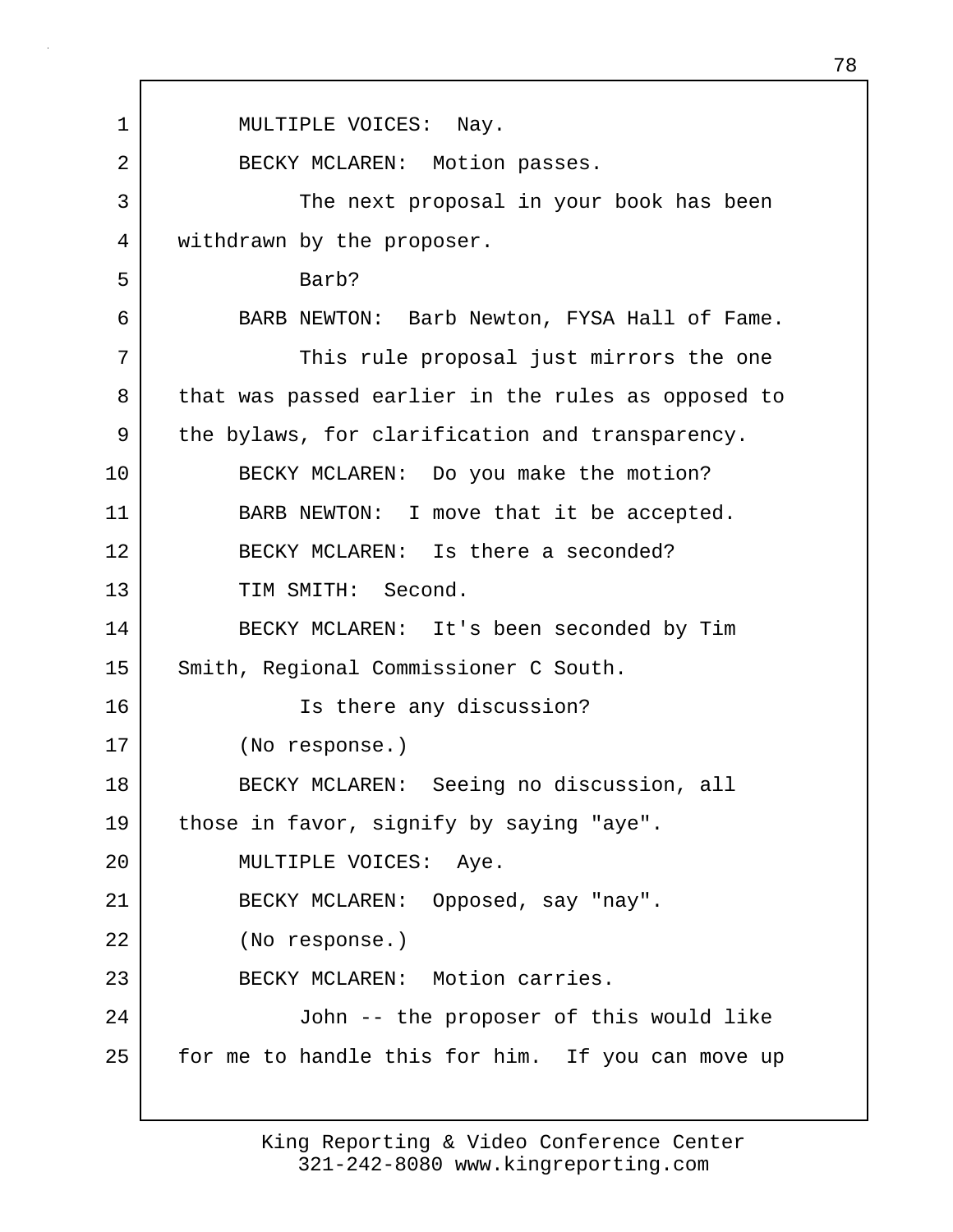1 a little bit, Jared.

| $\overline{2}$ | I move that voting on motions shall be             |
|----------------|----------------------------------------------------|
| 3              | conducted by the chair, except items four, five,   |
| 4              | and six below, and by using one or more of the     |
| 5              | following methods: General acclimation, electronic |
| 6              | voting -- it's actually just to add electronic     |
| 7              | voting, which is what we're doing here. It's a     |
| 8              | housekeeping to bring it up to date.               |
| 9              | (Unidentified, unintelligible speaker.)            |
| 10             | BECKY MCLAREN: No. It has been amend, it's         |
| 11             | different than what's in your book. The only thing |
| 12             | it's doing is adding electronic voting.            |
| 13             | MARINO TORRENS: We didn't see it, sorry.           |
| 14             | BECKY MCLAREN: The people in red up here           |
| 15             | can't see. I'm sorry.                              |
| 16             | Is there any discussion? Is there a second?        |
| 17             | TERRY STRAUB: Second.                              |
| 18             | BECKY MCLAREN: Terry Straub, from Region D         |
| 19             | seconds.                                           |
| 20             | Is there any discussion?                           |
| 21             | (No response.)                                     |
| 22             | BECKY MCLAREN: Seeing no discussion, all           |
| 23             | those in favor, signify by saying "aye".           |
| 24             | MULTIPLE VOICES: Aye.                              |
| 25             | BECKY MCLAREN: Opposed?                            |
|                |                                                    |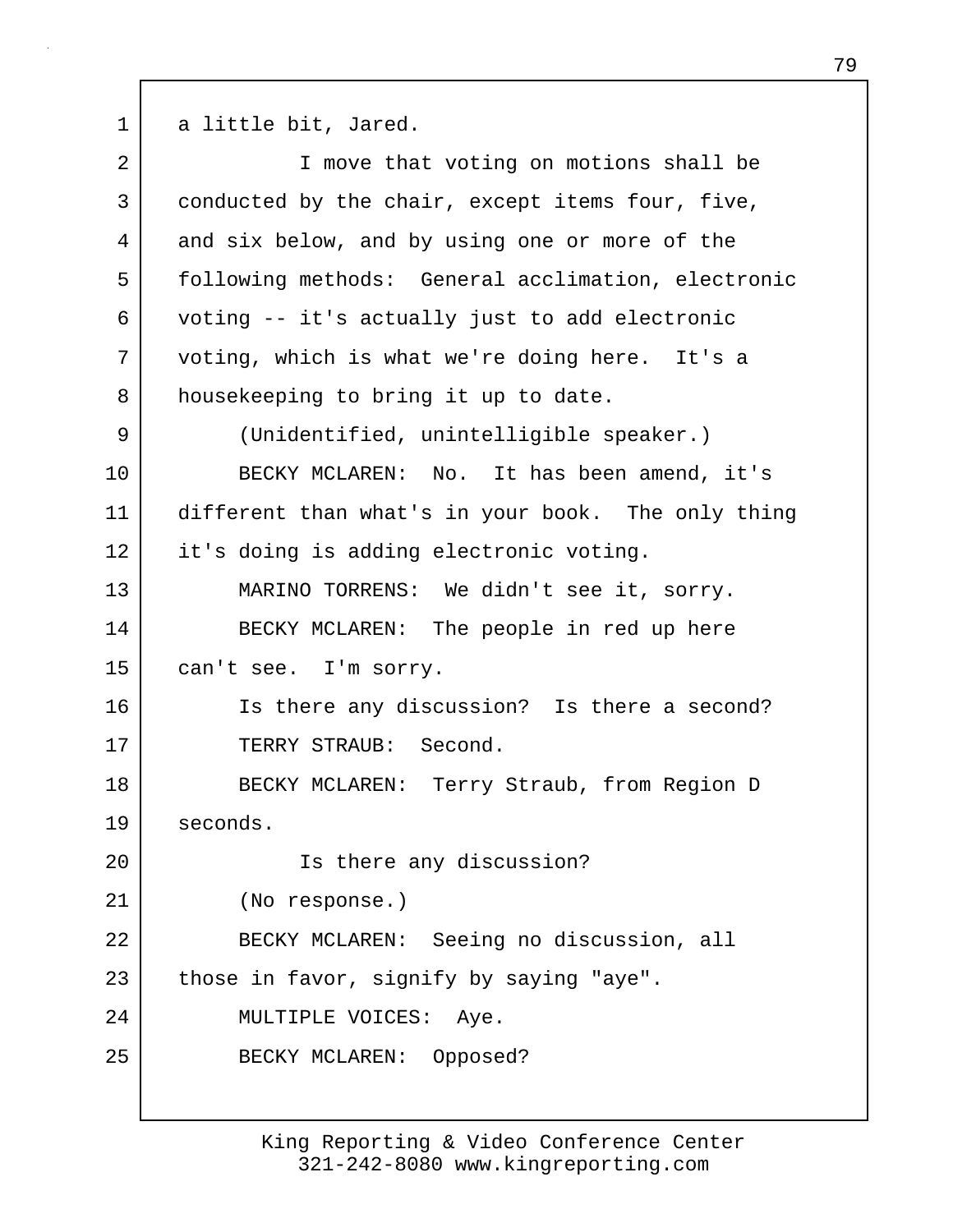1 (No response.) 2 BECKY MCLAREN: Motion passes. 3 Okay. I'm going to -- this next one, I 4 know the proposer is not here, they had to head 5 back home for a prior commitment. 6 I move that the RVP elections shall be 7 held at the AGM after all other elections have been 8 concluded. The Credentials Committee shall conduct 9 the election. Only those affiliates with the 10 region who have been verified and are in good 11 standing shall be eligible to vote for their 12 regional candidates. If a candidate is unopposed, 13 voting need not be by secret ballot. Nominations 14 -- the change here is: "Nominations shall only be 15 accepted from the floor if there are no candidates 16 nominated in accordance with 5008.7." 17 Is there a second? 18 BOB STOVER: Bob Stover, I second. 19 BECKY MCLAREN: Seconded by Regional 20 Commissioner C North. 21 JOHN STACEY: Just a point of clarification. 22 The rule references 5008.7 -- sorry, this is John 23 Stacey, Vice President of Coach/Player Development. 24 | S008.7 is also up for rule change. 25 BECKY MCLAREN: That is correct?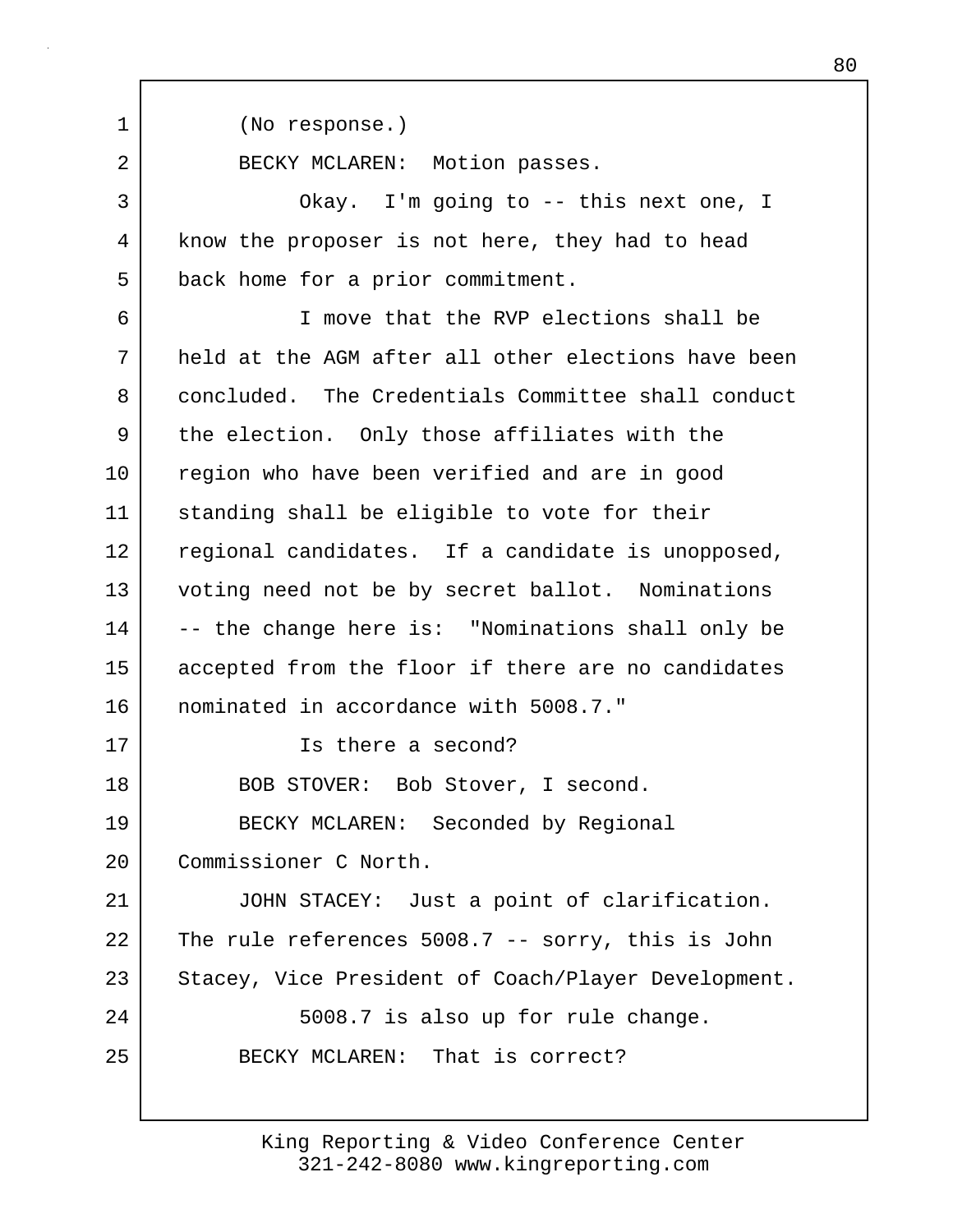1 JOHN STACEY: I would submit that maybe we 2 should probably consider 5008.7 first before we 3 adopt a rule that reference the rule change, 4 because this rule reference 5008.7. 5 I make a motion to table this motion so 6 we can consider the other rule change and then pick 7 | this back up. 8 TERRI TOWERS: Second. 9 BECKY MCLAREN: Moved and seconded. Is there 10 any discussion? 11 (No response.) 12 BECKY MCLAREN: All those in favor of tabling 13 this and bringing it back up after we discuss 14 | 5008.7, please signify by saying "aye". 15 | MULTIPLE VOICES: Aye. 16 BECKY MCLAREN: Opposed? 17 (No response.) 18 BECKY MCLAREN: So we will table this. 19 So, if you'll flip over, we'll go ahead 20 and do 5008.7 next so we can go back to the other. 21 The suggested change is to strike the 22 current language and substitute the following: 23 "Prior to the AGM, the nominating chair will place 24 a notice of general elections on the FYSA website 25 90 days prior to the AGM. The notice shall be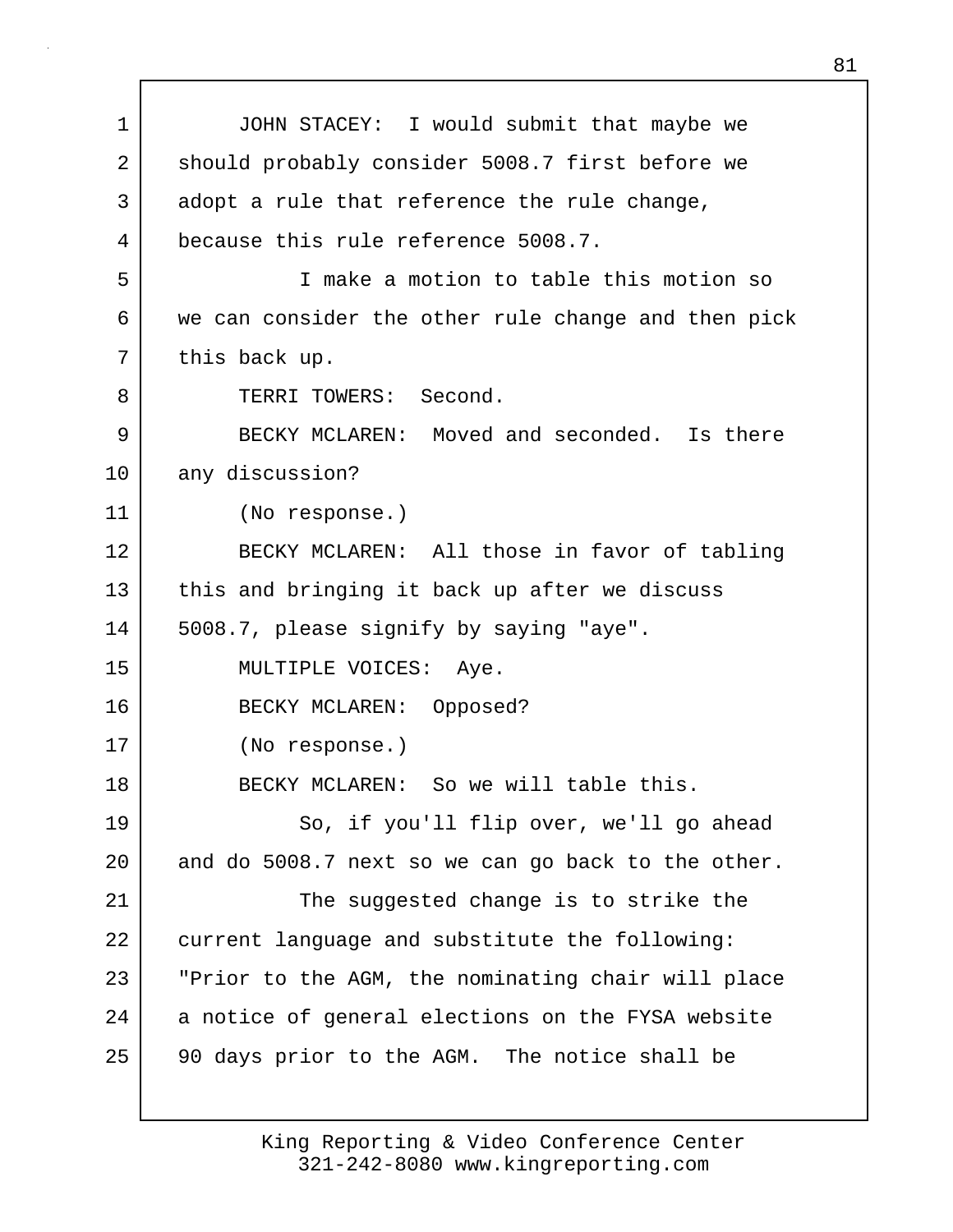1 similar in content to the following: 'FYSA will 2 | hold it's annual meeting of elections on --'" and 3 in parenthesis it says "date" because that will 4 vary. 5 "If you meet the prerequisite and would 6 | like to nominate either yourself or another 7 individual as an FYSA board member, please e-mail a 8 resume listing your qualifications and a brief 9 summary of yourself to nominating chair. All 10 nomination must be received by --" again, the date 11 will vary because of the date of the AGM. 12 "Nominations will not be accepted after 13 midnight on said date. This date will be 30 days 14 prior to the meeting. Nominations from the floor 15 | shall not be accepted. Candidates shall have five 16 minutes to speak on their behalf or have someone 17 speak for them. The candidates shall speak in 18 | ordered alphabetically in order by last name." 19 Is there a second? 20 TERRI TOWERS: Second, Terri Towers. 21 BECKY MCLAREN: It's been seconded by Terri 22 Towers, Region B Commissioner North. 23 | Ts there any discussion? 24 BARB NEWTON: Barb Newton, FYSA Hall of Fame. 25 I do believe by eliminating nominations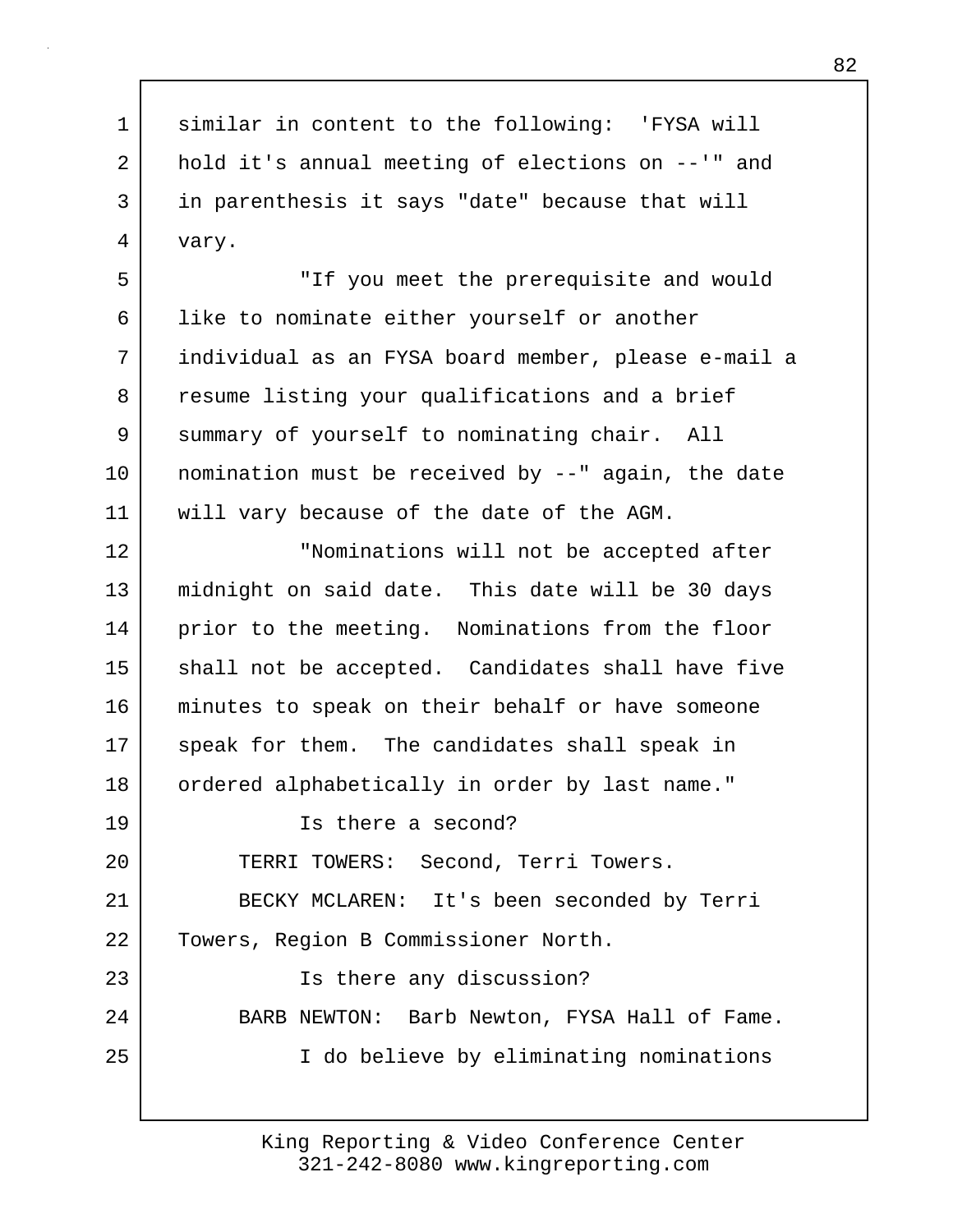1 from the floor, that's a violation of Robert's 2 Rules of Order. 3 BECKY MCLAREN: Is there anybody else that 4 wants to speak to the motion? 5 (No response.) 6 BECKY MCLAREN: Just to clarify, if you vote 7 "yes", you're voting in favor of this; if you vote 8 | "nay", it's to vote the proposal down, and the rule 9 would remain the same. 10 | The Solid those in favor, signify by saying 11 "aye". 12 (No response.) 13 BECKY MCLAREN: Opposed, say "nay". 14 MULTIPLE VOICES: Nay. 15 BECKY MCLAREN: Motion fails. 16 We're going to go back to the motion that 17 was tabled. So we're going to go back to 5008.3. 18 MARINO TORRENS: I believe that this is -- 19 BECKY MCLAREN: By defeating 5008.7 it makes 20 this 5008.3 invalid, so there is no need to vote on 21 | this particular proposal. 22 The two that were 5008.6 in your book 23 were combined, two proposers got together. 24 So, Bob, can I ask you, because I can't 25 see the screen.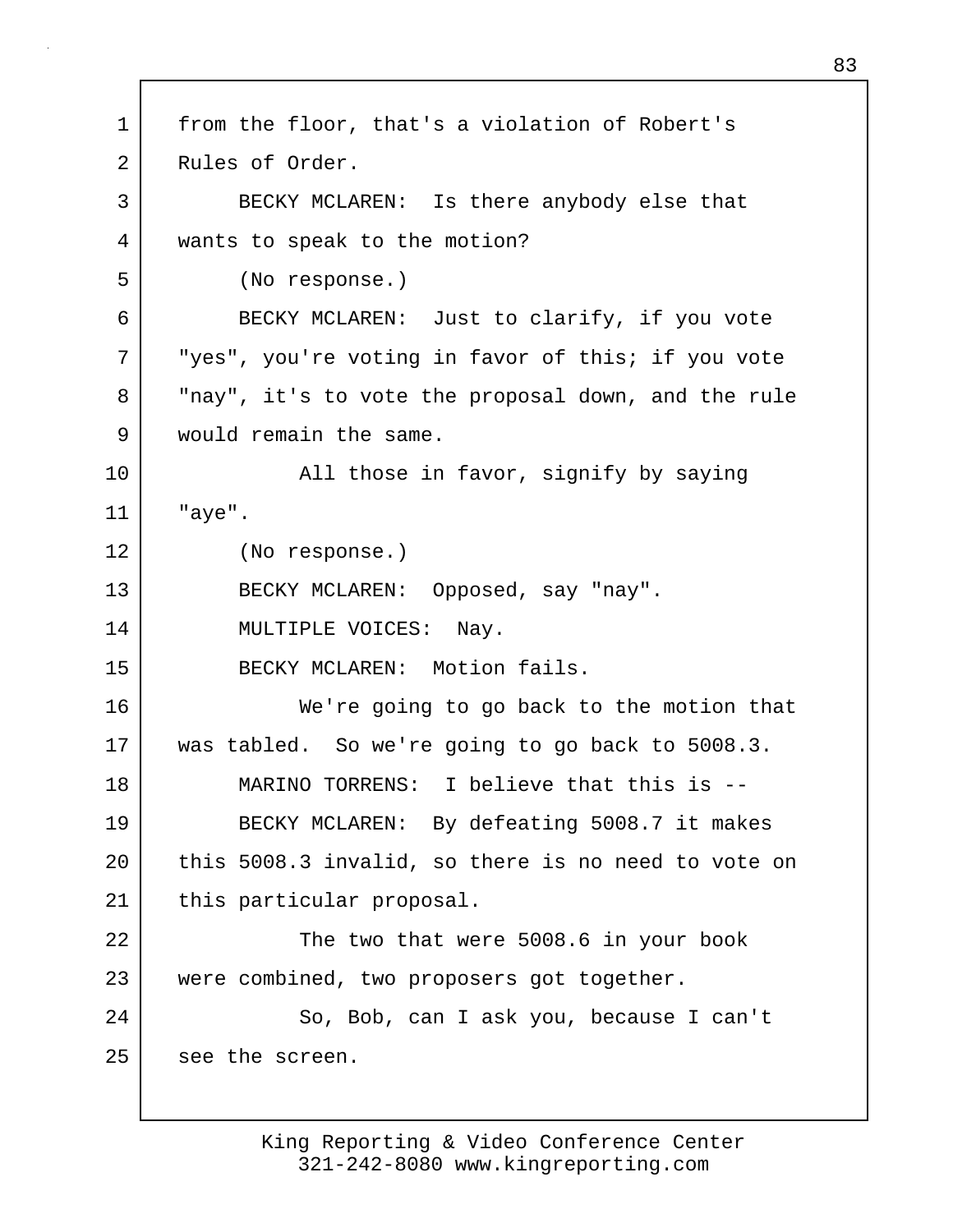1 BOB STOVER: I'm proposing the amendment to 2 Rule 5008.6, clarifying the nominating committee. 3 | "A nominating committee -- NC moving forward --4 have been previously approved by the board of 5 directors shall post a notice of all elections, 6 their duties, and the process for nominations on 7 the FYSA website at least 90 days prior to the AGM. 8 The NC will present a slate of candidates for all 9 positions at least 30 days prior to the AGM. The 10 list of candidates shall be given to the affiliates 11 at registration. The NC does not choose the 12 candidates, only facilitates --" there's a typo 13 there -- "and order the nomination process. The 14 president shall not select the nominating 15 committee. The candidates must be nominated in the 16 same manner from the floor." 17 BECKY MCLAREN: Jared, can you correct the 18 facilities to facilitates. 19 BOB STOVER: Should be facilitates. 20 BECKY MCLAREN: And take the D off. 21 Is there a second? 22 Facilities needs to be change to 23 facilitate. 24 I need a second before we can do a point of 25 clarification.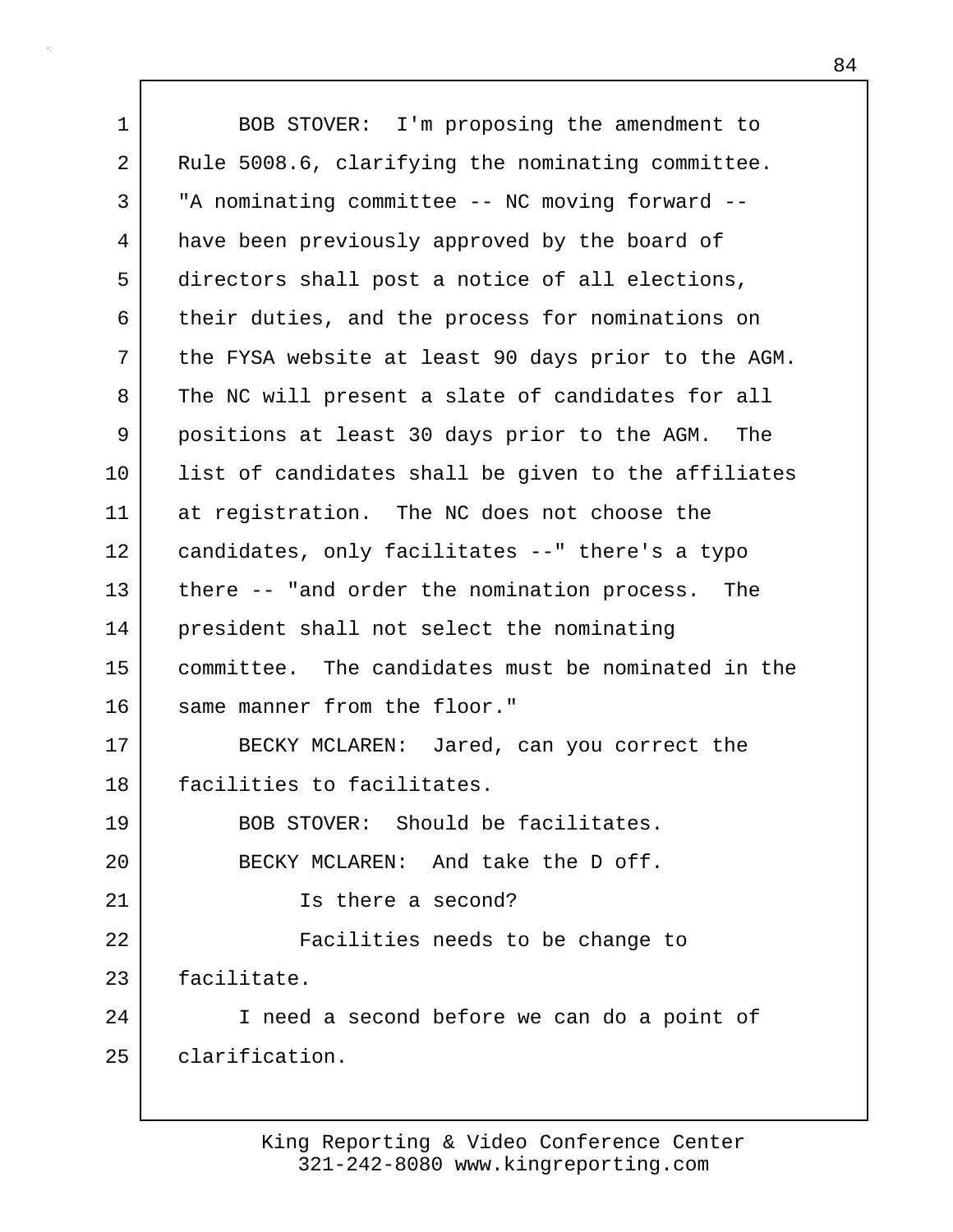1 | TERRI TOWERS: Second. 2 BECKY MCLAREN: Seconded by Terri Towers, 3 Region B Commissioner North. 4 Bob, would you like to speak to your motion? 5 BOB STOVER: Not unless I need to. 6 UNIDENTIFIED MALE: (Unintelligible.) 7 The last sentence doesn't seem to make 8 sense. Candidates must be nominated in the same 9 manner from the floor? 10 BECKY MCLAREN: Well, you have a slate of 11 | candidates that will be presented. Those 12 candidates still need to be nominated from the 13 floor. That is the current procedure today. 14 JUSTIN LAUER: Justin Lauer, Brevard Youth 15 Soccer. A question on this. Is this nominations 16 committee currently listed in the FYSA bylaws? 17 BECKY MCLAREN: Yes, it is. 18 JUSTIN LAUER: Okay. Thank you. 19 BECKY MCLAREN: Any other discussion? 20 (No response.) 21 BECKY MCLAREN: Seeing no other discussion, 22 all those in favor signify by saying "aye". 23 MULTIPLE VOICES: Aye. 24 BECKY MCLAREN: Opposed, say "nay". 25 MULTIPLE VOICES: Nay.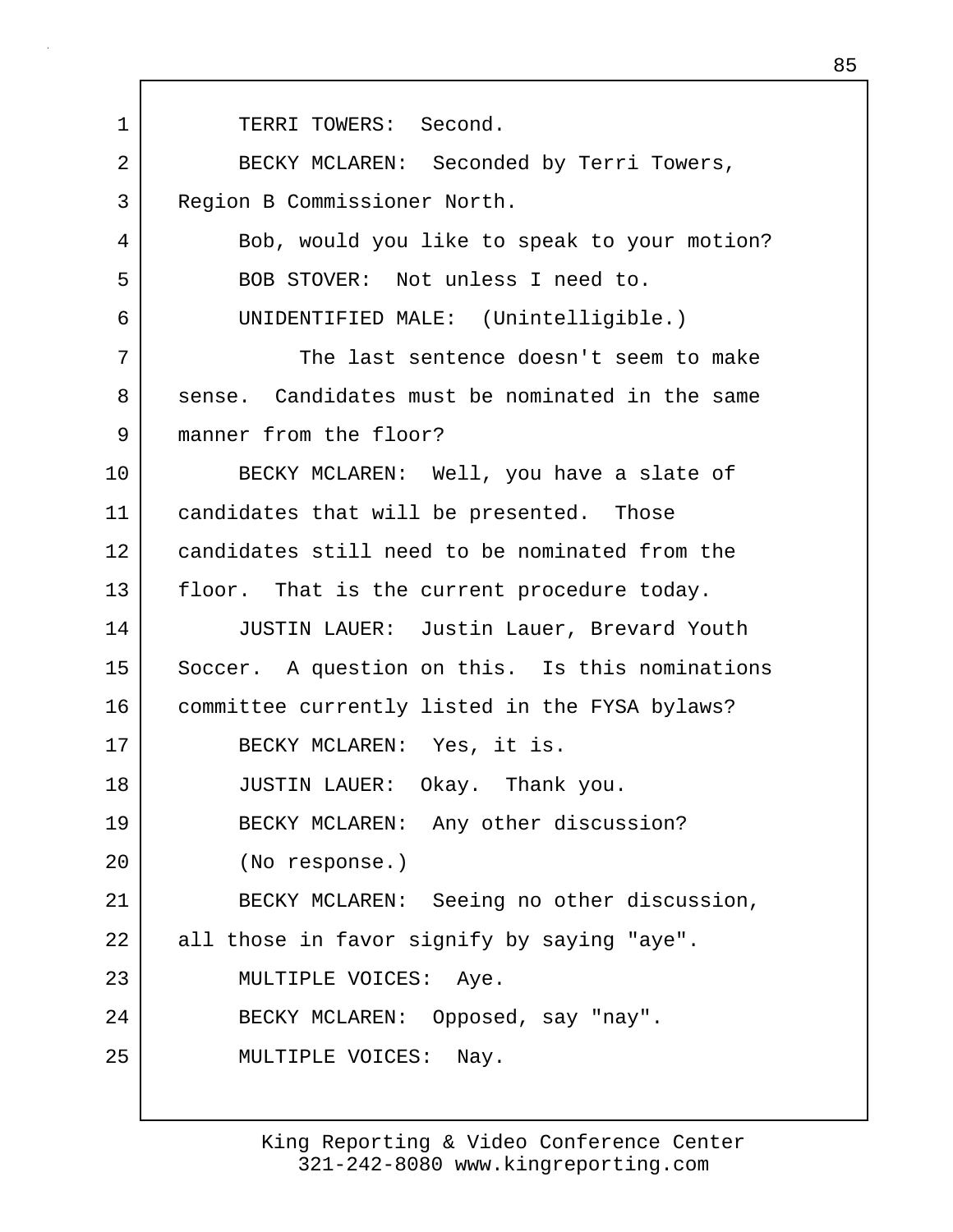1 BECKY MCLAREN: Get out your clickers. 2 Jared gives me the thumbs up, that means 3 we're ready. 4 Again press one or A to vote "yea"; two 5 or B to vote "nay". Vote now. 6 Five, four, three, two, one. Done. 7 Motion carries. 8 5008, after defeating 5008.7 this makes 9 this one moot, so this one will not be voted on 10 either. 11 and that concludes the rule --12 MULTIPLE VOICES: No. 13 BECKY MCLAREN: The last page has been 14 withdrawn, so that concludes the rules changes for 15 the 2018 AGM, and we will take a ten-minute recess 16 so that -- we'll take a ten-minute bio break so you 17 can run out and come back in. We will reconvene at  $18 \mid 11:40.$ 19 (A break was taken.) 20 MARINO TORRENS: Okay. Please, if we can 21 start sitting down so we can get going. Anyone by  $22$  the door, if we can close the door, please. 23 The next thing on the agenda is 24 elections. I'm going to turn it over to our 25 secretary so we can get this going.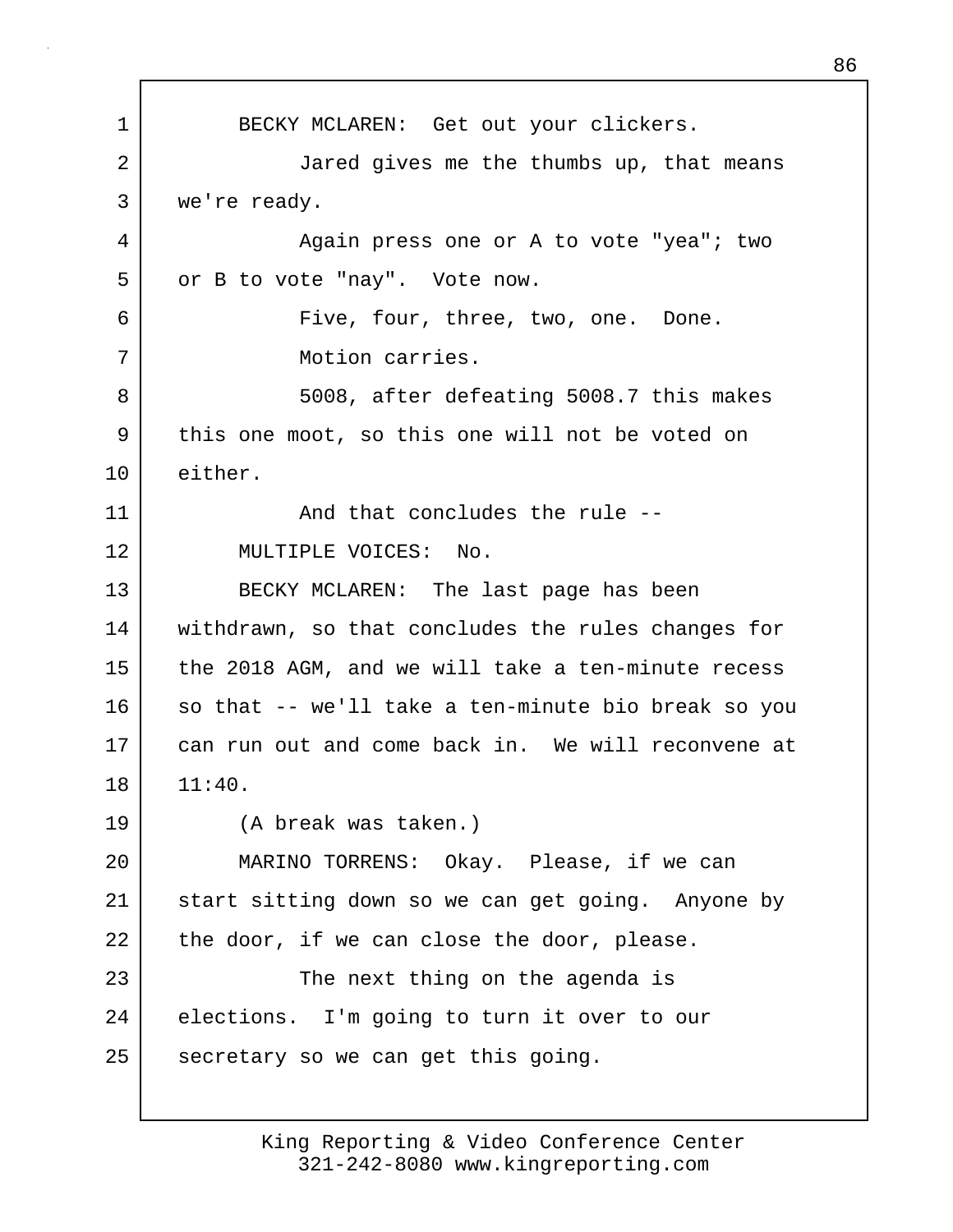| $\mathbf 1$    | ANN FULLER: Okay. The first office open for      |  |  |  |  |
|----------------|--------------------------------------------------|--|--|--|--|
| $\overline{2}$ | elections is president. Do we have any           |  |  |  |  |
| 3              | nominations?                                     |  |  |  |  |
| 4              | BARRY WITLIN: Barry Witlin, South Florida        |  |  |  |  |
| 5              | United.                                          |  |  |  |  |
| 6              | I nominate Joe Nelson, Region A Vice             |  |  |  |  |
| 7              | President.                                       |  |  |  |  |
| 8              | BECKY MCLAREN: Becky McLaren, Current VP of      |  |  |  |  |
| 9              | Admin Communication, I second the nomination.    |  |  |  |  |
| 10             | MARINO TORRENS: Marino Torrens, President of     |  |  |  |  |
| 11             | FYSA, I nominate John Stacey for the position of |  |  |  |  |
| 12             | president.                                       |  |  |  |  |
| 13             | PAUL GRAY: Paul Gray, I second.                  |  |  |  |  |
| 14             | TIM SMITH: Tim Smith, Region C South, I          |  |  |  |  |
| 15             | nominate Dave Ditillio.                          |  |  |  |  |
| 16             | UNIDENTIFIED MALE: (Unintelligible.) Second.     |  |  |  |  |
| 17             | ANN FULLER: Are there any further                |  |  |  |  |
| 18             | nominations?                                     |  |  |  |  |
| 19             | (No response.)                                   |  |  |  |  |
| 20             | ANN FULLER: Nominations are now closed.          |  |  |  |  |
| 21             | BECKY MCLAREN: I make the motion to close        |  |  |  |  |
| 22             | nominations.                                     |  |  |  |  |
| 23             | TERRI TOWERS: Second, Terri Towers.              |  |  |  |  |
| 24             | ANN FULLER: Nominations are now closed.          |  |  |  |  |
| 25             | Jared, can you let us know when you're           |  |  |  |  |
|                |                                                  |  |  |  |  |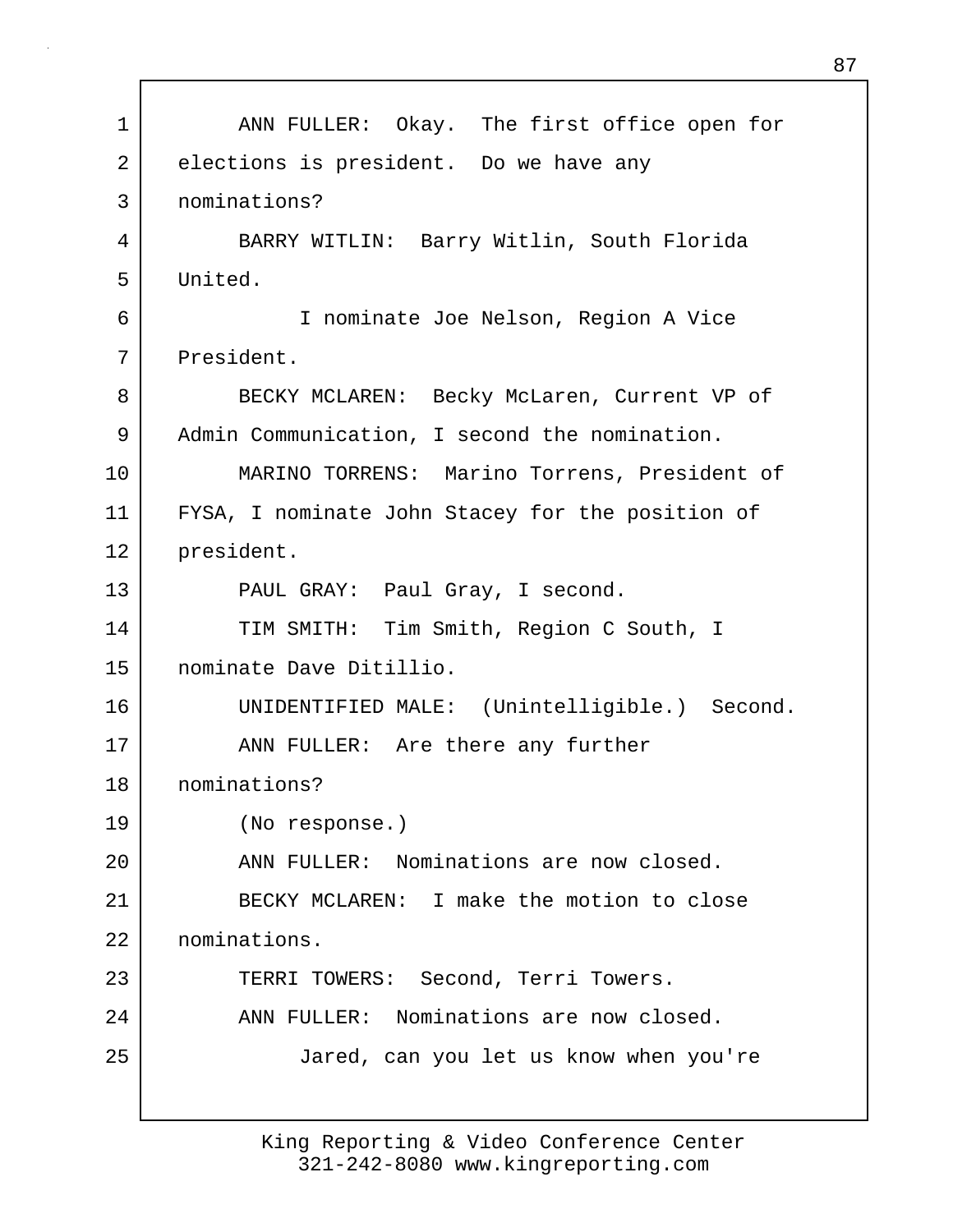1 ready on the back. 2 All right. Each candidate will have --3 Mr. Ditillio. 4 MARINO TORRENS: You can come up. 5 DAVE DITILLIO: Good morning. 6 Florida Youth Soccer Association is a 7 nonprofit educational organization dedicated to 8 | fostering the physical, mental, and emotional 9 growth and development of Florida youth through the 10 sport of soccer at all level of ages and 11 competition. Our job is also to make it fun and 12 instill a lifelong passion for the sport in young 13 players. This is what I am going to focus on as 14 president. 15 As Region C VP, I have already started 16 ground work to improve communication with the 17 | membership, collaboration with other US Soccer 18 Federation Organizations, and grow of the game at 19 all levels. 20 If you allow me to serve as your 21 president, this will give me the platform to expand 22 this across the state for the growth of the 23 organization. Thank you. 24 (Applause.) 25 ANN FULLER: Mr. Nelson.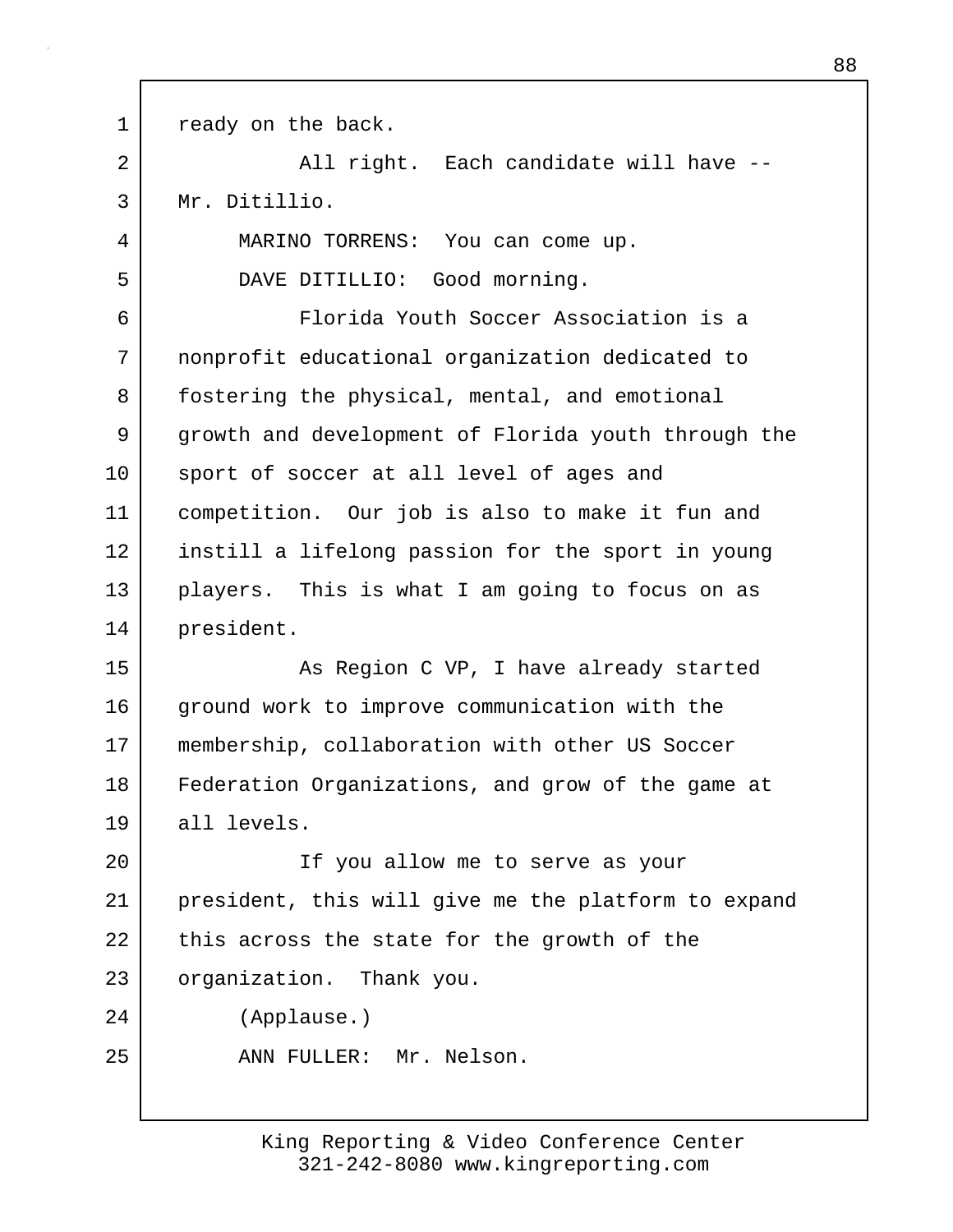1 MARINO TORRENS: (Unintelligible.) 2 JOE NELSON: Maybe that might be why we need a 3 change.

4 It's a very humbling experience, being 5 out here for four days and doing what all three of 6 us have done. This is an experience that probably 7 | none of us will forget.

8 What you get from this and what I've 9 learned from this are two different things. After 10 | today, after this vote, the only outcome is we will 11 have a new president. The other ones can be up for 12 grabs, people can be nominated from the floor, but 13 the only true thing is we will have a new 14 president.

15 I've been involved in this game for over 16 50 years, as a player, as a coach, an administrator 17 of our club, I sit on a league board; and those 18 things are good for the game. I know the game, and 19 I know the game very, very well; but it's my 20 | outside experience that has brought me here.

21 For 24 years I have been a police 22 officer, for four years I have served in the 23 | military, and you can get the experience from those 24 two things and bring the ideas of those 25 | organization into the control of this organization.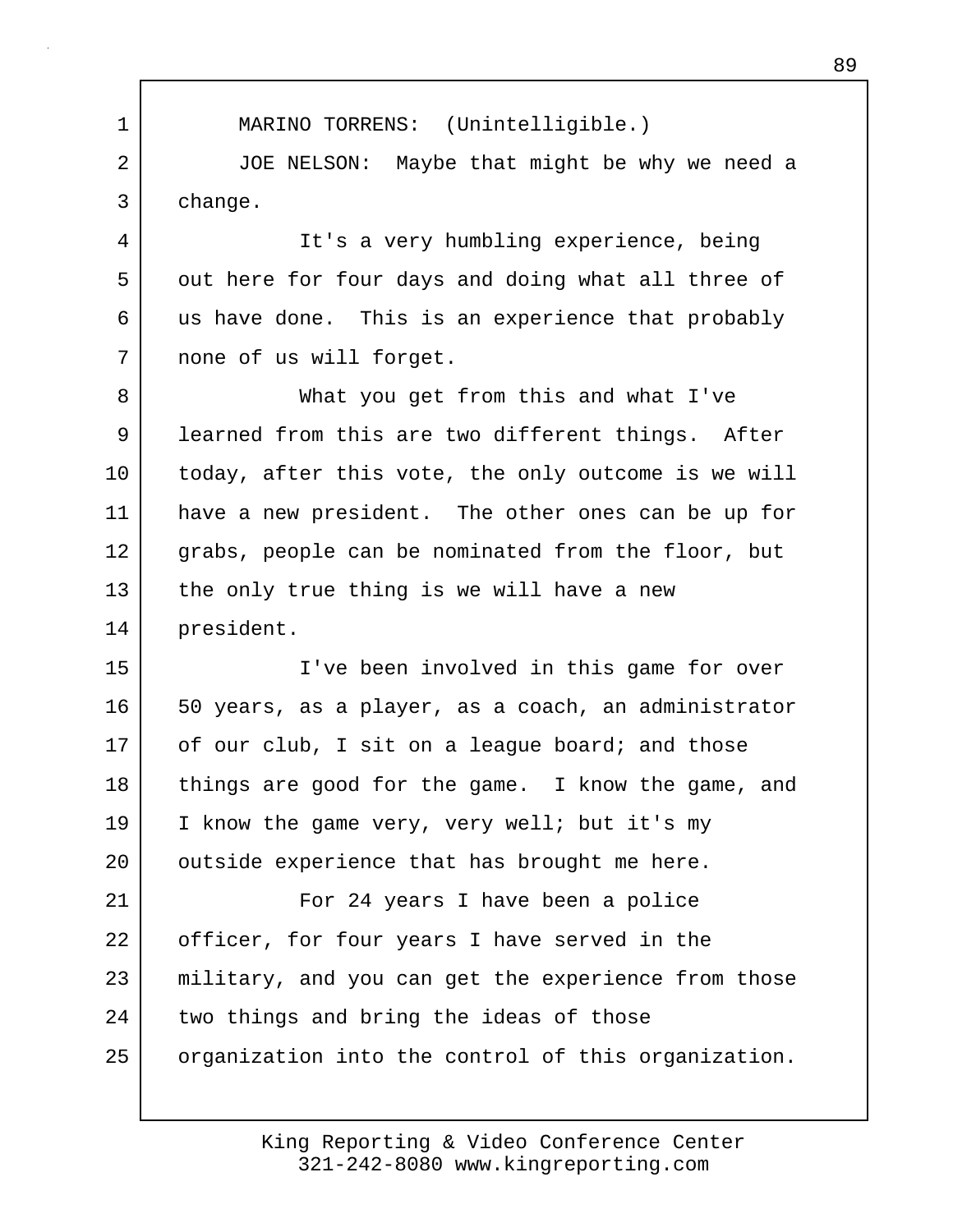1 People have asked me over the past four 2 days, where do you see FYSA going? What are you 3 going to do? I do believe that this ship has got 4 off its course. I do believe that we have been 5 attacked by AYFO for our requisition and on the top 6 of US Soccer.

7 | This can't just be a program about one. 8 We can't take the program and put it all into the 9 ODP or all only into premier. But, then again, we 10 can't take anything away from Top Soccer or the 11 underprivileged kids. This has to be an entire 12 full approach towards the game. The game is what 13 matters and serving the kids is what matters. We 14 must have a program and we must continue to fight 15 for each and every program we have.

16 There's a business model out there that I 17 learned from all the chiefs, colonels, and generals 18 | I've worked for, and it's called the Five Cs: 19 Command, control, coordinate, communicate, and 20 contain.

21 People say, why? We have to contain what 22 we have out, hold on, and move out and get those 23 other higher and lower divisions stronger. We have 24 to communicate better, we really do. The 25 communication has to go from the top to the bottom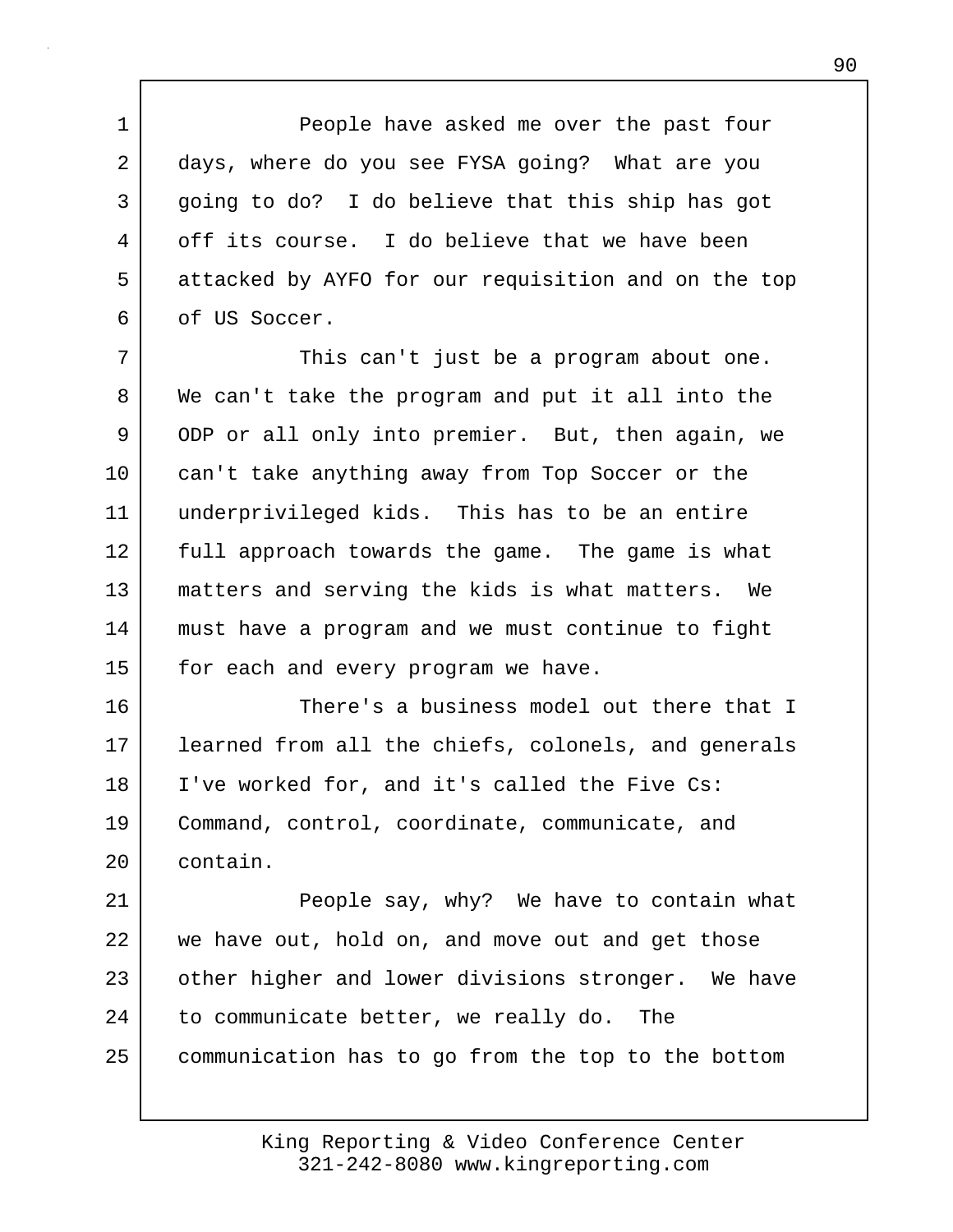1 in a systematic order. The website that both Jared 2 and Becky are working on right now will help. 3 We have to decrease it a little, that 4 every single coach and every single team manager 5 from every single club gets the same exact 6 information in a systematic manner. 7 I've been here long enough to know that 8 the old times, the old school of soccer is going 9 away. The new school of soccer is coming in and 10 I'm one of the other people that can bridge that 11 gap. 12 Please vote for me. Thank you. 13 (Applause.) 14 ANN FULLER: Mr. Stacey. 15 JOHN STACEY: Thank you very much. 16 So my name is John Stacey, and I have 17 been your Vice President of Coach/Player 18 Development for seven years, and I've been on the 19 board for 11 years. I started at the local club, 20 like many of you, I started coaching my kids when 21 | they were in rec. I have three boys, now age 26, 22 23, and 20. 23 So, you know, coaching recreational 24 | soccer, I saw it from that, moved into local board 25 | service. In 2007 I had the privilege of meeting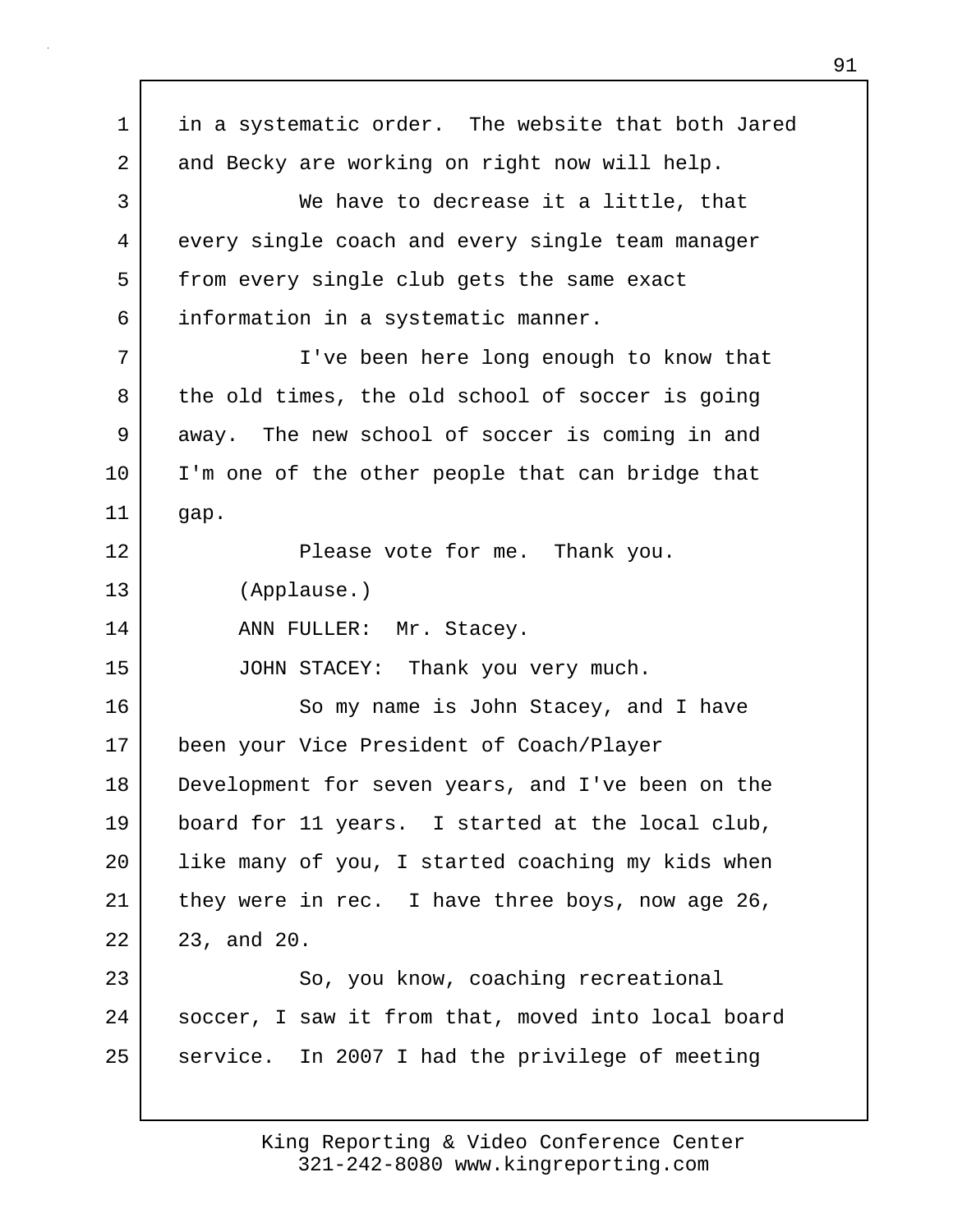1 one Joe Golian[phonetic] at Presidents Cup 2 Pensacola. He said, hey, we have an opening on our 3 board. We talked about what it meant to be on the 4 FYSA board. I was intrigued, so I ran and was 5 elected to that position. 6 Never in a million years would I have

7 expected to be standing before you today as a 8 candidate for the president of this organization.

9 I am from Pensacola, a long way away. 10 Some count that against me. In a lot of ways, it 11 gives me a leg up, because I have a different 12 perspective. I'm outside the cauldron that might 13 be South Florida or Tampa or Jacksonville or 14 Orlando.

15 In my work -- real world work, I work for 16 the second largest healthcare organization. I am 17 | president -- the director of supply chain 18 | operations for the Gulf Coast Ministries, which 19 covers \$220 million in supplies spent; a team of 62 20 individuals, full-time employees that carry out the 21 functions of our organization.

22 When I'm evaluating leaders -- as you've 23 been doing this entire weekend, this has been a 24 long job interview, one of the longest I've been a  $25$  part of, to be honest -- you're evaluating leaders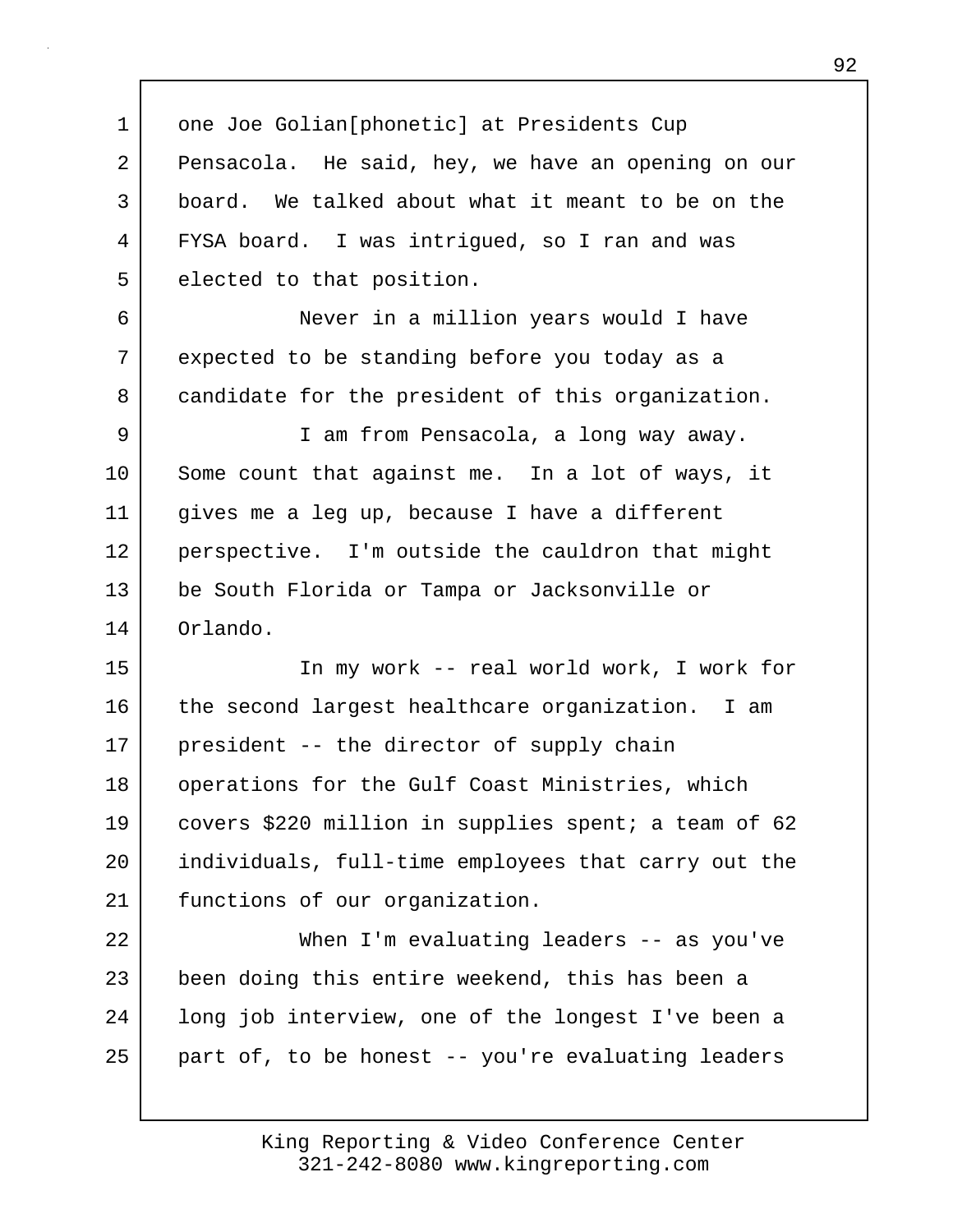1 based on what they -- a lot of times, what they say 2 we're going to do. 3 That's not the questions I ask when 4 talking to leaders when I'm in that position. I 5 ask what they have done, because unlike the stock 6 market, past performance is an indicator of future 7 performance. 8 So, some things I have done: When I came 9 into this role and I found out -- I already learned 10 about the way it was, somebody challenged me about 11 six years ago. Says, FYSA doesn't care about 12 recreational soccer. We don't give back, we 13 | collect money, we give it, and we say, hey, thanks 14 for the contribution, and we focus on competitive 15 or MVP or State Cup, right? 16 So what do I do? I champion three key 17 | programs: No. 1, FYSA Bucks. We were sitting in 18 the Indianapolis airport thinking about what this 19 program might look like. Brought it back to the 20 board, pitched it, and here we are five years 21 later, having given back \$550,000 in FYSA funds 22 that otherwise would be sitting on our balance 23 sheet back to the members. 24 I championed recreational development 25 program, getting our office staff out into the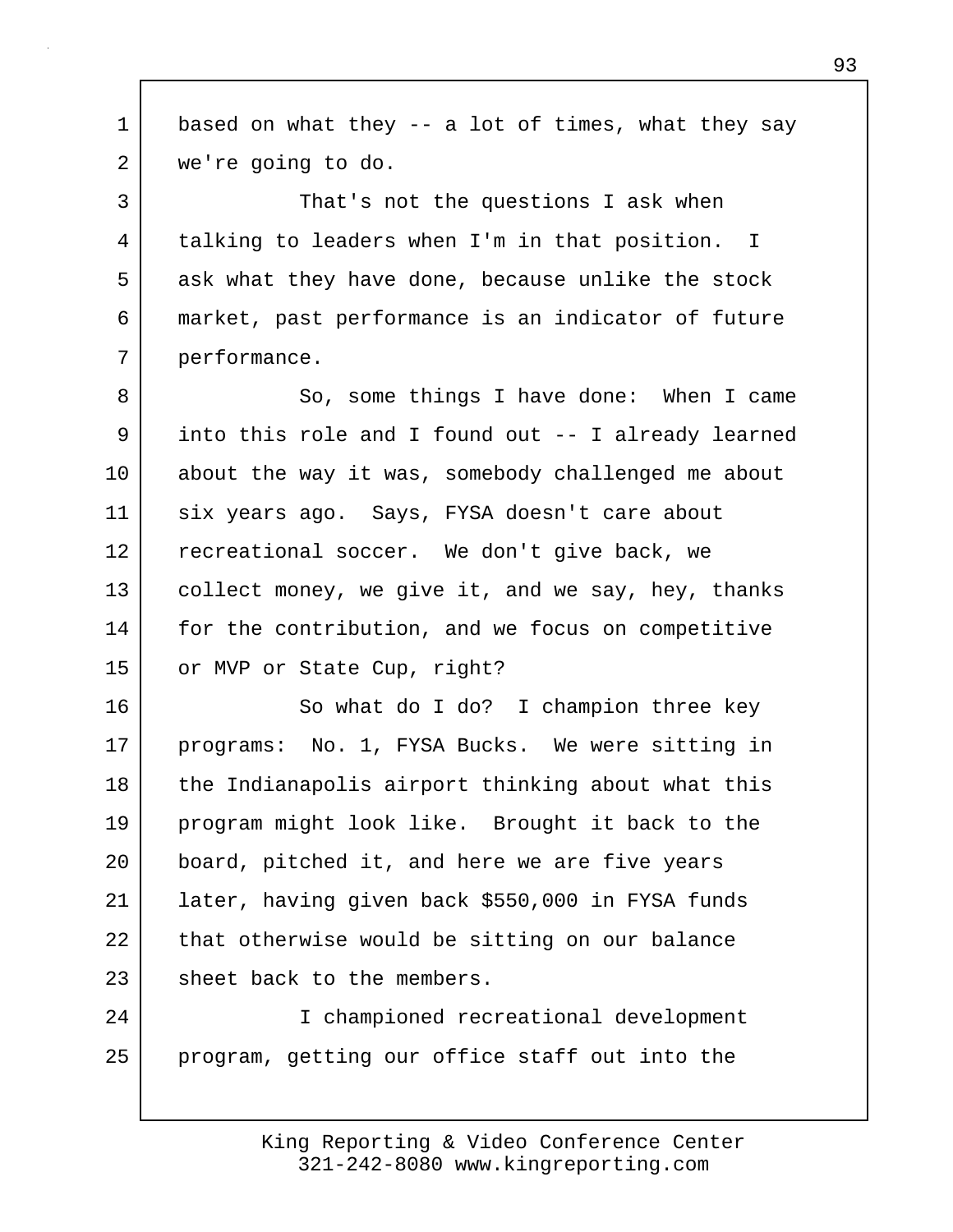1 field to go and work with recreational programs to 2 help them to share best practices. When we found 3 out that we didn't really have the staff to 4 dedicate enough resources, I worked with Mike 5 Strickler and with the board to authorize a 6 full-time position -- 7 ANN FULLER: You're at time. 8 JOHN STACEY: Mark is now working solely for 9 recreational soccer and carrying out the mission. 10 Thank you. 11 (Applause.) 12 ANN FULLER: All right. Are we ready with  $13$  the  $-$  you're ready. 14 Go ahead and press your clickers. It's 15 one or A for Dave; two, B for Joe; or C, 3 for 16 John. Please vote now. 17 | All right. We're closing the vote in 18 | five, four, three, two, one. Results please. 19 Okay. Seeing there's no clear majority, 20 | we're going to need to re-ballot. 21 UNIDENTIFIED MALE: Give them three more 22 minutes each? 23 (Laughter.) 24 | ANN FULLER: We'll give you a couple minutes 25 to think about it.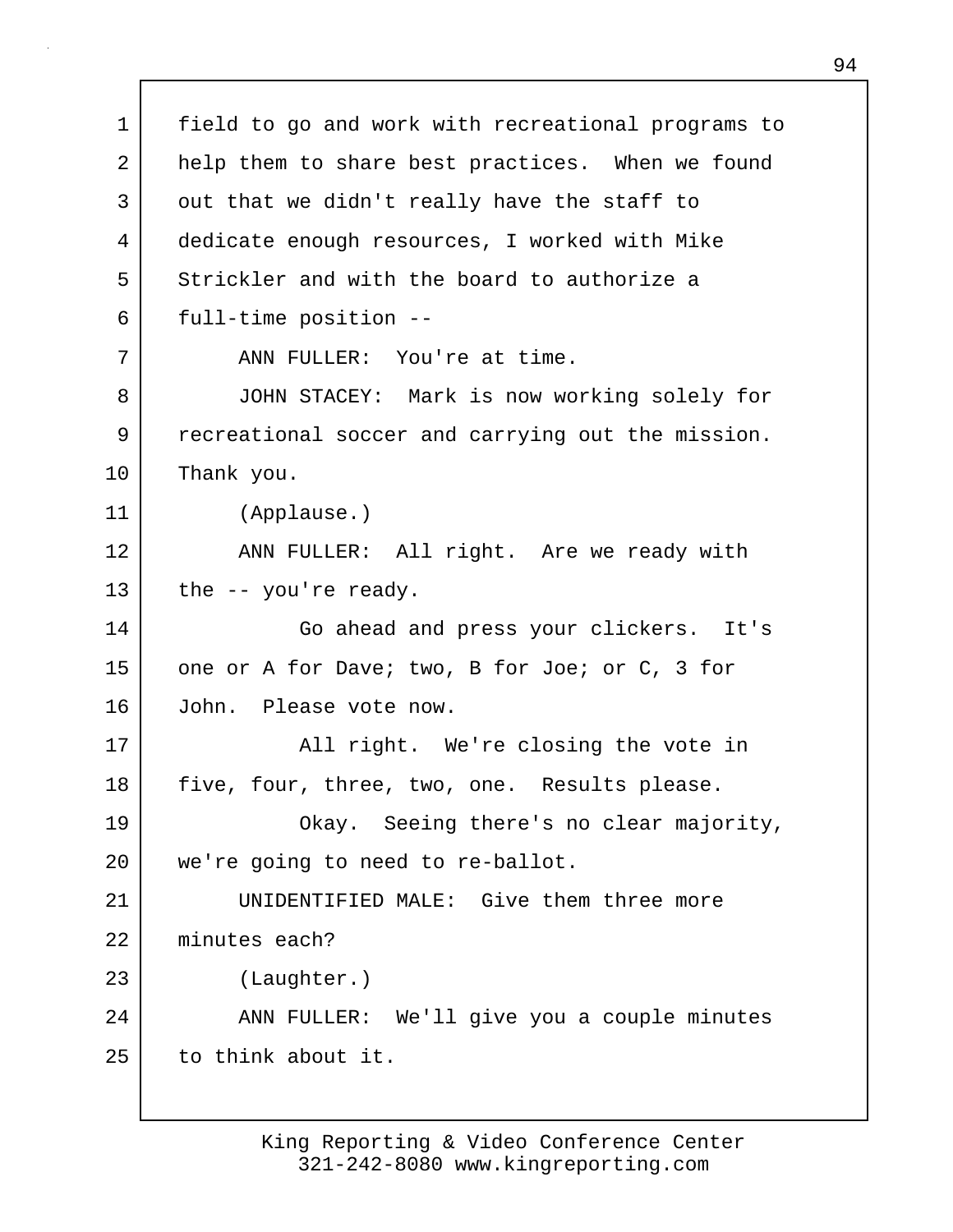1 Second round, please. Oh, you're not ready 2 yet? Okay. 3 Again, it's 1, A for Dave; two, B for 4 Joe; C, 3 for John. Please vote now. 5 | Five, four, three, two, one. Results 6 please. 7 Results, 27 for Dave, 30 percent for Joe, 8 43 percent for John. 9 We have another round of balloting. 10 Jared, let us know when you're ready. 11 On this round, we will show both the 12 percentage and the numbers. Jared, we can we do  $13$  that? 14 Okay. Please vote now. 15 Five, four, three, two, one. Results 16 please. 17 Can we also show the raw numbers. Thank 18 you. 19 DAVE DITILLIO: I, Dave Ditillio, am stepping 20 down from nomination for president. 21 (Applause.) 22 ANN FULLER: Okay. Per the rules, he will 23 remain on the ballot. Jared, let me know when 24 you're ready for the next round, please. 25 Okay. Votes are ready. Please cast your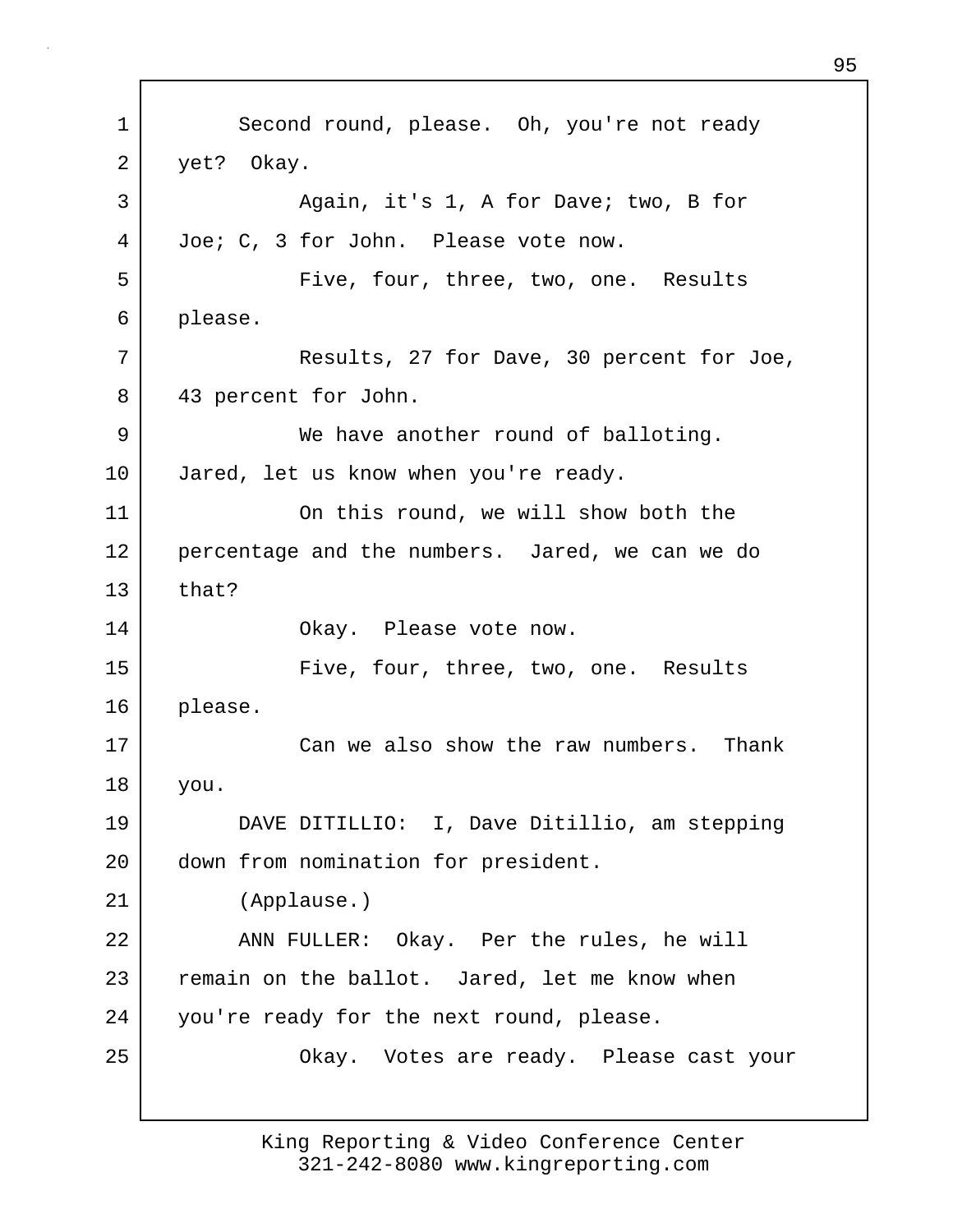1 ballot. 2 | Tive, four, three, two, one. Results, 3 please. 4 We have a result. Our new president, 5 Mr. John Stacey. 6 (Applause.) 7 | ANN FULLER: My apologies to the candidates 8 (unintelligible.) 9 MARINO TORRENS: Okay. The next election is 10 | for secretary, so I'm going to take over that. 11 Open the floor for nomination for 12 secretary. 13 JUSTIN LAUER: Yes. Justin, Brevard Youth 14 Soccer League and proxy holder for Space Coast 15 United. I'm nominating Ann Fuller for secretary. 16 TERRI TOWERS: Second. 17 BECKY MCLAREN: Second. 18 | MARINO TORRENS: Any other nominations? 19 Somebody is coming up. 20 PAUL VAN STEENBERGEN: USA FC Tampa, Region C 21 our -- our people -- I nominate Jessica Vargas, a 22 member of our board for secretary. 23 MARINO TORRENS: Is there a second? 24 GARY FERRELL: Second. 25 MARINO TORRENS: I know who you are, the rest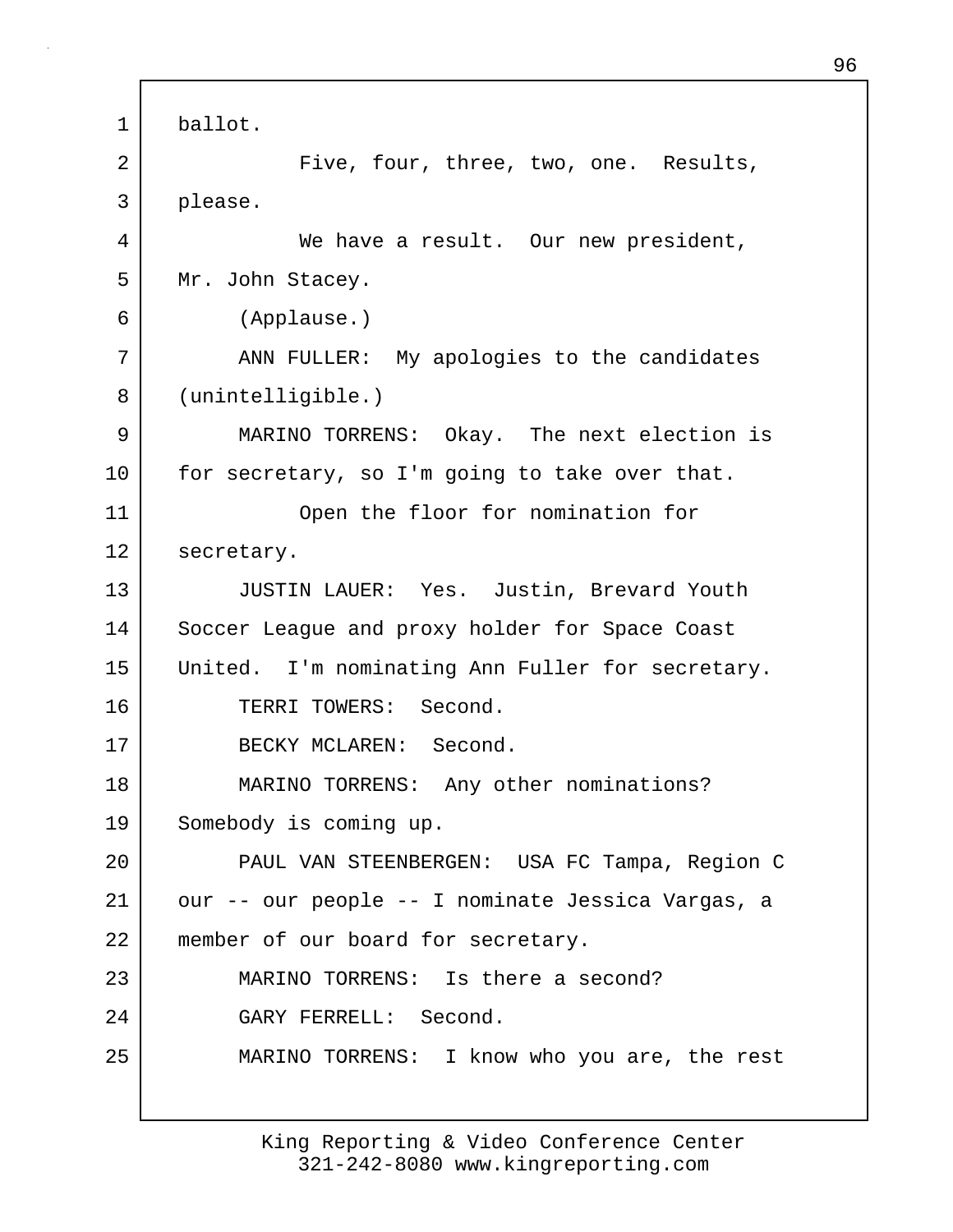1 of them don't. 2 Any other nominations? 3 Are you coming up to the microphone, 4 ma'am, back there? No. 5 BECKY MCLAREN: I move that we close 6 nominations. 7 I TERRI TOWERS: Second. 8 MARINO TORRENS: All those in favor of closing 9 the nominations, say "aye". 10 | MULTIPLE VOICES: Aye. 11 MARINO TORRENS: Opposed? 12 (No response.) 13 MARINO TORRENS: Okay. Is Ms. Vargas here? 14 Okay. I didn't know who. 15 By alphabetical order, I quess Ann will 16 | qo first and then Ms. Vargas. 17 ANN FULLER: I'm Ann Fuller. I accept the 18 nomination. I'm currently serving as replacement 19 for Jill, so I want to remind everybody that this 20 is just for the remaining of the term until next 21 year. 22 I'm here because of the kids. I think my 23 actions and my words have spoken for that. I am 24 | here to promote the mission of FYSA. I'm just 25 grateful to be here and would appreciate your vote.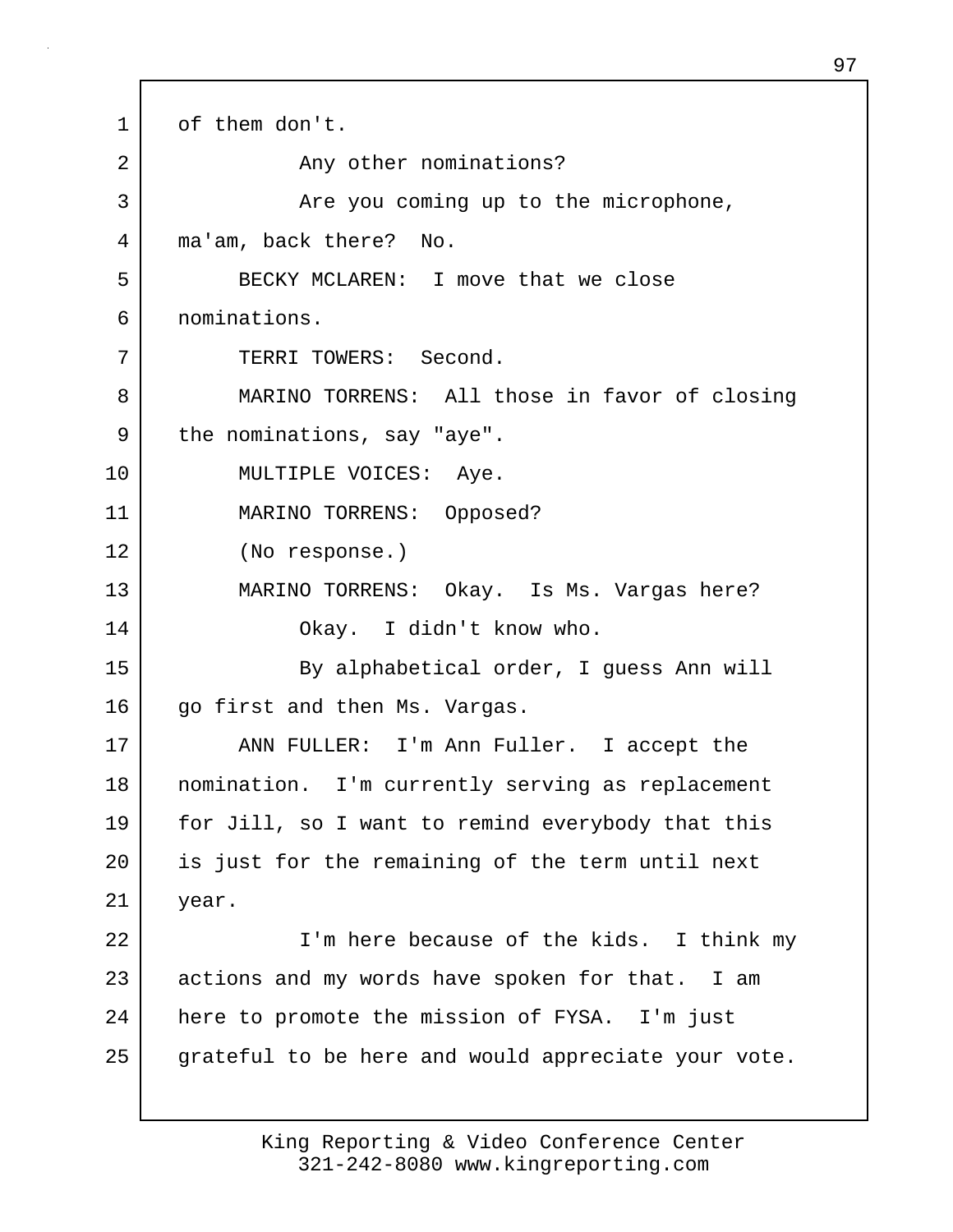| 1  | I have the necessary HR background for              |
|----|-----------------------------------------------------|
| 2  | the role that this position serves everyone, so     |
| 3  | that's it. I'm not going to take three minutes.     |
| 4  | (Applause.)                                         |
| 5  | MARINO TORRENS:<br>Ms. Vargas.                      |
| 6  | JESSICA VARGAS: Hello everyone. My name is          |
| 7  | Jessica Vargas, and I have been a club president, a |
| 8  | treasurer, and have done almost everything in Plant |
| 9  | City. I also sit on USA League currently. I've      |
| 10 | done everything for the kids.                       |
| 11 | My club, having been president about four           |
| 12 | years ago, I went through a crazy, crazy ordeal. I  |
| 13 | actually ended up saving the club, thanks to a lot  |
| 14 | of the people sitting up there. I definitely        |
| 15 | appreciate you guys and want to learn more and do   |
| 16 | better for everyone, like I've done. So, thank      |
| 17 | you, guys, and please vote for me.                  |
| 18 | (Applause.)                                         |
| 19 | MARINO TORRENS: Okay, Jared.                        |
| 20 | If you press A or 1, it's for Ann; B or             |
| 21 | two is for Jessica. Start voting, now, please.      |
| 22 | Five, four, three, two, one. Results                |
| 23 | please.                                             |
| 24 | Okay. Ann, Congratulations.                         |
| 25 | ANN FULLER: Thank you.                              |
|    |                                                     |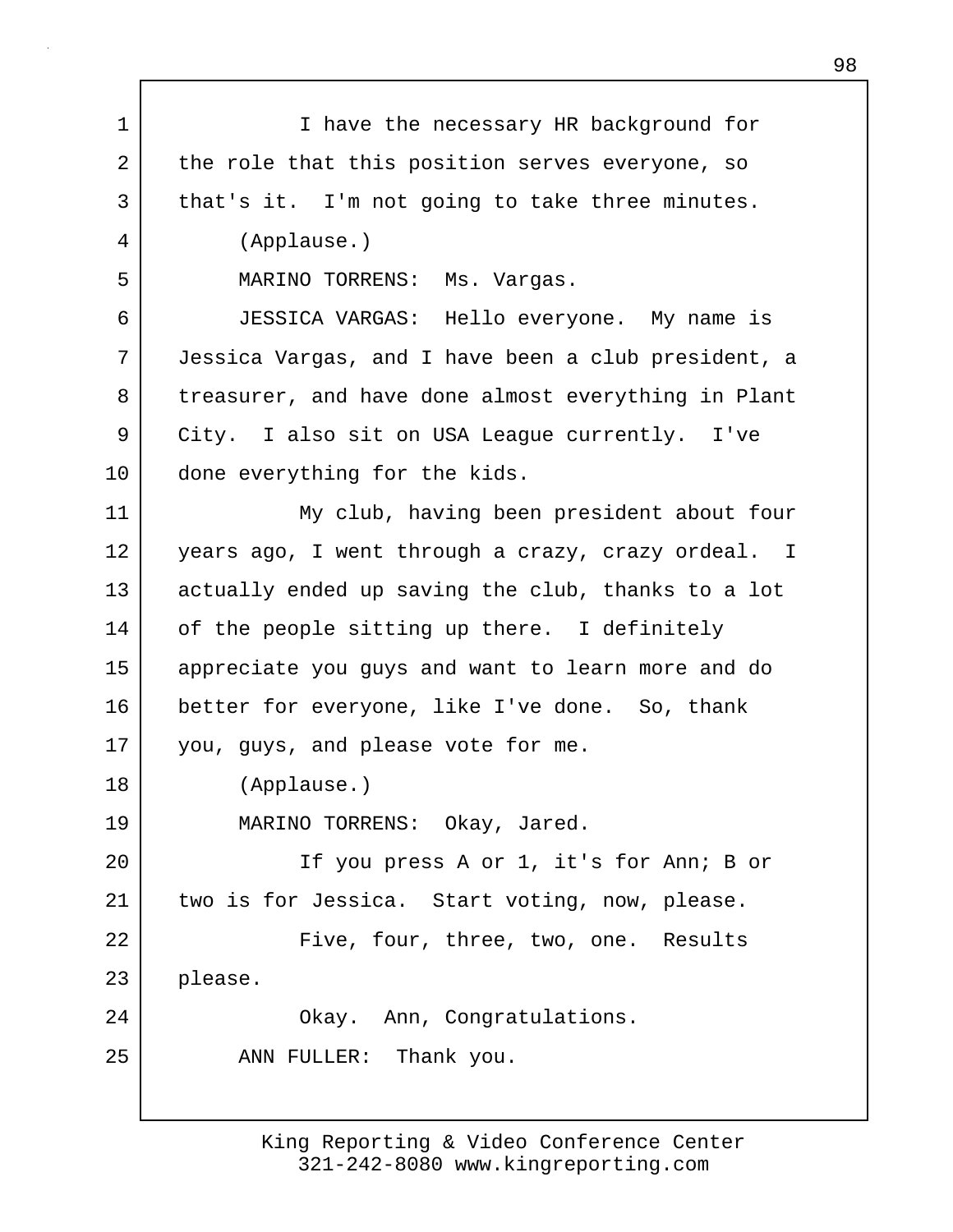1 The next position is for treasurer. 2 | Nominations, please. 3 JUSTIN LAUER: Yes, I'd like to make a 4 nomination. Justin Lauer, Brevard Youth Soccer 5 League. I nominate Eric Heidel, current treasurer 6 to remain in. 7 MULTIPLE VOICES: Second. 8 ANN FULLER: Eric has been nominated, are 9 | there any other nominations for treasure? 10 BECKY MCLAREN: I move that we close the 11 nominations for FYSA treasurer. 12 RHONDA LINK-CUMMINGS: Second. 13 | ANN FULLER: All right. By acclimation, 14 congratulations. 15 (Applause.) 16 ANN FULLER: So next up we have Vice President 17 of Administration and Communications. Nominations, 18 please. 19 BARRY WITLIN: Barry Witlin, South Florida 20 United. 21 | Thominate Becky McClaren. 22 MULTIPLE VOICES: Second. 23 | ANN FULLER: Any more nominations please? 24 JOHN STACEY: Move to close nominations. 25 TERRI TOWERS: Second.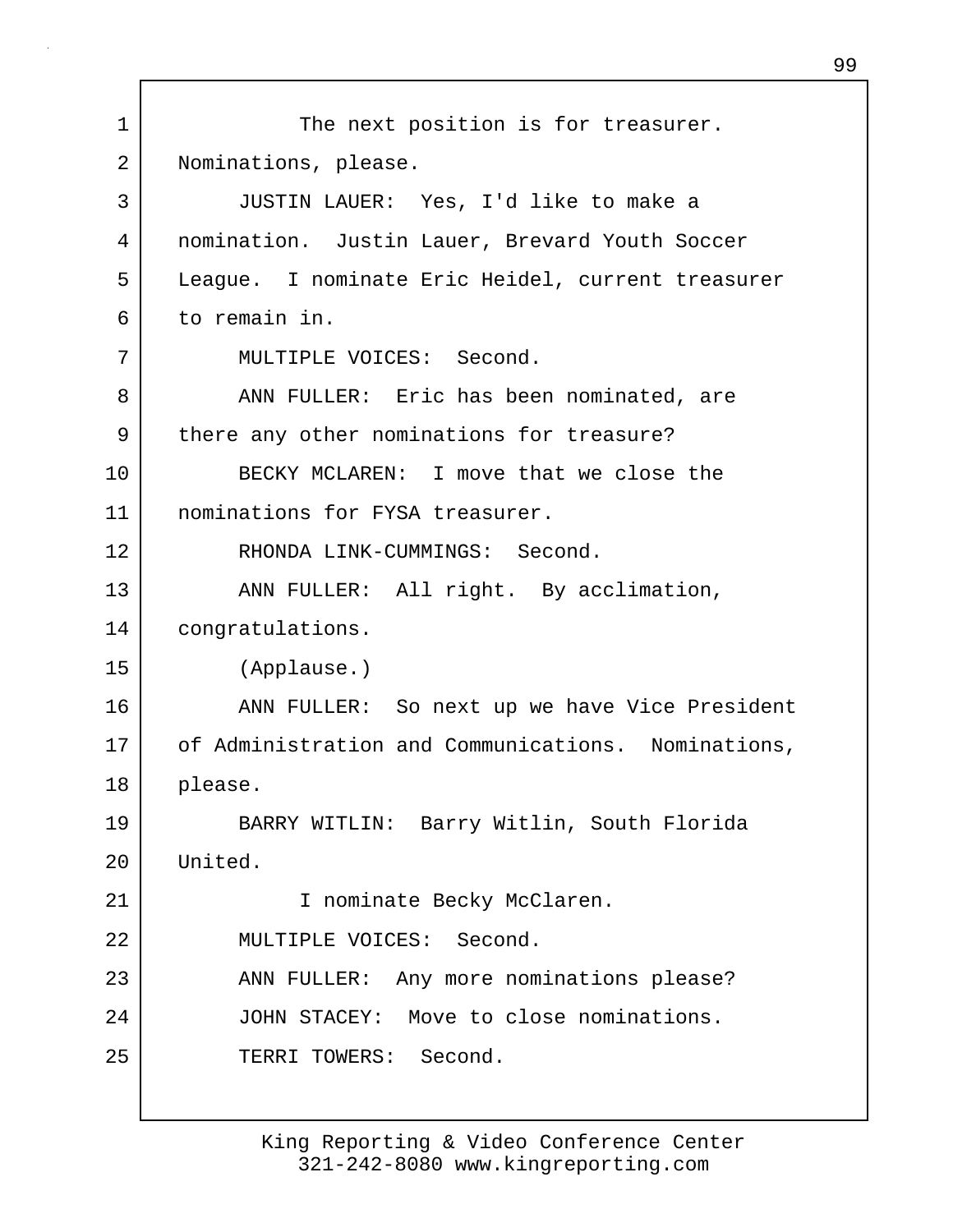| 1  | ANN FULLER: By acclamation, Becky,               |  |  |  |  |
|----|--------------------------------------------------|--|--|--|--|
| 2  | congratulations.                                 |  |  |  |  |
| 3  | (Applause.)                                      |  |  |  |  |
| 4  | ANN FULLER: Now, Vice President Region B.        |  |  |  |  |
| 5  | JUSTIN LAUER: Justin Lauer, Chairman of          |  |  |  |  |
| 6  | Brevard Youth Soccer League, nominating Stephen  |  |  |  |  |
| 7  | Huff, the current Vice Chair of Brevard Youth    |  |  |  |  |
| 8  | Soccer League.                                   |  |  |  |  |
| 9  | TERRI TOWERS: Second, Terri Towers.              |  |  |  |  |
| 10 | ANN FULLER: Any other nominations, please?       |  |  |  |  |
| 11 | MIKE SROKA: Mike Sroka, Stetson FA Youth         |  |  |  |  |
| 12 | Soccer. I nominate Mike Hyatt, president of GCF. |  |  |  |  |
| 13 | RHONDA LINK-CUMMINGS: Second.                    |  |  |  |  |
| 14 | ANN FULLER: It's been seconded. Any              |  |  |  |  |
| 15 | additional nominations?                          |  |  |  |  |
| 16 | (No response.)                                   |  |  |  |  |
| 17 | ANN FULLER: Anybody from Region B want to        |  |  |  |  |
| 18 | make a motion to close nominations?              |  |  |  |  |
| 19 | RHONDA LINK-CUMMINGS: Motion.                    |  |  |  |  |
| 20 | ANN FULLER: Is there a second?                   |  |  |  |  |
| 21 | PAUL GRAY: Second.                               |  |  |  |  |
| 22 | ANN FULLER: I want to remind everyone,           |  |  |  |  |
| 23 | please, only Region B vote. So if you're not     |  |  |  |  |
| 24 | Region B, put your clicker aside.                |  |  |  |  |
| 25 | Are we ready in the back? I'm so sorry.          |  |  |  |  |
|    |                                                  |  |  |  |  |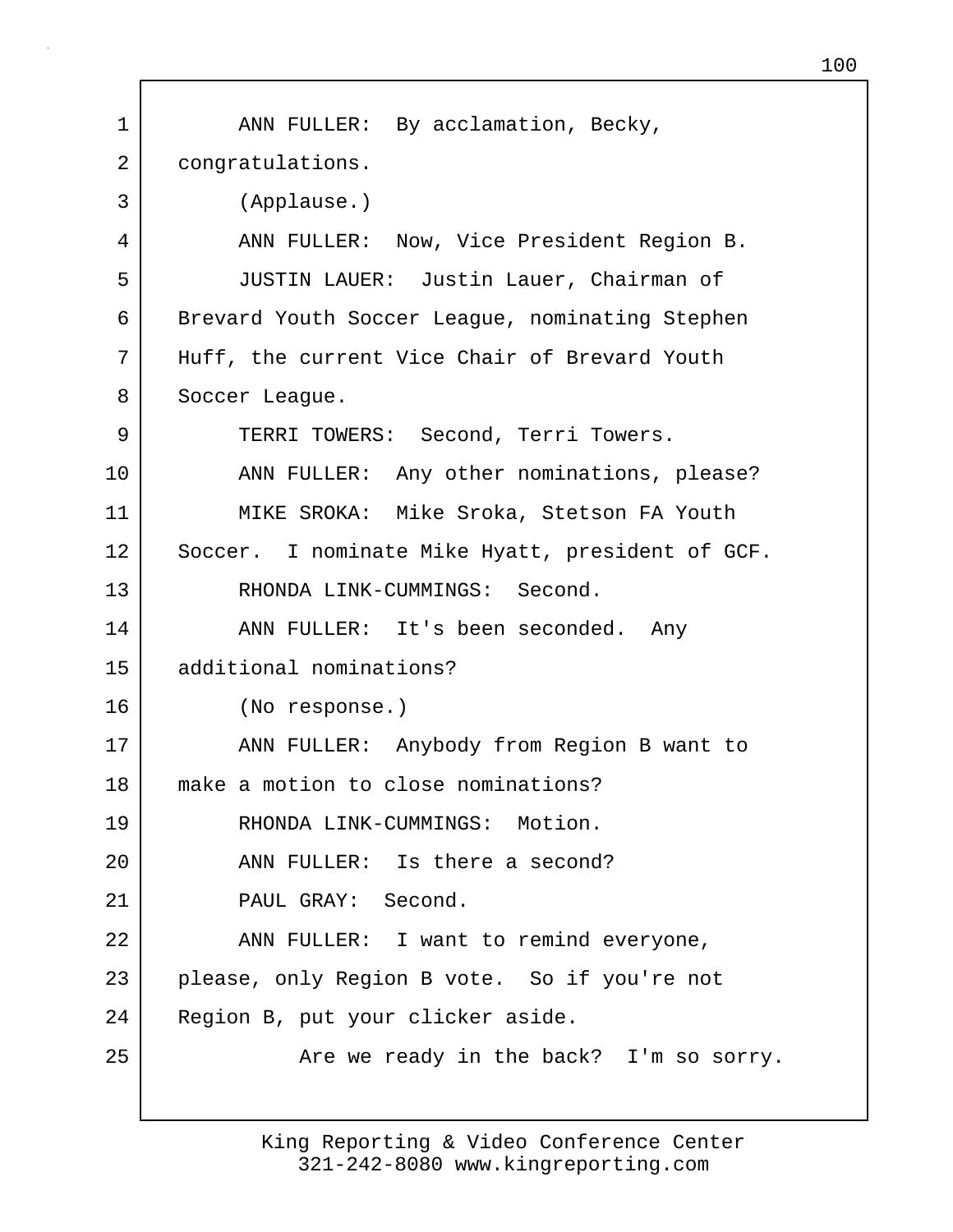1 I don't mean to cut anyone off. I'm a little 2 | nervous, this is my first one. 3 Okay. We need to have the candidates 4 address the region. I speak to you guys all day 5 long. I think this is nerve-wracking. 6 STEPHEN HUFF: Hi, my name is Stephen Huff. 7 I'm running for Region B VP, and I want to let 8 everyone know I will do my best to make things 9 happen for the kids and for you if I get elected. 10 I've been around the region talking to 11 the different leagues and I've come to the 12 determination that there's a lot of issues, 13 including communication that needs to be clarified. 14 So we're going to address those issues. 15 | The Modu if there is ever any time that you 16 need to call or talk to me, I'm always available. 17 | **And I** would appreciate your support. 18 Thank you very much. 19 (Applause.) 20 ANN FULLER: Mr. Hyatt. 21 | MIKE HYATT: Wow. Need taller people in FYSA. 22 I just celebrated my 29th birthday on 23 Friday, so I apologize for having to read. 24 | My name is Mike Hyatt. I'm the president 25 of Greater Central Florida Youth Soccer League and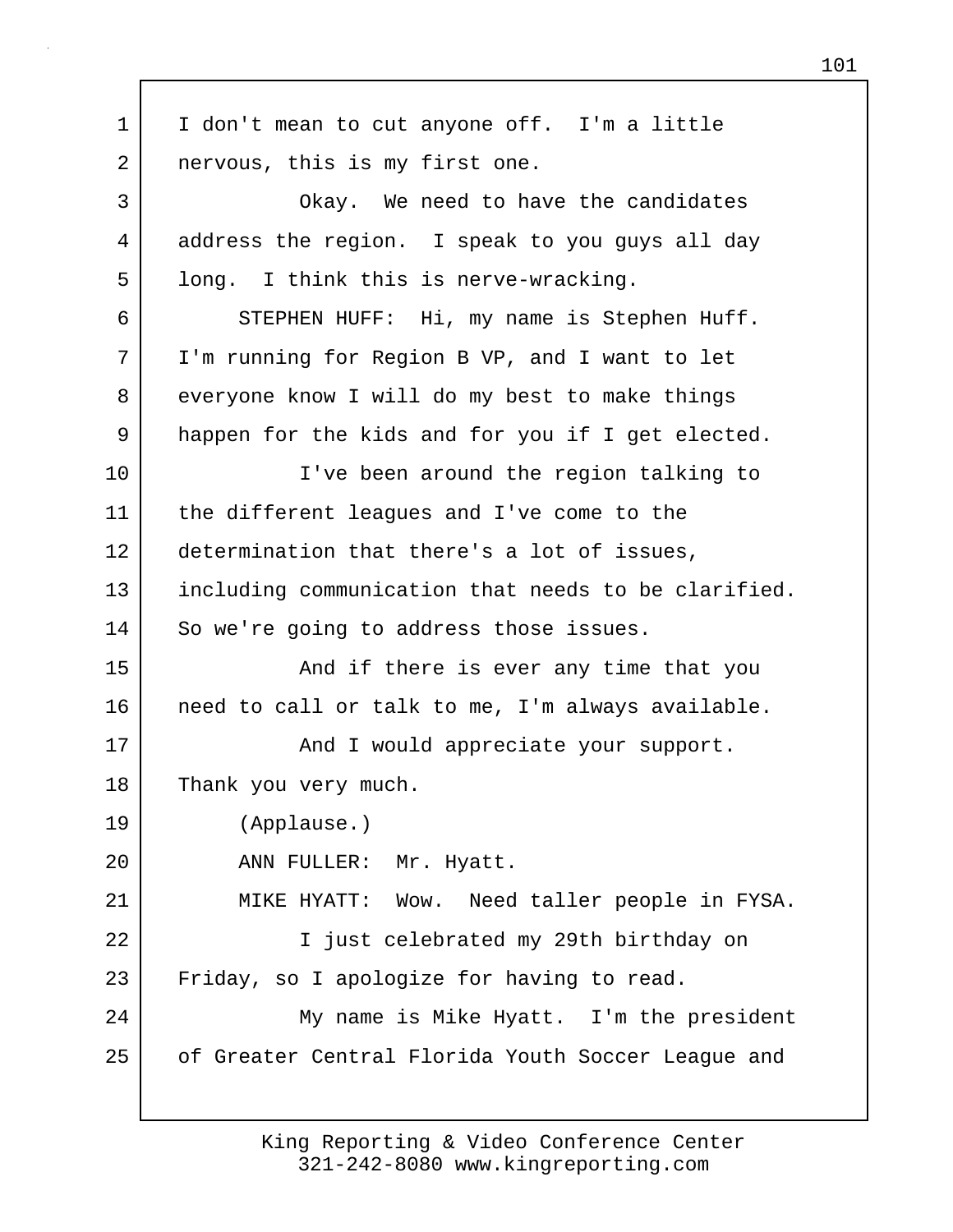1 I have been for about the last 12 years. Before 2 that, I was the vice president and president of 3 Deltona Youth Soccer Club, again for about ten or 4 | 12 years. I've been doing this, the administrative 5 side of soccer for quite a while, so I bring a lot 6 of knowledge and experience to the table. I've 7 also been a referee for the past 18 years, as well. 8 **Fixat of, I just like to thank Rhonda for** 9 her service, very much so. She's a good person and 10 | I really appreciate all that she did. 11 What I want to do for you, like in GCF, I 12 plan on having a 24-hour turn around time for 13 whatever question or concern that you might have. 14 I might not know the answer right off the bat, but 15 I am going to communicate with you to let you know 16 what the status is and where we stand with what 17 you're wanting to know. 18 I plan on holding a quarterly meeting in 19 Jacksonville, Orlando, and Brevard and give updates 20 on different issues that have come up with FYSA and 21 | get your feedback. 22 | Twant to get the clubs more active with 23 FYSA, having a say with policies and such. 24 | T made this soccer bible. I got it right 25 | over here, it's about yay thick. It's got all the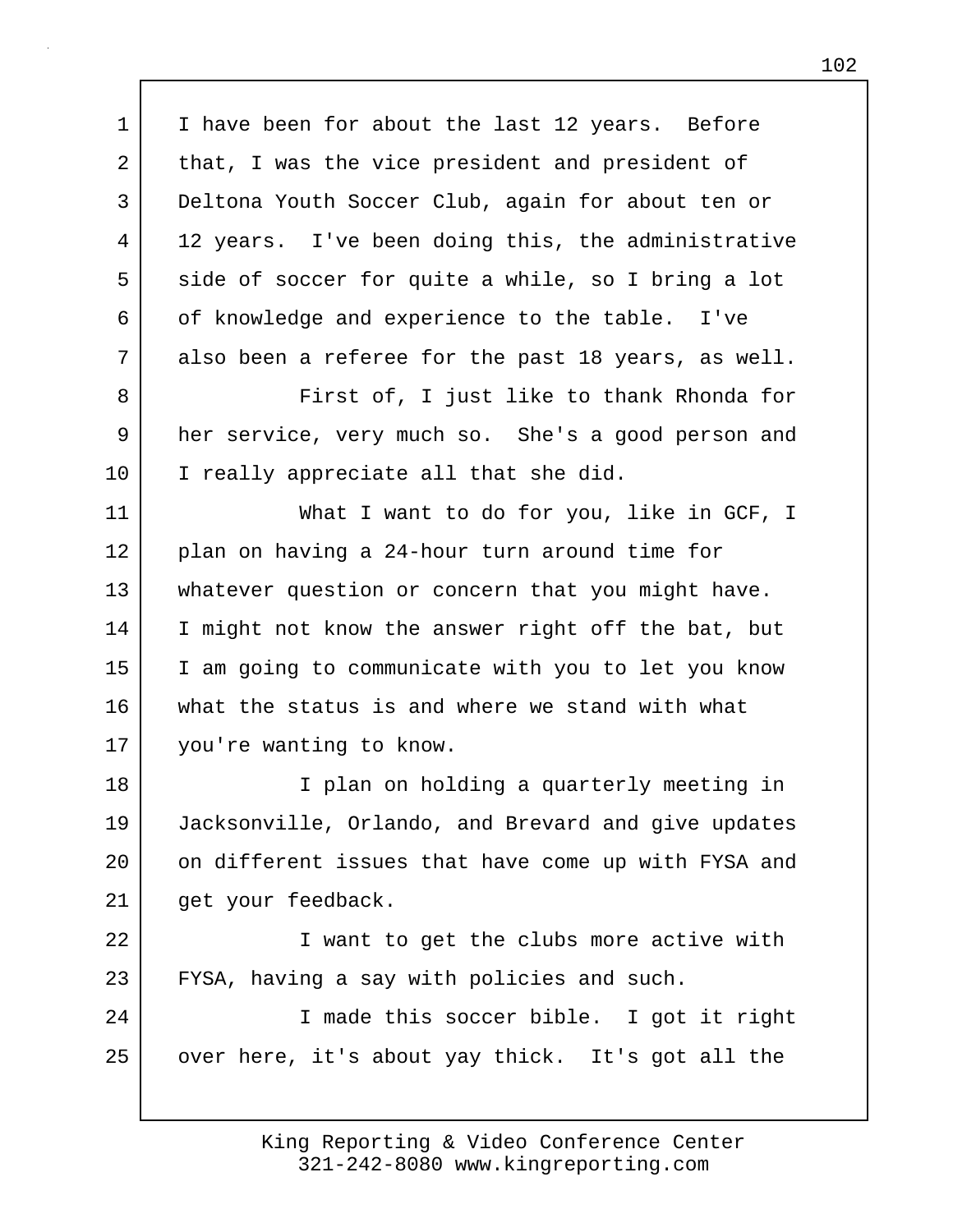1 bylaws and rules of GCF, FYSA, US Youth, USSF, and 2 the Laws of the Game of FIFA. The biggest section 3 of that is FYSA. That's fine if we're going to 4 have that many rules, but they got to be sensible 5 rules, they got to be ones that we can enforce, 6 they got to be ones that, like I said, make sense. 7 So, you know, I don't like -- I don't 8 play favorites, you know, I believe in enforcing 9 the rules. My favorite, like I said yesterday 10 during the round table, my favorite is everyone 11 that's in our league. I support them, I don't care 12 the size, whether you're small or large, everybody 13 has a purpose and that's what I believe in. 14 We got to work on the structure of FYSA, 15 that's what's going to make FYSA stronger and keep 16 a lot of our teams from leaving to go to US Club 17 Soccer, because I think that's probably our overall 18 FYSA -- 19 ANN FULLER: Mike, your time's up. 20 MIKE HYATT: I'm know I'm running out of time, 21 so I'll make it fast. (Unintelligible.) Thank you. 22 (Applause.) 23 ANN FULLER: Okay. Are we ready in the back 24 | for Region B to cast votes? Okay. 25 | All right. One, A for Stephen; two, B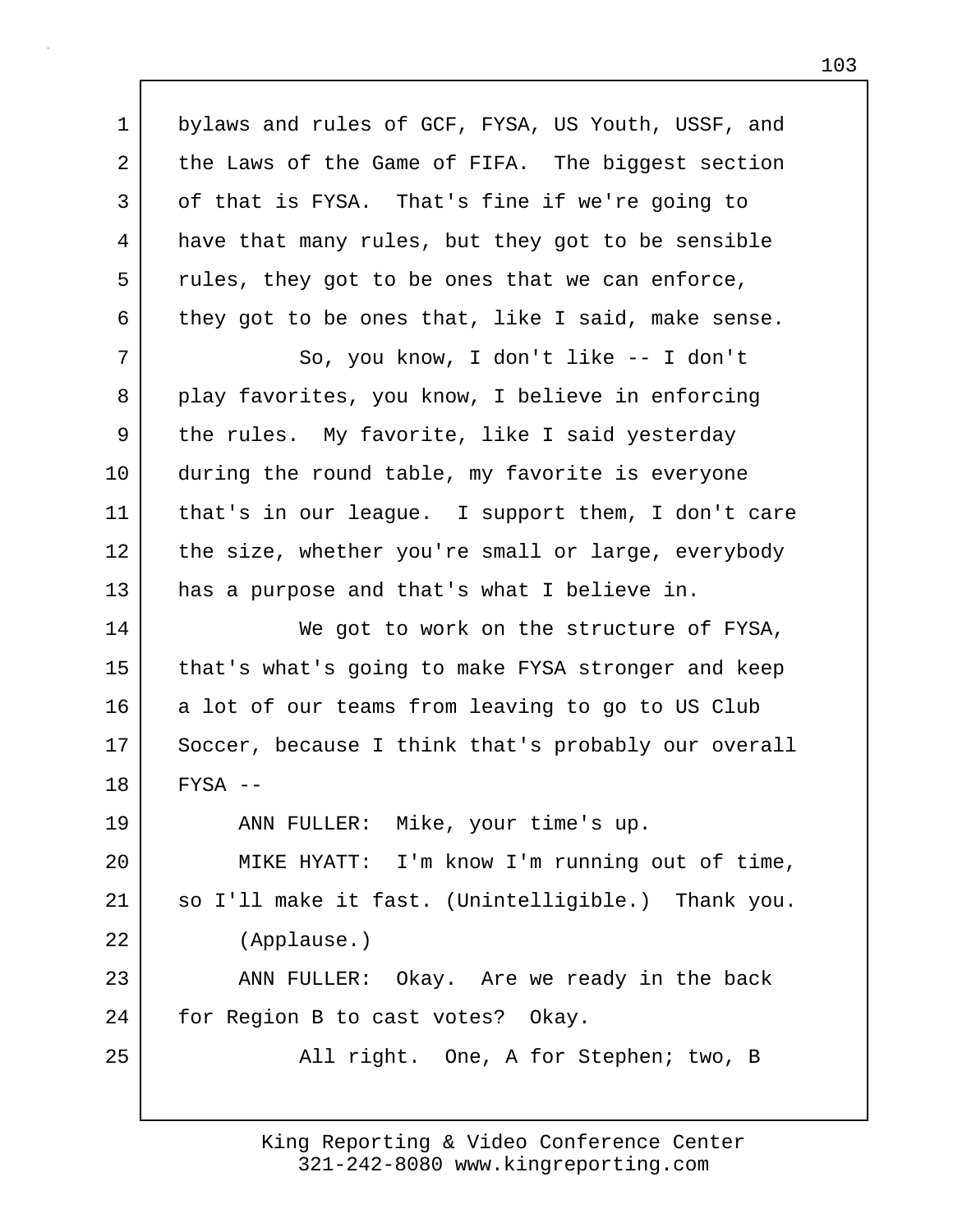1 for Mike. Please vote. 2 | Tive, four, three, two, one. Results 3 please. 4 (Applause.) 5 ANN FULLER: Thank you. Mr. Stephen Huff is 6 the new Region VP. 7 | T'm going to yield to the president. 8 MARINO TORRENS: Before we go to the next 9 election, real quick. I just want to thank Rhonda. 10 | As most of you know, those baskets that we've been 11 | raffling, she does that every year for our kids. 12 This year we collected \$600 for that, and thank 13 you. Thank you very much. 14 (Applause.) 15 | ANN FULLER: All right. Last vote of the day, 16 the Region D Vice President. We have any 17 nominations, please? 18 TERRY STRAUB: Terry Straub. I nominate Sandy 19 Lehtio. 20 DAWN HART: Second. 21 ANN FULLER: Are there any more nominations 22 | for Region D VP? 23 (No response.) 24 | ANN FULLER: Will someone from the region move 25 to close nominations?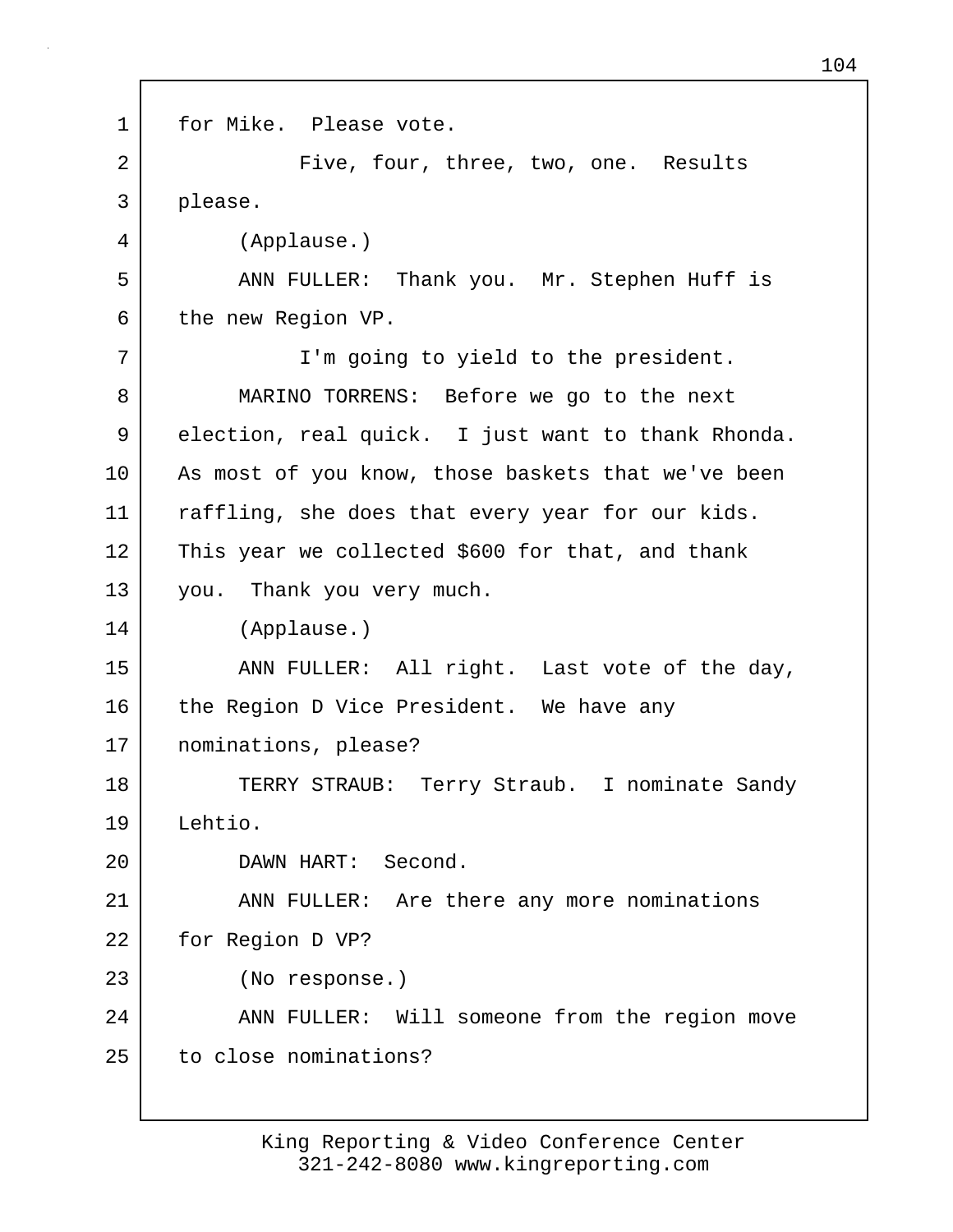1 JACK KNIGHT: I move. 2 TERRY STRAUB: Second. 3 | ANN FULLER: By affirmation, Sandy, 4 congratulations. 5 (Applause.) 6 MARINO TORRENS: Okay. I see a lot of people 7 are starting to leave, so I'm going to make it 8 short. 9 | Again, thank you for eight years, it's 10 been great. Thank you, guys. Love you. 11 (Applause.) 12 MARINO TORRENS: I got one last thing for the 13 Good of the Game, but I have to. I've been doing 14 this for a while now. 15 Dale, you're fired, get out of here. 16 Thank you. I need a motion to adjourn 17 please. 18 | TERRI TOWERS: So moved. 19 MARINO TORRENS: Thank you all. Have a safe 20 | trip home. Thank you very much. 21 Make sure on your way out, give your 22 clickers. If not, it's \$500 a piece, and I need 23 money for my retirement. 24 (Proceeding concluded at 12:09 p.m.) 25 \* \* \* \* \*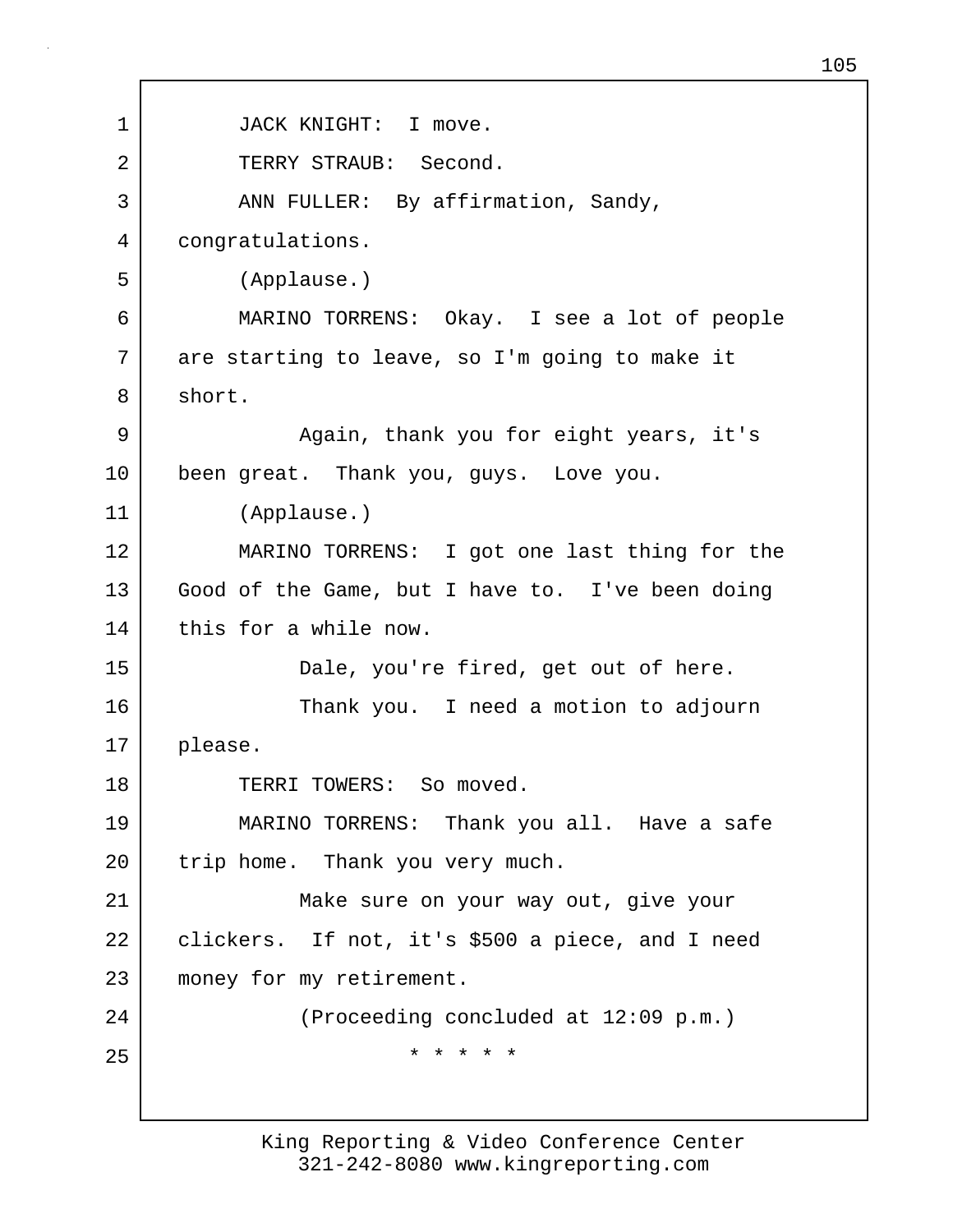| 1              | CERTIFICATE                                                                                                      |  |  |  |
|----------------|------------------------------------------------------------------------------------------------------------------|--|--|--|
| $\overline{2}$ |                                                                                                                  |  |  |  |
| 3              | STATE OF FLORIDA                                                                                                 |  |  |  |
| 4              | COUNTY OF BREVARD                                                                                                |  |  |  |
| 5              |                                                                                                                  |  |  |  |
| 6              | I, SHANNON DICKINSON, do hereby certify that I                                                                   |  |  |  |
| 7              | was authorized to and did report the foregoing                                                                   |  |  |  |
| 8              | proceedings; and that the transcript, Pages 3 through                                                            |  |  |  |
| 9              | 105, is a true record of my stenographic notes.                                                                  |  |  |  |
| 10             |                                                                                                                  |  |  |  |
| 11             | DATE this 11th day of September, 2018.                                                                           |  |  |  |
| 12             |                                                                                                                  |  |  |  |
| 13             | SHANNON DICKINSON                                                                                                |  |  |  |
| 14             | Court Reporter                                                                                                   |  |  |  |
| 15             |                                                                                                                  |  |  |  |
| 16             | The foregoing certification of this transcript does<br>not apply to reproduction of the same by any means unless |  |  |  |
| 17             | under the direct control and/or discretion of the<br>certifying reporter.                                        |  |  |  |
| 18             |                                                                                                                  |  |  |  |
| 19             |                                                                                                                  |  |  |  |
| 20             |                                                                                                                  |  |  |  |
| 21             |                                                                                                                  |  |  |  |
| 22             |                                                                                                                  |  |  |  |
| 23             |                                                                                                                  |  |  |  |
| 24             |                                                                                                                  |  |  |  |
| 25             |                                                                                                                  |  |  |  |
|                |                                                                                                                  |  |  |  |
|                |                                                                                                                  |  |  |  |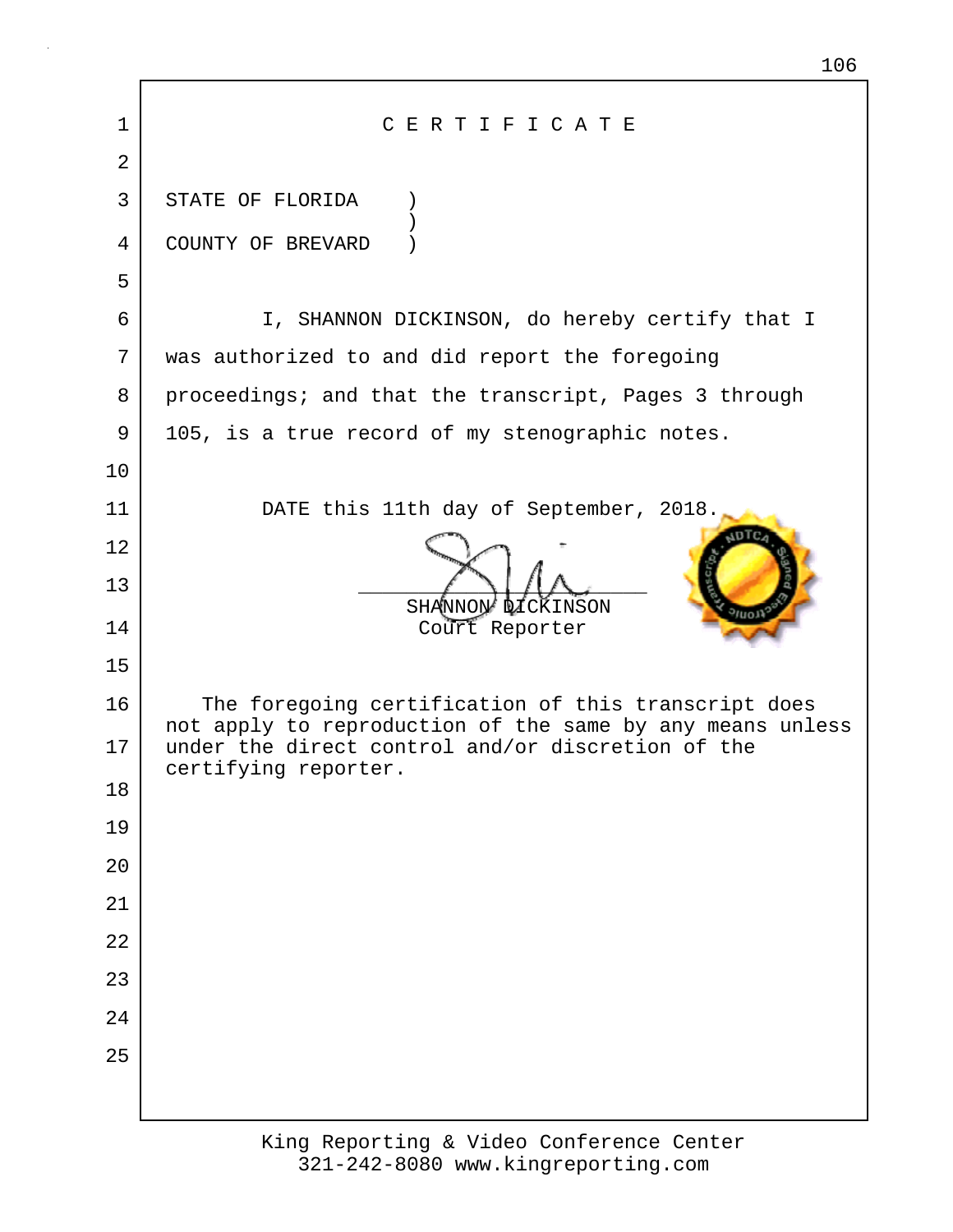## Page 107

| A                                  | adopt 2:4 46:10              | 49:16 81:19           | 101:20 103:19    | 65:23 97:25                   |
|------------------------------------|------------------------------|-----------------------|------------------|-------------------------------|
| a.m 1:7 3:1                        | 63:17 81:3                   | 94:14                 | 103:23 104:5     | 98:15 101:17                  |
| able 9:20 38:13                    | affect 30:23                 | airport 93:18         | 104:15,21,24     | 102:10                        |
| 51:16 71:4                         | 32:18 55:8                   | <b>Alice 75:21,21</b> | 105:3            | approach 90:12                |
| 77:6                               | 68:2                         | 76:8 77:7,15          | announce 13:8    | approval 2:9                  |
| abolish 37:11                      | affiliate 23:13              | 77:17                 | annual $1:3$     | 21:8                          |
|                                    | 24:13,19 28:15               | allow 33:18 34:3      | 47:10 82:2       | approve 4:19,20               |
| <b>Absolutely</b><br>33:23         | 32:6 33:8,10                 | 39:5,10 53:9          | answer 33:14     | 4:22 7:10,19                  |
|                                    | 33:22 35:11                  | 88:20                 | 102:14           | 8:23,24,25                    |
| Academy 29:16<br><b>ACCC</b> 40:15 | 39:23 47:5,12                | allowed 5:17          | answers 59:6     | 22:12                         |
|                                    | 47:15,16 58:16               | 10:8 35:5             | anybody 3:6      | approved 5:5                  |
| accent 60:8,9                      | 58:17 62:12                  | 53:22 54:10           | 5:18 7:21        | 8:21 12:3                     |
| accept 21:12                       | 77:2                         | allows $31:24$        | 21:21 26:20      | 24:22 84:4                    |
| 23:16 97:17                        | affiliated 32:2              | 58:1                  | 29:12 32:11      | approving 11:23               |
| accepted 78:11                     | 33:19,24 58:15               | alphabetical          | 38:18 39:10      | <b>April 76:12</b>            |
| 80:15 82:12,15                     | affiliates 25:13             | 97:15                 | 44:5 45:7        | area 25:22 26:9               |
| access 30:25                       | 38:10 41:5                   | alphabetically        | 64:24 67:12,13   | 27:13,18 33:19                |
| acclamation                        | 80:9 84:10                   | 82:18                 | 70:6 73:8 83:3   | 34:2 41:3                     |
| 100:1                              |                              | alternate 47:4        | 100:17           |                               |
| acclimation                        | affiliation 30:4             |                       |                  | arguing 65:21<br>aside 100:24 |
| 79:5 99:13                         | 32:19 33:6                   | 48:14,17,19           | anyway $14:12$   |                               |
| accounted 13:19                    | 35:16 36:15                  | Amelia 31:21          | 51:25 61:1       | asked 64:12                   |
| 19:14 20:4                         | 39:8 44:16                   | 33:16                 | apologies 96:7   | 90:1                          |
| accurate 14:1                      | 47:10,17 53:21               | amend 31:8            | apologize 67:7   | asking 10:25                  |
| 15:8                               | 77:3                         | 54:18 57:5,17         | 101:23           | 11:1                          |
|                                    |                              |                       |                  |                               |
| actions 97:23                      | affirmation                  | 79:10                 | Applause 6:18    | associate 39:23               |
| active 102:22                      | 105:3                        | amended 23:7          | 15:20 37:25      | association 1:2               |
| add 18:2 22:14                     | age 59:9 60:19               | 43:15,18,22           | 40:16 41:21      | 32:6 40:8,13                  |
| 45:25 46:20,24                     | 91:21                        | 44:2 54:20            | 44:1 45:3        | 40:21 51:2                    |
| 46:24 63:21                        | agenda 2:4 3:4,6             | amendment             | 50:17 52:3       | 88:6                          |
| 79:6                               | 3:11 86:23                   | 22:12 38:2            | 54:7 55:11       | associations                  |
| <b>added</b> 46:10                 | ages 88:10                   | 55:2 57:7 60:2        | 65:20 75:3       | 9:16                          |
| adding $30:7$                      | AGM 2:9 7:9,20               | 84:1                  | 88:24 91:13      | assuming $60:11$              |
| 79:12                              | 24:19 64:14                  | and/or $24:16$        | 94:11 95:21      | assumption                    |
| additional 19:2                    | 65:7,16 67:22                | 30:5 47:10            | 96:6 98:4,18     | 10:18                         |
|                                    | 67:24 68:3,17                | 106:17                | 99:15 100:3      | attacked 90:5                 |
| 36:25 100:15                       | 68:22,23,24                  | Ann 3:14,164:3        | 101:19 103:22    | attained 57:18                |
| address 101:4                      | 76:2 80:7                    | 4:22,245:2            | 104:4,14 105:5   | attorney 66:15                |
| 101:14                             | 81:23,25 82:11               | 53:24,24 87:1         | 105:11           | <b>August</b> 1:6             |
| adjourn 105:16                     | 84:7,9 86:15                 | 87:17,20,24           | application      | 62:14 72:19                   |
| adjustments                        | <b>AGMs</b> 77:19            | 88:25 91:14           | 24:22,23 33:7    | authorize 94:5                |
| 3:117:17                           |                              | 94:7,12,24            | applies $29:11$  | authorized                    |
| <b>Admin 87:9</b>                  | ago 5:5 70:13<br>93:11 98:12 | 95:22 96:7,15         | 64:16            | 106:7                         |
| <b>Administration</b>              | agree 41:15                  | 97:15,17,17           | apply 33:5 35:12 | available 3:19                |
| 99:17                              | 52:15 73:21                  | 98:20,24,25           | 55:9 70:8,12     | 4:6 101:16                    |
| administrative                     |                              |                       | 73:2 106:16      |                               |
| 102:4                              | agreement 21:7<br>62:14      | 99:8,13,16,23         |                  | aware 8:4,13<br>61:8          |
| administrator                      |                              | 100:1,4,10,14         | appointed 3:17   |                               |
| 89:16                              | ahead 3:14 45:7              | 100:17,20,22          | appreciate       | aye 11:23,24                  |

Г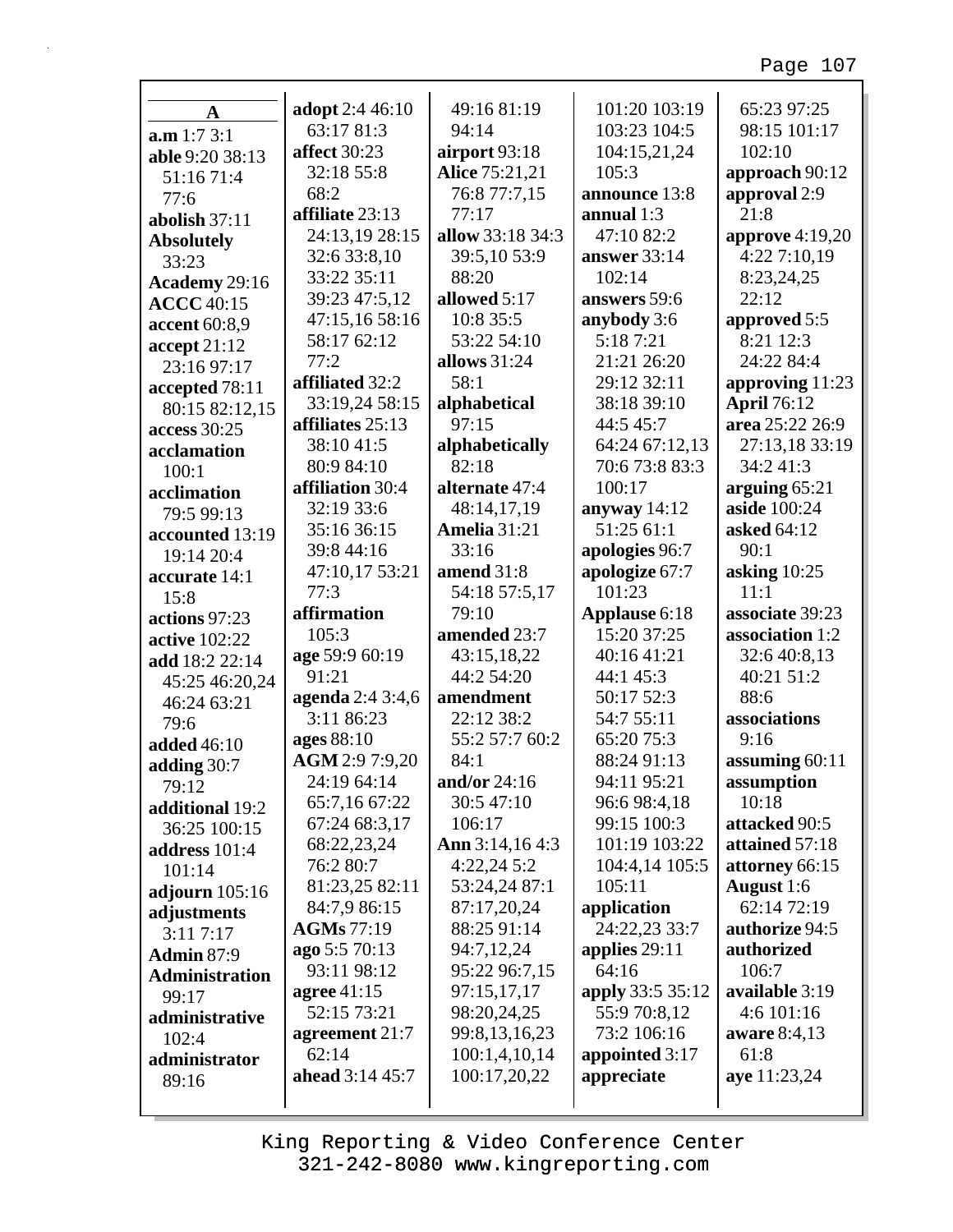Page 108

| 21:25 22:1,25                   | backups 64:22                            | 32:17,20,23                     | 83:13,15,19                           | 94:5 96:22                                |
|---------------------------------|------------------------------------------|---------------------------------|---------------------------------------|-------------------------------------------|
| 23:1 24:1,2                     | <b>bad</b> $6:14$                        | 33:5,21 34:5                    | 84:17,20 85:2                         | <b>Bob</b> 4:20,22                        |
| 28:2,3 29:21                    | <b>balance 93:22</b>                     | 34:20,25 35:3                   | 85:10,17,19,21                        | 23:18,18,19                               |
| 29:22 43:9,10                   | <b>ballot</b> $5:18$                     | 35:6,13,22,25                   | 85:24 86:1,13                         | 62:5,8,8,25                               |
| 56:22,23 57:10                  | 80:13 95:23                              | 36:7,13,22,25                   | 87:8,8,21 91:2<br>96:17 97:5          | 63:2 80:18,18                             |
| 57:11 61:21,22                  | 96:1                                     | 37:4,6,13,20                    |                                       | 83:24 84:1,19                             |
| 63:6,7 75:8,9<br>77:23,24 78:19 | balloting 95:9<br><b>Barb</b> 6:20,24,25 | 38:1,5,8,18,21<br>38:24 39:7    | 99:10,21 100:1<br>begins $3:1$        | 85:4,5<br><b>BOD</b> 21:8                 |
| 78:20 79:23,24                  | 21:15 22:7,10                            | 40:6,17 41:11                   | <b>behalf</b> 64:15                   | <b>body</b> 66:1 73:4                     |
| 81:14,15 83:11                  | 22:10,20 42:7                            | 41:24 42:5,8                    | 82:16                                 | <b>Bonita</b> 25:10                       |
| 85:22,23 97:9                   | 42:8,9,25,25                             | 42:10,12 43:3                   | believe 10:3                          | 34:15                                     |
| 97:10                           | 48:16 67:17,17                           | 43:6,13 44:2,8                  | 12:5 20:1 62:3                        | <b>book</b> $3:176:10$                    |
| <b>AYFO</b> 90:5                | 67:25 68:5,8                             | 45:4,19 46:12                   | 63:13 65:10                           | 7:25 8:20                                 |
| AYSO 32:7                       | 68:11,14,24                              | 46:17,19,23                     | 66:14 67:1,20                         | 20:12 23:8                                |
| 40:15                           | 78:5,6,6,11                              | 47:19,22 48:6                   | 68:25 69:13                           | 46:1 51:9 62:1                            |
|                                 | 82:24,24                                 | 48:12,19 49:3                   | 82:25 83:18                           | 63:11 78:3                                |
| B                               | <b>Barry</b> 9:7,7 10:1                  | 49:23,25 50:18                  | 90:3,4 103:8                          | 79:11 83:22                               |
| <b>B</b> 3:20 4:8 13:16         | 10:6,9 36:9,9                            | 50:20 52:4,7                    | 103:13                                | <b>books</b> 3:4 7:9                      |
| 13:20 14:4                      | 36:19,24 37:3                            | 52:25 53:12,23                  | best 94:2 101:8                       | bottom 26:1                               |
| 15:7 28:11                      | 56:13,13 76:24                           | 54:12 55:1,12                   | <b>better</b> 27:23                   | 90:25                                     |
| 43:23 44:24,25                  | 76:25,25 87:4                            | 55:15,18,21                     | 40:11,12,13,14                        | bound $62:16$                             |
| 64:9 73:18                      | 87:4 99:19,19                            | 56:12,15,18,21                  | 41:7,8,14,15                          | <b>boys</b> 91:21                         |
| 75:17 82:22                     | <b>Bartow</b> 10:23                      | 56:24 57:1,6                    | 49:10 90:24                           | <b>brand</b> 49:21                        |
| 85:3 86:5                       | <b>based</b> 93:1                        | 57:12,15,21                     | 98:16                                 | <b>break</b> 45:8,13                      |
| 94:15 95:3                      | basically 21:5                           | 58:5,8,15,20                    | <b>bible</b> 102:24                   | 86:16,19                                  |
| 98:20 100:4,17                  | 21:19 31:24                              | 59:22 60:4,7,9                  | bidding $9:12,25$                     | breakfast 19:8                            |
| 100:23,24                       | basis $47:17$                            | 60:14,17,23                     | biggest $103:2$                       | <b>Brevard</b> 63:16                      |
| 101:7 103:24                    | <b>baskets</b> 104:10                    | 61:5,10,16,18                   | bio 86:16                             | 65:25 85:14                               |
| 103:25                          | <b>bat</b> $102:14$                      | 61:20,23,25                     | birthday $57:19$                      | 96:13 99:4                                |
| back 8:17 12:13                 | <b>Beach 49:2</b>                        | 62:6,20,24                      | 60:20,21 61:2                         | 100:6,7 102:19                            |
| 16:1 17:10                      | <b>Becky</b> 5:7 8:24                    | 63:3,5,8,10,18                  | 61:6,12 101:22                        | 106:4                                     |
| 28:7 37:23                      | 8:25 10:4,5                              | 64:5,8 66:8                     | bit 21:3 46:6                         | <b>Brian</b> 41:12,12                     |
| 44:3,21,22                      | 11:17 20:11,24                           | 67:2,12,16,23                   | 64:19 79:1                            | 41:22                                     |
| 45:17 55:2                      | 21:2, 10, 14, 16                         | 68:8,23,25                      | <b>black</b> 53:6                     | bridge $91:10$                            |
| 65:11 66:20                     | 21:22,24 22:2                            | 69:4,25 71:12                   | <b>blood</b> 67:10                    | <b>brief</b> 82:8                         |
| 67:21 68:8                      | 22:4,8,16,18                             | 72:9 73:12,14                   | <b>blue</b> 3:5 53:7                  | <b>Brigard</b> 55:14                      |
| 72:23 75:13                     | 22:22,24 23:4                            | 74:2,19 75:4,6                  | 56:8,8,9,9                            | 55:16,16,20,23                            |
| 80:5 81:7,13                    | 23:12,19,23,25                           | 75:10,12 76:7                   |                                       | 55:23                                     |
| 81:20 83:16,17                  | 24:3,5 25:4,25                           |                                 | <b>board</b> 3:18,21<br>4:16 5:4 8:22 |                                           |
| 86:17 88:1                      | 26:20,23 27:1                            | 76:24 77:8,11                   |                                       | <b>bring</b> $79:889:24$<br>102:5         |
| 93:12,19,21,23                  | 27:6,24 28:1,6                           | 77:14,16,20,22                  | 24:23 26:4,7                          |                                           |
| 97:4 100:25                     | 28:9,19,23                               | 77:25 78:2,10<br>78:12,14,18,21 | 26:13,16,16<br>27:9,18 34:9           | bringing $81:13$<br><b>Brock</b> 10:23,23 |
| 103:23                          |                                          | 78:23 79:10,14                  | 64:25 65:1                            |                                           |
| <b>backed</b> 41:18             | 29:5,7,12,15<br>29:18,25 30:11           | 79:18,22,25                     | 67:6 70:22                            | 11:4,11<br>brought 89:20                  |
| background                      | 30:17,19,22                              | 80:2,19,25                      | 71:6 82:7 84:4                        | 93:19                                     |
| 9:11,22,23                      | 31:3,9,14,20                             |                                 |                                       |                                           |
| 10:24 98:1                      |                                          | 81:9,12,16,18                   | 89:17 91:19,24                        | <b>Bucks</b> 93:17                        |
|                                 | 31:22 32:11,15                           | 82:21 83:3,6                    | 92:3,4 93:20                          | budget $2:13$                             |
|                                 |                                          |                                 |                                       |                                           |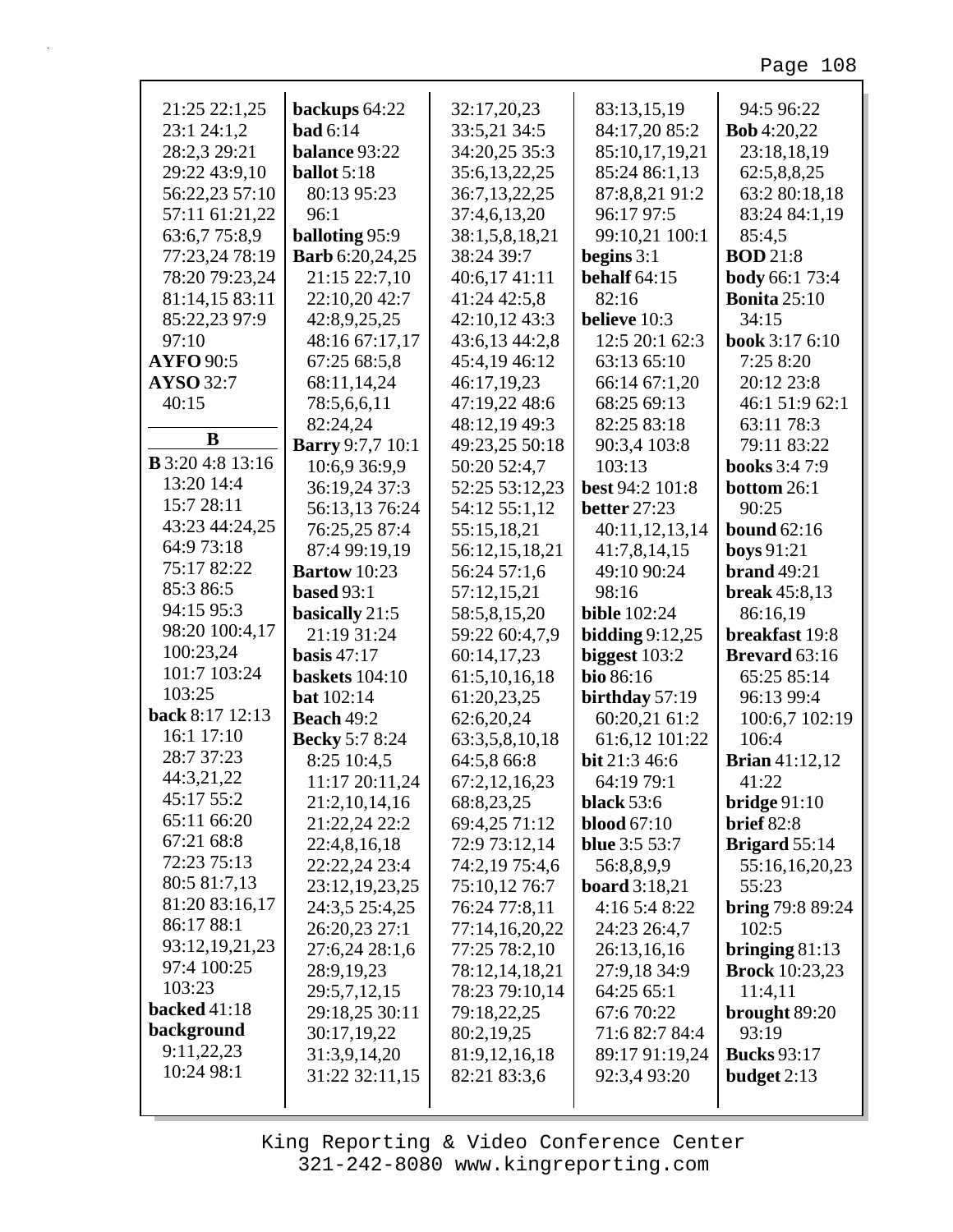| 8:19,23,24 9:1       | care 51:23 60:5   | championed      | 66:13 67:13,18    | 35:9,10 37:10       |
|----------------------|-------------------|-----------------|-------------------|---------------------|
| 9:9 12:2 59:5        | 93:11 103:11      | 93:24           | 73:15 75:24       | 39:6,12,14,17       |
| budgets 11:23        | carries 23:4      | change $11:4$   | 76:9,21 77:8      | 40:3,10,15,19       |
| business $2:14,15$   | 45:2 78:23        | 13:1 20:22      | 77:10 78:9        | 41:18 42:16,19      |
| 12:5,8,9 38:17       | 86:7              | 21:11,13 23:6   | 80:21 84:25       | 47:5,6,23           |
| 41:4,6 68:19         | carry 16:25       | 23:12,16,21     | clarified 101:13  | 48:25 49:20         |
| 68:20 69:24          | 92:20             | 24:13,25 30:2   | clarify 10:20     | 52:6 53:3 54:1      |
| 70:10 90:16          | carrying 94:9     | 30:7 34:6,7,10  | 11:17 34:17       | 54:25 55:7          |
| buy 53:9 58:12       | case 38:9 40:23   | 36:16 37:21,21  | 66:6 67:25        | 58:13 59:8          |
| bylaw $22:13$        | 72:13             | 51:20 54:12,15  | 69:6 70:3 83:6    | 66:3,5 70:5         |
| 72:16                | cast 95:25        | 54:19 62:10     | clarifying 37:5,6 | 76:3 89:17          |
| bylaws $46:11$       | 103:24            | 63:17,19,20     | 72:12 84:2        | 91:5,19 98:7        |
| 70:8,12 72:18        | cat 49:9,10       | 64:14,20 65:18  | clean 66:25       | 98:11,13 102:3      |
| 73:2,4 78:9          | cauldron 92:12    | 66:6,21 67:23   | clear 56:4 61:6   | 103:16              |
| 85:16 103:1          | celebrated        | 68:4 72:16      | 70:25 94:19       | clubs 16:1,6        |
| <b>BYSO</b> 73:13,17 | 101:22            | 73:4,8 75:24    | clearly 72:8      | 17:19,24 25:14      |
|                      | Center 1:8,8      | 80:14,24 81:3   | click 12:22 15:6  | 31:24 32:5          |
| $\mathbf C$          | Central 26:21     | 81:6,21 84:22   | clicker 12:18,23  | 41:16,19 42:17      |
| $C$ 3:20 4:10 21:4   | 27:20 29:16       | 89:3            | 14:17 15:3,7      | 42:21,22 46:14      |
| 62:8 78:15           | 42:13 51:11       | changed $21:6$  | 16:23 17:14       | 47:2,7,24 48:3      |
| 80:20 87:14          | 55:3 67:3         | 44:18 65:13     | 100:24            | 53:15,21 54:4       |
| 88:15 94:15          | 101:25            | changes $2:16$  | clickers 12:13    | 102:22              |
| 95:4 96:20           | certain 60:12     | 12:12 20:12     | 13:19 14:12       | coach 27:14         |
| 106:1,1              | 72:14             | 35:14 86:14     | 17:5 28:6,10      | 39:4 62:16          |
| Caitlin 7:2          | certification     | changing $21:6$ | 43:17 44:9        | 89:16 91:4          |
| call 2:3 3:3 38:4    | 106:16            | 56:10 60:19     | 75:12 86:1        | <b>Coach/Player</b> |
| 42:4,5,6,7,11        | certified 76:2,13 | Charge 19:8     | 94:14 105:22      | 80:23 91:17         |
| 42:12 43:1,3         | 76:16,18,20       | Chargers 30:14  | close 13:20       | coaches 62:11       |
| 43:13 56:14,15       | certify 106:6     | cheaper 9:20    | 14:22 15:19       | coaching $62:18$    |
| 101:16               | certifying        | check 9:6,24    | 18:13 58:13       | 91:20,23            |
| called 57:1,8        | 106:17            | 17:13,18 45:6   | 68:18,19 69:23    | coast 41:1 92:18    |
| 61:14 90:18          | chain 34:18,21    | 45:11 51:19     | 70:9 86:22        | 96:14               |
| calling 43:8         | 92:17             | checked 17:20   | 87:21 97:5        | coastal $40:23$     |
| 56:19,21             | chaining $35:1$   | 51:18           | 99:10,24          | Codone[phon         |
| calls 20:19          | chair 73:17 79:3  | checking 45:8   | 100:18 104:25     | 7:5                 |
| camps $10:14$        | 81:23 82:9        | checks 9:11,22  | closed 87:20,24   | collaboration       |
| candidate 5:10       | 100:7             | chiefs $90:17$  | closes $13:2,10$  | 88:17               |
| 74:18,23 80:12       | Chairman 63:15    | choice 11:14    | closing $94:17$   | collect 93:13       |
| 88:2 92:8            | 100:5             | choose 84:11    | 97:8              | collected 104:12    |
| candidates 5:9       | chairpersons      | Chris 7:7       | club 5:25 6:5     | colonels 90:17      |
| 5:16 74:16,25        | 2:128:15          | circle 40:25    | 10:12,23 25:9     | color 46:15 47:3    |
| 80:12,15 82:15       | chairs 73:22      | city 39:19 98:9 | 27:11 30:13,15    | 47:4,8,25           |
| 82:17 84:8,10        | challenge 40:8    | clarification   | 30:20 31:5,13     | 48:11,12,14,19      |
| 84:12,15 85:8        | 40:10,12 47:17    | 22:14 32:14     | 31:17,20 32:2     | colored 49:10       |
| 85:11,12 96:7        | challenged        | 33:3 34:14      | 32:2,6,8 33:2     | colors 48:4         |
| 101:3                | 93:10             | 37:7,9 55:14    | 33:18,20,21,24    | 49:12,14 51:16      |
| Carducci 7:3         | champion 93:16    | 55:25 65:24     | 33:25 34:2        | 52:18,23            |
|                      |                   |                 |                   |                     |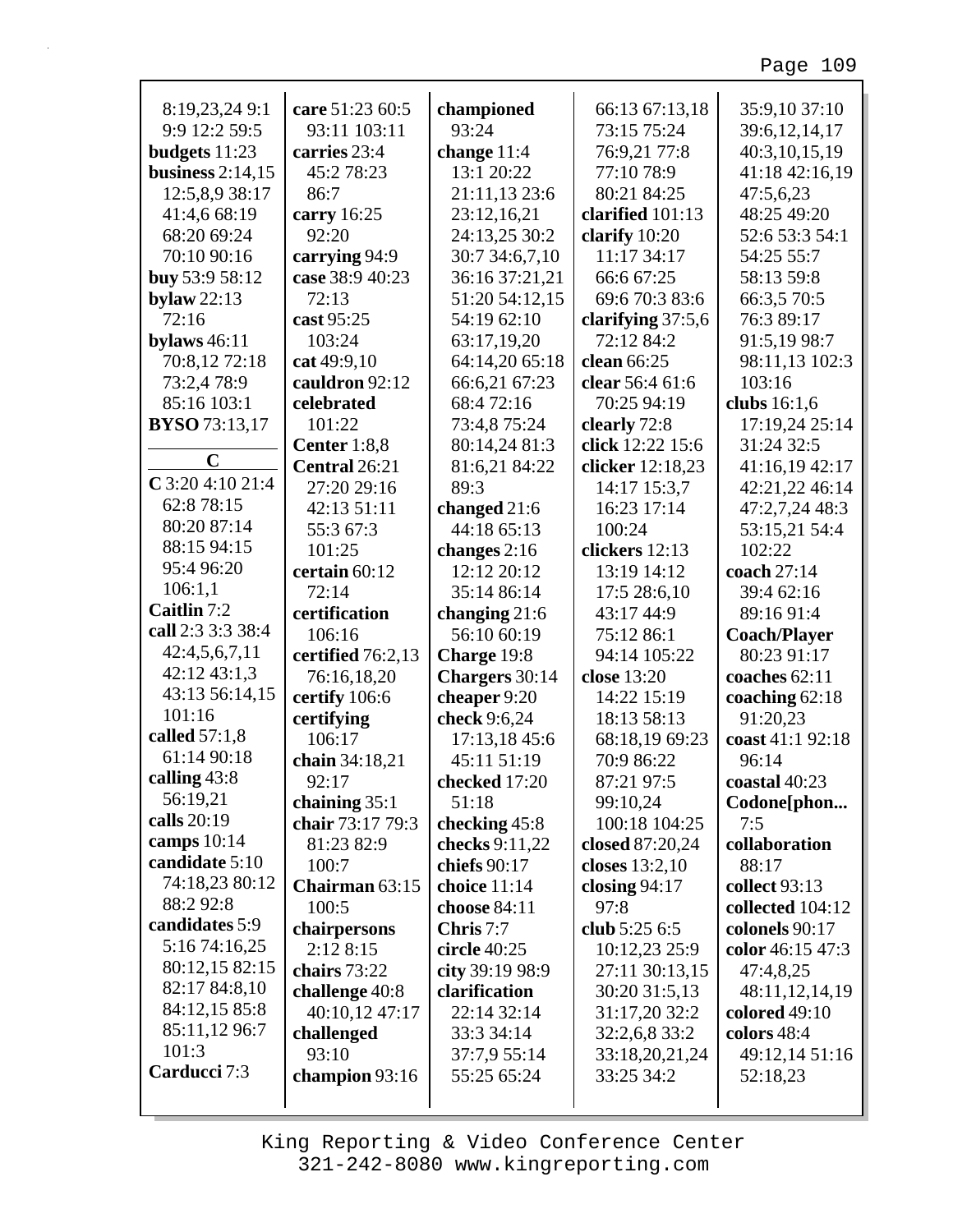|                                 | competing                            | 90:19                          | 4:21 80:8              | days 8:21 24:19               |
|---------------------------------|--------------------------------------|--------------------------------|------------------------|-------------------------------|
| Columbia 16:2<br>16:7           | 42:17,18,24                          | copied $46:19$                 | <b>Creek</b> 10:12     | 55:8 81:25                    |
| combined 83:23                  | competition                          | 48:2                           | crest 47:6,8 49:8      | 82:13 84:7,9                  |
| come 7:23 12:20                 | 51:6 54:11                           | copy 46:18                     | $Cs$ 90:18             | 89:5 90:2                     |
| 16:1 17:13                      | 88:11                                | 63:23                          | <b>CTC</b> 39:13       | De $55:14,16,16$              |
| 19:13 50:5                      | competitive                          | Corners 41:13                  | Cuban 16:17,18         | 55:20,23,23                   |
| 53:19,20 54:21                  | 9:11,24 54:5                         | correct 10:15                  | Cup 50:11,11           | dead 53:10                    |
| 58:5,22 62:7                    | 54:10,13 93:14                       | 11:3 18:23                     | 51:4 92:1              | decide 34:1 53:5              |
| 69:25 74:16                     | complete 62:13                       | 19:16 30:19                    | 93:15                  | 53:7                          |
| 86:17 88:4                      | comply 58:2                          | 32:17 33:20                    | current 81:22          | decided 8:6                   |
| 101:11 102:20                   | concern 102:13                       | 35:21,22 36:12                 | 85:13 87:8             | decision 27:10                |
| comes 27:19                     | concluded 80:8                       | 37:2 39:11                     | 99:5 100:7             | 27:19                         |
| 71:20 76:10                     | 105:24                               | 44:11 60:17                    | currently 59:15        | declare 36:19                 |
| 77:4                            | concludes 86:11                      | 67:22,23 71:7                  | 67:19 70:23            | 46:14 47:1,3,7                |
| coming 7:6                      | 86:14                                | 72:25 73:6,16                  | 85:16 97:18            | 47:11,23,24                   |
| 52:12 91:9                      | conditions 62:16                     | 80:25 84:17                    | 98:9                   | 48:4,8,10                     |
| 96:19 97:3                      | 66:21                                | correctly 36:10                | cut 101:1              | declared 47:4,14              |
| <b>Command</b>                  | conduct 80:8                         | cost 54:4                      |                        | 48:15,20                      |
| 90:19                           | conducted 79:3                       | count 13:4,7,9                 | D                      | decrease 91:3                 |
| <b>Comments</b> 3:10            | <b>Conference</b> 1:22               | 14:2,7,11,20                   | $D$ 3:20 4:12          | dedicate 94:4                 |
| commission                      | <b>Confessore 6:24</b>               | 15:8 69:23                     | 57:22 79:18            | dedicated 88:7                |
| 76:17                           | 71:14,14                             | 70:19,20 72:14                 | 84:20 104:16           | deducted 18:20                |
| commissioner                    | confidential                         | 72:19 76:2                     | 104:22                 | defeating 83:19               |
| 62:9 64:9                       | 11:20                                | 92:10                          | dad 39:11              | 86:8                          |
| 77:12 78:15                     | conflict 22:13                       | counties 30:21                 | daisy 34:18,21         | defined 62:13                 |
| 80:20 82:22                     | congratulations                      | counting 15:23                 | 35:1                   | definitely 98:14              |
| 85:3                            | 98:24 99:14                          | 69:12                          | Dale 17:10,10          | degree 42:22                  |
| commissioners                   | 100:2 105:4                          | counts $3:18$                  | 105:15                 | delete 37:21                  |
| 3:17 51:4 72:1                  | consecutive                          | 14:24 65:8                     | <b>Damien</b> 49:1,1   | Deltona 102:3                 |
|                                 |                                      |                                |                        |                               |
| 77:18                           |                                      |                                | Dan 59:22              |                               |
|                                 | 24:20 26:3<br>63:22 64:17            | 68:7,7                         | <b>Daniel 59:23,23</b> | denied 24:23<br>Denison 31:19 |
| commitment 7:8<br>80:5          | consider 10:6                        | county 31:2 40:5<br>71:25 72:1 | 60:6,8                 |                               |
| committee 2:12                  | 81:2,6                               | 106:4                          | <b>Danny</b> 25:3,4    | 31:19,21,24<br>33:16,16,23    |
|                                 |                                      |                                | 60:5                   | 34:13 40:7                    |
| 8:15 80:8 84:2<br>84:3,15 85:16 | consistency 64:4<br>constitute 47:17 | couple 94:24<br>course 64:16   | dark 56:8,9            |                               |
| communicate                     |                                      | 90:4                           | darkness 56:5          | depending 70:8                |
| 90:19,24                        | contain 90:20,21<br>content 82:1     | Court $1:21$                   | <b>date</b> 1:6 79:8   | designate 36:14               |
| 102:15                          | continue 17:15                       | 106:14                         | 82:3,10,11,13          | designated<br>46:15           |
| communication                   | 32:4 38:14,15                        | cover 58:18,18                 | 82:13 106:11           | designating $47:6$            |
| 87:9 88:16                      | 39:22 90:14                          | 58:22 59:25                    | <b>Dave</b> 16:12,19   | designation                   |
| 90:25 101:13                    | contract 62:14                       | covered $10:14$                | 87:15 88:5             | 36:11                         |
| Communicati                     | contribution                         | 10:16 60:3                     | 94:15 95:3,7           | detailed 24:15                |
| 99:17                           | 93:14                                | covers 92:19                   | 95:19,19               | determination                 |
| community                       | control 89:25                        | crazy 98:12,12                 | <b>Dave's 67:10</b>    | 101:12                        |
| 40:23                           | 90:19 106:17                         | created 76:18                  | <b>DAWN</b> 104:20     | determine 9:12                |
| companies 9:19                  | <b>Cool</b> 10:22                    | credential 3:15                | day 101:4              | determines                    |
| 64:20                           | coordinate                           | credentials 2:5                | 104:15 106:11          | 51:21                         |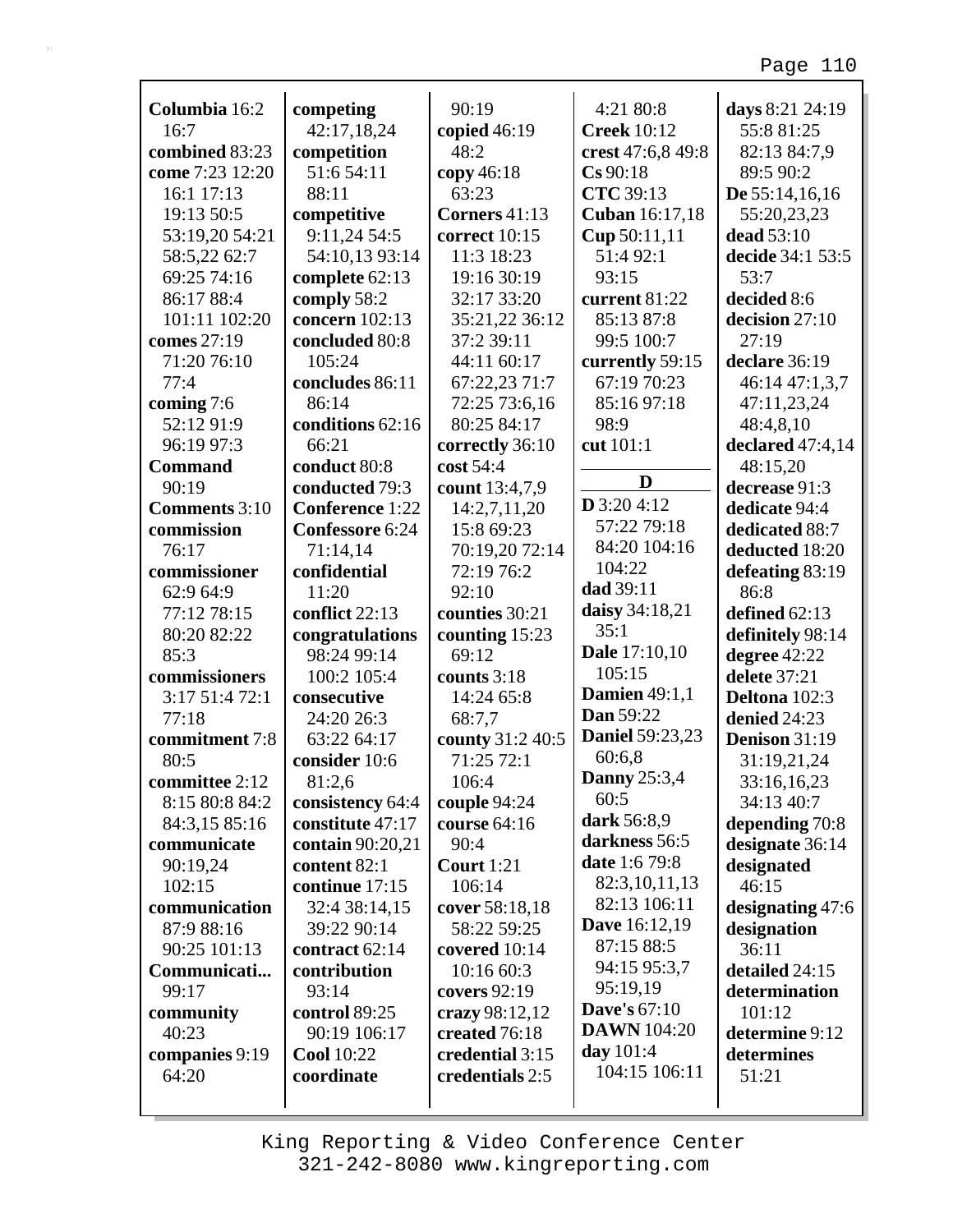| detriment 59:4         | 29:13,20 30:12           | educational            | employees 92:20  | 28:9 40:24         |
|------------------------|--------------------------|------------------------|------------------|--------------------|
| detrimental            | 31:16 37:4,17            | 88:7                   | encompass        | 43:24 44:13        |
| 26:8                   | 38:5 44:9,10             | effect 64:13,13        | 59:13            | 46:5,7 49:11       |
| development            | 56:19 58:3               | 65:7,16 67:24          | encourage 75:1   | 51:21 52:10,10     |
| 64:1 65:1              | 60:23 61:18,20           | 68:3,18 69:2           | encourages       | 72:2,25 97:19      |
| 80:23 88:9             | 63:3,5 66:8              | 69:23 70:1             | 64:25 74:16      | 103:12             |
| 91:18 93:24            | 69:5 75:4,7              | 71:9 72:20,22          | ended 98:13      | everybody's        |
| Dickinson 1:21         | 77:20,22 78:16           | 73:7,24,25             | ends 68:3        | 6:21               |
| 106:6,13               | 78:18 79:16,20           | effected 26:11         | enforce 50:11    | evolved 49:9       |
| difference 3:16        | 79:22 81:10              | effects 54:4           | 51:3 103:5       | exact 63:23 91:5   |
| 5:15 33:4 56:5         | 82:23 85:19,21           | <b>Eguino</b> 40:20,20 | enforcing 51:8   | example 35:10      |
| 73:20                  | disqualified             | eight 6:13,17          | 103:8            | 38:9 53:17         |
| different 29:7,8       | 51:5                     | 67:6,8 69:20           | enjoyed 6:15     | 69:7               |
| 29:9 30:21             | distinct 51:16           | 71:7 72:3,4            | enter 54:10      | exception 30:6     |
| 35:17 46:1             | distinction 54:6         | 105:9                  | entire 31:8      | excuse 19:3        |
| 52:18 64:23            | <b>Ditillio</b> 16:12,19 | either 13:20           | 90:11 92:23      | 62:11              |
| 65:18 79:11            | 87:15 88:3,5             | 82:6 86:10             | entirety 31:15   | exhausted 5:23     |
| 89:9 92:11             | 95:19,19                 | elect 66:19            | 35:15 36:1       | 20:19              |
| 101:11 102:20          | divisions 90:23          | elected 6:22           | 37:14,22 42:1    | exist 38:14,16     |
| <b>Dina</b> $25:10,10$ | doing 12:17 39:2         | 21:5 66:22             | 43:16,21         | existence 38:23    |
| 26:10 27:4             | 41:8 51:20               | 68:16,19 69:14         | entity 49:17     | 39:1               |
| 29:1,1,6,10,18         | 52:23 67:11              | 69:15,19,20            | Eric 7:25 8:17   | existing 63:24     |
| 34:15,15,21            | 79:7,12 89:5             | 70:6,23 73:9,9         | 8:18,18,25 9:3   | 64:2               |
| 35:1 60:10,16          | 92:23 102:4              | 73:10 74:22,22         | 9:14 10:3,8,10   | exists 63:24       |
| 60:22                  | 105:13                   | 76:1 77:15,16          | 10:16,18,22      | expand 36:20       |
| <b>direct</b> 106:17   | door 27:14 39:6          | 77:17,18 92:5          | 11:3,5,14,21     | 40:25 88:21        |
| director 92:17         | 86:22,22                 | 101:9                  | 11:25 12:2       | expected 92:7      |
| director's 3:18        | Driftwood 52:13          | election 5:19          | 31:7,7 32:4      | expensive 59:2     |
| directors 3:21         | drive 1:8 25:19          | 69:9 70:9,11           | 38:7,9 39:16     | experience 89:4    |
| 4:17 5:5 8:22          | 25:21                    | 70:16,21 71:7          | 39:21 42:15      | 89:6,20,23         |
| 24:24 26:4,7           | driver's 11:2,12         | 74:6,17 75:2           | 58:22,25 59:11   | 102:6              |
| 26:14 34:9             | drop 5:16                | 76:12,14 77:4          | 59:17,21 99:5    | explanation        |
| 84:5                   | dropped $5:11$           | 80:9 96:9              | 99:8             | 24:15,18 29:10     |
| disclose 59:15         | due 55:5                 | 104:9                  | errors 4:16      | exploring 8:10     |
| discontinued           | Dunedin 31:12            | elections 2:17         | especially 67:8  |                    |
| 8:3                    | duties 84:6              | 5:3 74:15 76:3         | established 32:3 | F                  |
| discretion             | <b>Dynamo</b> 16:3,8     | 76:10,23 77:12         | European 41:18   | F 106:1            |
| 106:17                 |                          | 80:6,7 81:24           | evaluating       | FA 100:11          |
| discuss $21:10$        | E                        | 82:2 84:5              | 92:22,25         | faces 6:21         |
| 81:13                  | $E$ 106:1,1              | 86:24 87:2             | event 47:13      | facilitate 84:23   |
| discusses 67:20        | e-mail 82:7              | electronic 79:5,6      | 61:11            | facilitates 84:12  |
| discussion 9:5         | earlier 42:16            | 79:12                  | events 50:12     | 84:18,19           |
| 11:16,22 20:18         | 78:8                     | eligible 80:11         | everybody        | facilities 84:18   |
| 21:22,24 22:22         | EC 21:8                  | eliminating            | 13:18 14:8,10    | 84:22              |
| 22:24 23:20,23         | edges 31:25              | 82:25                  | 14:12,16 15:6    | fact 11:7 74:5     |
| 23:25 25:6,7           | edification              | else's 51:7            | 15:15 18:8,10    | fail $53:25$       |
| 27:24 28:1,25          | 49:21                    | emotional 88:8         | 18:11 19:17      | fails $24:5,14,20$ |
|                        |                          |                        |                  |                    |

г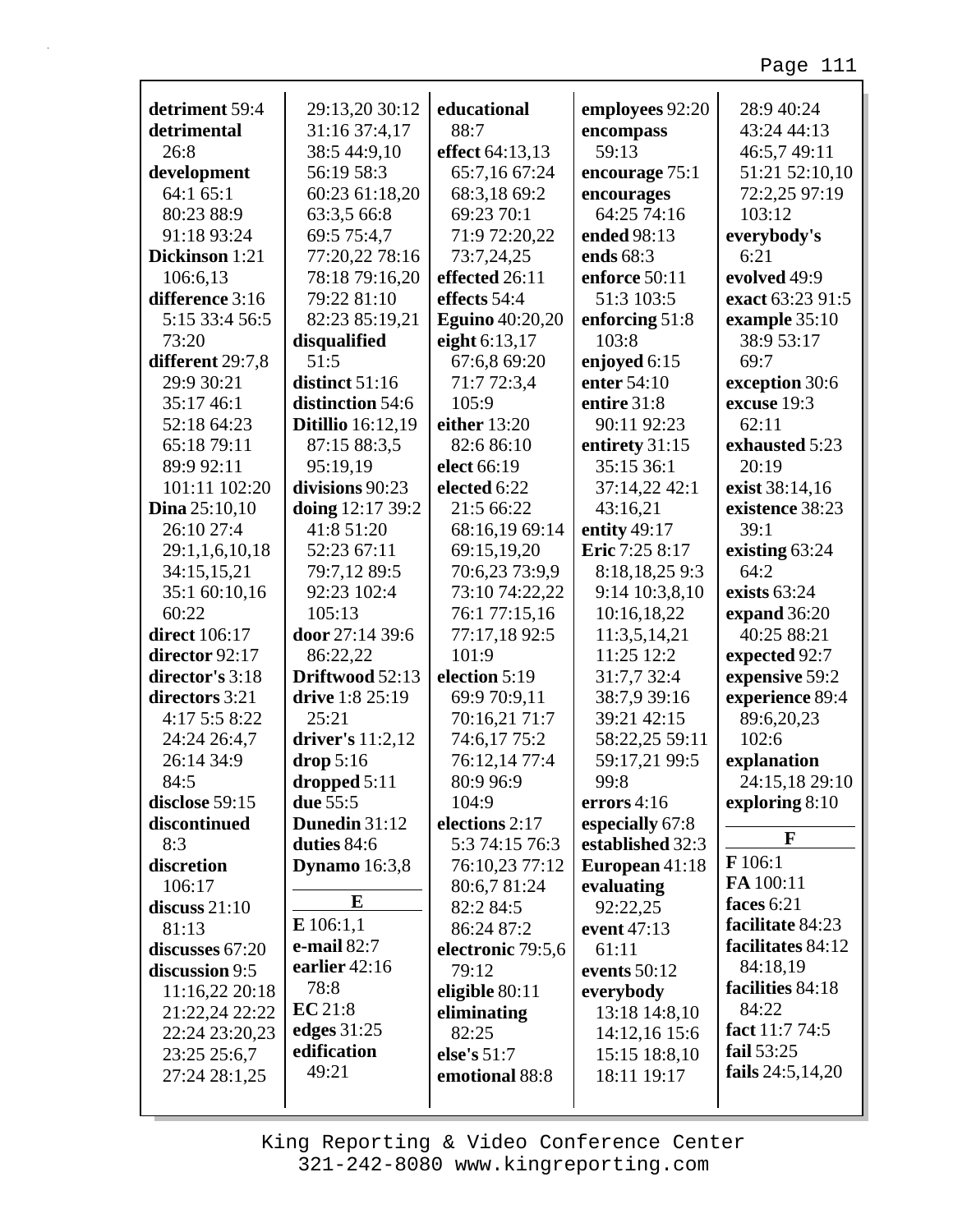| 28:13 29:25           | 96:24                   | 38:3 41:25              | 41:13 43:25            | <b>FYSA 8:19,20</b> |
|-----------------------|-------------------------|-------------------------|------------------------|---------------------|
| 44:2 57:15            | <b>Ferris</b> 33:1,1,15 | 50:5 66:2               | 45:1 50:5              | 21:7 22:10          |
| 83:15                 | 37:9,10,16,23           | 80:15 82:14             | 59:16 61:3             | 24:15,19 30:4       |
| Failure 47:11         | field 11:6 30:3,8       | 83:1 84:16              | 63:22 64:17            | 30:6,17 31:7        |
| <b>Fame</b> 3:21 4:14 | 34:6,7,8,10             | 85:9,13 89:12           | 65:3 69:21             | 33:8,9 42:25        |
| 22:11 43:1            | 35:11,20,21             | 96:11                   | 70:13,13,14            | 46:14 47:2,6,8      |
| 67:17 71:14           | 36:5,11,14,18           | <b>Florida</b> 1:2,9,21 | 72:21 75:18            | 47:13,18,23         |
| 78:6 82:24            | 36:18,19,23             | 1:24 8:2 9:7            | 79:3 86:6 89:5         | 48:3 49:15          |
| Famers 6:20           | 39:11,17,20             | 16:3,4,8,9              | 89:22 90:1             | 50:3,11 51:18       |
| familiar $64:23$      | 44:14,15,19,19          | 27:21 36:4,9            | 94:18 95:5,15          | 52:20 53:16,18      |
| far $6:199:22$        | 51:22 54:3              | 40:8,12 42:14           | 96:2 98:11,22          | 53:21 54:1,11       |
| 15:12 49:16           | 94:1                    | 51:2,7,12 55:4          | 104:2                  | 57:19 59:5          |
| 51:22,24 54:4         | fields 30:2,18,25       | 55:16,23 56:13          | <b>fourth 60:20</b>    | 63:25 65:15         |
| Farrelly 41:12        | 31:1 34:19,22           | 58:7 67:4 74:3          | fresh 67:9 72:2        | 67:17 74:17         |
| 41:12,22              | 35:2 36:25              | 76:25 87:4              | <b>Friday</b> 101:23   | 76:2,4 78:6         |
| fashion 51:13         | 39:24 40:2,4            | 88:6,992:13             | friends 55:5           | 81:24 82:1,7        |
| fast 4:2 15:5         | <b>FIFA</b> 103:2       | 99:19 101:25            | front $3:57:1$         | 82:24 84:7          |
| 103:21                | fight $90:14$           | 106:3                   | 27:19 47:7,9           | 85:16 87:11         |
| faster $6:11$         | find $9:21$ 32:5        | fly 6:23 7:7 29:6       | full 23:13 24:13       | 90:2 92:4           |
| favor 21:25           | 65:22                   | focus 88:13             | 28:15 40:25            | 93:11,17,21         |
| 22:25 24:1            | fine 47:12,14           | 93:14                   | 74:9 90:12             | 97:24 99:11         |
| 28:2 29:20            | 50:8 65:23              | following 1:20          | full-time 92:20        | 101:21 102:20       |
| 43:8,20 44:23         | 66:24 103:3             | 15:25 24:17             | 94:6                   | 102:23 103:1,3      |
| 56:21 57:9            | <b>Fire 16:4,8</b>      | 54:17 56:1              | <b>Fuller</b> 3:16 4:3 | 103:14,15,18        |
| 61:21 63:6            | <b>fired</b> 105:15     | 62:16 77:7              | 4:22,245:2             | <b>FYSA's 8:10</b>  |
| 74:14 75:7            | first 5:8 20:21         | 79:5 81:22              | 53:24,24 87:1          |                     |
| 77:23 78:19           | 37:15 38:3              | 82:1                    | 87:17,20,24            | G                   |
| 79:23 81:12           | 42:2 46:5               | <b>Force 25:5</b>       | 88:25 91:14            | Gabe 10:11,11       |
| 83:7,10 85:22         | 47:22 48:7              | 59:24                   | 94:7,12,24             | 10:17,21            |
| 97:8                  | 53:15 74:8              | foregoing 106:7         | 95:22 96:7,15          | game 2:18 26:13     |
| favorite 103:9        | 77:5 81:2 87:1          | 106:16                  | 97:17,17 98:25         | 39:14 47:14         |
| 103:10                | 97:16 101:2             | forget 89:7             | 99:8,13,16,23          | 51:4,19 88:18       |
| favorites 103:8       | 102:8                   | forgot $46:16$          | 100:1,4,10,14          | 89:15,18,18,19      |
| FC 41:13 55:17        | five 13:9,21            | Fort 16:3,8,15          | 100:17,20,22           | 90:12,12 103:2      |
| 55:24 96:20           | 14:21 15:18             | 17:11 28:21,23          | 101:20 103:19          | 105:13              |
| <b>FDLE</b> 9:22,25   | 17:19,24 18:2           | forth $41:16$           | 103:23 104:5           | games $30:5$        |
| 10:7                  | 18:12,20 19:20          | forward 17:21           | 104:15,21,24           | 35:24 49:12,13      |
| <b>Federation</b>     | 28:12 43:25             | 20:8 58:11              | 105:3                  | gap 91:11           |
| 88:18                 | 45:175:18               | 68:17 70:9              | fun 88:11              | Garden 49:2         |
| fee 9:23,25           | 79:3 82:15              | 74:17 84:3              | functions 92:21        | <b>GARY 96:24</b>   |
| feedback 102:21       | 86:6 90:18              | fostering 88:8          | <b>funds</b> 93:21     | <b>GCF</b> 100:12   |
| feel 67:7             | 93:20 94:18             | found 93:9 94:2         | further $11:21$        | 102:11 103:1        |
| <b>feels</b> 37:16    | 95:5,15 96:2            | foundation 8:5          | 44:8 67:16             | general 1:3         |
| fees $60:12$          | 98:22 104:2             | four 11:12 13:21        | 75:677:22              | 11:11 72:17         |
| <b>FEMALE 3:7</b>     | flash $12:25$           | 14:21 15:18             | 87:17                  | 79:5 81:24          |
| 19:5                  | flip $81:19$            | 18:12 19:20             | <b>future 73:11</b>    | generals 90:17      |
| <b>FERRELL</b>        | floor $37:13,20$        | 28:12 32:1              | 93:6                   | gentleman           |
|                       |                         |                         |                        |                     |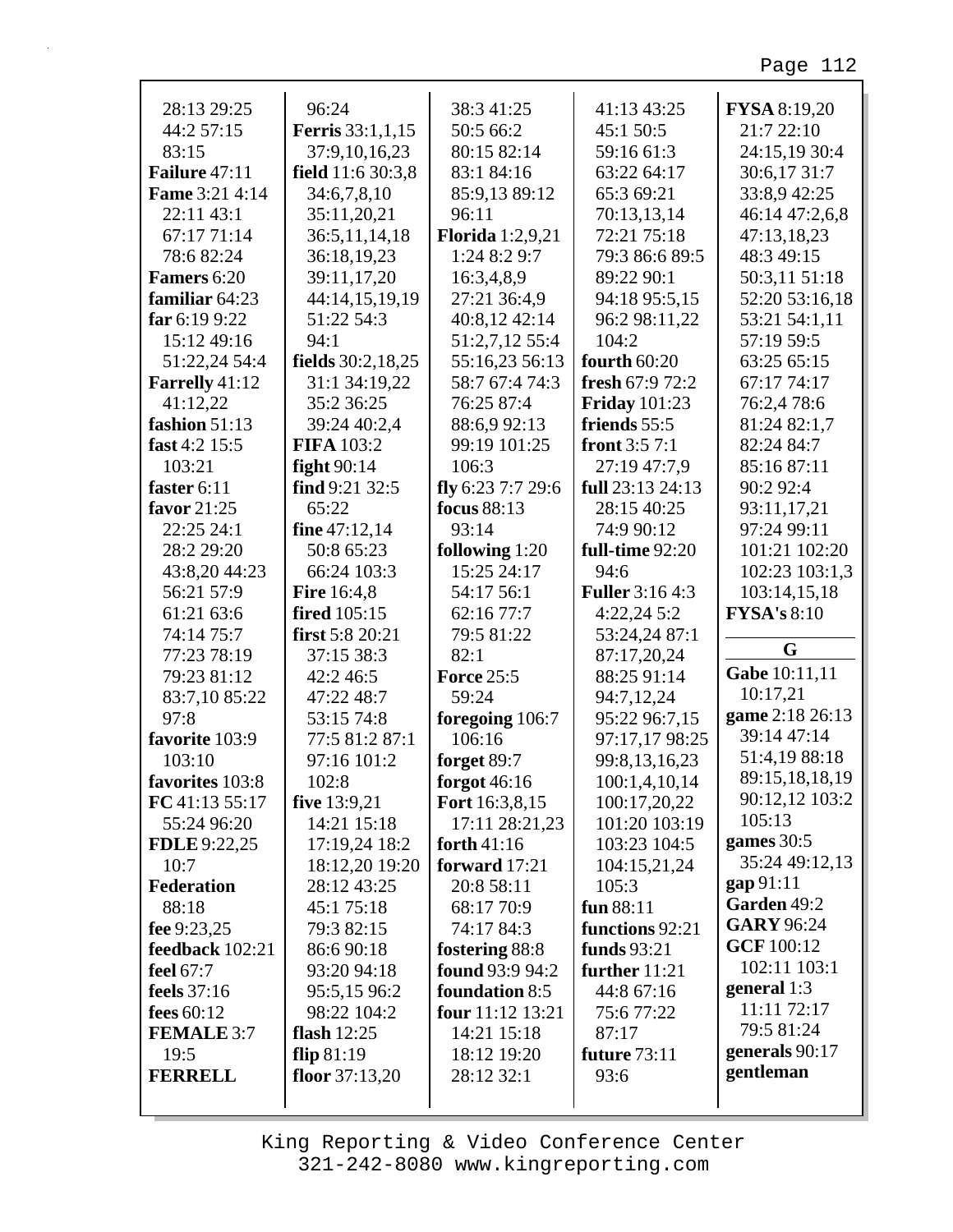| 16:24 40:17         | 18:8 26:14,17   | 101:25                  | heard $55:7$         | housekeeping          |
|---------------------|-----------------|-------------------------|----------------------|-----------------------|
| gentlemen 45:4      | 28:10 29:6      | green 12:23,24          | 74:13                | 57:17 79:8            |
| 45:21,23            | 30:24 31:11     | 14:6,18 15:16           | Heidel 7:25 8:18     | HR 98:1               |
| geographical        | 34:18 40:7      | 19:18,19,24             | 8:18,25 9:3,14       | Huff 73:13,13         |
| 27:17               | 43:16 44:9      | ground $88:16$          | 10:3,8,10,16         | 73:17,17 100:7        |
| geographically      | 45:7,8,14,21    | group 9:19              | 10:18,22 11:3        | 101:6,6 104:5         |
| 25:14,16            | 45:24 50:21     | 58:21 59:9,12           | 11:5, 14, 21, 25     | humbling 89:4         |
| <b>GERALD</b> 29:16 | 52:1 55:9       | $\mathbf{grow}\,41:2,3$ | 12:2 31:7,7          | <b>Hunter's 10:11</b> |
| getting $8:10$      | 58:22 59:3      | 88:18                   | 32:4 38:7,9          | hurt 54:23            |
| 54:3 93:25          | 60:1,11,12      | growth 88:9,22          | 39:21 58:25          | <b>Hyatt</b> 51:11,11 |
| gigantic 41:18      | 68:13,17 69:7   | guess 6:11 16:10        | 59:11,17,21          | 55:3,3 67:3,3         |
| give 18:4 26:15     | 70:9 71:20      | 17:4 20:9               | 99:5                 | 100:12 101:20         |
| 88:21 93:12,13      | 73:20,25 75:15  | 97:15                   | <b>held</b> 80:7     | 101:21,24             |
| 94:21,24            | 75:16 80:3      | guests 2:8 6:19         | <b>Hello</b> 98:6    | 103:20                |
| 102:19 105:21       | 83:16,17 86:21  | 7:2                     | help 49:17 91:2      |                       |
| given 33:3 84:10    | 86:24,25 88:13  | <b>Gulf</b> 92:18       | 94:2                 | T                     |
| 93:21               | 90:2,3 91:8     | guys 17:17 20:6         | helped 46:6          | <b>ideas</b> 89:24    |
| gives 86:2 92:11    | 93:2 94:20      | 42:16 48:21             | helps $11:6$         | identify 5:25         |
| glasses $15:11$     | 96:10 98:3      | 72:24 98:15,17          | <b>Henderlong</b>    | 22:9 25:8             |
| go 3:14 4:5 9:18    | 101:14 102:15   | 101:4 105:10            | 31:12,12             | 28:20 30:13           |
| 13:5,15 14:16       | 103:3,15 104:7  |                         | Henke 28:21,21       | 31:17 35:6            |
| 17:3 20:10,15       | 105:7           | H                       | hey 92:2 93:13       | 38:24 40:18           |
| 20:18,24 21:3       | Golian[phonetic | hall 3:21 4:14          | Hi 62:8 101:6        | 48:25 49:25           |
| 23:6 25:7           | 92:1            | 6:19 22:11              | hiding $7:1$         | 51:16 52:25           |
| 31:10 34:23,24      | good 2:18 3:2   | 39:19 43:1              | higher 59:9,10       | 53:23 54:24           |
| 36:21 38:16         | 6:14 8:18 9:13  | 67:17 71:14             | 90:23                | 55:18,1971:13         |
| 39:18 40:3,15       | 13:23 20:7      | 78:682:24               | hijacked 37:17       | 72:9                  |
| 44:3,9 45:6,10      | 26:12 38:14     | <b>hand</b> 28:20       | hold 17:8,15         | immediately 8:9       |
| 45:17,20 50:16      | 80:10 88:5      | handle 78:25            | 25:17 82:2           | impact $58:10$        |
| 53:9 54:15          | 89:18 102:9     | handles 30:18           | 90:22                | implement             |
| 59:2 65:10          | 105:13          | hands 31:11             | <b>holder</b> 96:14  | 66:23                 |
| 66:20 67:24         | grabs 89:12     | happen $34:4$           | holding $102:18$     | important 51:12       |
| 68:3,1872:20        | grandfather     | 101:9                   | Hollywood 27:8       | impose 56:2           |
| 74:9 81:19,20       | 65:14           | happening 32:8          | 35:8,11 36:3,4       | improve 88:16         |
| 83:16,17 90:25      | granted 30:4    | 32:10                   | 38:10,22,25          | in-house 52:16        |
| 94:1,14 97:16       | 36:15 44:16     | happens 39:18           | 46:4 49:7,18         | 52:17,18              |
| 103:16 104:8        | 77:3            | happy $74:7$            | 49:19 50:22          | included 59:19        |
| goes 5:19 19:18     | grateful 97:25  | hard $6:4$              | 52:14 53:13          | including             |
| 19:19 42:20         | Gray 7:14,15    | harder $41:10$          | 54:8 55:6            | 101:13                |
| 62:17 64:13,13      | 64:7,9 87:13    | <b>HART</b> 104:20      | 60:25                | inconsistent          |
| 65:6,16 69:23       | 87:13 100:21    | <b>Hawks</b> 55:17,24   | <b>home</b> 30:3,5,8 | 65:17                 |
| going $3:3,14$      | great 6:13 39:2 | 58:7                    | 35:20,24 36:5        | incorrect 65:6        |
| 5:13 8:11           | 105:10          | head 68:9 80:4          | 39:11 44:15,18       | increase 24:17        |
| 12:12,15,24         | greater $9:17$  | heading $65:13$         | 44:19 80:5           | incumbent             |
| 13:3,7,9,15,20      | 26:21 27:20     | healthcare              | 105:20               | 74:24                 |
| 14:1,11,20          | 42:13 51:11     | 92:16                   | <b>honest</b> 92:25  | independently         |
| 15:22 17:17         | 55:3 67:3       | hear $55:21$            | <b>hour's</b> 25:21  | 9:21                  |
|                     |                 |                         |                      |                       |

 $\Gamma$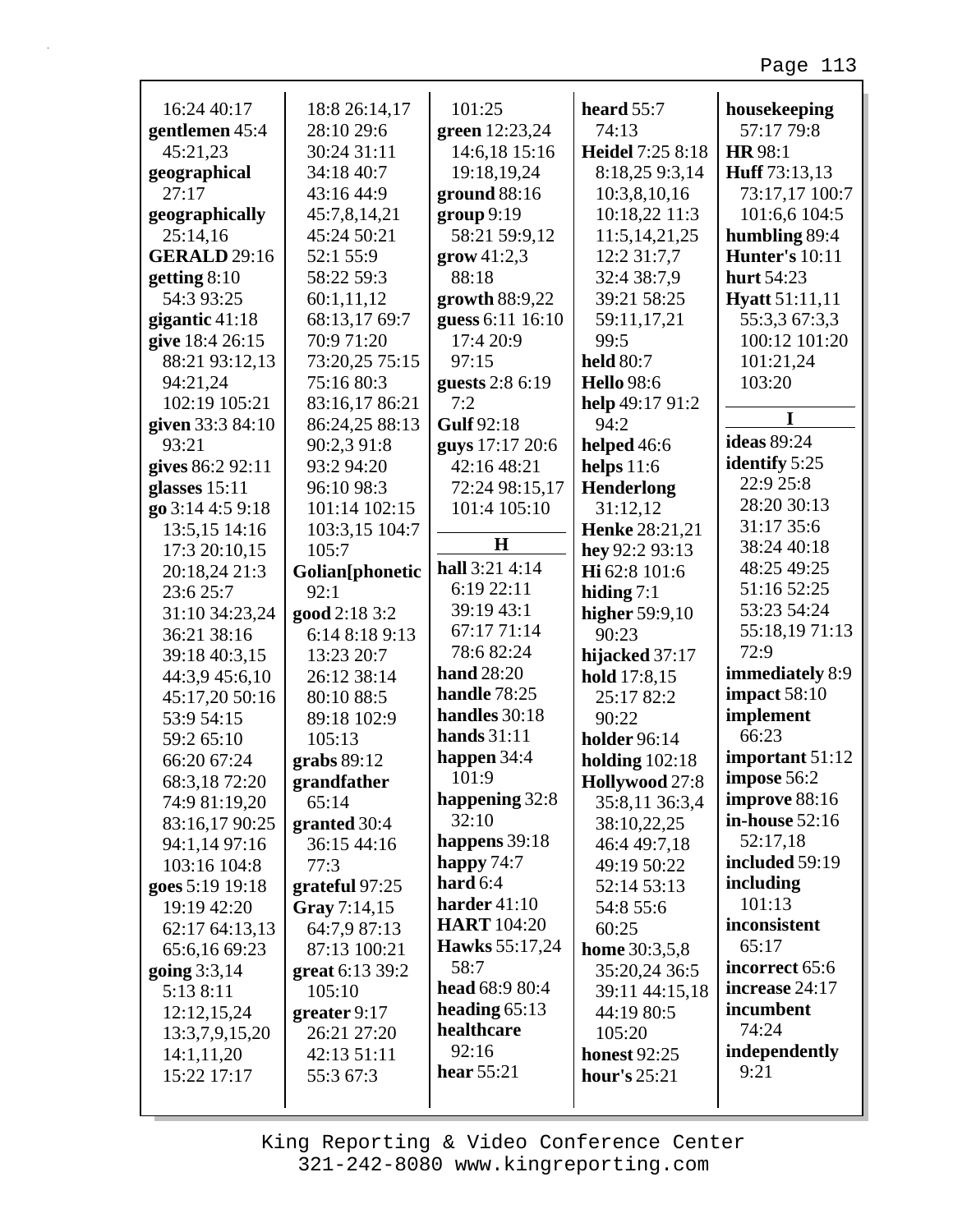| <b>Indianapolis</b>     | 43:18 44:20           | 24:16                  | 97:14 101:8                    | 101:25 103:11            |
|-------------------------|-----------------------|------------------------|--------------------------------|--------------------------|
| 93:18                   | 45:16,16,19           | <b>Justin 63:15,15</b> | 102:14,15,17                   | league-backed            |
| indicator 93:6          | 46:23 48:7            | 63:20 64:11,12         | 103:7,8,20                     | 66:6                     |
| individual 82:7         | 75:14 79:1            | 65:6,12,23             | 104:10                         | leagues $40:13$          |
| individuals 11:8        | 84:17 86:2            | 67:25 68:6             | knowing 15:2                   | 101:11                   |
| 92:20                   | 87:25 91:1            | 69:2 74:12,12          | 49:18                          | learn 98:15              |
| information             | 95:10,12,23           | 74:21 85:14,14         | knowledge                      | learned 89:9             |
| 91:6                    | 98:19                 | 85:18 96:13,13         | 102:6                          | 90:17 93:9               |
| initial 33:6            | Jay 31:19,19,21       | 99:3,4 100:5,5         | knows 44:13                    | leave 6:10 105:7         |
| 35:16 39:8              | 31:24 33:16,16        | $\mathbf K$            | 49:12 51:21                    | leaving $103:16$         |
| 47:10                   | 33:23 34:13           | Katherine 66:11        | L                              | leg 92:11                |
| initially 33:8          | 40:7                  |                        |                                | Legacy $16:3,7$          |
| input $46:8$            | <b>Jeff</b> 31:12,12  | 66:13,19               | <b>Ladies</b> 45:4,21          | Legacy's 17:21           |
| instance 71:2           | jersey $46:15$        | Kathleen 30:14         | 45:23                          | legislature              |
| <b>instill 88:12</b>    | 47:3,13,24            | 30:14,20 31:1          | lady $6:1,2$<br>Lake 52:6 53:2 | 71:24                    |
| insurance 9:10          | 48:11,13 51:7         | 31:6                   |                                | <b>Lehtio</b> 9:2,4      |
| 9:14 10:13,15           | jerseys 47:5,7,8      | keep 37:23 40:1        | language 81:22                 | 104:19                   |
| 58:10,17,20             | 47:9 48:4 49:8        | 41:7 103:15            | large 1:21 35:9                | lends 21:9,20            |
| 59:11,25 60:3           | 49:11                 | key 93:16              | 103:12                         | lengthen $62:15$         |
| interest 22:13          | Jessica 96:21         | kid 54:24              | larger 42:17,21                | let's 14:10,12           |
| interview 92:24         | 98:6,7,21             | kids $27:12,14,17$     | 42:22                          | 15:13 20:10              |
| intrigued 92:4          | <b>Jill 97:19</b>     | 27:22 53:19            | largest $92:16$                | 28:6 33:24               |
| invalid 83:20           | job 39:2 41:8         | 54:3 61:3              | late 48:21                     | 55:8                     |
| involved 89:15          | 88:11 92:24           | 90:11,13 91:20         | Lauderdale                     | <b>letter</b> 8:1 27:10  |
| <b>Island</b> 31:21     | Joe 87:6 89:2         | 97:22 98:10            | 28:21,24                       | <b>letters</b> 2:10 7:21 |
| 33:16                   | 92:1 94:15            | 101:9 104:11           | Lauer 63:15,15                 | 7:22                     |
| <b>issue</b> 26:18      | 95:4,7                | kind 6:4 9:11          | 63:20 64:12                    | level 10:1,1,2,3         |
| 41:14 52:21,21          | <b>John</b> 15:11     | 27:10,13 41:19         | 65:6,12,23                     | 41:17 76:1               |
| 54:20                   | 23:11,22 25:10        | 41:20 59:6             | 67:25 68:6                     | 77:5,688:10              |
| <b>issues</b> 101:12,14 | 25:10 26:10           | Kindle 19:2            | 69:2 74:12,12                  | <b>levels</b> 88:19      |
| 102:20                  | 27:4 29:1,1,6         | King $1:22$            | 74:21 85:14,14                 | liability 10:15          |
| items 79:3              | 29:10 34:15,15        | <b>KNIGHT 105:1</b>    | 85:18 96:13                    | license 2:11 8:2         |
|                         | 34:21 35:1            | know 3:5 7:7           | 99:3,4 100:5,5                 | 11:2,12                  |
| ${\bf J}$               | 60:10,16,22           | 12:16 13:8             | Laughter 94:23                 | lifelong 88:12           |
| <b>JACK</b> 105:1       | 62:23,24 78:24        | 14:5 17:7,23           | law $10:8$                     | light 12:23,25           |
| <b>Jacksonville</b>     | 80:21,22 81:1         | 19:12,23 20:11         | <b>Laws</b> 103:2              | 14:6,18 15:16            |
| 92:13 102:19            | 87:11 91:15,16        | 24:9 25:13,18          | <b>leaders</b> 92:22,25        | 19:18,24 56:8            |
| <b>Jared</b> 12:13,16   | 94:8,16 95:4,8        | 25:18 26:14            | 93:4                           | 56:9                     |
| 13:12,22,25             | 96:5 99:24            | 41:9,18 45:6           | league $26:22$                 | lights $14:6,18$         |
| 14:14,15 15:1           | <b>Johnny</b> 50:7,23 | 49:14 51:15,19         | 27:21 42:14                    | limit 63:21 70:7         |
| 15:5, 10, 13, 24        | 50:25 52:16,19        | 51:25 52:5,22          | 49:11,12,22                    | limited $41:1$           |
| 16:7 17:13,19           | join 39:13            | 53:8 58:11             | 50:12,13 51:12                 | limits $66:17$           |
| 17:25 18:4,6            | <b>Jose 52:13,13</b>  | 60:2 67:8,9            | 53:6 55:4                      | 69:14 72:17              |
| 18:23,25 19:10          | <b>Juan 55:14,16</b>  | 74:5,14 80:4           | 63:16 66:1,4                   | 74:16,24 75:1            |
| 19:14,16 20:3           | 55:16,20,23,23        | 87:25 89:18,19         | 67:4 89:17                     | line 47:22 48:7          |
| 20:7,14 21:2            | <b>Juniors</b> 16:4,9 | 91:7,23 95:10          | 96:14 98:9                     | 48:18                    |
| 23:6 28:7,8             | justification         | 95:23 96:25            | 99:5 100:6,8                   | LINK-CUM                 |
|                         |                       |                        |                                |                          |

г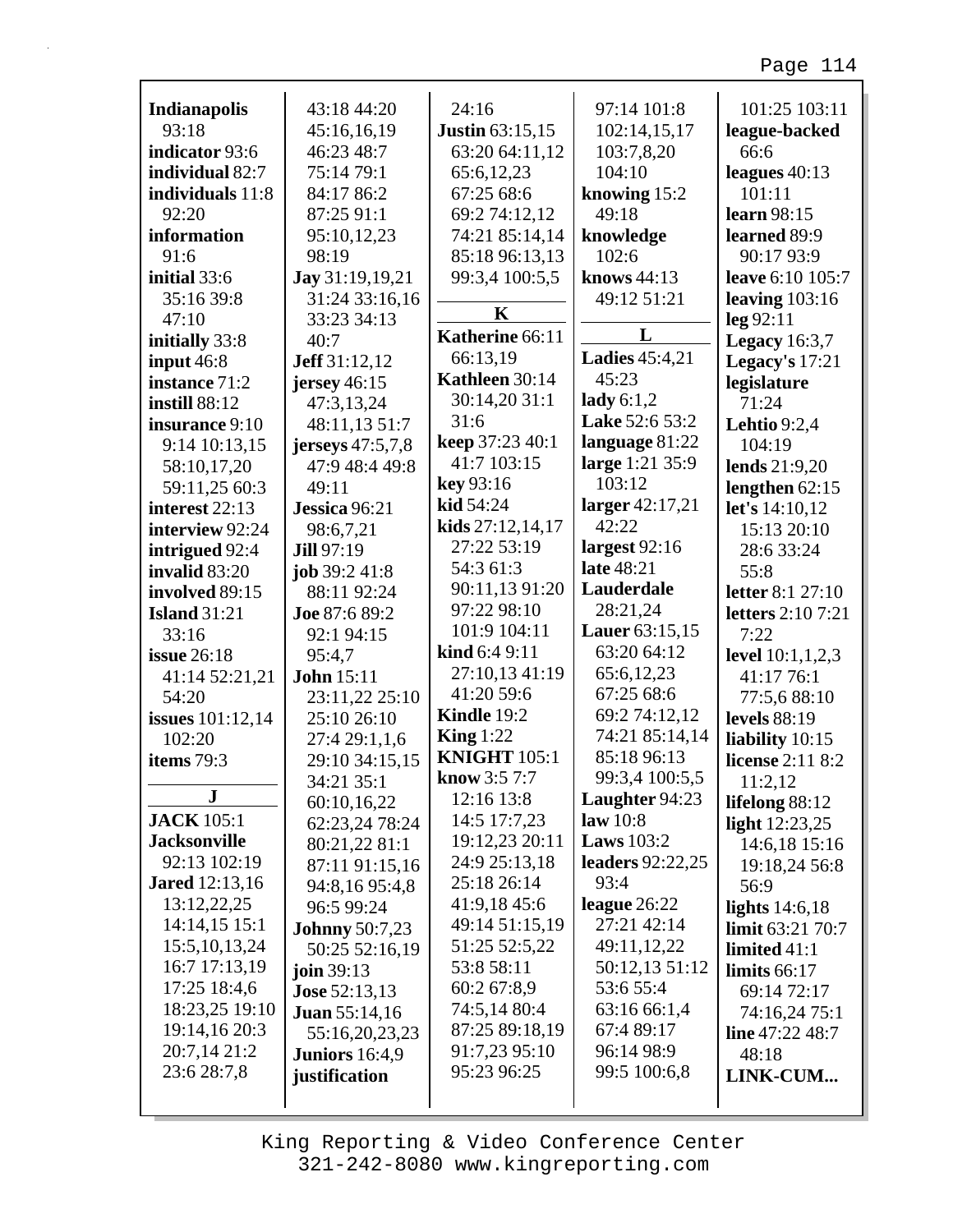| 99:12 100:13        | low 4:16               | 22:21 23:2            | 31:9,14,20,22  | 81:9,12,16,18          |
|---------------------|------------------------|-----------------------|----------------|------------------------|
| 100:19              | <b>lower</b> 90:23     | 25:2 27:2,5           | 32:11,15,17,20 | 82:21 83:3,6           |
| list 34:12 84:10    | lowered 5:9            | 28:4 29:23            | 32:23 33:5,21  | 83:13,15,19            |
| <b>listed</b> 85:16 | lowest $5:10$          | 37:5 43:11            | 34:5,20,25     | 84:17,20 85:2          |
| listing $24:21$     |                        | 45:14 49:24           | 35:3,6,13,22   | 85:10,17,19,21         |
| 82:8                | M                      | 50:2,2 58:19          | 35:25 36:7,13  | 85:24 86:1,13          |
| little 6:11 12:22   | ma'am 22:20            | 65:2,10,21            | 36:22,25 37:4  | 87:8,8,21              |
| 21:3 25:22          | 97:4                   | 66:14,18 67:1         | 37:6,13,20     | 96:17 97:5             |
| 46:6 50:7,23        | <b>Magnets</b> 39:13   | 68:13,22 69:6         | 38:1,5,8,18,21 | 99:10                  |
| 50:25 52:16,19      | majority 3:23          | 69:17,20 70:1         | 38:24 39:7     | mean 50:16             |
| 56:1 64:19          | 4:7,9,11,13,15         | 70:18 71:1,4,8        | 40:6,17 41:11  | 51:22 101:1            |
| 79:1 91:3           | 4:17 9:23              | 72:21 74:11           | 41:24 42:5,8   | means 12:25            |
| 101:1               | 94:19                  | 79:13 83:18           | 42:10,12 43:3  | 68:7 69:10             |
| <b>local</b> 49:11  | maker 22:5 46:2        | 86:20 87:10,10        | 43:6,13 44:2,8 | 86:2 106:16            |
| 52:21 91:19,24      | 62:4                   | 88:4 89:1 96:9        | 45:4,19 46:12  | meant 54:23,24         |
| located 30:2        | <b>MALE</b> 17:1       | 96:18,23,25           | 46:19,23 47:19 | 92:3                   |
| 44:14               | 38:20 47:20            | 97:8,11,13            | 47:22 48:6,12  | medium $41:16$         |
| $logo$ 47:6,8       | 50:19 57:4             | 98:5,19 104:8         | 48:19 49:3,23  | 58:12                  |
| 50:24 53:16         | 69:15,18,22            | 105:6,12,19           | 49:25 50:18,20 | meet 33:11 82:5        |
| long 65:4 91:7      | 70:4,20 71:3,5         | Marino's 56:1         | 52:4,7,25      | meeting $1:33:1$       |
| 92:9,24 101:5       | 71:10 72:7,10          | <b>Mark 94:8</b>      | 53:12,23 54:12 | 3:3 5:5 8:22           |
| longer 8:6 10:14    | 72:25 85:6             | market 93:6           | 55:1,12,15,18  | 17:8 66:1,5            |
| 70:24               | 87:16 94:21            | <b>Marriott</b> 1:8   | 55:21 56:12,15 | 82:2,14 91:25          |
| longest 92:24       | manager 91:4           | math $4:15$           | 56:18,21,24    | 102:18                 |
| look $26:1,10$      | mandatory 11:6         | <b>matter</b> 39:14   | 57:1,6,12,15   | mega 33:24             |
| 66:15 93:19         | 11:15 56:4             | 56:10 65:4            | 57:21 58:5,8   | member 22:11           |
| <b>looked</b> 25:12 | <b>manner</b> 84:16    | 70:16 71:10           | 58:15,20 59:22 | 43:1 54:2 82:7         |
| looking 8:8         | 85:9 91:6              | 74:5                  | 60:4,7,9,14,17 | 96:22                  |
| 26:12 40:24         | Marc 10:23,23          | matters 90:13         | 60:23 61:5,10  | members 33:25          |
| looks 9:9           | 11:4,11                | 90:13                 | 61:16,18,20,23 | 34:1 66:4              |
| lose 25:24 41:9     | Marcelo 40:20          | <b>Mauro</b> 53:13,13 | 61:25 62:6,20  | 93:23                  |
| lost 61:14          | 40:20                  | McClaren 99:21        | 62:24 63:3,5,8 | membership             |
| lot 8:11,11 26:11   | <b>Marino</b> 3:2,8,10 | <b>McLaren 5:7</b>    | 63:10,18 64:5  | 24:17 88:17            |
| 41:5 42:22          | 3:13 5:3,8 6:9         | 8:24,25 10:5          | 64:8 66:8 67:2 | mental 88:8            |
| 53:4,15 64:18       | 6:19,257:13            | 11:17 20:11,24        | 67:12,16,23    | mention 53:18          |
| 64:20 74:13         | 7:15,19 8:14           | 21:2,10,14,16         | 68:8,23,25     | mentioned              |
| 92:10 93:1          | 8:17 12:4,8,11         | 21:22,24 22:2         | 69:4,25 71:12  | 30:17 74:14            |
| 98:13 101:12        | 13:13 14:3,10          | 22:4,8,16,18          | 72:9 73:12,14  | merely $70:23$         |
| 102:5 103:16        | 14:16 15:1,9           | 22:22,24 23:4         | 74:2,19 75:4,6 | merge 35:12            |
| 105:6               | 15:11,13,15,22         | 23:12,19,23,25        | 75:10,12 76:7  | merged 30:24           |
| Lou $6:20,20,24$    | 16:5, 10, 14, 21       | 24:3,5 25:4,25        | 76:24 77:8,11  | 31:5                   |
| 32:23 33:1,1        | 17:2,19,23             | 26:20,23 27:1         | 77:14,16,20,22 | <b>merger</b> 30:18,22 |
| 33:15 37:9,9        | 18:1,5,6,10,18         | 27:6,24 28:1,6        | 77:25 78:2,10  | 30:23                  |
| 37:16,23 71:14      | 18:24,25 19:4          | 28:9,19,23            | 78:12,14,18,21 | methods 79:5           |
| 71:14 73:15         | 19:7, 12, 15, 17       | 29:5,7,12,15          | 78:23 79:10,14 | Miami 25:4             |
| <b>loud</b> 42:9    | 19:23 20:6,9           | 29:18,25 30:11        | 79:18,22,25    | 59:23                  |
| Love 105:10         | 20:16 21:21            | 30:19,22 31:3         | 80:2,19,25     | mic 9:6 46:3           |
|                     |                        |                       |                |                        |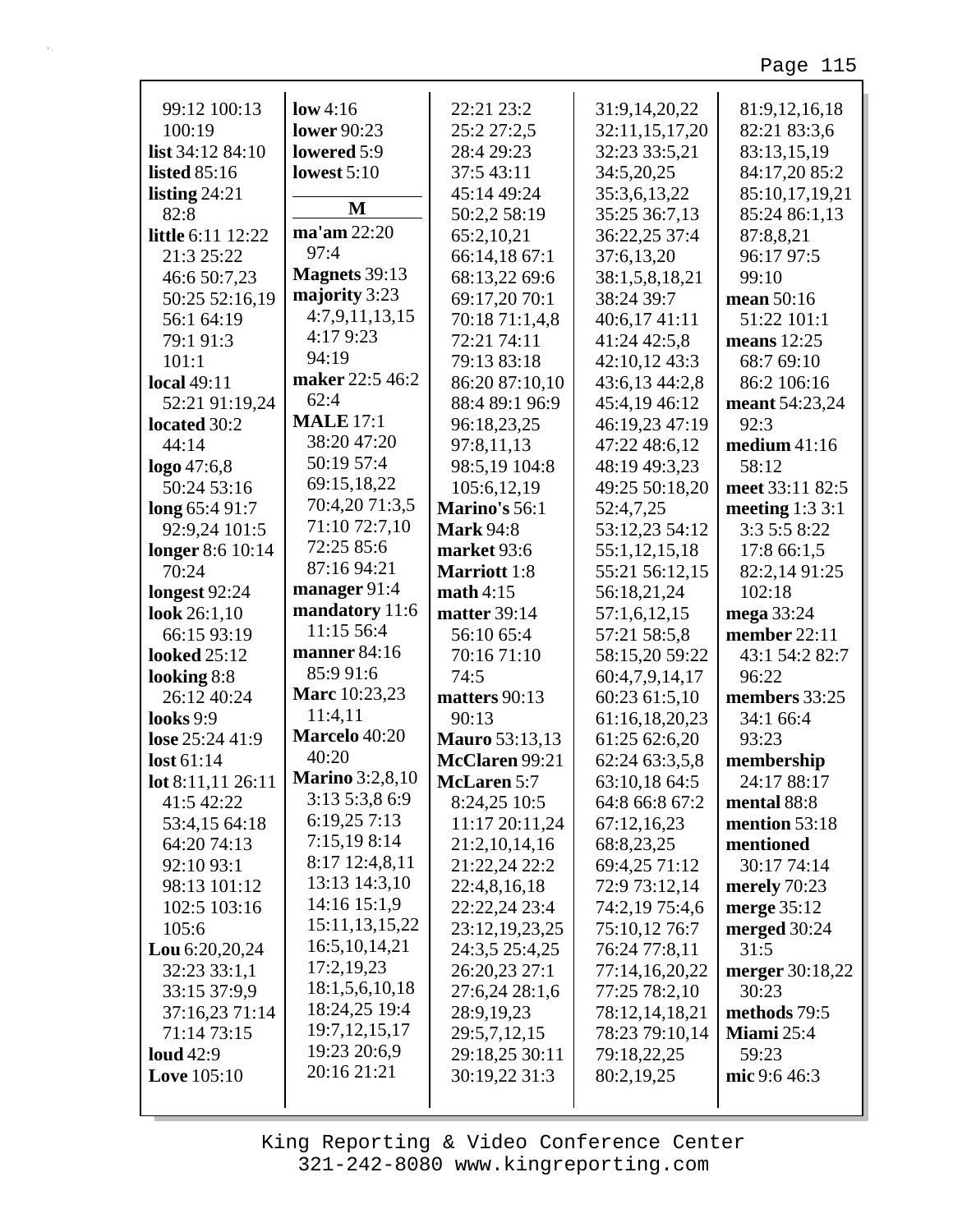| 48:24 58:6              | money 41:17,19     | 56:15 62:20            | NC 84:3,8,11        | nominated              |
|-------------------------|--------------------|------------------------|---------------------|------------------------|
| 60:8,9 68:9             | 93:13 105:23       | 64:5 81:9              | necessary 98:1      | 80:16 84:15            |
| microphone              | Moore 7:7          | 91:24 105:18           | need 12:9 15:25     | 85:8,12 89:12          |
| 5:24 6:1 20:25          | moot 86:9          | moves 4:22 8:25        | 20:6 27:22          | 99:8                   |
| 22:9 25:8               | <b>MORIN</b> 29:16 | 9:3                    | 31:10 34:7          | nominating             |
| 31:10 62:7              | morning $3:2$      | moving $58:10$         | 36:23 38:21         | 81:23 82:9             |
| 69:25 97:3              | 8:18 24:8 88:5     | 64:3 84:3              | 45:16 50:20         | 84:2,3,14              |
| midnight $82:13$        | motion $4:19$      | multiple 9:19          | 51:19 52:5,7        | 96:15 100:6            |
| <b>Miguel</b> 16:14     | 7:10,13 8:23       | 11:24 22:1             | 57:25 58:2          | nomination             |
| Mike 26:21,21           | 20:17 21:11,12     | 23:1 24:2,4            | 64:22 67:2          | 82:10 84:13            |
| 26:24 27:20,20          | 21:17 22:4,12      | 28:3,5 29:22           | 72:15 80:13         | 87:9 95:20             |
| 32:13,16,18,22          | 22:19 23:4,5,8     | 29:24 38:4             | 83:20 84:24         | 96:11 97:18            |
| 32:22 42:11,13          | 23:9 24:5 25:9     | 42:3,4 43:10           | 85:5,12 89:2        | 99:4                   |
| 42:13 51:11,11          | 28:13 29:25        | 43:12 56:23            | 94:20 101:3,16      | nominations            |
| 55:3,3 58:7,7,9         | 37:13 38:3         | 57:11,14 61:22         | 101:21 105:16       | 80:13,14 82:12         |
| 58:24 59:6,15           | 41:25 42:2         | 63:7,9 75:9,11         | 105:22              | 82:14,25 84:6          |
| 59:20 67:3,3            | 43:13,15,19,22     | 77:24 78:1,20          | needs 15:6 66:25    | 85:15 87:3,18          |
| 94:4 100:11,11          | 44:2,4,6 45:2      | 79:24 81:15            | 84:22 101:13        | 87:20,22,24            |
| 100:12 101:21           | 46:2,3,6,10,12     | 83:14 85:23,25         | negotiated 9:15     | 96:18 97:2,6,9         |
| 101:24 103:19           | 49:4 57:4,9,15     | 86:12 97:10            | 9:19 58:21,22       | 99:2,9,11,17           |
| 103:20 104:1            | 61:25 62:7         | 99:7,22                | Nelson 87:6         | 99:23,24               |
| mile 34:24              | 63:1,10,16         | <b>Murray</b> 49:1,2   | 88:25 89:2          | 100:10,15,18           |
| miles 30:3 31:4         | 64:10 66:2         | <b>MVP</b> 77:13       | nerve-wracking      | 104:17,21,25           |
| 34:24 35:20             | 72:15 73:19        | 93:15                  | 101:5               | nonprofit 88:7         |
|                         |                    |                        |                     |                        |
|                         |                    |                        |                     |                        |
| 36:5,18 37:2            | 75:19 78:2,10      | <b>Myers</b> 16:3,8,16 | nervous $101:2$     | noon 72:3              |
| 38:11,13 44:15          | 78:23 80:2         | 17:12                  | never 10:16 92:6    | <b>North</b> 16:3,8,15 |
| military 89:23          | 81:5,5 83:4,15     | N                      | new 2:15 5:13       | 62:9 80:20             |
| million 92:6,19         | 83:16 85:4         |                        | 6:22 9:19 12:8      | 82:22 85:3             |
| mid 13:1                | 86:7 87:21         | name 5:25 31:20        | 12:8 35:10          | Notary 1:21            |
| minimum 29:3            | 100:18,19          | 32:9 36:23             | 49:22 70:11,12      | notes 106:9            |
| <b>Ministries 92:18</b> | 105:16             | 47:6,8 49:6            | 70:15 71:7          | notice 8:7 10:14       |
| minute $6:15$           | motions 3:5 79:2   | 53:18 66:13            | 73:2 77:2           | 81:24,25 84:5          |
| 12:15 18:4              | move 4:20 7:12     | 82:18 91:16            | 89:11,13 91:9       | number 3:22            |
| minutes $2:96:3$        | 8:24 17:21         | 98:6 101:6,24          | 96:4 104:6          | 11:15,18 13:4          |
| 7:10,11,20              | 20:7 21:2 23:5     | names 6:5,5            | <b>Newton 21:15</b> | 14:11 15:1             |
| 45:10 46:13             | 23:16 24:12        | 12:20                  | 22:7,10,10,20       | 17:23 18:14,22         |
| 63:19 82:16             | 28:14 30:1,1       | nay 11:25 22:2         | 42:7,9,25,25        | 20:1 23:13             |
| 94:22,24 98:3           | 31:8 33:19         | 23:2 24:3,4            | 48:16 67:17,17      | 25:12,16               |
| mirrors 78:7            | 34:2 37:11         | 28:4,5,11              | 68:5,11,14,24       | numbers $11:1,5$       |
| missing $18:7,17$       | 40:7,11 57:17      | 29:23,24 43:11         | 78:6,6,11           | 11:8 13:22             |
| 18:18                   | 67:11,11 75:24     | 43:12,23 44:25         | 82:24,24            | 14:23 19:13            |
| mission $54:1$          | 78:11,25 79:2      | 57:13,14 63:8          | night $48:21$       | 76:2,9,12,13           |
| 94:9 97:24              | 80:6 90:22         | 63:9 75:10,11          | <b>Nods</b> 67:23   | 76:16,17,20,22         |
| mixture $64:20$         | 97:5 99:10,24      | 75:16 77:25            | nominate 82:6       | 95:12,17               |
| <b>model</b> 90:16      | 104:24 105:1       | 78:1,21 83:8           | 87:6,11,15          | $\mathbf 0$            |
| mom 39:11               | moved 3:7 23:12    | 83:13,14 85:24         | 96:21 99:5,21       |                        |
| moment $61:13$          | 31:14 43:3         | 85:25 86:5             | 100:12 104:18       | objections 4:25        |

 $\Gamma$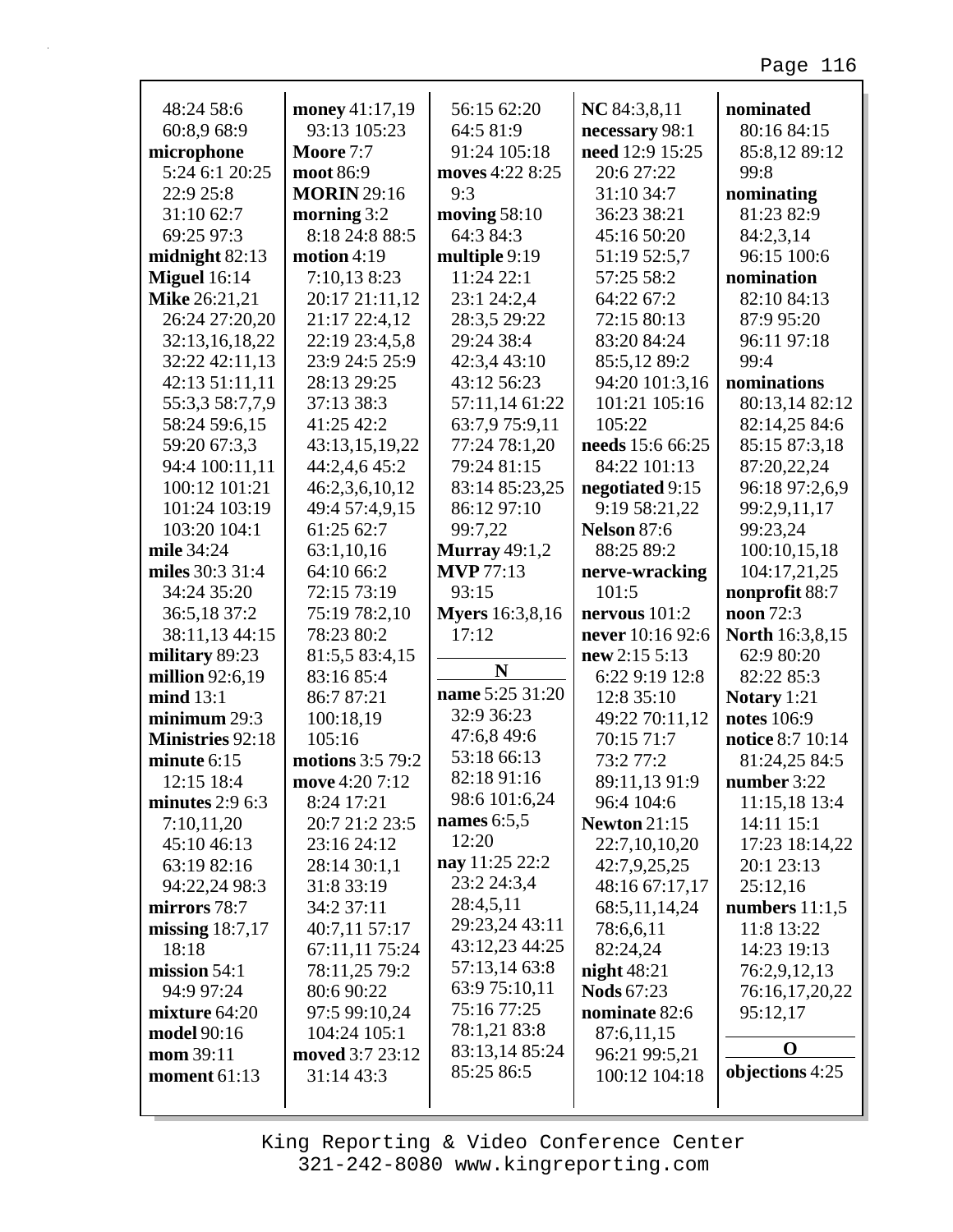| obligated 62:12     | 103:23,24        | 82:18 83:2           | 21:7                  | person $5:10,22$  |
|---------------------|------------------|----------------------|-----------------------|-------------------|
| obtain $60:20$      | 105:6            | 84:13 91:1           | pass 36:4             | 5:22 11:10        |
| 61:12               | Olaf 28:21,21,23 | 97:15                | passed 66:4           | 24:7 37:20        |
| obtained 61:6       | old 49:9 58:1    | ordered 33:11        | 69:11 78:8            | 46:7 64:21        |
| October 61:2        | 60:1 70:7,8      | 82:18                | passes 22:4           | 66:3 67:10        |
| <b>ODP</b> 90:9     | 91:8,8           | organization         | 43:13 61:25           | 71:1 102:9        |
| offences 47:15      | olds 60:3,11     | 34:3,4 38:15         | 63:10 75:19           | personal 67:5     |
| <b>offer</b> 40:4   | once 12:22,24    | 64:19 88:7,23        | 78:2 80:2             | perspective       |
| offered 59:14       | 17:12 18:1       | 89:25,25 92:8        | passion 88:12         | 92:12             |
| <b>office 24:15</b> | 20:17 33:9       | 92:16,21             | <b>Past-President</b> | petition 24:21    |
| 64:16 75:25,25      | one-against      | <b>Organizations</b> | 22:10 43:1            | physical 88:8     |
| 76:11 87:1          | 20:18            | 88:18                | paste 46:18 48:2      | pick 81:6         |
| 93:25               | one-for 20:18    | original 44:3,6      | 63:23                 | picked 16:13      |
| officer 89:22       | ones 16:1 18:20  | Orlando 1:8,9        | pasted 46:19          | piece 105:22      |
| officers 2:12       | 35:17 41:8       | 33:1 35:10,24        | patch 49:19,20        | pink 50:8         |
| 8:14                | 50:10,13 76:18   | 37:10 92:14          | Paul 7:14,15          | pitched 93:20     |
| oh 6:20 22:7        | 89:11 103:5,6    | 102:19               | 64:7,8 87:13          | place 1:8,23      |
| 60:24 68:14         | open 6:12 87:1   | outcome 89:10        | 87:13 96:20           | 25:21 74:6        |
| 95:1                | 96:11            | outgoing 50:2        | 100:21                | 81:23             |
| okay 3:2,10,14      | opening 2:7 92:2 | outside 89:20        | pay 39:19 40:4        | places 25:20      |
| 4:5,6 6:9 7:2,9     | operations       | 92:12                | 58:25 60:11           | 29:8              |
| 8:17 11:21          | 92:18            | overall 103:17       | paying 59:4           | plan 24:16 49:16  |
| 12:4,6,11,17        | opinion 27:21    | overlooked 3:18      | Pennington            | 52:23 102:12      |
| 13:8,15,22          | 67:5 72:8,11     |                      | 66:11,13,19           | 102:18            |
|                     |                  | ${\bf P}$            |                       |                   |
| 14:10,16 16:23      | opponent 51:24   |                      | Pensacola 92:2        | <b>Plant 98:8</b> |
| 17:10 18:5,11       | opportunities    | p.m 1:7 105:24       | 92:9                  | plate 2:11 8:2,12 |
| 18:14 19:9,12       | 27:22,23         | page 2:2 3:5         | people 5:20           | platform 88:21    |
| 19:17,25,25,25      | opportunity      | 86:13                | 10:19 11:7            | play 26:18 27:23  |
| 20:7,9 21:3         | 41:22            | pages 20:12          | 18:8 38:12            | 35:23 36:3        |
| 23:5 26:20          | opposed 11:25    | 106:8                | 40:1,14 64:12         | 39:11,14,24       |
| 28:14,23 29:12      | 22:2 23:2 24:3   | Palm 49:2            | 70:10 72:5            | 49:15,15 51:13    |
| 31:22 32:15         | 28:4 29:23       | parent 39:4          | 73:21 74:13           | 53:20,20 54:15    |
| 34:21 36:2          | 43:11 44:24      | parenthesis 82:3     | 75:1 79:14            | 103:8             |
| 38:21 39:9          | 45:7 56:24       | part 5:4 62:17       | 89:12 90:1,21         | player $26:13$    |
| 41:24 42:23         | 57:12 61:23      | 68:20 92:25          | 91:10 96:21           | 30:5 57:18        |
| 45:14,18 47:2       | 63:8 75:10       | participate          | 98:14 101:21          | 58:25 59:2        |
| 48:23 52:25         | 77:25 78:8,21    | 46:15 47:23          | 105:6                 | 60:13,15,16,18    |
| 59:20 60:9,22       | 79:25 81:16      | 48:5,675:2           | percent 5:15          | 60:19 64:1        |
| 61:17 65:21         | 83:13 85:24      | participates         | 9:17 14:23            | 89:16             |
| 67:12 68:25         | 97:11            | 49:12                | 18:3 50:4 55:9        | players 23:14,15  |
| 69:471:12           | opposite 49:14   | participation        | 66:4 95:7,8           | 24:14,20,25       |
| 77:11 80:3          | ordeal 98:12     | 26:5 47:12           | percentage            | 25:1,12,15,17     |
| 85:18 86:20         | order 2:3 3:3    | particular 25:25     | 95:12                 | 25:17,22,22,23    |
| 87:1 94:19          | 9:12 33:12       | 83:21                | Perfect 31:6          | 26:2 28:16        |
| 95:2,14,22,25       | 34:5 36:15       | parties 62:15        | performance           | 29:3 36:2         |
| 96:9 97:13,14       | 41:7,24 50:23    | partnered 57:24      | 93:6,7                | 40:11 41:7        |
| 98:19,24 101:3      | 50:24 57:19      | partnership          | period $62:15$        | 54:5 58:1 59:1    |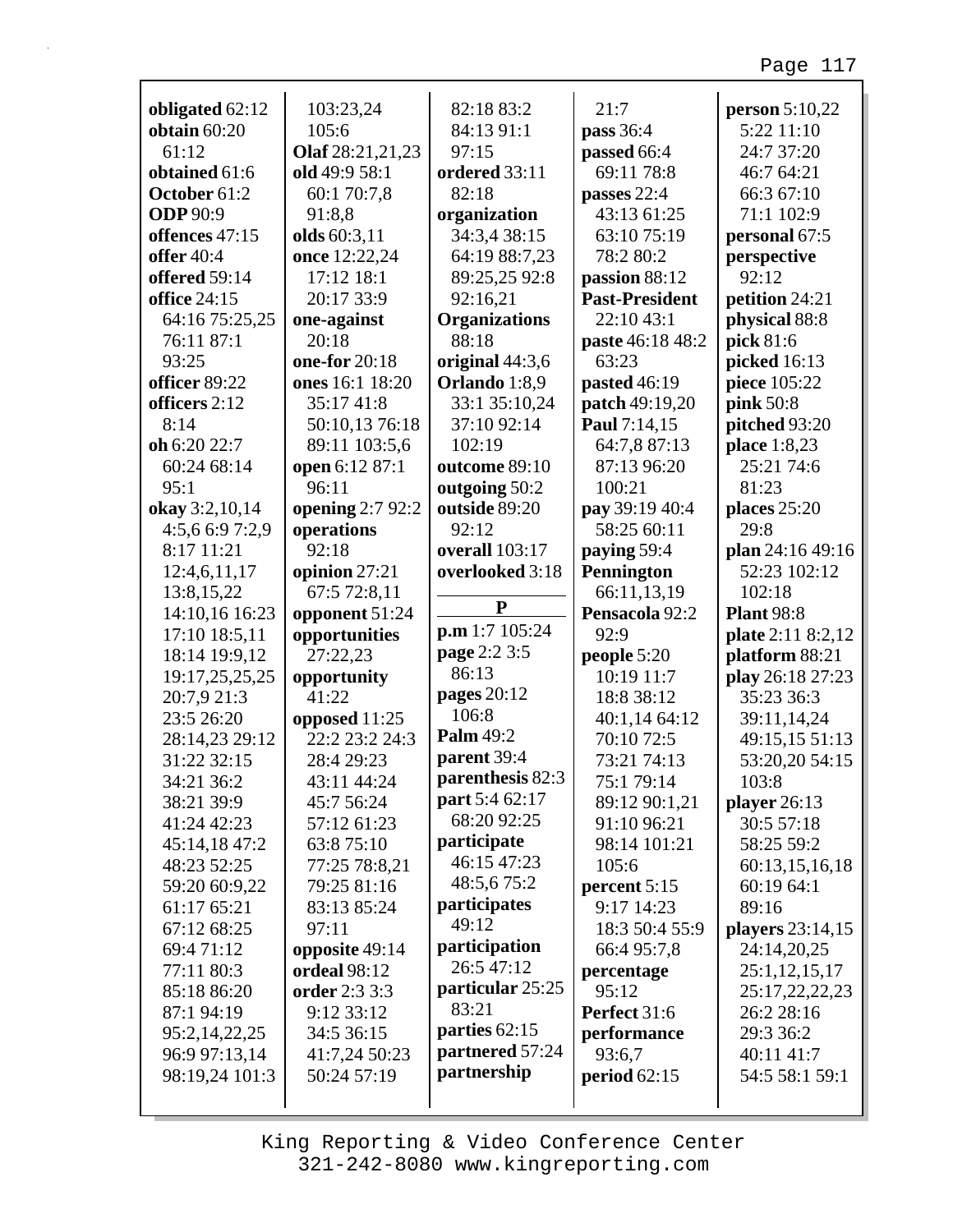| 59:3 65:14        | 72:17,23 73:1        | 19:18 28:10      | 75:2 84:6,13      | proxy 96:14            |
|-------------------|----------------------|------------------|-------------------|------------------------|
| 76:19 88:13       | 74:8 87:11           | 44:24 51:23      | product 38:15     | <b>public</b> 1:21 3:6 |
| playing 35:20     | 92:5 93:4 94:6       | 75:17 86:4       | 39:15 40:12       | purpose 103:13         |
| 38:12 40:1        | 98:2 99:1            | 94:14 98:20      | products 40:14    | purposes 49:21         |
| 51:25,25 52:16    | positions 22:15      | pressed 13:5     | program $52:17$   | push 61:4,11           |
| 54:25             | 72:21 84:9           | pressing 44:23   | 52:17,19 58:11    | put 11:17,19           |
| please 5:24,25    | post 84:5            | pretense 70:7    | 58:16 59:13,17    | 13:13 15:11            |
| 6:4 13:18,19      | posted 8:20          | prevent 36:1     | 59:18 60:21       | 18:1 41:16             |
| 14:3,6 15:15      | practices 94:2       | preventing 32:7  | 90:7,8,14,15      | 53:16 54:21            |
| 20:24 21:11       | preceding 28:16      | 32:9             | 93:19,25          | 61:10 66:1,3           |
| 22:9 23:6 25:8    | preclude 64:24       | previous 35:9    | programs 59:8     | 90:8 100:24            |
| 28:11,20 30:13    | Predators 49:2       | previously       | 93:17 94:1        |                        |
| 31:17,18 35:6     | prefer 63:2          | 70:17 84:4       | prohibitive 54:4  | Q                      |
| 38:24 40:19       | premier 90:9         | price 9:13       | promote 54:2      | qualifications         |
| 43:9,24 45:11     | <b>Prenat</b> 25:3,4 | primary 30:3,8   | 97:24             | 82:8                   |
| 45:15,20 46:3     | 59:23,23 60:6        | 31:1 34:6,7,8    | properly 17:14    | quality 74:25          |
| 46:13 48:24       | 60:8                 | 35:21 36:5,11    | proposal 21:5     | quarterly              |
| 49:25 53:1,23     | prerequisite         | 36:14,18,19,23   | 22:5,6 24:6,8     | 102:18                 |
| 56:22 57:9,12     | 82:5                 | 44:15,17,19      | 25:25 26:1        | question 10:13         |
| 58:6 62:7         | present $3:22,23$    | 46:15,23,24      | 33:13 37:15,21    | 10:24 13:2,14          |
| 63:19 71:13       | 4:5,6,9,10,13        | 47:1,3,21,24     | 44:12 45:25       | 20:20 30:16,16         |
| 81:14 82:7        | 4:15 59:25           | 48:4,9,10,16     | 57:2 62:1 78:3    | 33:14 42:4,6,6         |
| 86:20,22 91:12    | 84:8                 | 48:18 56:6       | 78:7 83:8,21      | 42:7 43:2,4,9          |
| 94:16,18 95:1     | presented 46:1       | prior 24:19 65:7 | proposals 45:6    | 43:14 52:2             |
| 95:4,6,14,16      | 57:9 65:19           | 68:6,20 69:12    | 45:20             | 54:9 55:13             |
| 95:24,25 96:3     | 85:11                | 70:19 72:14,18   | propose 35:15     | 56:14,16,19,22         |
| 98:17,21,23       | president 50:3,3     | 76:2 77:4 80:5   | 37:23             | 57:1,8 58:24           |
| 99:2,18,23        | 63:22,24,25          | 81:23,25 82:14   | proposed 2:13     | 59:7 65:2              |
| 100:10,23         | 64:3 71:15,16        | 84:7,9           | 2:16 8:19         | 68:12 77:2,9           |
|                   |                      | private 49:17    | 12:12 20:11       | 85:15 102:13           |
| 104:1,3,17        | 71:17 74:18,20       |                  |                   | questions 6:7          |
| 105:17            | 74:20,21,22          | privilege 91:25  | 23:6,16,21        | 60:10 93:3             |
| plus 5:15 13:24   | 76:15 80:23          | probably 54:22   | 24:7,12,12        | quick 104:9            |
| 18:15             | 84:14 87:2,7         | 81:2 89:6        | 29:9 37:12,17     | quite 45:5 58:24       |
| point 37:7,9      | 87:10,12 88:14       | 103:17           | 37:21 38:2,6      | 102:5                  |
| 66:12 67:18       | 88:21 89:11,14       | problem 25:23    | 67:19             |                        |
| 73:2,14,15,20     | 91:17 92:8,17        | 50:14,15 55:6    | proposer $20:21$  | quotes 9:18            |
| 75:23 77:8,10     | 95:20 96:4           | 56:7             | 23:8,9 24:10      | $\bf R$                |
| 80:21 84:24       | 98:7,11 99:16        | procedure 2:6    | 62:2 63:12,13     | <b>R</b> 106:1         |
| police $51:13$    | 100:4,12             | 5:13 20:17       | 78:4,24 80:4      | race 12:20             |
| 89:21             | 101:24 102:2,2       | 85:13            | proposers 83:23   |                        |
| policies 102:23   | 104:7,16             | procedures 6:7   | proposing 84:1    | radius 40:24           |
| <b>pool</b> 47:20 | Presidents 92:1      | 73:5             | proud 49:18       | raffling $104:11$      |
| pop 31:25         | press 12:24 13:2     | proceeding       | provide 39:15     | ran 92:4               |
| position $62:19$  | 13:19 14:3,5,8       | 24:13 105:24     | 40:11,13 41:6     | rate 9:14,20           |
| 63:21 66:24       | 14:11,13,17,19       | proceedings      | 41:17,20          | 58:21,21 59:2          |
| 67:8 70:11,24     | 15:7,7,15,17         | 1:20 2:1 106:8   | providing $27:22$ | 59:9,12,19             |
| 71:6,19,21        | 18:9,10 19:17        | process $21:20$  | 39:2 41:14,15     | rates 58:10 59:7       |
|                   |                      |                  |                   | raw 95:17              |

г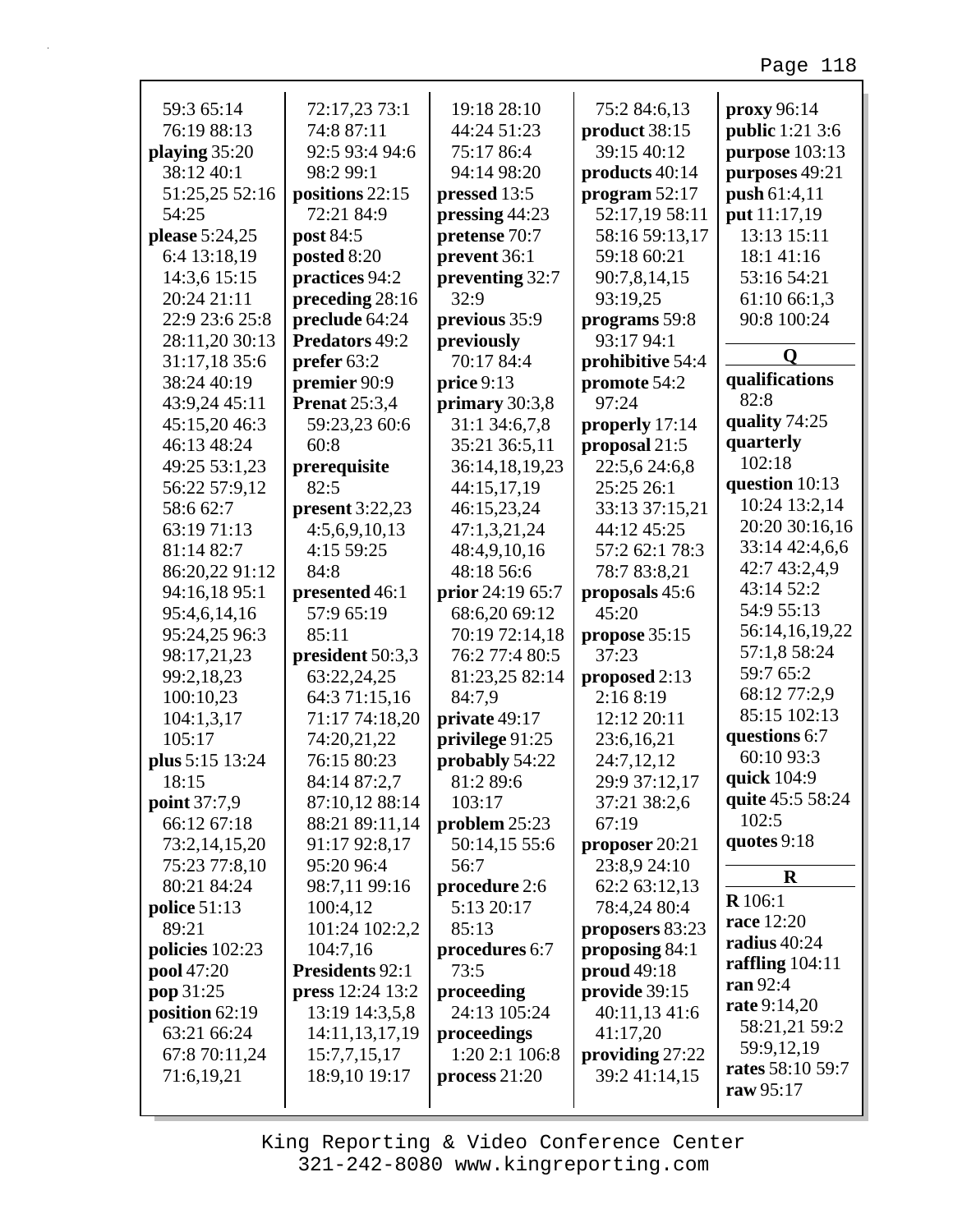| re-affiliate            | recorded 12:25   | 27:12 59:1            | respects 55:5        | 15:13,21,25         |
|-------------------------|------------------|-----------------------|----------------------|---------------------|
| 33:12                   | recreation 53:4  | 62:12                 | response 3:12        | 17:15 18:6,25       |
| re-affiliation          | 54:5             | registrar 75:22       | 5:1 6:8 7:18         | 19:5,7,23           |
| 24:16 32:21             | recreational     | registration          | 8:16 12:1,7,10       | 20:16,21 27:2       |
| 33:7 34:11,12           | 39:3 54:13,14    | 61:11 84:11           | 21:23 22:3,23        | 27:10,14,18         |
| 35:16,18 36:17          | 54:19,24 60:15   | related 56:7          | 23:3,24 27:25        | 28:9 34:25          |
| 36:20,22 39:8           | 60:18 91:23      | remain 83:9           | 28:18 29:14          | 35:3 36:24          |
| 47:10                   | 93:12,24 94:1    | 95:23 99:6            | 44:7 56:20,25        | 38:10,17 39:19      |
| re-ballot 94:20         | 94:9             | remaining 97:20       | 58:4 61:19,24        | 41:24 44:8,12       |
| read 7:21,22            | recreationally   | remarks 2:7           | 63:4 67:15           | 44:20 45:8,23       |
| 15:12 44:12             | 54:9             | 6:12                  | 75:5 77:21           | 57:2,16 66:14       |
| 46:12 62:11             | red 49:8 79:14   | remember              | 78:17,22 79:21       | 66:18 68:3,5        |
| 63:18 101:23            | reelected 70:15  | 71:18                 | 80:1 81:11,17        | 69:13 71:8,21       |
| ready $3:14$            | reelection 70:25 | remind $97:19$        | 83:5,12 85:20        | 73:1,24 75:6        |
| 12:13,16 13:11          | 73:1,3,6,24      | 100:22                | 87:19 97:12          | 75:13 88:2          |
| 13:12 14:14,15          | referee 51:14,22 | reminding             | 100:16 104:23        | 91:2 93:15          |
| 14:21 15:9,18           | 102:7            | 32:23                 | rest 16:21 17:16     | 94:12,17 99:13      |
| 17:22 18:6              | reference 81:3,4 | <b>remove</b> 62:19   | 96:25                | 102:14,24           |
| 19:9,10 20:14           | references 80:22 | renegade 27:13        | restrict 42:21       | 103:25 104:15       |
| 28:7 43:18              | region $3:19,20$ | renew 8:9             | restriction 37:1     | right-hand          |
| 44:20,22 45:16          | 3:20,204:6,8     | renewal 24:23         | result 47:11,14      | 12:23               |
| 45:17,17,19             | 4:10,12 21:4     | Repeat 16:6           | 96:4                 | risk 59:9           |
| 75:13,1786:3            | 50:11 57:22      | replacement           | <b>Results 94:18</b> | <b>Robert 52:5</b>  |
| 88:1 94:12,13           | 62:8 64:9        | 97:18                 | 95:5,7,15 96:2       | 53:2,2              |
| 95:1,10,24,25           | 73:18 76:3,9     | report 2:5 3:15       | 98:22 104:2          | Robert's 5:12       |
| 100:25 103:23           | 76:22 79:18      | 15:5,23 106:7         | resume 82:8          | 83:1                |
| real 15:5 92:15         | 80:10 82:22      | reported 1:20         | retirement           | Rockets 60:25       |
| 104:9                   | 85:3 87:6,14     | reporter 1:21         | 105:23               | role 62:18 93:9     |
| <b>reality</b> 42:18,20 | 88:15 96:20      | 106:14,17             | retroactive          | 98:2                |
| really $27:16$          | 100:4,17,23,24   | <b>Reporting 1:22</b> | 65:11 66:17,20       | room 7:3 14:4       |
| 34:17 64:18             | 101:4,7,10       | reports 2:12          | 68:13,14             | 15:3,4 16:6,11      |
| 66:12 74:6              | 103:24 104:6     | 8:14 20:13            | retroactively        | 17:5 20:22          |
| 90:24 94:3              | 104:16,22,24     | 62:2                  | 66:21                | 22:6 23:10          |
| 102:10                  | regional 63:21   | representatives       | reverse $48:12$      | 45:12 62:4          |
| reason 34:9             | 64:3,9 67:7      | 66:5                  | reviews 76:10        | 63:14 66:16         |
| 40:14,22 51:14          | 71:16,17 76:1    | representing          | rewrite 46:6         | <b>roster</b> 51:18 |
| 57:23,24 76:8           | 76:3,15,15,17    | 53:17                 | <b>Rey</b> 52:13,13  | 52:1                |
| reasons 24:22           | 77:5,6,12,18     | reproduction          | <b>Rhonda</b> 99:12  | rostered 54:10      |
| rec 52:16 60:12         | 78:15 80:12,19   | 106:16                | 100:13,19            | rotate 64:22        |
| 91:21                   | register $24:14$ | request 34:8          | 102:8 104:9          | rotation 64:25      |
| received 8:1            | 24:20 26:2       | requirements          | rid $37:14,18$       | round 5:8,11,14     |
| 9:18 24:18              | 28:15 29:3       | 33:11 34:11,12        | ridiculous 53:10     | 5:17 17:4 95:1      |
| 82:10                   | 57:19 59:3       | requisition 90:5      | right 3:15 5:25      | 95:9,11,24          |
| recess 86:15            | 60:2 61:3        | resigns $62:19$       | 6:1,27:19:5          | 103:10              |
| reconvene 45:9          | registered 53:16 | resolution 66:1       | 10:4,21 11:7         | rounding $4:16$     |
| 45:9,11 86:17           | 76:20            | 66:3                  | 11:10,14 12:2        | row 50:6            |
| <b>record</b> 106:9     | registering      | resources 94:4        | 13:1 14:17           | rule 2:16 12:12     |
|                         |                  |                       |                      |                     |

г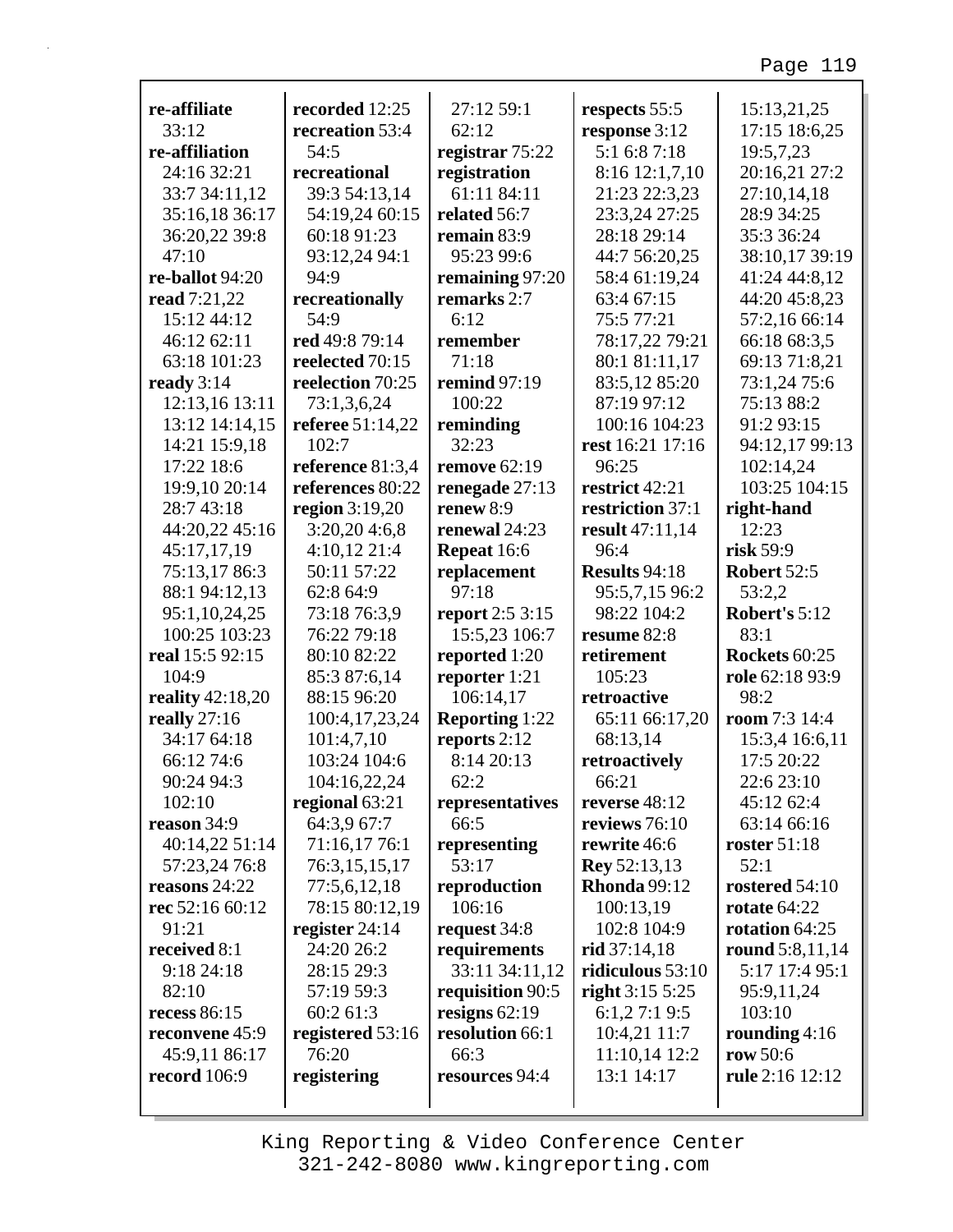| 20:12,22 22:13        | sanctioned 30:5    | 78:13 79:16,17  | 28:1,19 29:20        | 31:6                  |
|-----------------------|--------------------|-----------------|----------------------|-----------------------|
| 26:16 29:4,8          | 30:647:13          | 80:17,18 81:8   | 44:8 58:5            | Shields 52:5          |
| 31:8,15 32:19         | 50:12 52:20        | 82:19,20 84:21  | 60:24 61:20          | 53:2,2                |
| 32:19 35:15           | <b>SANDRA</b> 9:2  | 84:24 85:1      | 63:5 67:16           | ship $90:3$           |
| 36:11 37:12,14        | <b>Sandy 9:4,4</b> | 87:9,13,16,23   | 75:677:22            | shirt 56:10           |
| 37:22 39:10,22        | 69:7 104:18        | 92:16 95:1      | 78:18 79:22          | shirts $56:5$         |
| 40:22 43:16,21        | 105:3              | 96:16,17,23,24  | 85:21 94:19          | shopped 59:7          |
| 46:10 50:4            | saving $98:13$     | 97:7 99:7,12    | select 28:22,24      | short 105:8           |
| 53:8,25 54:6          | savings $9:16$     | 99:22,25 100:9  | 84:14                | shorten $62:15$       |
| 56:2,3 57:16          | saw 48:23 91:24    | 100:13,20,21    | send 5:4 34:8        | <b>Shots</b> 57:25,25 |
| 57:17,17 62:10        | saying 6:3 21:25   | 104:20 105:2    | 55:2 60:1            | 60:21                 |
| 63:17 64:13,14        | 22:25 24:1         | secondary 46:16 | sense 35:1 65:12     | show 49:13            |
| 65:13,14,16,18        | 26:15 28:2         | 46:24 47:1,3    | 85:8 103:6           | 95:11,17              |
| 66:6 67:19            | 29:2 34:18         | 47:24 48:4,9    | sensible 103:4       | side 11:19 20:19      |
| 68:4,18,21            | 43:9 56:22         | 48:10 56:6      | sent 46:25           | 71:12 102:5           |
| 69:11,23 70:1         | 57:10,13 61:21     | seconded 20:17  | sentence 85:7        | sides $5:23$          |
| 71:8 72:20            | 63:6 69:1 75:7     | 21:16 22:18     | <b>September</b>     | signify $21:25$       |
| 75:23 76:4            | 77:23 78:19        | 30:11 31:14     | 62:13 106:11         | 22:25 24:1            |
| 78:7 80:22,24         | 79:23 81:14        | 43:6 48:24      | serve 72:3,4         | 28:2 43:9             |
| 81:3,3,4,6 83:8       | 83:10 85:22        | 49:3 57:21      | 73:11 88:20          | 56:22 57:9,13         |
| 84:2 86:11            | says 26:1 46:25    | 64:8 76:7       | served 69:10         | 61:21 63:6            |
| rules 2:6 5:12,21     | 46:25 51:23,24     | 78:12,14 80:19  | 70:17 71:1           | 75:777:23             |
| 32:16 33:4            | 64:17 68:6         | 81:9 82:21      | 89:22                | 78:19 79:23           |
|                       |                    |                 |                      |                       |
| 51:3,5,8 55:8         | 72:16 82:3         | 85:2 100:14     | serves $98:2$        | 81:14 83:10           |
| 58:2,2 64:4           | 93:11              | seconds 23:19   | service 41:7,14      | 85:22                 |
| 70:7 72:22            | school 91:8,9      | 25:5 56:18      | 41:15,17,20          | similar $52:15$       |
| 73:5,778:8            | screen 4:4 18:2    | 62:24 79:19     | 65:8 68:7,20         | 82:1                  |
| 83:2 86:14            | 21:3 24:6          | secret 80:13    | 69:12 72:14,18       | simple 3:23 4:7       |
| 95:22 103:1,4         | 45:20 57:3         | secretary 53:24 | 91:25 102:9          | 4:9,15,17 15:6        |
| 103:5,9               | 83:25              | 63:25 86:25     | services 1:22        | simply $41:6$         |
| run 8:6 14:23         | season $61:14$     | 96:10,12,15,22  | 39:2 40:11           | single $47:16$        |
| 15:5,22 68:1,1        | seasonal 24:17     | section 50:15   | serving $65:4$       | 91:4,4,5              |
| 70:24 71:4,5          | 24:21 28:16        | 103:2           | 70:23 72:6           | sir 31:23 32:25       |
| 71:19,22 75:1         | 47:16 62:13        | sectioned 49:15 | 90:13 97:18          | 37:8 38:19            |
| 86:17                 | second 3:9 4:23    | sections 29:7   | <b>SESSION</b> 1:3   | 41:11 42:10           |
| runaway $27:14$       | 4:247:13,14        | security 10:25  | set 28:8 53:11       | 55:12                 |
| running $5:20$        | 7:159:1,2,3        | 11:5,8,15,18    | 74:6 76:21           | sit 25:14 89:17       |
| 8:5 15:24             | 21:14,15 22:16     | see 6:21 11:20  | sets 9:22            | 98:9                  |
| 17:14 70:10,11        | 22:17 23:17,18     | 12:24 14:12     | seven 71:2 91:18     | sitting $25:19$       |
| 70:15,21 71:9         | 25:1,3 28:17       | 15:23 42:23     | <b>SFUYSA 32:22</b>  | 86:21 93:17,22        |
| 71:11,20 73:18        | 28:19 30:9,10      | 53:25 58:9      | shaking 68:9         | 98:14                 |
| 73:22 101:7           | 31:9,13 42:15      | 79:13,15 83:25  | Shannon 1:21         | situation 30:23       |
| 103:20                | 43:4,5 47:19       | 90:2 105:6      | 106:6,13             | 52:15                 |
| <b>RVP</b> 72:23 80:6 | 48:18,23 49:1      | seeing 3:13 6:9 | share $94:2$         | situations 30:18      |
|                       | 56:16,17 57:20     | 7:19 11:21      | sheet 93:23          | six 15:25 16:15       |
| S                     |                    | 21:24 22:24     | <b>Shelton 30:14</b> |                       |
| safe 105:19           | 62:21,22,23        |                 |                      | 79:4 93:11            |
|                       | 64:6,7 76:6        | 23:25 26:10     | 30:14,20 31:1        | size 103:12           |
|                       |                    |                 |                      |                       |

г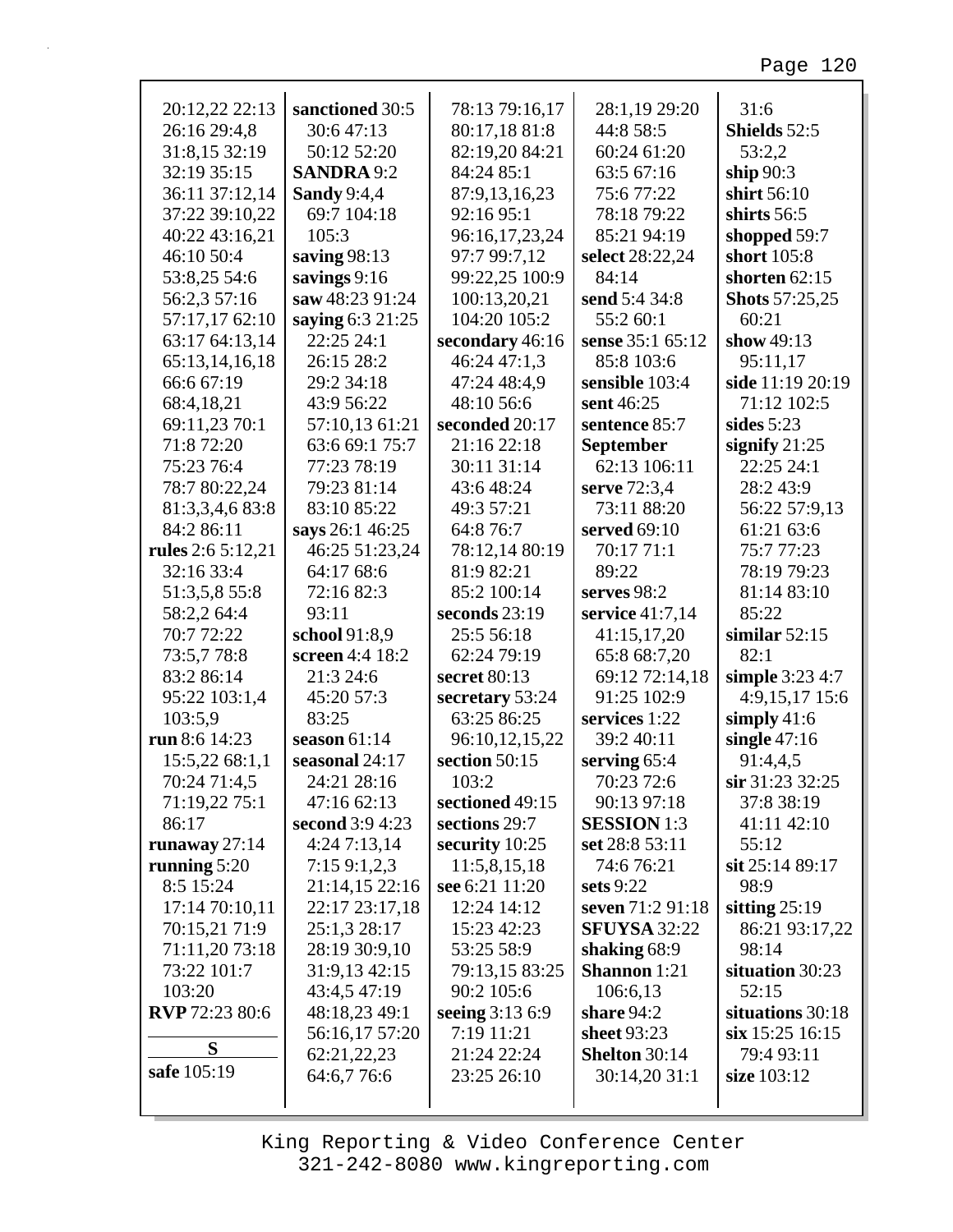| sized 41:16        | Solomon 10:11         | 49:23 72:11            | state 1:21 8:1,7      | 81:21               |
|--------------------|-----------------------|------------------------|-----------------------|---------------------|
| <b>SKS</b> 19:4    | 10:11,17,21           | special $50:13$        | 9:16 25:20            | striking $31:8$     |
| slate 66:25 84:8   | solve 56:6            | 64:15                  | 31:25 36:4,6          | 35:14,15 39:10      |
| 85:10              | somebody 14:24        | specific 73:7          | 50:11,15,16           | 40:22 43:21         |
| slight $3:16$      | 16:22 17:6            | specifically 51:6      | 51:6 52:20,21         | stronger 90:23      |
| slightly 49:10     | 20:19 25:2            | 73:19                  | 55:10 66:17           | 103:15              |
| small $41:16$      | 26:12 27:5,6          | spending $9:10$        | 71:23,24 75:21        | struck 35:25        |
| 103:12             | 27:15 31:10           | spent 92:19            | 88:22 93:15           | structure           |
| small-sized        | 34:6,22 42:5          | spoken 97:23           | 106:3                 | 103:14              |
| 58:13              | 48:23 50:20           | sponsorship            | stated 20:16          | study 58:9          |
| smaller $41:3$     | 51:7 52:8 68:1        | 21:7                   | 65:9                  | sub $32:8$          |
| <b>Smith 20:23</b> | 68:16 93:10           | sport 88:10,12         | stating 72:8          | submit 24:14,21     |
| 21:1,1,4,4,12      | 96:19                 | spread $27:17$         | status 54:13,15       | 26:3,6 49:10        |
| 21:18,19 22:17     | Somebody's            | Springs $25:10$        | 102:16                | 81:1                |
| 22:18 74:3,3       | 52:12                 | 34:15 40:21            | stay $17:10$          | <b>Subsection</b>   |
| 75:21,21 76:8      | soon 60:4 69:23       | Sroka 26:21,21         | staying $64:25$       | 28:14 30:1          |
| 77:7,15,17         | sorry 4:16 9:4,4      | 26:24 27:20,20         | <b>STEENBERG</b>      | substitute 81:22    |
| 78:13,15 87:14     | 15:12 17:7,8          | 42:11,13,13            | 96:20                 | sufficient 11:13    |
| 87:14              | 29:19 34:20           | 100:11,11              | stenographic          | suggest $75:24$     |
| soccer 1:2 7:3     | 39:9,13 48:21         | <b>Stacey 80:21,23</b> | 106:9                 | suggested 30:2      |
| 8:2 9:15 10:12     | 50:21 52:8            | 81:1 87:11             | step 22:8 46:2        | 63:18,20 81:21      |
| 10:23 16:2,7       | 55:18,21 68:11        | 91:14,15,16            | 48:24 68:8            | <b>Suite 1:23</b>   |
| 25:11 26:8         | 79:13,15 80:22        | 94:8 96:5              | Stephen 73:13         | summary $82:9$      |
| 29:17 30:15        | 100:25                | 99:24                  | 73:13,17,17           | summer $10:14$      |
| 31:13,21 32:7      | sounds $55:6$         | staff 93:25 94:3       | 100:6 101:6,6         | <b>Suntree 1:23</b> |
| 33:1,17 34:16      | <b>South 9:7 19:1</b> | staggered 76:4         | 103:25 104:5          | super $41:19$       |
| 37:10 40:8,13      | 21:4 33:1 36:9        | <b>Stan 74:3,3</b>     | stepped $52:19$       | supplemental        |
| 40:15,21 42:14     | 37:10 56:13           | stand 102:16           | stepping 95:19        | 58:12               |
| 42:16,19 51:2      | 64:9 76:25            | standing $52:10$       | <b>Stetson</b> 100:11 | supplies 92:19      |
| 51:8,12 52:6       | 78:15 87:4,14         | 52:11 80:11            | Stirling 31:13        | supply $92:17$      |
| 52:13 53:3         | 92:13 99:19           | 92:7                   | stock 93:5            | support $6:168:2$   |
| 54:3 55:4          | Southwest 16:4        | start 12:12            | <b>Stop 19:20</b>     | 66:2 101:17         |
| 57:25,25 58:16     | 16:9                  | 13:17 18:11            | <b>Stover 4:20,22</b> | 103:11              |
| 58:17 59:12,13     | <b>Space 96:14</b>    | 32:1 33:20,21          | 23:18,18,19           | supports 54:1       |
| 60:21 63:16        | speak $5:25$          | 35:10,13 39:5          | 62:5,6,8,8 63:2       | supposed 4:3        |
| 67:4 70:4 74:4     | 21:17 22:19           | 39:12,13,16            | 80:18,18 84:1         | 6:10                |
| 85:15 88:6,10      | 23:10,21 35:5         | 44:25 45:14            | 84:19 85:5            | <b>Supposedly</b>   |
| 88:17 90:6,10      | 40:18 44:5            | 51:20 58:1             | <b>Straub</b> 57:20   | 71:21               |
| 91:8,9,24          | 49:4 50:21            | 65:5 66:25             | 79:17,18              | sure 11:6,9 13:6    |
| 93:12 94:9         | 52:8,9 57:23          | 67:21 86:21            | 104:18,18             | 13:10 14:3,5        |
| 96:14 99:4         | 62:25 64:10           | 98:21                  | 105:2                 | 14:17 15:16         |
| 100:6,8,12         | 82:16,17,17           | started 45:22,24       | stricken 36:12        | 17:13 18:2,4        |
| 101:25 102:3,5     | 83:4 85:4             | 65:3,15 88:15          | <b>Strickler 94:5</b> | 19:18,19 33:15      |
| 102:24 103:17      | 101:4                 | 91:19,20               | strike 25:4           | 44:11 50:24,25      |
| social 10:25 11:5  | speaker $74:14$       | starting $105:7$       | 31:15 36:17           | 51:15 66:12         |
| 11:8,15,18         | 79:9                  | starts 65:7 67:20      | 41:25 43:16           | 105:21              |
| solely 94:8        | speaking 32:25        | 72:2                   | 44:3 59:23            | systematic 91:1     |
|                    |                       |                        |                       |                     |

 $\Gamma$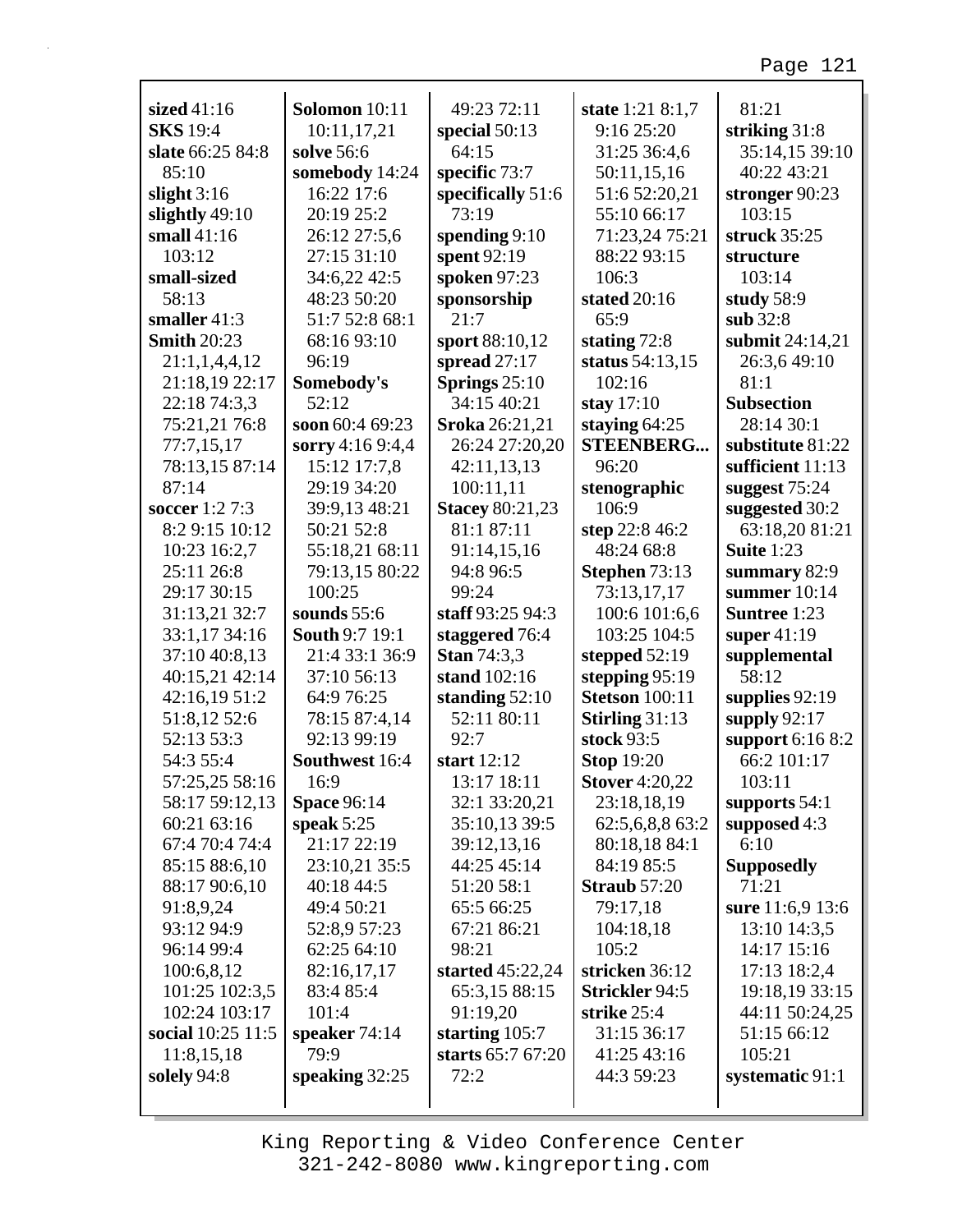| 91:6                   | 66:17 68:6     | 104:12,13             | 74:25 75:18        | 68:17 69:3,24         |
|------------------------|----------------|-----------------------|--------------------|-----------------------|
|                        | 69:10,17,22    | 105:9,10,16,19        | 86:6 89:5          | 70:6,1072:3           |
| T                      | 70:7 72:17     | 105:20                | 91:21 93:16        | 76:18 77:3            |
| T 106:1,1              | 73:9,1074:6,9  | thanks $32:23$        | 94:18,21 95:5      | 85:13 89:10           |
| table 81:5,18          | 74:9,15,24     | 93:13 98:13           | 95:15 96:2         | 92:7                  |
| 102:6 103:10           | 75:1,25,25     | <b>thick</b> 102:25   | 98:3,22 104:2      | told 24:10            |
| tabled 83:17           | 97:20          | thing $16:25$         | three-quarters     | <b>Tom</b> 7:5 27:7,7 |
| tabling $81:12$        | terms $63:23$  | 37:18 50:6            | 3:24 4:8,10,12     | 35:5,8,8,19,23        |
| take 5:18 8:11         | 64:17 65:3,8   | 62:11,18 72:15        | 4:14,18            | 36:2,8 38:22          |
| 12:9,15 32:1           | 69:11,21 73:11 | 74:13 79:11           | thrown $70:22$     | 38:25,25 39:7         |
| 40:5 48:6,8,16         | Terri 3:9 4:23 | 86:23 89:13           | thumbs $43:19$     | 39:9,16 46:4,4        |
| 72:5,23 84:20          | 4:23,247:12    | 105:12                | 44:22 75:14        | 46:14,21 47:2         |
| 86:15,16 90:8          | 7:13 9:3 13:24 | things 29:9           | 86:2               | 48:1,10,14,17         |
| 90:10 96:10            | 14:8,25 15:21  | 33:10 51:13           | Tianich 27:7       | 49:5,6,6 50:22        |
| 98:3                   | 16:13 18:16    | 64:23 71:15           | 35:5,8,8,19,23     | 50:22 54:8,8          |
| taken 8:7 45:13        | 19:22 30:10,11 | 89:9,18,24            | 36:2,8 38:22       | 54:18 60:25,25        |
| 60:4 86:19             | 43:5,6 56:17   | 93:8 101:8            | 38:25 39:9         | 61:8,13,17            |
| <b>takes</b> 74:6      | 56:17,18 62:22 | think 5:6 6:6         | 46:4,4,14,21       | 77:10,13              |
| talk 7:23 101:16       | 76:6,7 81:8    | 10:18 15:1            | 47:2 48:1,10       | <b>Tommy 6:22</b>     |
| talked 92:3            | 82:20,20,21    | 19:21 27:1            | 48:14,17 49:6      | tomorrow 72:2         |
| talking 93:4           | 85:1,287:23    | 29:3 48:1             | 49:6 50:22,22      | <b>TONI</b> 4:2       |
| 101:10                 | 87:23 96:16    | 49:17 51:10           | 54:8,8,18          | top 12:23 14:6        |
| taller 101:21          | 97:7 99:25     | 66:11,14 67:9         | 60:25 61:8,13      | 48:7 90:5,10          |
| <b>Tampa</b> 16:3,8    | 100:9,9 105:18 | 73:19 94:25           | 61:17 77:10,13     | 90:25                 |
|                        |                |                       |                    |                       |
| 92:13 96:20            | Terry 57:20,21 | 97:22 101:5           | tide 47:20         | topic $65:25$         |
| <b>Tarpon</b> 40:20    | 79:17,18       | 103:17                | Tim $20:23$ $21:1$ | Torrens 3:2,8         |
| <b>Tavars</b> 53:13,13 | 104:18,18      | thinking $93:18$      | 21:1,4,4,12,19     | 3:10,135:3,8          |
| taxes 39:19            | 105:2          | third 47:4,21         | 22:17,18 78:13     | 6:9,19,25 7:13        |
| team 50:7 51:15        | test 12:13,14  | 48:14,17,19           | 78:14 87:14,14     | 7:15,19 8:14          |
| 51:17 52:22            | 17:12,21 18:7  | 57:18 60:20           | time $1:76:4,5$    | 8:17 12:4,8,11        |
| 54:10,19 56:3          | 19:11 20:4,6   | 61:6,12 69:8          | 8:11 12:11         | 13:13 14:3,10         |
| 56:9 91:4              | 54:16          | third-party 8:5       | 13:4 15:2          | 14:16 15:1,9          |
| 92:19                  | thank $3:85:2$ | <b>Thomas</b> 58:7,7  | 16:17,18 17:6      | 15:11,15,22           |
| teams $32:1$           | 6:16,177:3,6   | 58:9,24 59:6          | 17:12,16,18        | 16:5, 10, 14, 21      |
| 49:15 52:17            | 7:15 10:9,10   | 59:15,20              | 19:6 44:13         | 17:2,23 18:1,5        |
| 53:4 54:14             | 10:21 22:21    | thought 16:17         | 49:9 51:17         | 18:10,18,24           |
| 56:4 103:16            | 33:15 34:13    | thoughts 56:1         | 64:16 67:9         | 19:4,7,12,15          |
| tell 26:6,25 50:6      | 37:3 41:10     | thousand 58:13        | 69:18 71:19,20     | 19:17,23 20:6         |
| 50:12 52:1             | 45:18 46:5,8   | <b>three</b> 4:14 5:9 | 72:6 73:2,5,7      | 20:9 21:21            |
| 71:18                  | 53:22 56:11    | 5:14,20 12:21         | 73:21 74:21,22     | 22:21 23:2            |
| ten $52:17,18$         | 59:20 60:6     | 13:21 14:21           | 76:13 77:4         | 25:2 27:2,5           |
| 64:21 67:6             | 74:1,11 85:18  | 15:18 18:12           | 94:7 101:15        | 28:4 29:23            |
| 70:13 102:3            | 88:23 91:12,15 | 19:20 28:12           | 102:12 103:20      | 37:5 43:11            |
| ten-minute             | 94:10 95:17    | 32:1 43:25            | time's 103:19      | 45:14 49:24           |
| 86:15,16               | 98:16,25       | 45:1 47:15            | times 13:3 14:19   | 50:2,2 58:19          |
| term $63:21$           | 101:18 102:8   | 50:5 58:1 60:1        | 53:4 91:8 93:1     | 65:2,10,21            |
| 64:16 65:8             | 103:21 104:5,9 | 60:2,11 69:11         | today $68:1,2,16$  | 66:18 67:1            |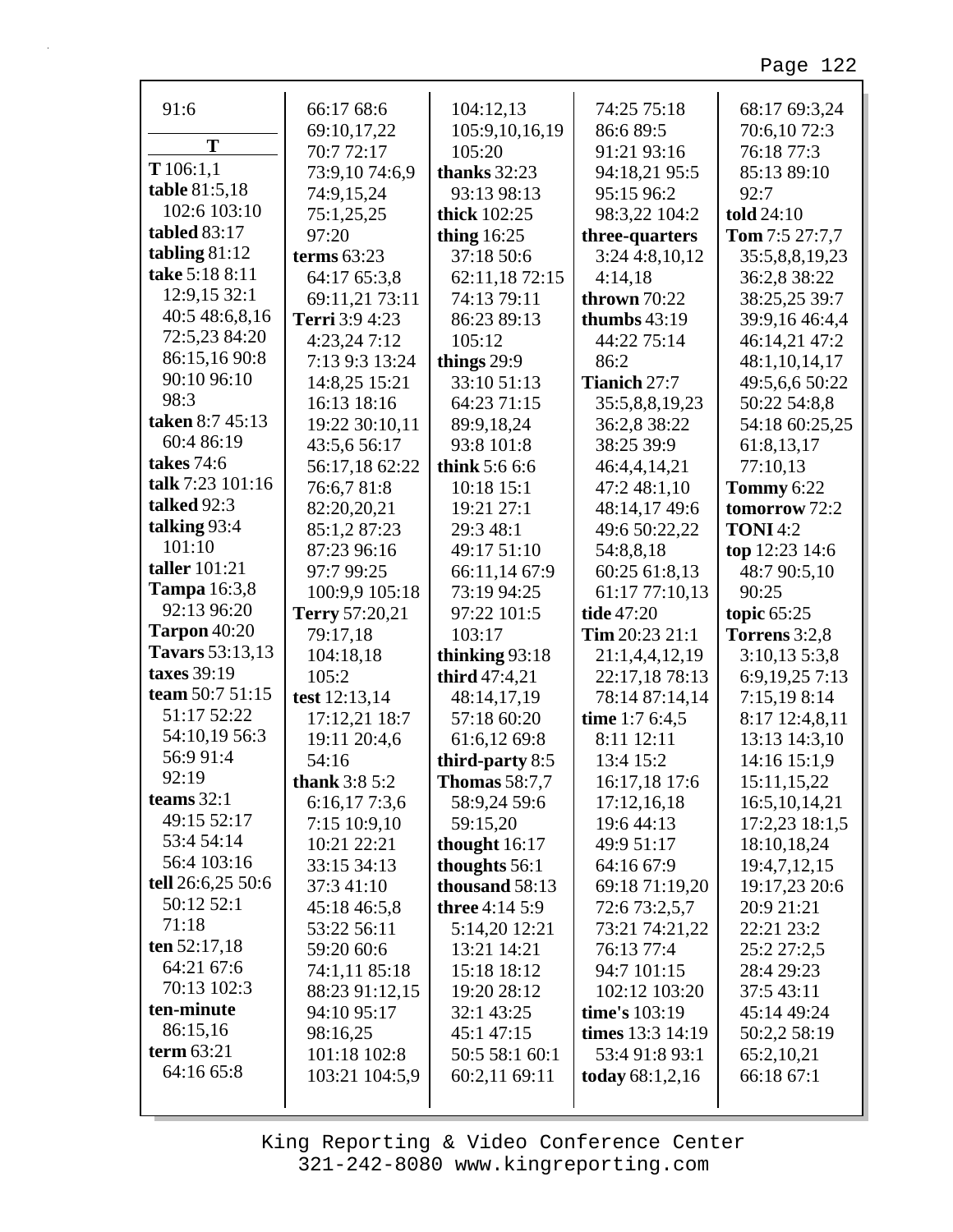| 68:13,22 69:6         | 67:11              | underwriter             | Valencia 53:17      | 80:11 83:6,7,8         |
|-----------------------|--------------------|-------------------------|---------------------|------------------------|
| 69:17,20 70:1         | trying $65:22$     | 59:8                    | 53:18               | 83:20 86:4,5,5         |
| 70:18 71:1,4,8        | 70:2,18 71:18      | unfinished 2:14         | <b>VAN</b> 96:20    | 89:10 91:12            |
| 72:21 74:11           | turn 19:24 61:2    | 12:4                    | <b>Vargas</b> 96:21 | 94:16,17 95:4          |
| 79:13 83:18           | 61:3 86:24         | unhappy 39:4            | 97:13,16 98:5       | 95:14 97:25            |
| 86:20 87:10,10        | 102:12             | <b>Unidentified 3:7</b> | 98:6,7              | 98:17 100:23           |
| 88:4 89:1 96:9        | turns $15:16$      | 17:1 19:5               | vary 82:4,11        | 104:1,15               |
| 96:18,23,25           | two $5:12,23$ 6:5  | 38:20 47:20             | vast 9:23           | vote's 12:25           |
| 97:8,11,13            | 6:5 12:18,21       | 50:19 57:4              | verbiage 63:24      | voted 66:16 86:9       |
| 98:5,19 104:8         | 13:16,20,21        | 69:15,18,22             | 64:2 67:19          | votes 3:19,22,23       |
| 105:6,12,19           | 14:4,21 15:18      | 70:4,20 71:3,5          | verified 80:10      | 4:8,12,17              |
| total 3:19,22         | 18:12 19:20        | 71:10 72:7,10           | vice 63:22,25       | 12:22 16:2             |
| tournament            | 24:20 26:2         | 72:25 79:9              | 64:3 71:16,17       | 17:24 18:12,19         |
| 39:23,24 49:16        | 28:11,12 29:7      | 85:687:16               | 73:17 76:15         | 19:2,3 20:1            |
| 52:20,24 53:5         | 29:8,9 32:16       | 94:21                   | 80:23 87:6          | 23:13 95:25            |
| 53:8,10 54:16         | 33:4 35:17         | uniform 50:8,25         | 91:17 99:16         | 103:24                 |
| tournaments           | 43:25 44:24        | 51:1 53:6,9             | 100:4,7 102:2       | voting 5:9 13:2        |
| 30:6                  | 45:1 55:8          | 56:6                    | 104:16              | 13:17 16:23,25         |
| <b>Towers</b> 3:9 4:2 | 69:16 70:2         | uniforms 50:23          | <b>Video</b> 1:22   | 16:25 43:15            |
| 4:23,23,24            | 74:15 75:17,18     | 50:24                   | Viera $1:24$        | 44:14,25 72:24         |
| 7:12,13 13:24         | 75:25 83:22,23     | unintelligible          | violation 83:1      | 75:15,1676:2           |
| 14:8,25 15:21         | 86:4,6 89:9,24     | 23:22 40:9              | visible $11:18$     | 76:9,11 79:2,6         |
| 16:13 18:16           | 94:15,18 95:3      | 41:22 53:21             | <b>VOICES</b> 11:24 | 79:7,12 80:13          |
| 19:22 30:10,12        | 95:5,15 96:2       | 61:9 69:22              | 22:1 23:1 24:2      | 83:7 98:21             |
| 43:5,7 56:17          | 98:21,22           | 70:4 72:7,10            | 24:4 28:3,5         | VP 67:8 73:18          |
| 56:17,18 62:22        | 103:25 104:2       | 79:9 85:6               | 29:22,24 38:4       | 76:15 77:16            |
| 76:6,781:8            | two-thirds 3:24    | 87:16 89:1              | 42:3,4 43:10        | 87:8 88:15             |
| 82:20,20,22           | 4:7,9,11,13,18     | 96:8 103:21             | 43:12 56:23         | 101:7 104:6,22         |
| 85:1,287:23           | two-year $63:22$   | unique $11:8$           | 57:11,14 61:22      | VPs 77:15              |
| 87:23 96:16           | 64:17              | <b>United 9:8 36:10</b> | 63:7,9 75:9,11      |                        |
| 97:7 99:25            | type 6:4 46:17     | 56:14 77:1              | 77:24 78:1,20       | W                      |
| 100:9,9 105:18        | typed $48:1$       | 87:5 96:15              | 79:24 81:15         | wait 58:5              |
| training 30:5         | typo 84:12         | 99:20                   | 83:14 85:23,25      | waiting $40:18$        |
| transcript 106:8      |                    | unopposed               | 86:12 97:10         | <b>Wales</b> 52:6 53:2 |
| 106:16                | U                  | 80:12                   | 99:7,22             | walked 16:22,24        |
| transparency          | U4 61:15           | updates $102:19$        | voicing $72:8$      | walks $17:6$           |
| 21:9,20 22:14         | <b>UAAASA 32:7</b> | USA 96:20 98:9          | vote 5:10 11:22     | want 6:16 7:23         |
| 78:9                  | ugly 49:9          | use 9:14 30:2           | 12:19 13:15,25      | 13:3,13 14:20          |
| treasure 99:9         | <b>Uh-oh</b> 16:14 | 31:3 36:17              | 14:7 18:7 19:1      | 17:17 20:5             |
| treasurer 8:19        | unavailable 8:9    | 39:20 40:4              | 19:1 23:14,14       | 26:8 29:1              |
| 31:7 63:25            | 8:12               | 43:17 69:7              | 28:11 37:11,12      | 31:22 32:13            |
| 98:8 99:1,5,11        | underprivileged    | 76:11,16,17,22          | 37:15,24 38:2       | 36:21 41:2             |
| treated 65:17         | 90:11              | <b>USSF</b> 103:1       | 38:4 41:23          | 42:15 50:13            |
| trip $105:20$         | understand 6:2     | <b>USYS</b> 57:24       | 42:1,3 43:22        | 53:5 56:2              |
| true 89:13 106:9      | 29:2 36:10         | 58:2                    | 43:23,23,24         | 62:18 64:19            |
| trust $27:7,9,18$     | 38:1 39:18         |                         | 57:2 60:4 74:8      | 66:15,23 72:3          |
| try $14:18\,65:13$    | understood 5:19    | $\mathbf{V}$            | 75:16,17 77:6       | 72:14 76:11            |
|                       |                    |                         |                     |                        |
|                       |                    |                         |                     |                        |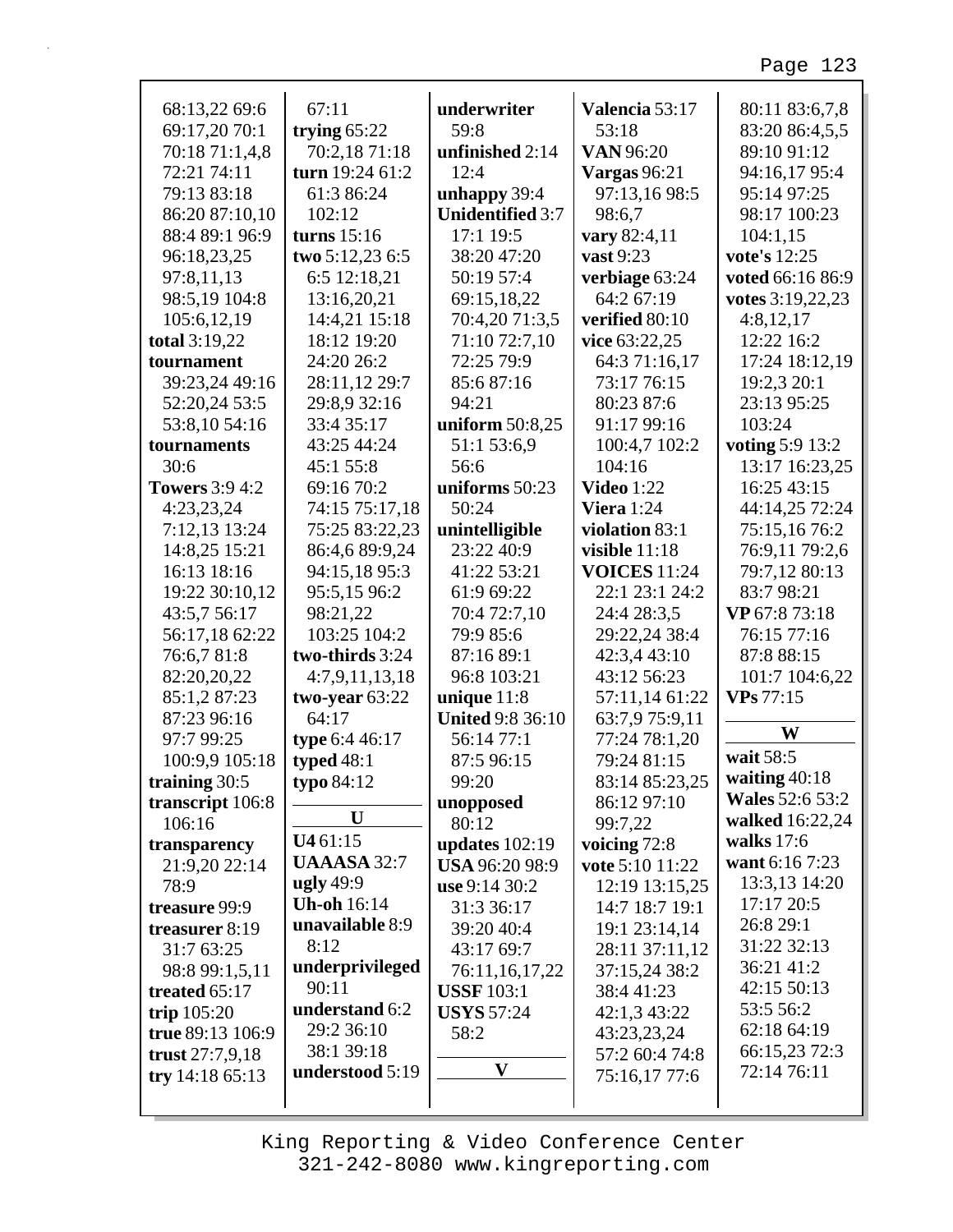| 97:19 98:15               | wear 50:8,8             | 6:14              | 60:3,11 62:13                 | $\mathbf{Z}$                 |
|---------------------------|-------------------------|-------------------|-------------------------------|------------------------------|
| 100:17,22                 | wearing $49:19$         | word 30:7 44:17   | 65:3,5 69:8,9                 |                              |
| 101:7 102:11              | 51:7,15                 | 48:8              | 71:2,21,22                    | $\boldsymbol{0}$             |
| 102:22 104:9              | wears $50:25$           | words 48:12       | 73:23 74:7,17                 |                              |
| wanting $102:17$          | Weber 32:13,16          | 97:23             | 74:19,20,24                   | $\mathbf{1}$                 |
| wants $5:16$              | 32:18,22,22             | work 8:11 19:6    | 76:10,14,18                   | 15:15 10:2                   |
| 42:11 68:1                | website 8:21            | 19:22 32:8        | 77:4,7 97:21                  | 93:17 95:3                   |
| 83:4                      | 81:24 84:7              | 41:10 88:16       | 104:11,12                     | 98:20                        |
| wasn't $57:4$             | 91:1                    | 92:15,15,15       | yearly 35:18                  | 1,0244:9                     |
| 74:19                     | weekend 92:23           | 94:1 103:14       | years 6:13,17                 | 1,1234:11                    |
| waters $54:16$            | weird $4:15$            | worked 19:5       | 24:21 26:3                    | 1,2414:7                     |
| way 4:2 11:9              | welcome 60:7            | 90:18 94:4        | 50:5 54:17                    | 1,350,000 9:10               |
| 12:18 15:2                | went 4:2 15:2           | working $10:19$   | 58:1 60:1                     | 1,3644:9                     |
| 16:16 17:24               | 51:3 59:7               | 17:7,14 91:2      | 64:21,21,22                   | 1,3974:8                     |
| 26:16 34:2,25             | 98:12                   | 94:8              | 67:6,9 69:12                  | 1,4964:11                    |
| 35:3 40:2                 | whatsoever              | works 12:18       | 69:16,21 70:2                 | 1,5354:10                    |
| 46:21 66:24               | 72:11                   | world $1:8,8$     | 70:13,13,14,14                | 1,6834:12                    |
| 71:23,25 92:9             | white 13:12,25          | 92:15             | 71:2,7 72:4,4                 | 1,8624:6                     |
| 93:10 105:21              | 14:15 15:5,10           | worn 47:9         | 74:15 76:1,11                 | 109:17                       |
| ways 92:10                | 15:13,24 16:7           | worried 42:16     | 89:16,21,22                   | <b>10-year-old</b> 50:7      |
| we'll 5:11,21             | 17:19,25 18:4           | wouldn't 23:11    | 91:18,19 92:6                 | 10:1545:5                    |
| 11:22 13:8,17             | 18:6,23,25              | 69:2 77:3         | 93:11,20 98:12                | 10:30 6:11 45:10             |
| 41:9 45:9,9               | 19:10,14,16             | <b>Wow</b> 101:21 | 102:1,4,7                     | 45:12                        |
| 81:19 86:16               | 20:3,7,12 28:8          | write $55:1$      | 105:9                         | 100 14:23 18:3               |
| 94:24                     | 49:8 50:9               | written 3:13      | yesterday 7:8                 | 19:8 24:14,20                |
| we're 6:11 9:9            | Wildcat 49:18           | 34:8              | 30:17 46:8,21                 | 25:1,15,17                   |
| 10:8 12:12                | 49:19                   | wrong $46:18$     | 54:21 103:9                   | 26:2 28:15                   |
| 13:8, 12, 15, 20          | Wildcats 27:8           | 48:18             | <b>yield</b> 104:7            | 29:3 47:14                   |
| 14:1,15 15:24             | 35:8 38:22,25           |                   | young 58:11                   | 50:4 66:4                    |
| 17:18 18:6,16             | 46:4 49:7               | $\mathbf X$       | 88:12                         | 101 1:23                     |
| 18:18 19:10               | 50:22 53:14             |                   | youth 1:2 9:15                | 103.324:7                    |
| 20:1,7 21:6               | 54:8                    | Y                 | 16:2,7 25:10                  | 104.224:9                    |
| 26:10,12,14,17            |                         | Y 57:22           | 27:21 29:16                   | 104.3 28:14 30:1             |
| 28:8 29:2                 | willing $54:18$<br>57:7 | yay 102:25        | 31:21 33:16                   | $104.3(9)$ 45:25             |
| 30:20 34:18,18            | withdrawn 24:8          | yea 28:11 43:22   | 34:15 40:8,12                 | 105 2:18 106:9               |
| 35:1 40:23                | 62:2 63:12              | 75:15 86:4        | 40:21 42:14                   | 11 3:25 72:19                |
| 41:1,1 44:22              | 78:4 86:14              | yeah 6:25 7:23    | 51:2,8,12 55:4                | 91:19                        |
|                           |                         | 10:5 17:25        |                               | 11:40 86:18                  |
| 45:14,21,23<br>50:9 54:25 | Withkowski              | 18:20 19:10       | 58:16,17 59:12<br>59:13 63:16 | 1184:13                      |
|                           | 23:11,22 62:23<br>62:24 | 20:3,23 22:7      | 65:15 66:1                    | 11th 106:11                  |
| 59:3 60:11                |                         | 43:19 60:14       |                               |                              |
| 69:12 79:7                | <b>Witlin</b> $9:7,7$   | 62:4,6 65:12      | 67:4 74:4                     | 12 1:6 2:14,15<br>19:2 64:21 |
| 83:16,17 86:3             | 10:1,6,9 36:9,9         | vear 5:22 9:16    | 85:14 88:6,9                  |                              |
| 93:2 94:17,20             | 36:19,24 37:3           | 9:17 10:25        | 96:13 99:4                    | 102:1,4                      |
| 101:14 103:3              | 56:13,13 76:25          | 12:5 24:14,17     | 100:6,7,11                    | 12:031:7                     |
| we've 10:19               | 76:25 87:4,4            | 28:16 39:3        | 101:25 102:3                  | 12:09 105:24                 |
| 18:24 39:1,2              | 99:19,19                | 47:16 51:4        | 103:1                         | 12th 8:22                    |
| 49:7 104:10               | wonderful 6:2           | 54:15 58:13       |                               | 14 1:23 25:14                |
|                           |                         |                   |                               |                              |

г